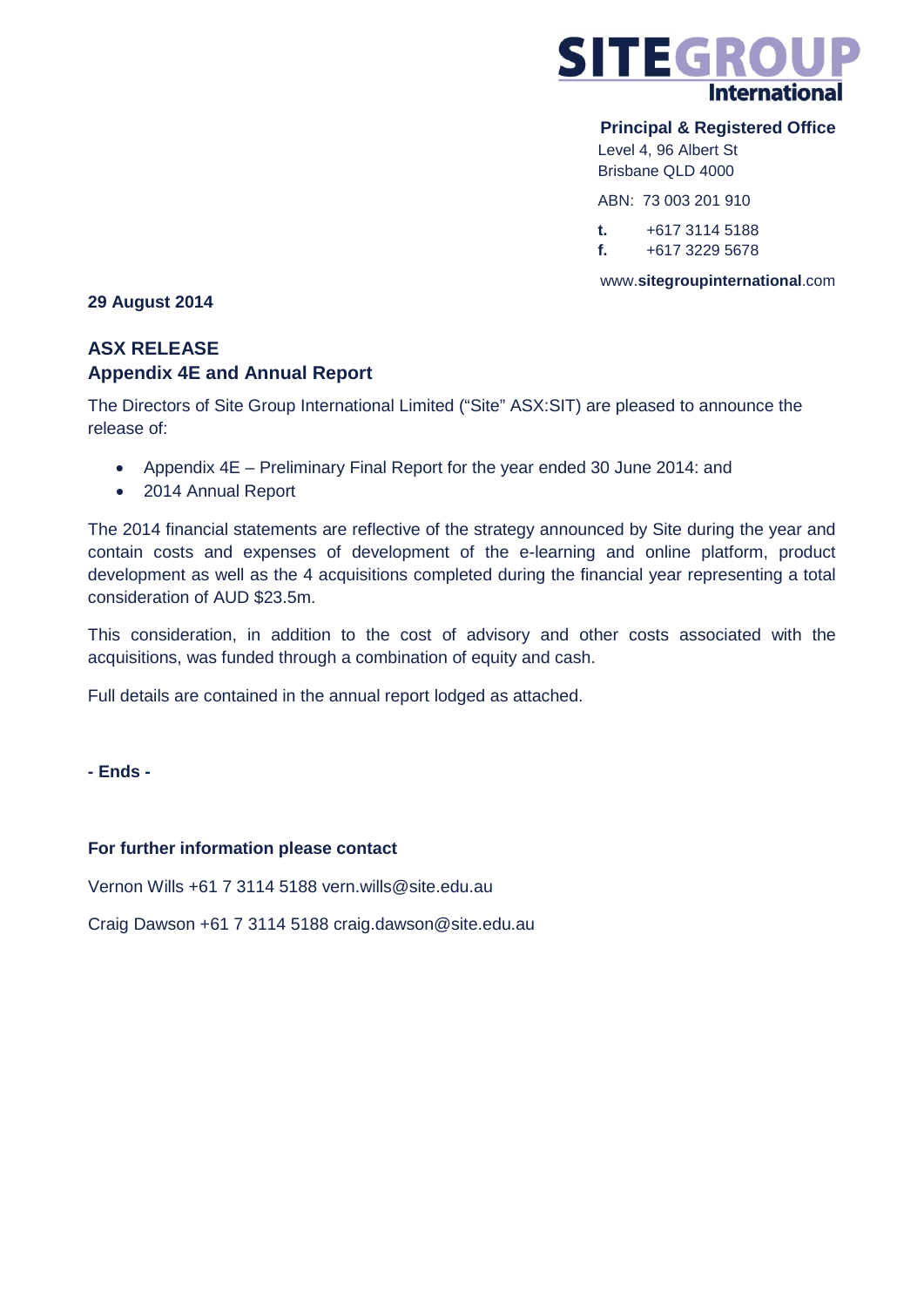# **Appendix 4E**

**\_\_\_\_\_\_\_\_\_\_\_\_\_\_\_\_\_\_\_\_\_\_\_\_\_\_\_\_\_\_\_\_\_\_\_\_\_\_\_\_\_\_\_\_\_\_\_\_\_\_\_\_\_\_\_\_\_\_\_\_\_\_\_\_\_\_\_\_\_\_\_\_**

# **Preliminary Final Report to the Australian Stock Exchange**

| <b>Name of Entity</b>         | Site Group International Limited |
|-------------------------------|----------------------------------|
| <b>ABN</b>                    | 73 003 201 910                   |
| <b>Financial Year Ended</b>   | 30 June 2014                     |
| <b>Previous Corresponding</b> | 30 June 2013                     |
| <b>Reporting Period</b>       |                                  |
|                               |                                  |
|                               |                                  |

## **Results for Announcement to the Market**

|                                                    |                            |  | \$'000         | Percentage<br>increase<br>/(decrease)<br>over previous<br>corresponding<br>period |
|----------------------------------------------------|----------------------------|--|----------------|-----------------------------------------------------------------------------------|
| <b>Revenue</b>                                     |                            |  | 17,314         | 33.6%                                                                             |
| Profit / (loss) after tax attributable to members  |                            |  | (6,487)        | (11.4%)                                                                           |
| Net profit / (loss) for the period attributable to |                            |  | (6, 487)       | (11.4%)                                                                           |
| members                                            |                            |  |                |                                                                                   |
| <b>Dividends</b>                                   | <b>Amount per security</b> |  |                | <b>Franked amount per</b>                                                         |
| (distributions)                                    |                            |  |                | security                                                                          |
| <b>Final Dividend</b><br>0.0 cents                 |                            |  | 0.0 cents      |                                                                                   |
| <b>Interim Dividend</b><br>0.0 cents               |                            |  | 0.0 cents      |                                                                                   |
| Record date for determining entitlements           |                            |  |                |                                                                                   |
| to the dividends (if any)                          |                            |  | Not applicable |                                                                                   |

\_\_\_\_\_\_\_\_\_\_\_\_\_\_\_\_\_\_\_\_\_\_\_\_\_\_\_\_\_\_\_\_\_\_\_\_\_\_\_\_\_\_\_\_\_\_\_\_\_\_\_\_\_\_\_\_\_\_\_\_\_\_\_\_\_\_\_\_\_\_\_\_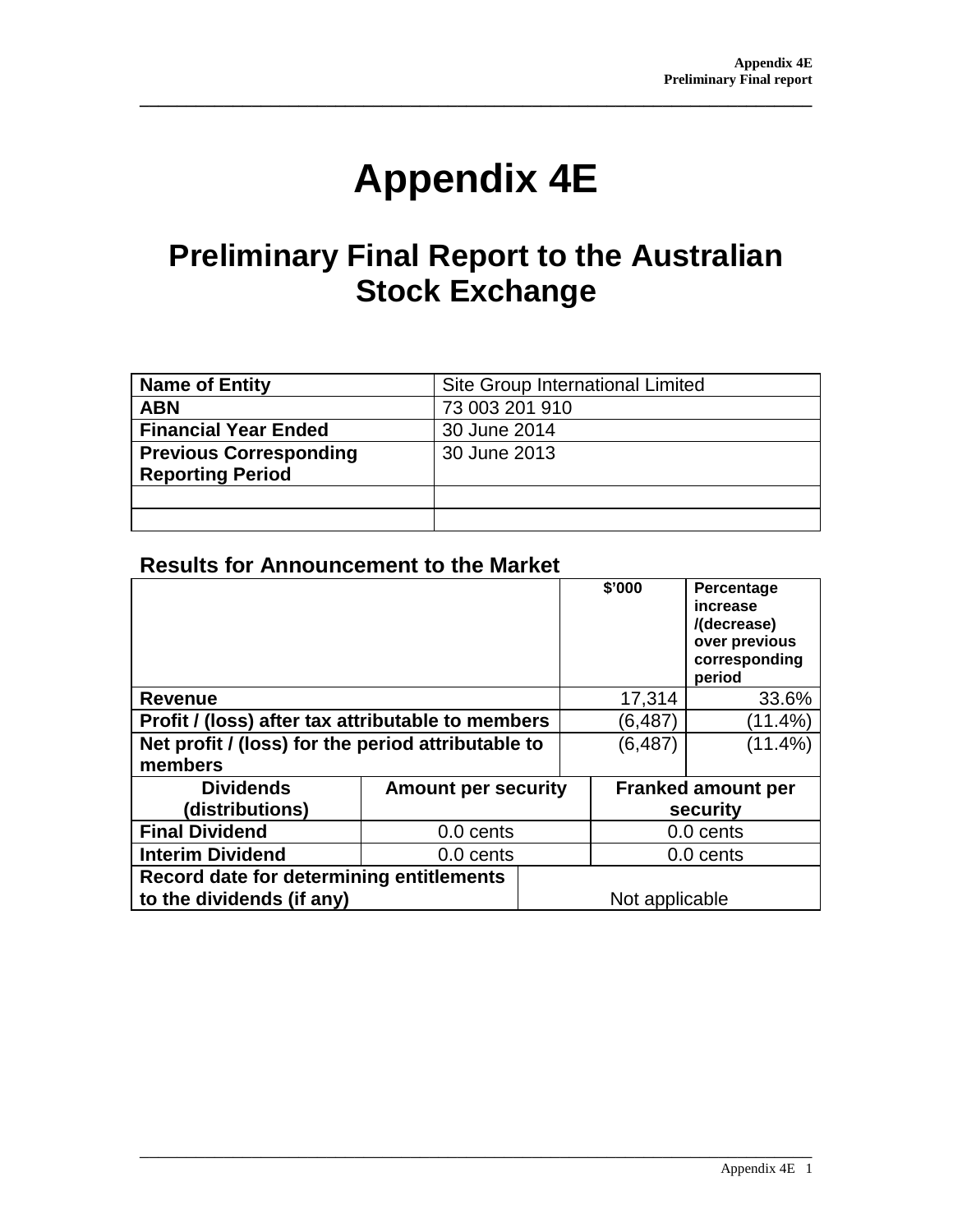# **Dividends**

| Date the dividend is payable         | Not applicable |
|--------------------------------------|----------------|
| Record date to determine             |                |
| entitlement to the dividend          |                |
| <b>Amount per security</b>           |                |
| <b>Total dividend</b>                |                |
| Amount per security of foreign       |                |
| sourced dividend or distribution     |                |
| Details of any dividend reinvestment |                |
| plans in operation                   |                |
| The last date for receipt of an      |                |
| election notice for participation in |                |
| any dividend reinvestment plans      |                |

# **NTA Backing**

|                                                     | <b>Current Period</b>  | <b>Previous</b><br>corresponding<br>period |
|-----------------------------------------------------|------------------------|--------------------------------------------|
| Net tangible asset backing per<br>ordinary security | $(0.35 \text{ cents})$ | 2.75 cents                                 |

## **Other Significant Information Needed by an Investor to Make an Informed Assessment of the Entity's Financial Performance and Financial Position**

\_\_\_\_\_\_\_\_\_\_\_\_\_\_\_\_\_\_\_\_\_\_\_\_\_\_\_\_\_\_\_\_\_\_\_\_\_\_\_\_\_\_\_\_\_\_\_\_\_\_\_\_\_\_\_\_\_\_\_\_\_\_\_\_\_\_\_\_\_\_\_\_

Nil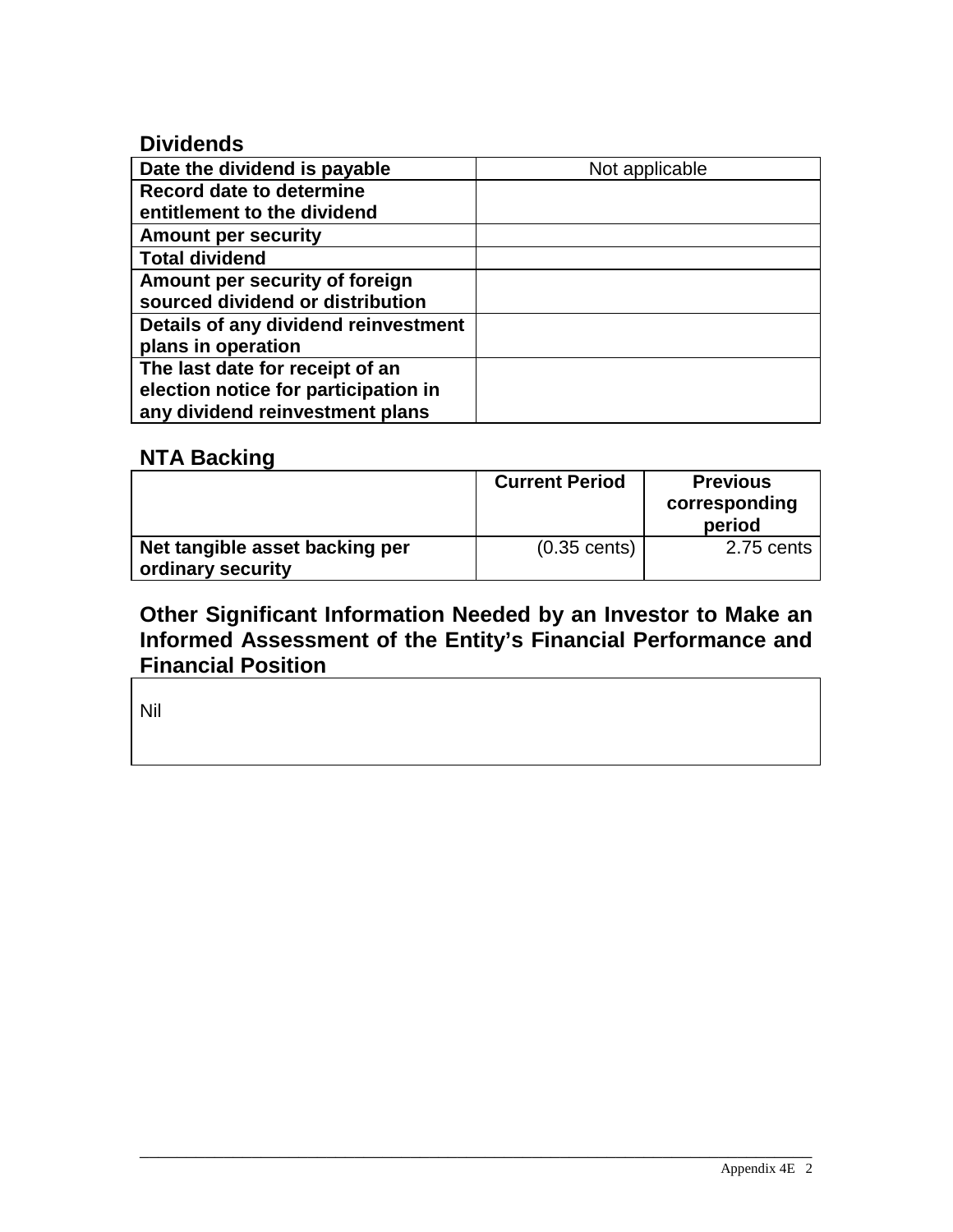## **Commentary on the Results for the Period**

**The earnings per security and the nature of any dilution aspects:**

The current year loss per share of 1.81 cents is an improvement over the prior year loss per share of 1.92 cents, as a result of an 18% increase in weighted average number of shares on issue, despite an increased loss of \$0.7 million. During the year the company issued shares associated with a fully underwritten rights issue and a private placement, an offer to employees under the employee share plan and as consideration for business combinations – full details are included in Note 20 of the Financial Statements.

**\_\_\_\_\_\_\_\_\_\_\_\_\_\_\_\_\_\_\_\_\_\_\_\_\_\_\_\_\_\_\_\_\_\_\_\_\_\_\_\_\_\_\_\_\_\_\_\_\_\_\_\_\_\_\_\_\_\_\_\_\_\_\_\_\_\_\_\_\_\_\_\_**

## **Returns to shareholders including distributions and buy backs:**

Not applicable

## **Significant features of operating performance:**

Refer to the Directors' Report

## **The results of segments that are significant to an understanding of the business as a whole:**

Refer to Note 22 to the Accounts (Operating Segments)

## **Discussion of trends in performance:**

Refer to the Directors' Report

**Any other factor which has affected the results in the period or which are likely to affect results in the future, including those where the effect could not be quantified:**

\_\_\_\_\_\_\_\_\_\_\_\_\_\_\_\_\_\_\_\_\_\_\_\_\_\_\_\_\_\_\_\_\_\_\_\_\_\_\_\_\_\_\_\_\_\_\_\_\_\_\_\_\_\_\_\_\_\_\_\_\_\_\_\_\_\_\_\_\_\_\_\_

Refer to the Directors' Report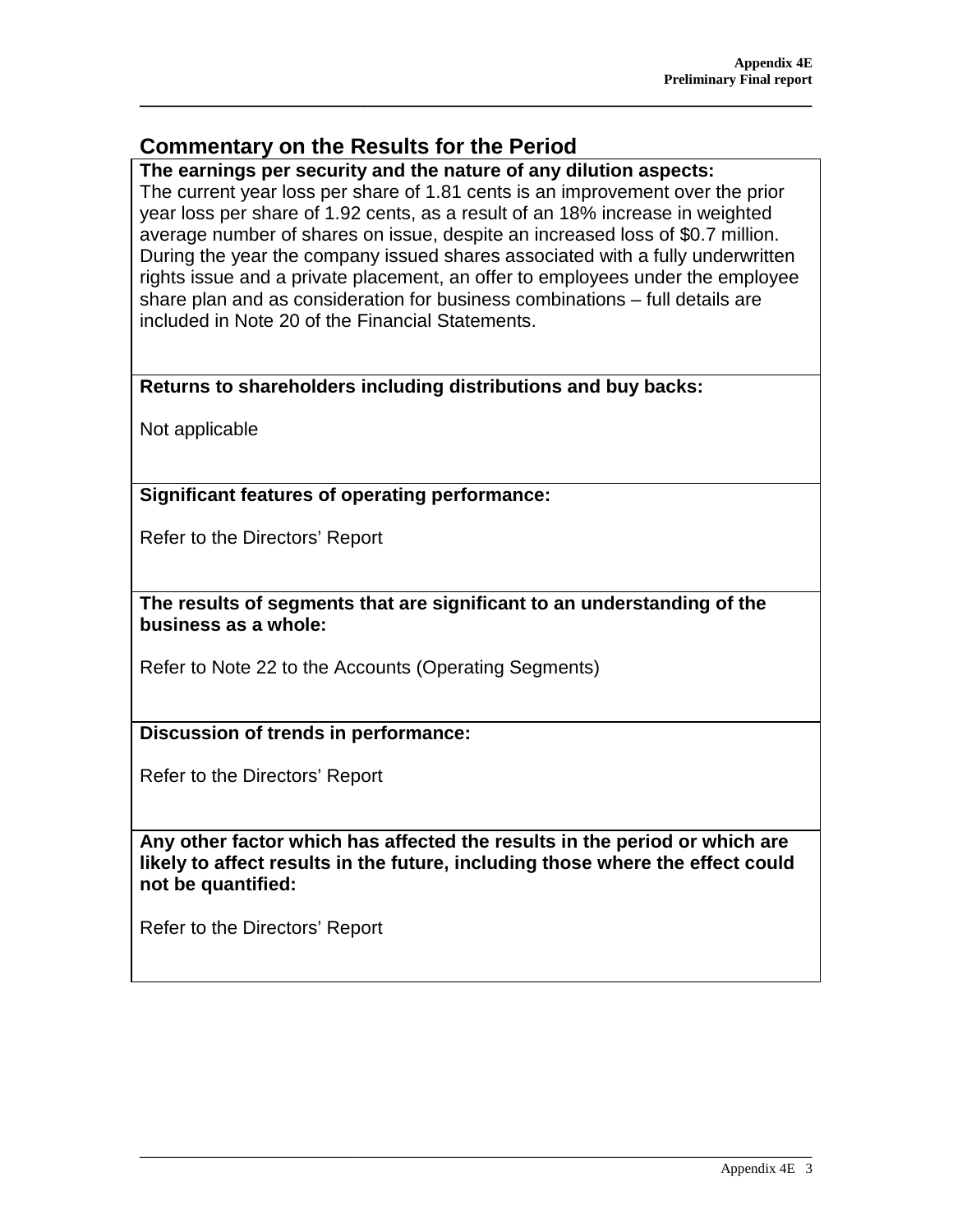# **Audit/Review Status**

| This report is based on accounts to which one of the following applies:<br>(Tick one)                                                                                                |              |                                                       |  |  |  |  |
|--------------------------------------------------------------------------------------------------------------------------------------------------------------------------------------|--------------|-------------------------------------------------------|--|--|--|--|
| The accounts have been audited                                                                                                                                                       | $\checkmark$ | The accounts have been subject<br>to review           |  |  |  |  |
| The accounts are in the process<br>of being audited or subject to<br>review                                                                                                          |              | The accounts have not yet been<br>audited or reviewed |  |  |  |  |
| If the accounts have not yet been audited or subject to review and are likely<br>to be subject to dispute or qualification, a description of the likely dispute<br>or qualification: |              |                                                       |  |  |  |  |
| Not Applicable                                                                                                                                                                       |              |                                                       |  |  |  |  |
| If the accounts have been audited or subject to review and are subject to<br>dispute or qualification, a description of the dispute or qualification:                                |              |                                                       |  |  |  |  |
| Not Applicable                                                                                                                                                                       |              |                                                       |  |  |  |  |
|                                                                                                                                                                                      |              |                                                       |  |  |  |  |

**\_\_\_\_\_\_\_\_\_\_\_\_\_\_\_\_\_\_\_\_\_\_\_\_\_\_\_\_\_\_\_\_\_\_\_\_\_\_\_\_\_\_\_\_\_\_\_\_\_\_\_\_\_\_\_\_\_\_\_\_\_\_\_\_\_\_\_\_\_\_\_\_**

# **Attachments Forming Part of Appendix 4E**

| <b>Attachment #</b> | <b>Details</b>                            |
|---------------------|-------------------------------------------|
|                     | Audited financial statements 30 June 2014 |
|                     |                                           |
|                     |                                           |

| <b>Signed By (Director/Company</b><br>Secretary) | AA WU'              |
|--------------------------------------------------|---------------------|
| <b>Print Name</b>                                | <b>Vernon Wills</b> |
| <b>Date</b>                                      | 29 August 2014      |

\_\_\_\_\_\_\_\_\_\_\_\_\_\_\_\_\_\_\_\_\_\_\_\_\_\_\_\_\_\_\_\_\_\_\_\_\_\_\_\_\_\_\_\_\_\_\_\_\_\_\_\_\_\_\_\_\_\_\_\_\_\_\_\_\_\_\_\_\_\_\_\_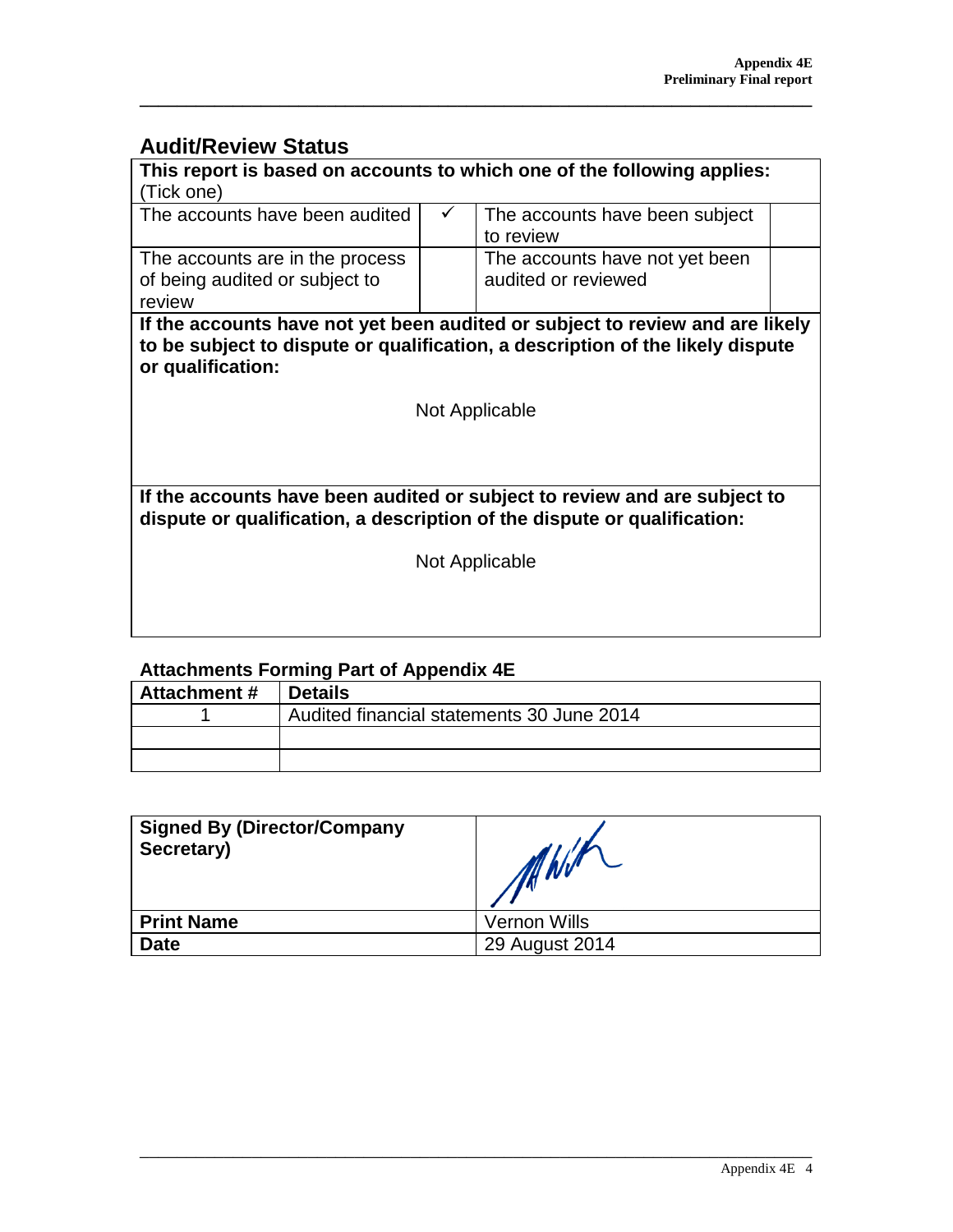

Site Group International Limited ABN 73 003 201 910 Annual report – 30 June 2014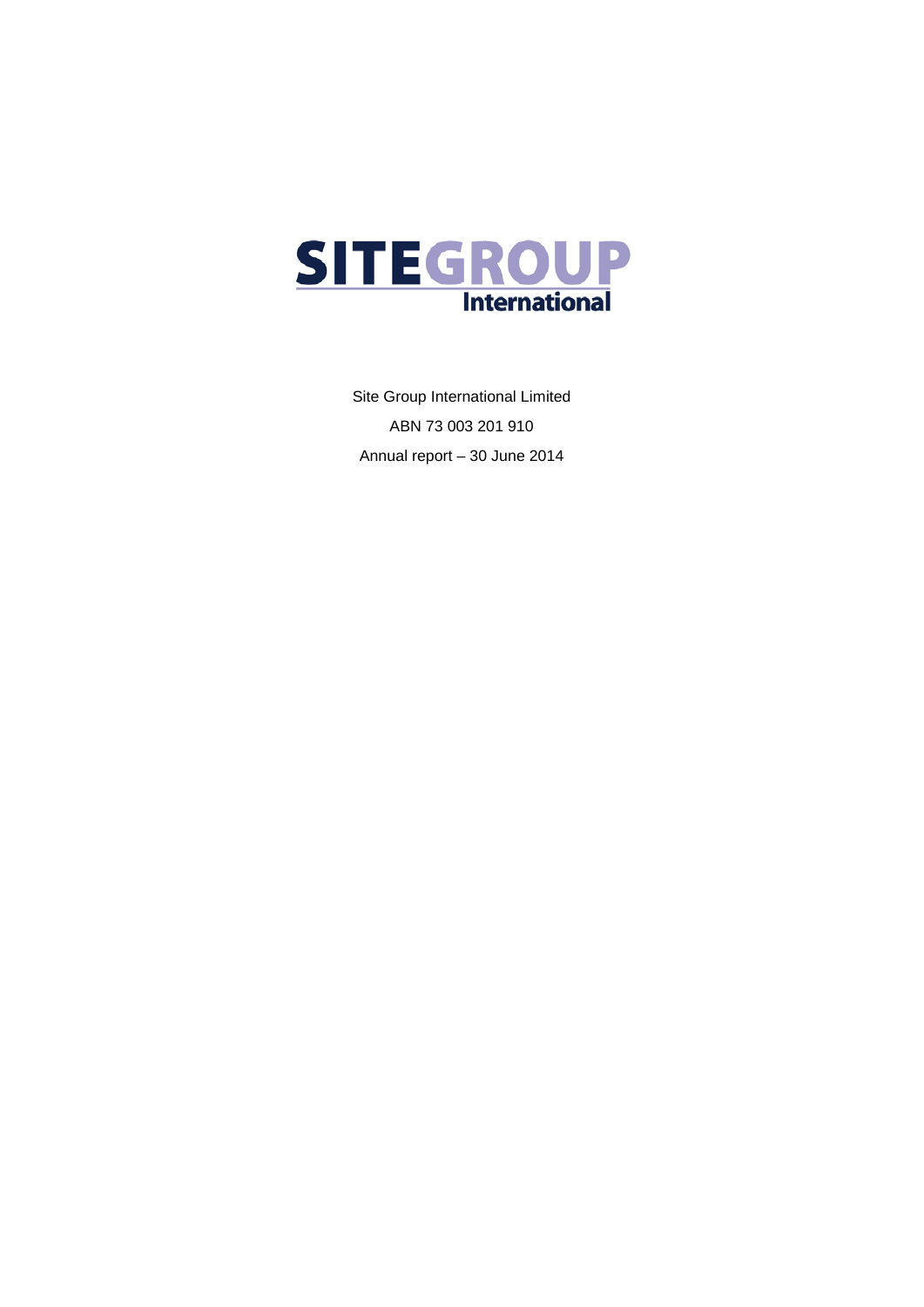## **Table of Contents**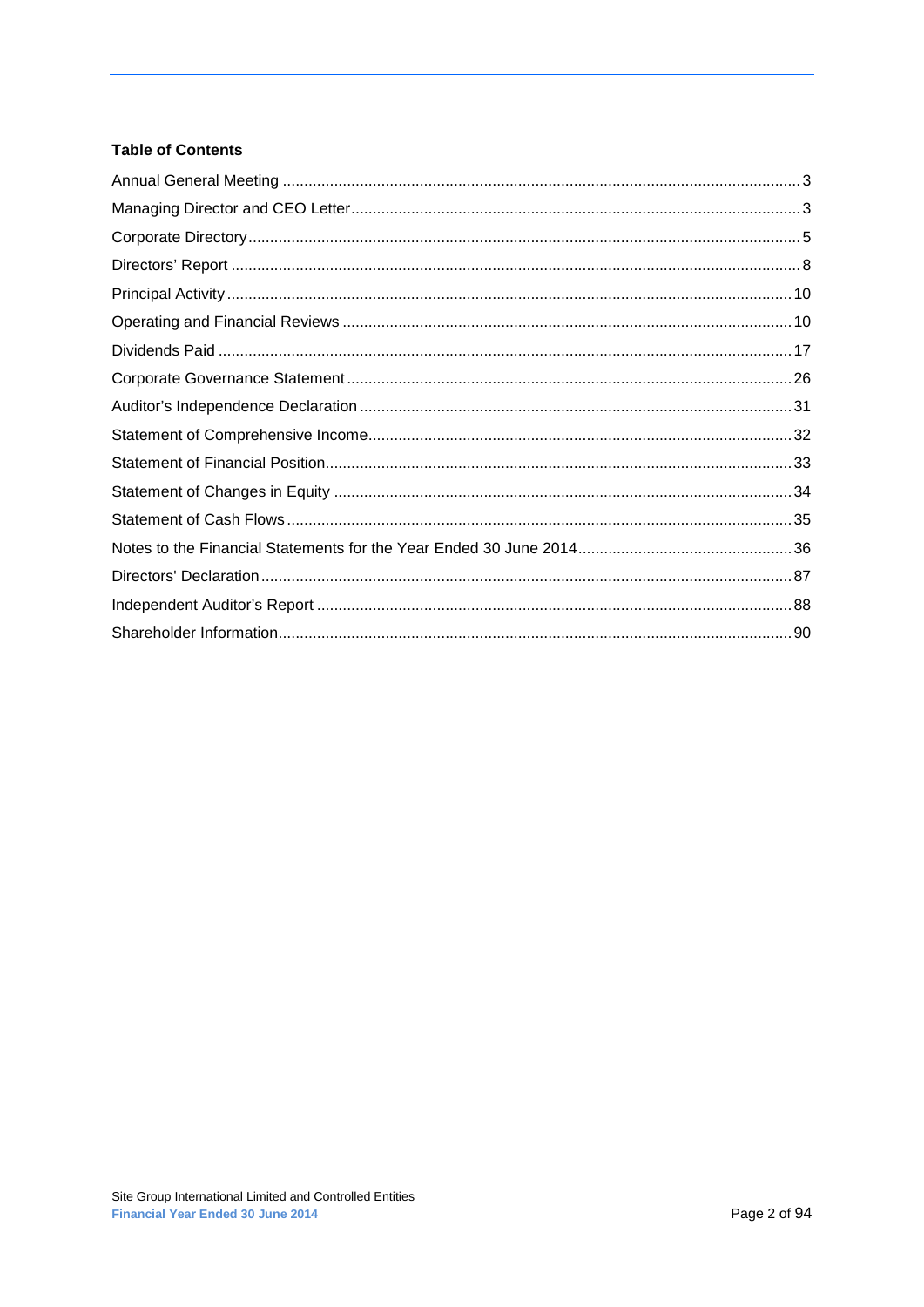## <span id="page-7-0"></span>**Annual General Meeting**

The Annual General Meeting of the Company will be held at

| Time:     | 10:00am                                 |
|-----------|-----------------------------------------|
| Date:     | Monday, 24 November 2014                |
| Location: | 488 Queen Street,<br>Brisbane QLD 4000. |

## <span id="page-7-1"></span>**Managing Director and CEO Letter**

Dear Shareholders,

The last year was a year of significant acquisition, investment and rollout of infrastructure, platforms and development of capability. The program as outlined during the year is intended to position Site as a substantial player in the growth market of education and training.

Importantly effort and resources were focused on the identification of key areas that will enable Site to be a long term sustainable provider in the sector. This included targeting areas of funding for candidates nationally and internationally.

The identification of 4 key acquisitions, each with their own areas of speciality was canvassed by management and our advisors to ensure they were long term contributors to Site and its shareholders.

The acquisition of Captain Cook College (CCC), Romea and Competent Project Management (CPM) have expanded the existing Site Skills Training resources and should see Site Group push through \$40m in revenues in 14/15 year with a growing positive EBITDA.

Expectations are that the 4th acquisition, TESOL Asia Group, will commence contribution along with the completion of development other online product, from early 2015.

Site's strategy is to continue to develop products that are high in demand for long term employment that also have high levels of barriers to entry. Specialised training that develops workforces for skills surrounding oil, gas and petrochemical industries are essential to support the 16 gas train coming on stream in Australia. The same demands are being replicated in emerging economies with Site, through the acquisition of Romea and CPM, in a perfect position to participate.

Typically these products are not price sensitive and provide capability of being measured for outcomes. Therefore the offerings are very output or demand focused.

Additionally Site now has extended its capability to participate in the 'funded markets'.

Domestically the acquisition of Captain Cook College provides access to government areas such as VET FEE HELP. CCC is now well advanced in its plans to roll out a series of campuses throughout Australia to fully leverage its market position. The first of these has opened at 488 Queen Street, Brisbane with more to be announced soon.

Internationally Site ran a number of 'pilot programs' where nearly 500 out of work youth from countries such as PNG, Indonesia and Philippines enrolled in long term courses at Clark. The success of these programs with the outcome of over 90% gaining meaningful long term employment in their home countries, has demonstrated to international funding agencies the scope and capability of running longer term courses at Clark.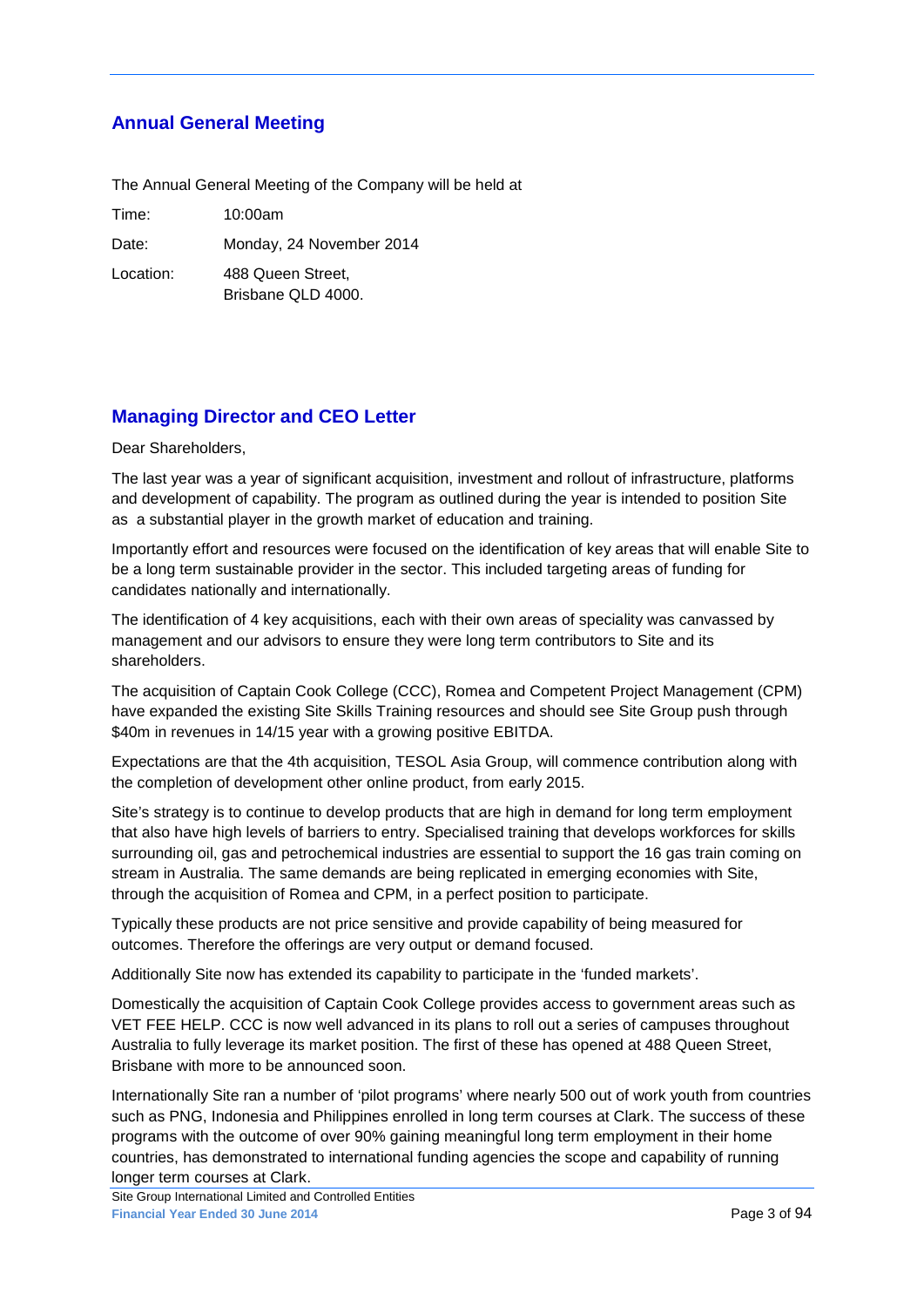## **Managing Director and CEO Letter continued**

Site continues to leverage its remarkable corporate client base which is very important to the emerging economies program launched recently in Manila to train 3,000 heavy vehicle operators and 3,000 underground mining personnel over the next 3 years.

This includes partnering with industry leaders like OceanaGold who will invest US \$1m in the creation of a simulated underground mine at our Clark facility.

Other customers will participate through off take agreements offering employment to graduating candidates.

As outlined in last year's annual report the Site training operational business continues to have good market support with further growth in the core training business.

The Site WorkReady business continued to experience the downturn in worker placements and as a result the business has been substantially reshaping to reduce costs and deploy key personnel into more productive roles reflective of current opportunities.

Overall Site has achieved its objective of transitioning from a development company to a position that sees a range of product offerings and revenue streams that stand it well for this coming financial year and beyond.

I thank the stakeholders for their patience and commitment to establish this platform. Management fully expects to leverage the platform through a measured expansion of facilities and organic growth.

As always I appreciate the support of the board and management and look forward to a sound performance over the coming year.

MANIA

Vernon Wills Managing Director and CEO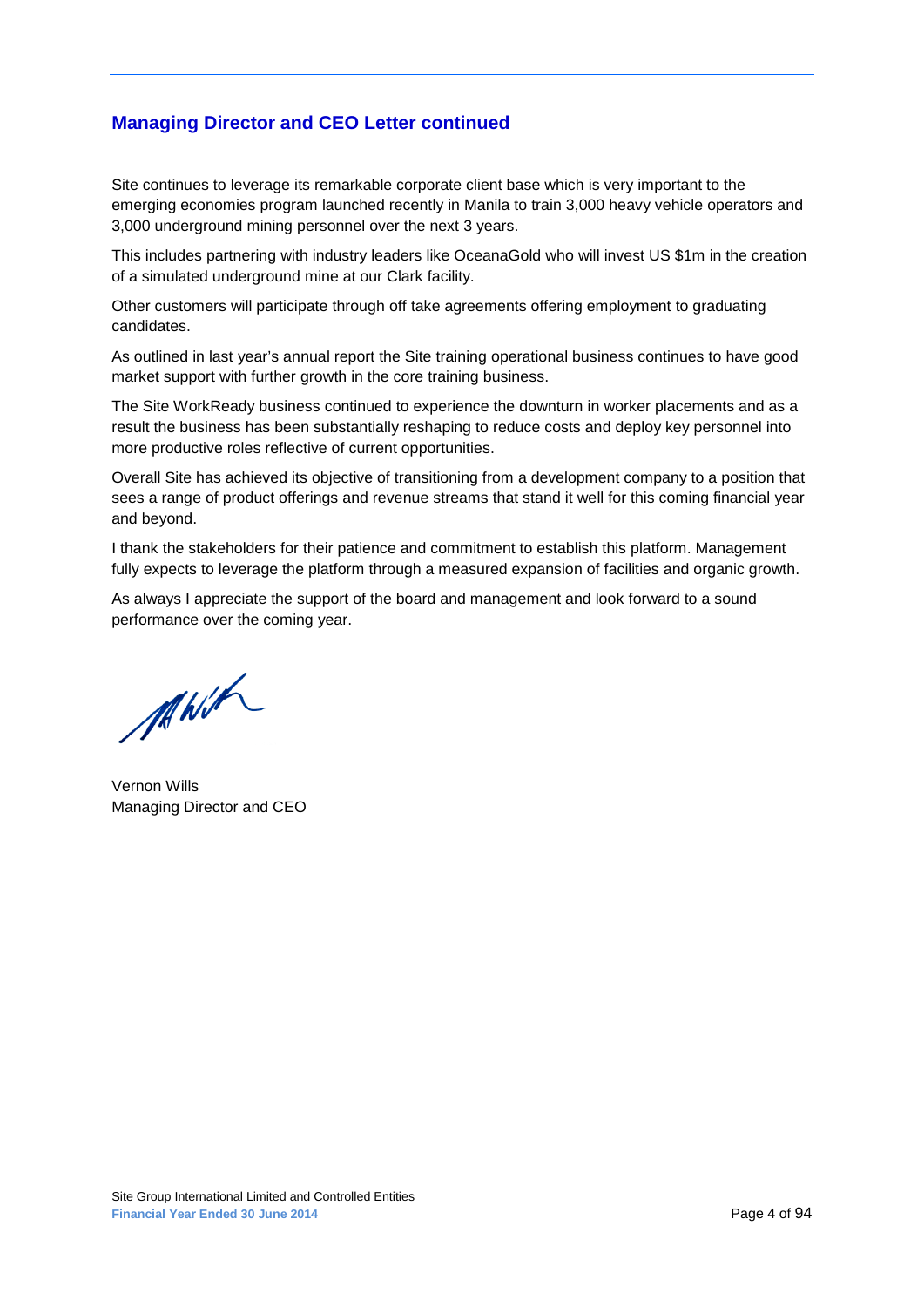# <span id="page-9-0"></span>**Corporate Directory**

| <b>Directors</b>                         | Darryl Craig Somerville (Chairman)<br>Vernon Alan Wills<br><b>Shaun Edward Scott</b><br>Nicasio Alcantara                        |
|------------------------------------------|----------------------------------------------------------------------------------------------------------------------------------|
| <b>Company secretaries</b>               | Duncan Cornish<br>Craig Dawson                                                                                                   |
| <b>Chief Executive Officer</b>           | Vernon Wills                                                                                                                     |
| Principal registered office in Australia | Site Group International Ltd.<br>Level 4, 96 Albert Street<br>Brisbane Qld 4000<br>Telephone: +61 7 3114 5188                    |
| <b>Principal place of business</b>       | Site Group International Ltd<br>Level 4, 96 Albert Street<br>Brisbane Old 4000<br>Telephone: +61 7 3114 5188                     |
| <b>Share registry</b>                    | Computershare Investor Services Pty Limited<br>117 Victoria Street<br>West End QLD 4101, Australia<br>Telephone: +61 7 3237 2100 |
| <b>Auditor</b>                           | Ernst & Young<br>111 Eagle Street Brisbane<br>QLD 4000, Australia                                                                |
| <b>Solicitors</b>                        | <b>Hopgood Ganim</b><br>Level 8, 1 Eagle Street<br>Brisbane Qld 4000<br>Telephone: +61 7 3024 0000                               |
| <b>Bankers</b>                           | National Australia Bank<br>Cnr. Adelaide and Creek Streets<br>Brisbane QLD 4000                                                  |
|                                          | <b>Bank of Queensland</b><br>255 Queen Street<br>Brisbane QLD 4000                                                               |
| <b>Stock exchange listing</b>            | Site Group International Limited shares are listed<br>on the Australian Securities Exchange (code: SIT)                          |
| Web site address                         | http://www.sitegroupinternational.com/                                                                                           |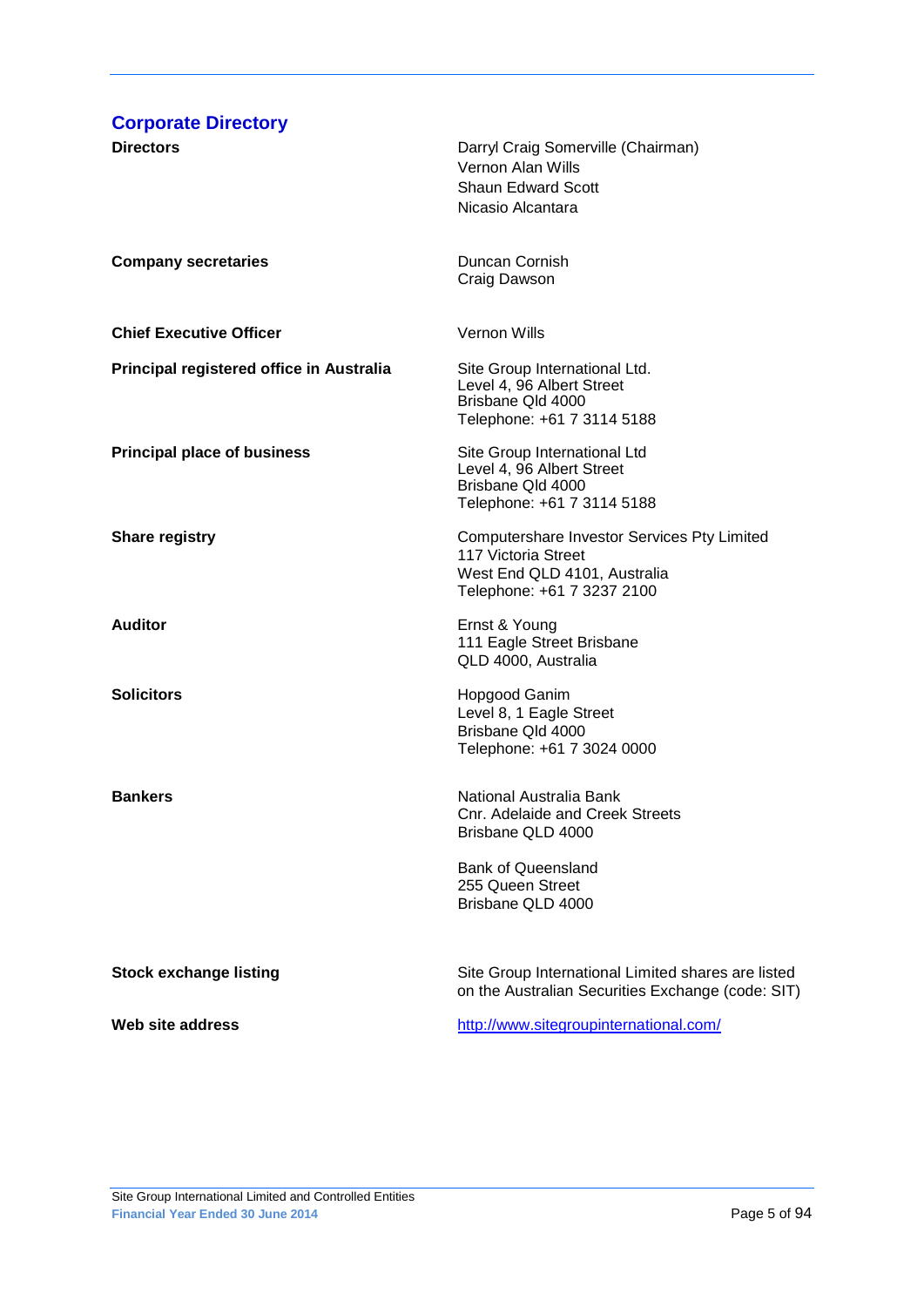*[This page intentionally blank]*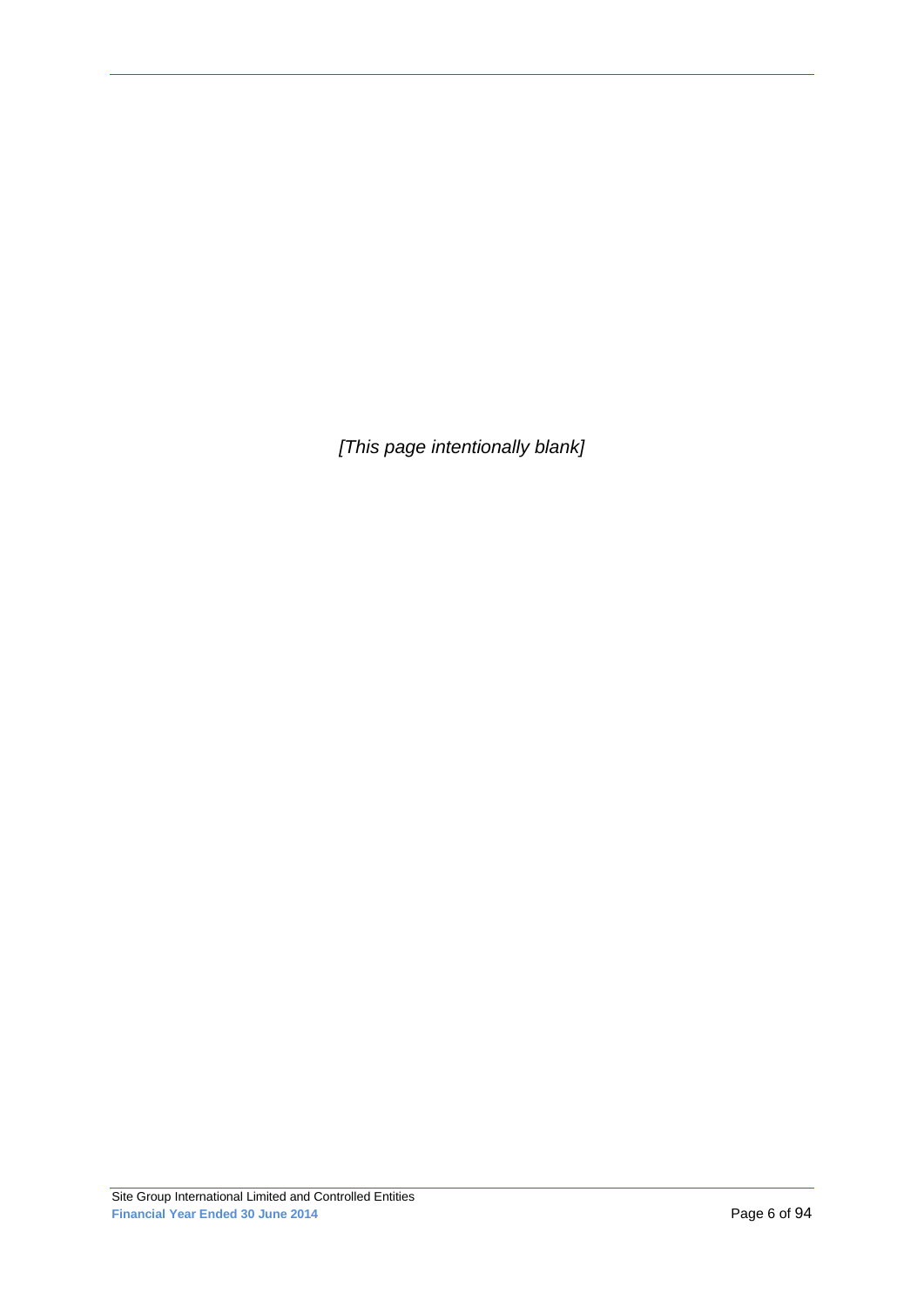# SITE GROUP INTERNATIONAL LIMITED AND CONTROLLED ENTITIES

ABN: 73 003 201 910

Financial Report for the Year Ended 30 June 2014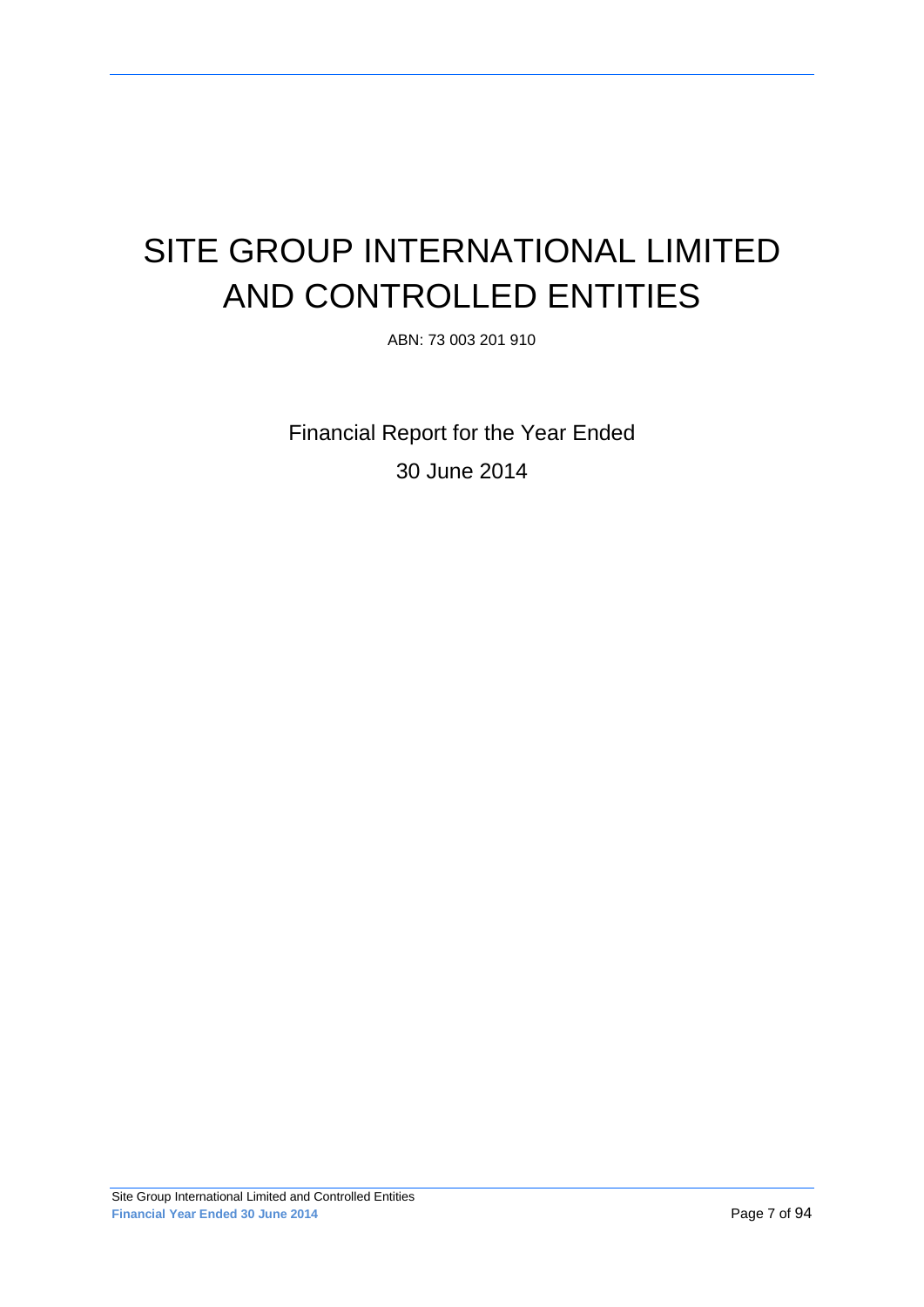## <span id="page-12-0"></span>**Directors' Report**

Your Directors submit herewith the financial report of Site Group International Limited for the year ended 30 June 2014.

## **Directors**

The directors in office at any time during or since the end of the financial year, together with their qualifications and experience are:

## **Vernon Wills – Managing Director and CEO (Age 58)**

Vern Wills has had extensive involvement in the training & education sector and established one of Australia's largest private training providers, Careers Australia Group.

Vern established Site to provide skills training and workforce planning solutions by initially developing a 300,000m2 Philippines facility at the Expo Filipino site at Clark Freeport, after he identified a market gap in Australian training providers delivering international training for industry and major projects.

Prior to Site and Careers Australia Group, Vern has had an extensive career in investment and finance as well as building start up and early stage companies such as Go Talk Ltd and Dark Blue Sea Ltd. Additionally he serves as a Director of Eumundi Group Ltd (since September 2004) and previously a director of the Greg Normal Golf Foundation, CITEC, and Deputy Chair of the Queensland Government's Major Sports Facilities.

## **Nicasio Alcantara BA, MBA – Non-Executive Director (Age 71)**

Mr Alcantara was appointed Director of the company on 12 October 2010 and has been a director of Site Group Holdings Pty Ltd since June 2009. Mr Alcantara is an experienced director with over 40 years experience in both public and private companies and his diverse industry experience includes manufacturing, banking & finance, property, information technology, agriculture and power & energy.

Mr Alcantara is currently a director of Alsons Corporation, Alsons Development & Investment Corporation, C. Alcantara & Sons Inc., Lima Land Inc., Sarangani Agricultural Co. Inc, Seafront Resources Corporation (appointed 1995), the Philodrill Corporation (appointed 1991), Indophil Resources NL (appointed 29/12/2011) and BDO Private Bank Inc.

Mr Alcantara has also previously been Chairman and President of Alsons Consolidated Resources Inc., Iligan Cement Corporation, Alsons Cement Corporation, Northern Mindanao Power Corporation and Refractories Corporation of the Philippines. He was also previously Chairman and Chief Executive Officer of Petron Corporation and a director of Bank One Savings and Bancasia Capital Corporation.

## **Darryl Somerville BCom, FCA, FCPA – Chairman and Non-Executive Director (Age 65)**

Mr Somerville was appointed Director of the company on 2 August 2011. He is a Chartered Accountant and CPA and is a member of the Australian Institute of Company Directors.

Mr Somerville spent 23 years with PwC in Brisbane, including more than 19 years as a partner. For 8 years he was the Brisbane Office Managing Partner. His clients ranged from privately owned companies through to multinationals in the manufacturing, mining, energy and resources and retailing industries. He was a member of the firm's National Board of Partners. Mr Somerville served a three year term as National Director of the Institute of Chartered Accountants from 2000 to 2003.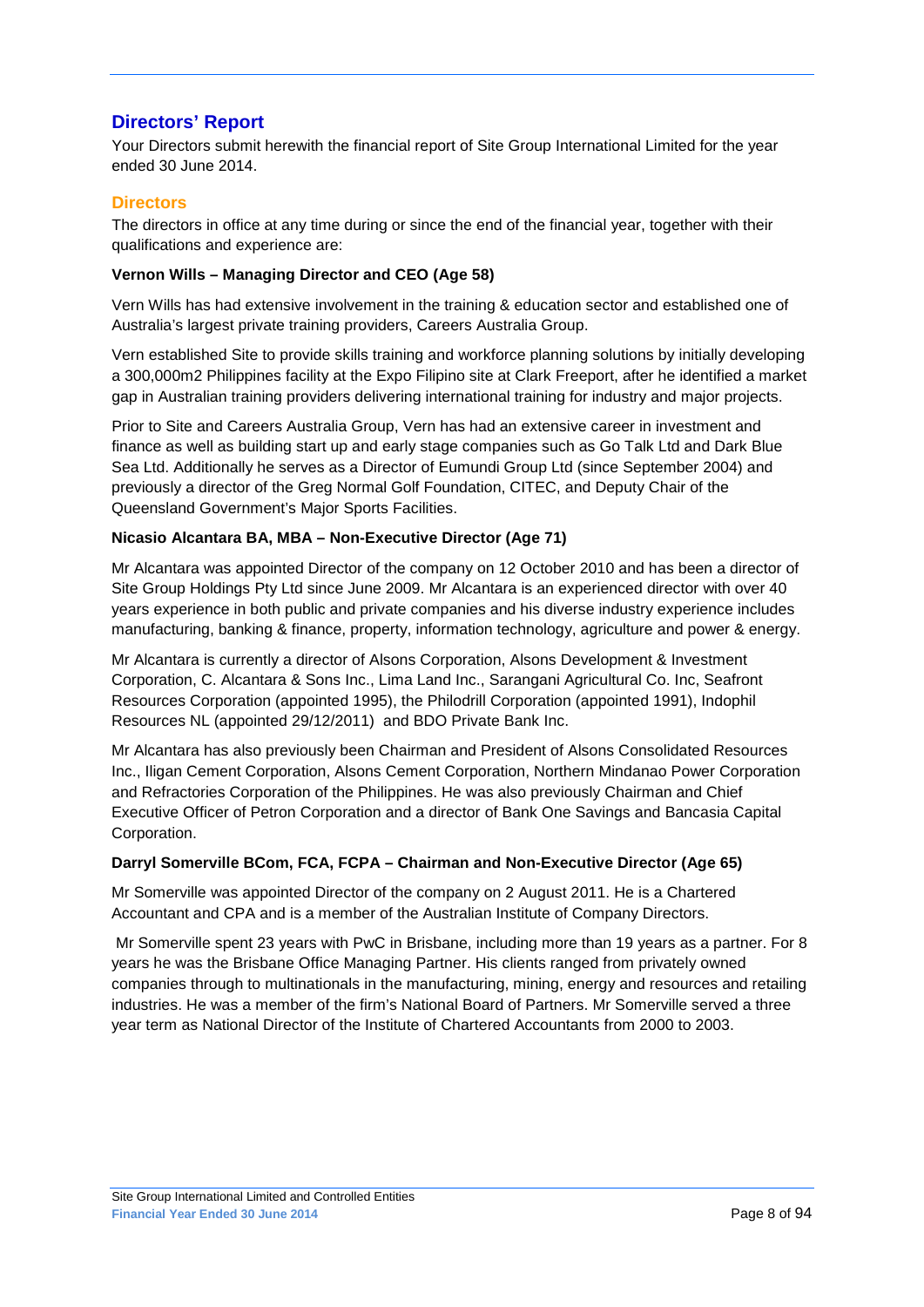Listed public company positions held include Chairman of the Brisbane Broncos Ltd (24/02/05 – 22/02/11), Chairman of Brisbane based developer Devine Ltd (28/09/05 – 31/10/08) and Director of CMI Ltd (28/02/12 – 29/06/12). He has also chaired a number of Queensland State Government Panels. He was Chairman of the Report on the State's Electricity Networks (The Electricity Distribution and Service Delivery Report) and Chairman of the Queensland Government's Energy Competition Committee (which oversaw the introduction of Full Retail Contestability for energy in the State). He also served as Chairman of the Premier of Queensland's Awards for Export Achievement for 8 years.

In his most recent role, Mr Somerville was a director of Careers Australia Group and the Chairman of its Compliance, Audit and Risk Management Committee.

## **Shaun Scott BBus (Accountancy)/BA (Rec Admin), ACA – Non-Executive Director (Age 49)**

Mr Scott was appointed Director of the company on 2 August 2011. Mr Scott is a Chartered Accountant with over 25 years of upstream and downstream experience in the oil and gas and energy sectors in Australia, Asia and the United States. He was Chief Executive Officer of Arrow Energy, until its acquisition by Shell and Petro China. Prior to joining Arrow in 2004, Mr Scott's career spanned appointments as Group Finance Manager at Energy Developments Limited, Project Finance Director at NRG Ltd and Manager of Atlantic Richfield Co. Inc. international oil and gas mergers and acquisitions team. Mr Scott was a Director of Pure Energy Resources until September 2008, a Director of the Australian Petroleum Production and Exploration Association until September 2010 and Non-Executive Director of Acer Energy Ltd until December 2012 as well as a non-executive director of Buccaneer Energy Limited until 14 August 2013. Shaun is currently a Non-Executive Director of Dart Energy Limited (appointed 20/04/2010). He is Chairman of Titan Energy Services Ltd (appointed 27/10/2011) and AnaeCo Ltd (appointed 07/03/2011).

## **Company Secretaries**

## **Duncan Cornish BBus (Accountancy), ACA**

Mr Cornish is an accomplished and highly efficient corporate administrator and manager. Duncan has more than 20 years' experience in the accountancy profession both in England and Australia, mainly with the accountancy firms Ernst & Young and PricewaterhouseCoopers.

He has extensive experience in all aspects of company financial reporting, corporate regulatory and governance areas, business acquisition and disposal due diligence, capital raising and company listings and company secretarial responsibilities, and serves as corporate secretary and chief financial officer of several Australian and Canadian public companies.

Mr. Cornish holds a Bachelor of Business (Accounting) and is a Chartered Accountant.

## **Craig Dawson BCom, ACA**

Mr Dawson is the Chief Financial Officer of the Group. He brings extensive financial management experience gained in ASX listed entities with both local and international operations in a variety of industries including media, financial services, gaming and wagering and most recently in the rapidly growing online sector.

Most notably, Mr Dawson was CFO of Wotif.com for over 4 years as the group experienced rapid earnings growth, greatly extended its geographical reach and expanded its brands and products through both organic and acquisition growth. Prior to that, Mr Dawson was Queensland General Manager – Corporate Services at Tatts Group Limited heading up the finance and administration divisions of Tatts Queensland operations.

Mr Dawson holds a Bachelor of Commerce and is a Chartered Accountant.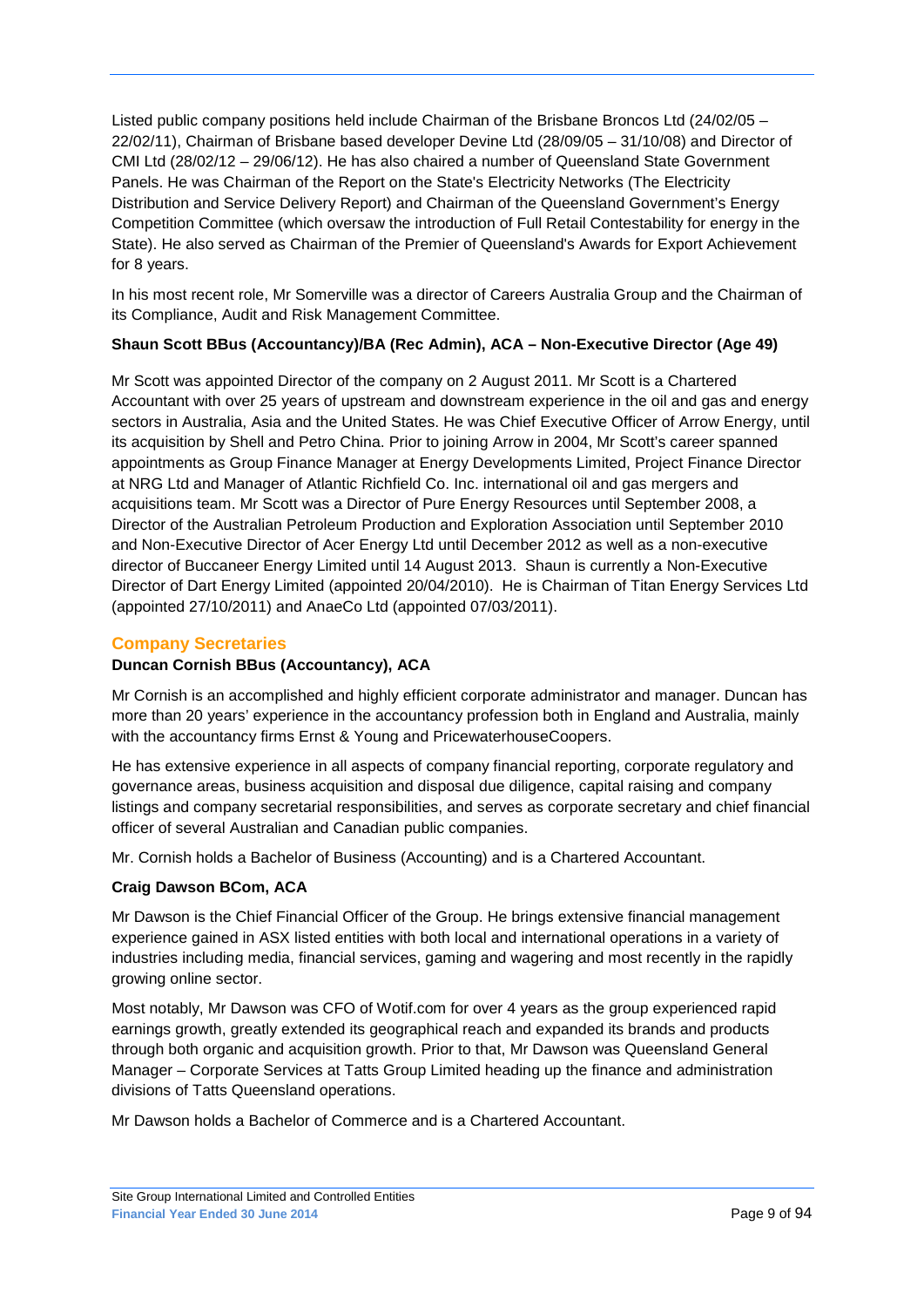## **Committee Membership**

As at the date of this report, the company had an Audit Committee and a Nomination and Remuneration committee of the board of directors. Members acting on the committees of the board during the year and up to the date of this report were:

Audit Committee (AC)

- Darryl Somerville (c)
- Shaun Scott

Messrs Somerville and Scott are Chartered Accountants and qualified to serve on this Committee.

Nomination and Remuneration Committee (NRC)

- Shaun Scott (c)
- Darryl Somerville

(c) Designates the chairman of the committee.

## **Meetings of Committees**

|                   | <b>Board</b> | <b>Attended</b> | AC  | <b>Attended</b> | <b>NRC</b> | <b>Attended</b> |
|-------------------|--------------|-----------------|-----|-----------------|------------|-----------------|
|                   | No.          | No.             | No. | No.             | No.        | No.             |
| Vernon Wills      | 9            | 9               | 3   | $3^*$           |            | $1**$           |
| Darryl Somerville | 9            |                 |     |                 |            |                 |
| Shaun Scott       | 9            | 9               | 3   | 3               |            |                 |
| Nicasio Alcantara | 9            |                 |     |                 |            |                 |

\* ex officio attendance

\*\* The CEO attended part of the Nomination and Remuneration Committee meeting before excluding himself from the meeting.

All directors were eligible to attend all meetings held.

## <span id="page-14-0"></span>**Principal Activity**

The principal activity of the company during the period was the provision of vocational education and assessment services through Site Skills Training business in Australia and the Philippines and recruitment services through Site WorkReady business in the Philippines. There has been no significant change in the principal activities of the consolidated entity during the period.

The company has adopted expansion plans for its business via both organic growth and through prudent acquisition activity with a view to diversify funding sources and diversifying course and program offerings.

## <span id="page-14-1"></span>**Operating and financial review**

#### **Group**

Total revenue from operations was \$17,314,375 (2013: \$12,960,549) a 34% increase over the prior comparative period. The revenue growth of the business over the previous 4 financial years reflecting the ramp up in operations of the business is illustrated in the following graph: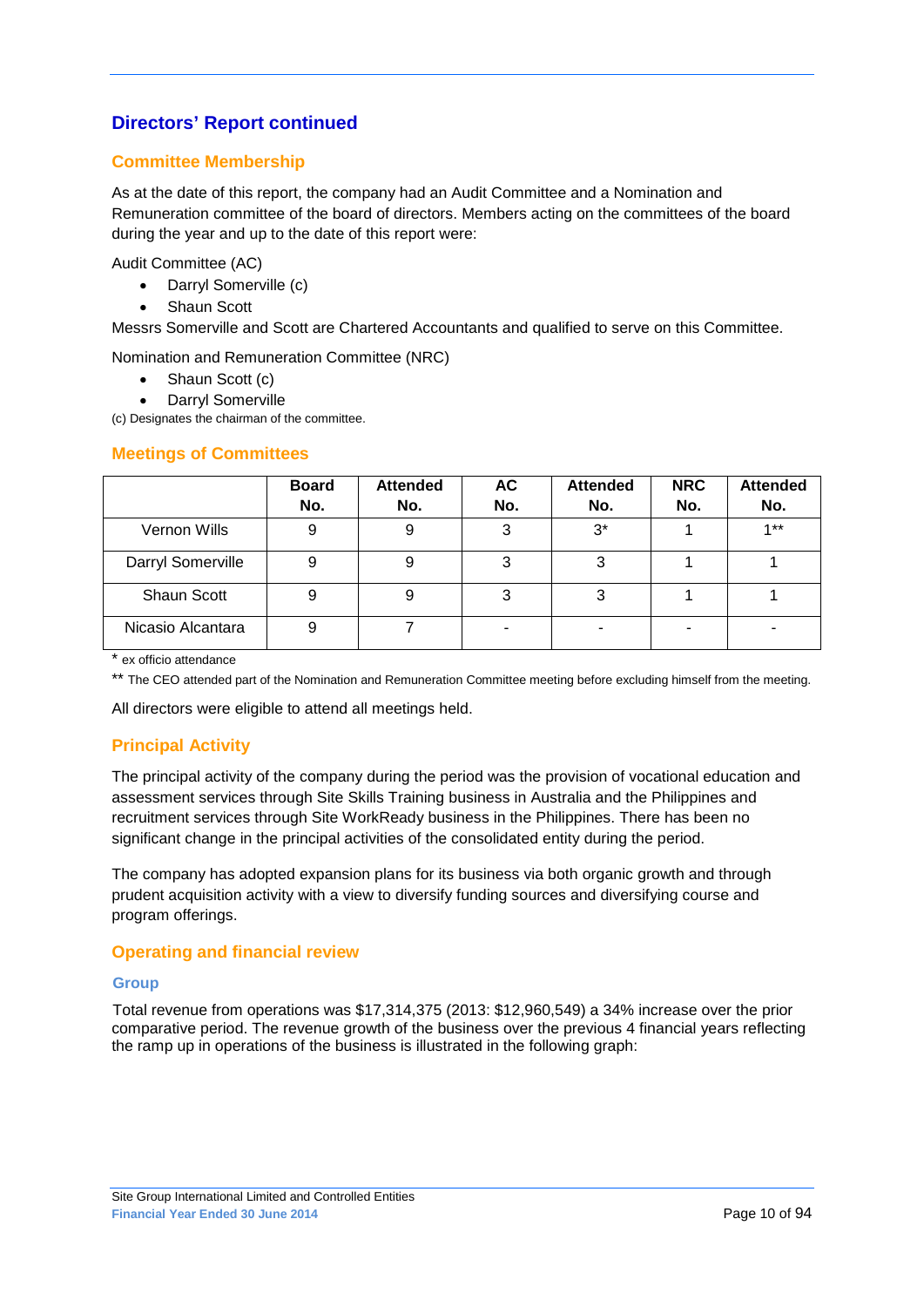## **Operating and financial review continued**



*Graph 1 Reported Revenue – June 2011 to June 2014*

Revenue contribution and activity by each segment is illustrated in the two charts below. This highlights the contribution from the new segment being Oil and Gas Services and the continued growth of Site Skills Training and Clark segment.



*Graph 2 Gross Revenue by Segment June 2014 versus June 2013 (excludes eliminations)*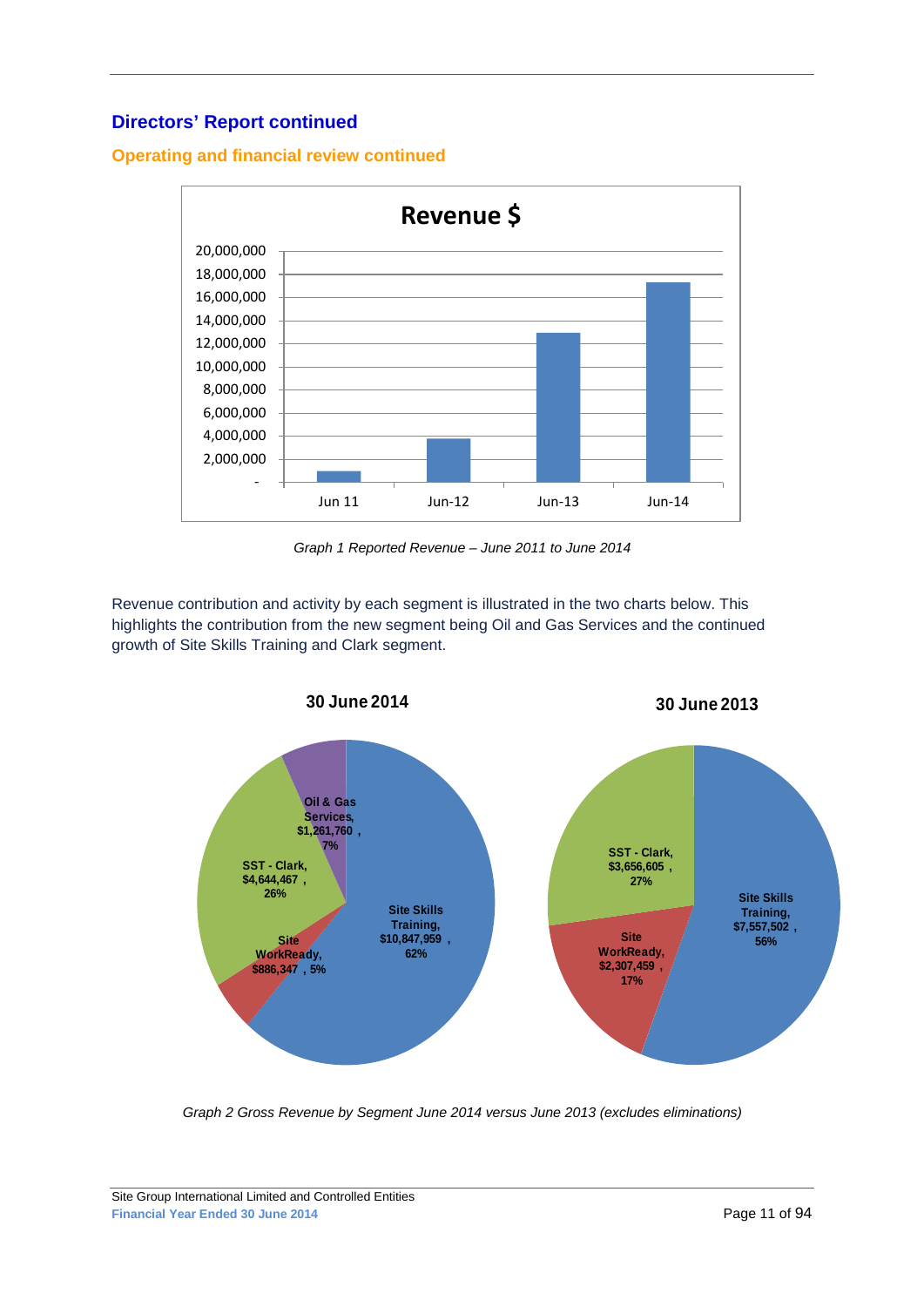## **Operating and financial review continued**

|                                  | 30 June     |             | <b>Change 14-13</b> | 30 June      | <b>Change 13-12</b> |
|----------------------------------|-------------|-------------|---------------------|--------------|---------------------|
|                                  | 2014        | 2013        | $\%$                | 2012         | %                   |
| Revenue                          | 17,314,375  | 12,960,549  | 33.6%               | 3,789,107    | 242.0%              |
| Net loss                         | (6,487,117) | (5,821,405) | $(11.4\%)$          | (7,750,684)  | 24.9%               |
| add back                         |             |             |                     |              |                     |
| Depreciation and amortisation    | 1,473,174   | 1,237,853   | 19.0%               | 759,599      | 63.0%               |
| Interest paid                    | 19,532      | 87,175      | (77.6%)             | 64,172       | 35.8%               |
| Income tax expense               | 45,682      |             |                     |              |                     |
| deduct                           |             |             |                     |              |                     |
| Interest income                  | 42,975      | 54,713      | 21.5%               | 37,568       | 45.6%               |
| EBITDA*                          | (4,991,704) | (4,551,090) | $(9.7\%)$           | (6,964,481)  | 34.7%               |
| Non-recurring transaction costs  | 771,014     | 18,339      |                     |              |                     |
| EBITDA* before transaction costs | (4,220,690) | (4.532,751) | 6.9%                | ( 6,964,481) | 34.9%               |
| Operating cash outflow           | 3,538,244   | (5,496,323) | 35.6%               | (7,426,068)  | 26.0%               |

*\* Earnings before interest, tax, depreciation and amortisation (EBITDA) is a non-IFRS measure however the Directors believe*  that it is a readily calculated measure that has broad acceptance and is used by regular users of published financial statements *as a proxy for overall operating performance. EBITDA is not an audited number.*

#### *Table 1 Financial Summary*

For the year ended 30 June 2014, Site Group International Limited reported a loss after tax of \$6,487,117 compared to a \$5,821,405 loss in the previous corresponding period.

This result reflects the expense of acquisitions and in part continues to reflect the significant investment required for the expansion of our offering and capability. Site continued to invest heavily into online and e-learning platforms and product and new initiatives including the expansion of product and capability for TESOL Asia. Additionally significant investment was made into development of mock ups and materials for short course delivery for the energy services division through Romea. Through expanding the service offering, Site will be able to maximise the return on its investment in its existing facilities as well as leveraging the existing client base.

This level of investment and the transactions that the group has completed has had a significant impact on the FY14 group result with a 19% increase in depreciation and amortisation to \$1,473,174 and incurring significant non-recurring transaction costs of \$771,014.

The previously noted trend of improving year on year EBITDA has continued once adjustment is made for these one off transaction costs, as detailed in the table above, with a 7% improvement to an EBITDA loss of \$4,220,690

This trading period has seen the inclusion of 4 new acquisitions completed by the group:

- The Romea Training acquisition completed on the 6 December 2013 as the foundation for the new energy division. The targeted rollout of new courses has commenced and we are expecting to deliver significant returns from this expansion of our scope, particularly in our energy training centres of Perth, Darwin and Gladstone.
- The acquisition of Competent Project Management based in Singapore and Malaysia, completed on the 1 May 2014, further complements the energy division with the ability to provide more complete workforce assessment services to the Oil and Gas sector. By utilising the capability gained from the Romea acquisition to deliver energy training services, this division will: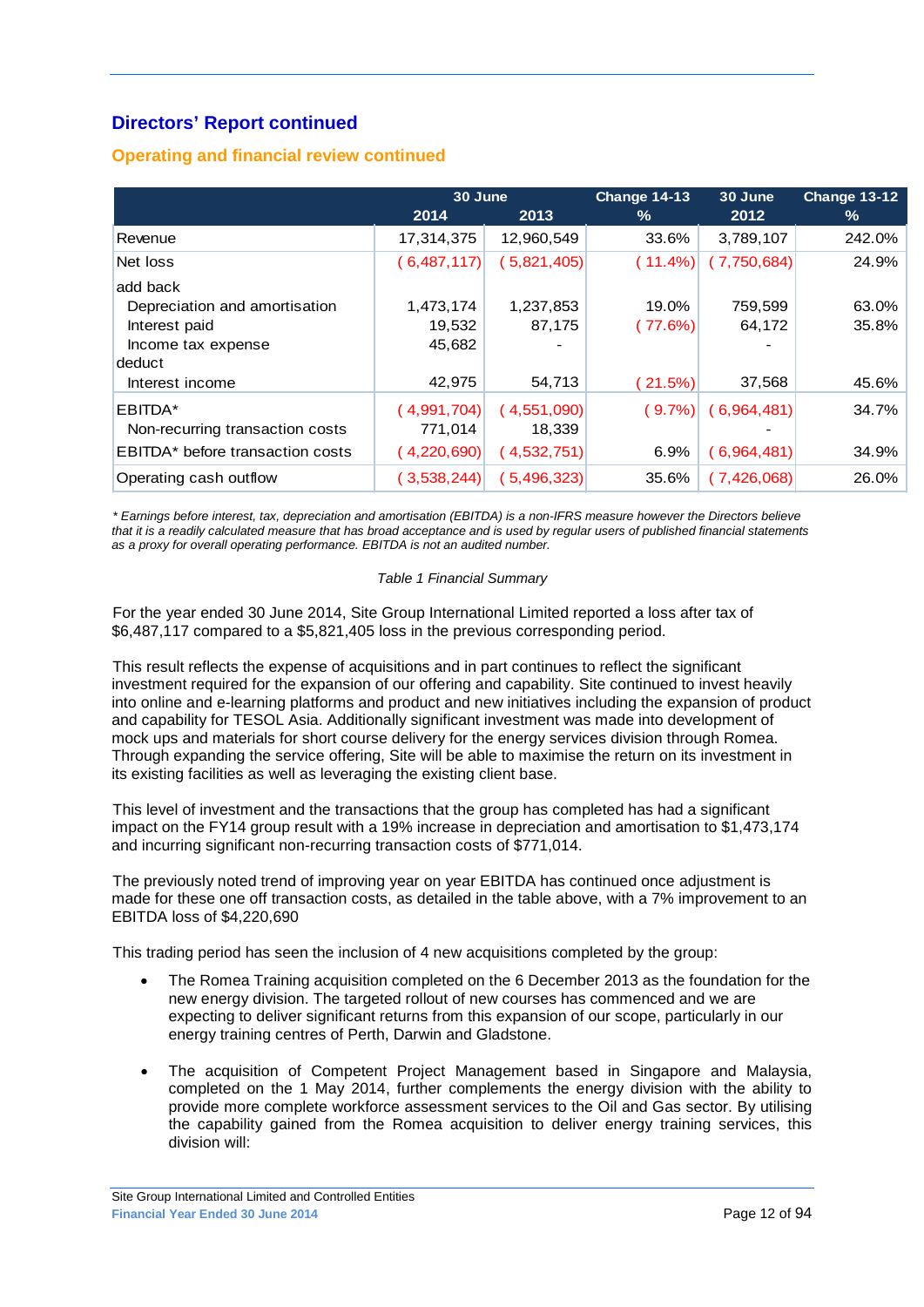## **Operating and financial review continued**

- Create world class competency based Oil and Gas Technical Skills Training and Assessment Centres in strategic areas in the Asia Pacific region with a focus on services around operations and maintenance personnel;
- Focus on skills gap analysis, up skilling and skills development; and
- Deliver Operation & Maintenance (O&M) technical assessment and development and skills audits.
- The acquisition of Tesol Asia Group on 3 April 3014 provides the group with a network of TESOL (Teaching English to Speakers of Other Languages) intellectual assets and infrastructure to be used as a platform for the delivery of English Language studies throughout Asia. It also complements the existing operations through the majority of documents in the oil and gas and construction industries are written in English.
- The acquisition of Captain Cook College was announced on 7 May 2014 and completed following shareholder approval on 30 June 2014. As an RTO based in Brisbane delivering a range of courses in business, management, project management and IT at the diploma and advanced diploma level, this business forms the foundation of the professional courses division. The majority of courses are delivered through the Federal Government VET FEE-HELP program and as the holder of a CRICOS licence, it is able to market to international students.

## **Site Skills Training**

Site has established itself as a leading provider of assessment and training through its facilities in Belmont (Perth), Winnellie (Darwin), Gladstone and Landsborough (Sunshine Coast) as well as onsite delivery on projects such as Wheatstone, Gorgan, Solomon, Christmas Creek, Cloudbreak, INPEX and areas surrounding Gladstone in Queensland.

Additionally Site has established a significant major client list including leading mining, oil and gas, and construction companies both in Australia and internationally.

To achieve this, Site considers that it has developed a 'leading provider status' amongst industry particularly in the area of high risk training (cranes, platforms, confined spaces, scaffolding, rigging and dogging).

Site is also delivering training internationally at its Clark, Philippines facility, in Mechanical (Heavy Diesel) construction, fabrication, engineering as well as hospitality, cookery and related camp services. A part of this training also includes leadership and front line management programs.

Internationally Site also delivers onsite in countries such as PNG, Indonesia, Singapore, China, UAE Azerbaijan and others.

Site has also begun its push into domestic markets funded by Governments, both State and Federal, which is an area of immense growth and opportunity.

These opportunities exist in Australia through Federal and State government projects (VET FEE-HELP, Cert III apprenticeship guarantee and other individual state government projects). These programs are very relevant to Captain Cook College, Romea and CPM as well as the Site Skills Training business.

Site initiated a service of pilot programs for emerging markets training nearly 500 candidates from long term unemployment to employment in an output focussed model that has seen approximately 90% of all candidates finding meaningful long term employment.

International Aid agencies such as AusAid (being returned to DFAT by the Federal government), Asian Development BANK (ADB – Australia is the 5<sup>th</sup> largest shareholder), Amnesty International and other foundations such as the IPATAS Foundation from PNG have mandates and plans for emerging economies to skill workforces into employment.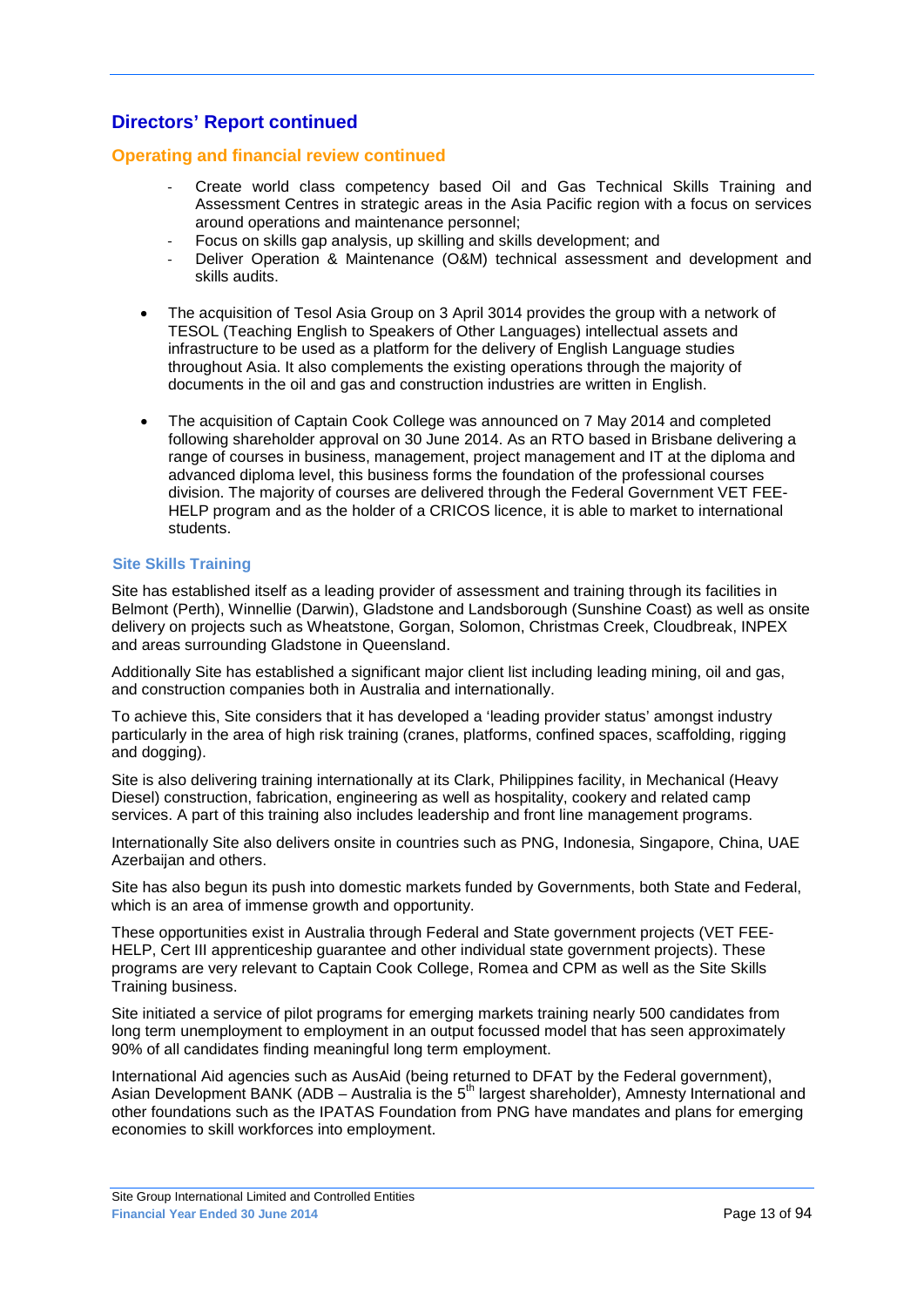## **Operating and financial review continued**

Such inclusive growth programs are being developed and Site is well positioned to participate through its Clark facility. Examples of these programs include the IPATAS pilot of 120 PNG Nationals for Heavy Diesel, construction fabrication and camp services/cookery and the Malampaya (Shell Chevron PNOC) program to skill Palawan out-of-work youth to employment and the OcenaGold heavy diesel program.

Identification of the areas of potentially substantial growth led to the establishment of specialist resources to secure Site's participation in these programs of funding – both in Australia and internationally.

Overall the revenue of \$10,847,959 for the Site Skills training and assessment business excluding Clark was an increase of 44% over the 30 June 2013 revenue of \$7,557,502.

Site Skills Training in the Clark Freeport Zone had revenue for year to 30 June 2014 of \$4,644,467 which represents an increase of 21% over the prior comparative period of \$3,656,606.

#### **Site WorkReady**

Revenue for our international placement business Site WorkReady was \$886,347 for the year. This represents a decrease of 62% over the year from 30 June 2013 (\$2,307,459). The business was impacted by a massive reduction in mining services related skilled workers being recruited nationally under 457 visas. As anticipated in the 30 June 2013 annual report, the slowdown continued past the Australian Federal Election in September. The focus for the Site Work Ready team is on projects where certain skills will not be able to be sourced exclusively within Australia as well as expanding on deployment into other international locations.

#### **Cash Position**

At 30 June 2014 the company had cash at bank of \$3,142,971. Given the expected operating results in the FY15 financial year the company has sufficient funding to meet its medium term funding requirements. The company also has access to a \$4 million unsecured loan facility with Wayburn Holdings Pty Ltd available until 31 August 2015.

#### **Risks**

Risk management is overseen by the Audit and Risk Committee for the group via the maintenance and review of a risk register.

| <b>Risk</b>            | <b>Details</b>                                                                                                                                                                                                                                                           |
|------------------------|--------------------------------------------------------------------------------------------------------------------------------------------------------------------------------------------------------------------------------------------------------------------------|
| <b>Regulatory Risk</b> | The Group operates in a highly regulated market and the Group is<br>regulated by the Australian Federal and State Governments and the<br>Philippine Government. Failure to meet regulatory requirements<br>may impact materially on the business.                        |
| Sovereign Risk         | The Group has significant operations in the Philippines. Those<br>operations are potentially subject to a degree of political risk and<br>civil disobedience, although the location of Clark Education City<br>within the Clark Freeport Zone helps mitigate such risks. |
| <b>Cultural Unrest</b> | Any cultural unrest or perceived cultural unrest in the location of the<br>campuses may result in decreased client interest.                                                                                                                                             |

The following sets out a summary of some of the key risks relevant to the Company and its operations: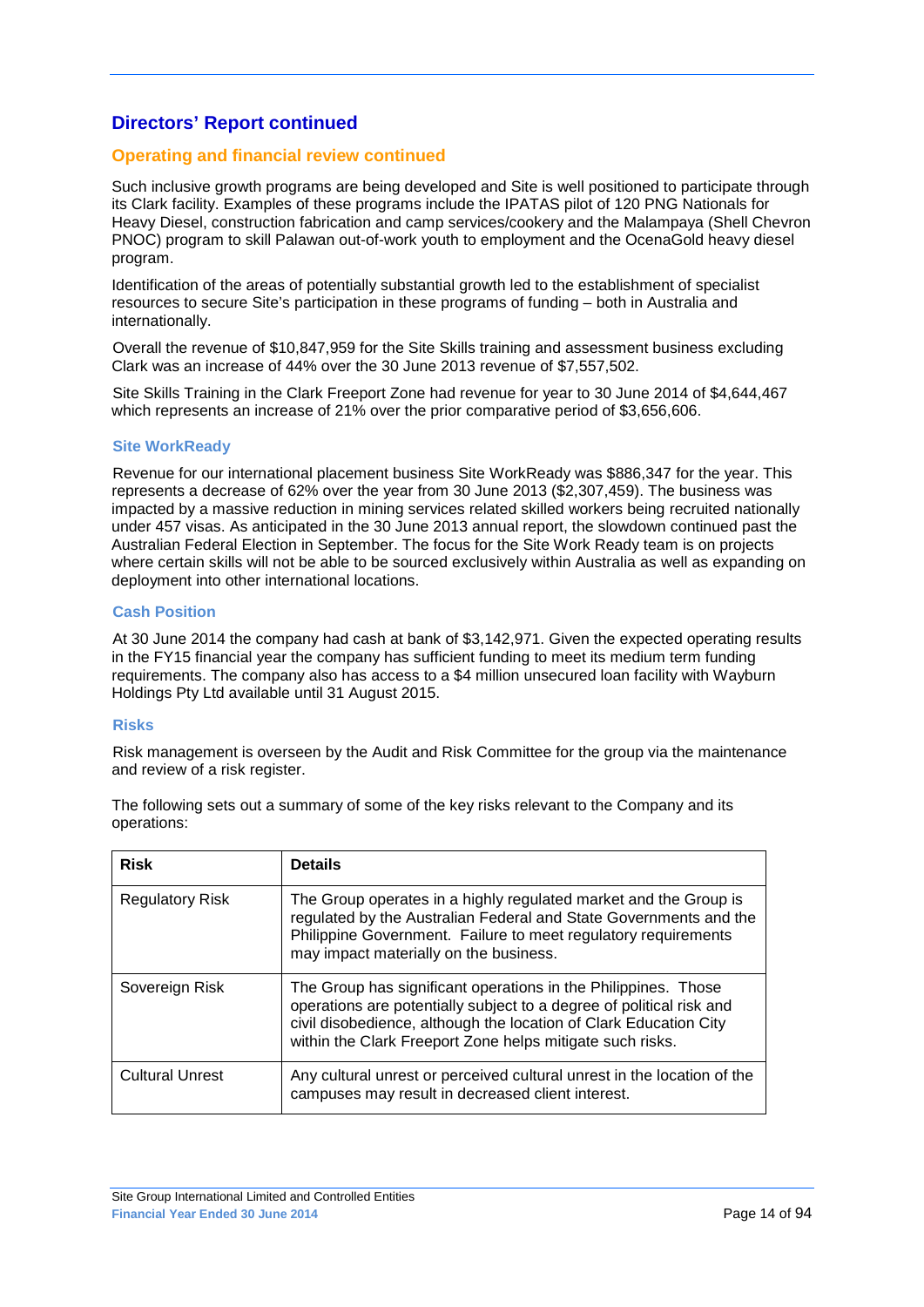| <b>Risk</b>                            | <b>Details</b>                                                                                                                                                                                                                                                                                                                                                                                                                                                                                                                                                                                                                                                                                                                                                                                                                                                                                                                                       |
|----------------------------------------|------------------------------------------------------------------------------------------------------------------------------------------------------------------------------------------------------------------------------------------------------------------------------------------------------------------------------------------------------------------------------------------------------------------------------------------------------------------------------------------------------------------------------------------------------------------------------------------------------------------------------------------------------------------------------------------------------------------------------------------------------------------------------------------------------------------------------------------------------------------------------------------------------------------------------------------------------|
| Competition                            | The market for education services in Australia and worldwide is<br>highly competitive and the group is likely to encounter strong<br>competition from other entities as well as other countries for<br>training.                                                                                                                                                                                                                                                                                                                                                                                                                                                                                                                                                                                                                                                                                                                                     |
| <b>Industry Downturn</b>               | The industries to which the Group provided services may be<br>affected by factors outside the Group's control.                                                                                                                                                                                                                                                                                                                                                                                                                                                                                                                                                                                                                                                                                                                                                                                                                                       |
| <b>Limited Operating</b><br>History    | Site's business model is relatively new and Site is yet to generate<br>significant profit from its business activities. The Group will be<br>subject to all of the business risks and uncertainties associated with<br>any new business enterprise.                                                                                                                                                                                                                                                                                                                                                                                                                                                                                                                                                                                                                                                                                                  |
| <b>Material Contracts</b>              | The Group has entered into various contracts which are important<br>to the future of the group. Any failure by counterparties to perform<br>their job, or obligations could have an adverse effect on the Group.                                                                                                                                                                                                                                                                                                                                                                                                                                                                                                                                                                                                                                                                                                                                     |
| <b>CDC</b> Lease                       | The Group has entered a long term lease with Clark Development<br>Corporation (CDC). There are a number of circumstances in which<br>the CDC lease may be terminated (subject to compliance with<br>provisions enabling certain breaches to be remedied) by CDC in<br>which case Site does not have any rights to compensation or<br>reimbursement for funds expended on the leased land,<br>improvements and moveables on the leased property pass to CDC<br>on termination. Such termination may occur where Site has<br>breached a provision of the CDC lease or where there is an<br>insolvency event. The CDC lease may also be terminated in the<br>event of any governmental expropriation of the leased property. In<br>the event that the CDC lease was terminated, Site would no longer<br>be in a position to operate its Philippines facility which would have<br>significant impact on the Group and the Group's ongoing<br>operations. |
| Currency                               | Some of Site's revenue streams and expenses are denominated in<br>currencies other than the Australian Dollar. It is possible that<br>foreign exchange rates could move in a manner which would be<br>unfavourable to the company.                                                                                                                                                                                                                                                                                                                                                                                                                                                                                                                                                                                                                                                                                                                   |
| Large Holdings by<br>some shareholders | The two most significant existing shareholders (and their<br>associates) have combined holdings of approximately 30% of the<br>shares which may impact on liquidity in the public market for the<br>sale of shares which may adversely affect the market price.                                                                                                                                                                                                                                                                                                                                                                                                                                                                                                                                                                                                                                                                                      |
| <b>Key Employees</b>                   | A small number of key employees are responsible for the day to<br>day and strategic management of the Group. The Company has<br>sought to mitigate the risk associated with this structure through<br>entering service and employment agreements.                                                                                                                                                                                                                                                                                                                                                                                                                                                                                                                                                                                                                                                                                                    |
| Financing                              | The ability to implement its business strategy will be dependent<br>upon the Group's capacity to raise additional capital. There is a risk<br>that the Group may not be able to secure such funding on<br>satisfactory terms or at all.                                                                                                                                                                                                                                                                                                                                                                                                                                                                                                                                                                                                                                                                                                              |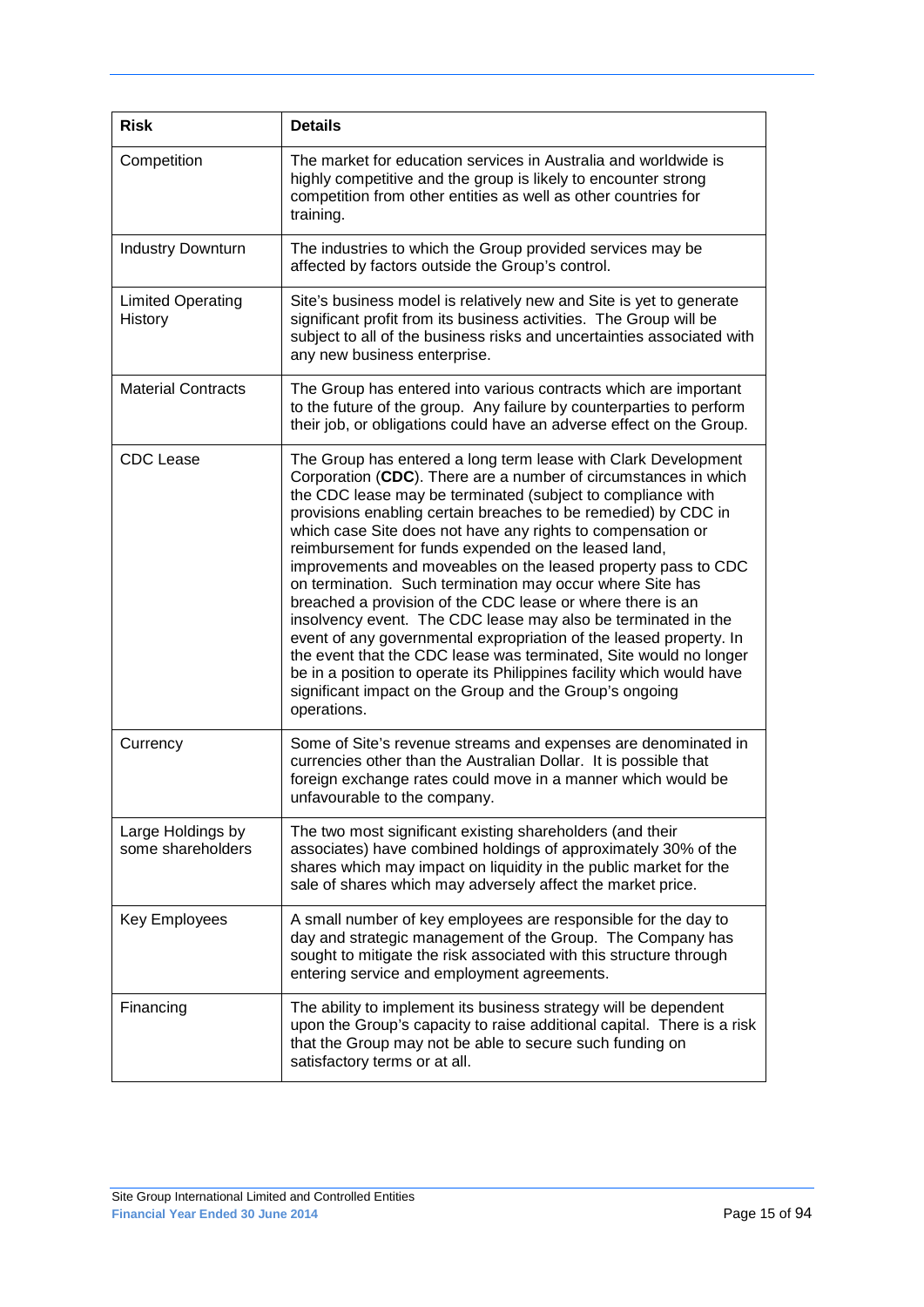| <b>Risk</b>                 | <b>Details</b>                                                                                                                                                                                                                                                                                                                                                                                                                                                                                                                                                                                                                                                                                                                                                                                                                           |
|-----------------------------|------------------------------------------------------------------------------------------------------------------------------------------------------------------------------------------------------------------------------------------------------------------------------------------------------------------------------------------------------------------------------------------------------------------------------------------------------------------------------------------------------------------------------------------------------------------------------------------------------------------------------------------------------------------------------------------------------------------------------------------------------------------------------------------------------------------------------------------|
| Natural Catastrophe         | The Philippines has experienced a number of major natural<br>catastrophes over the years, including typhoons, drought, volcanic<br>eruption and earthquakes. There can be no assurance that the<br>occurrence of such natural catastrophes will not materially disrupt<br>the Group's operations.                                                                                                                                                                                                                                                                                                                                                                                                                                                                                                                                        |
| Foreign Judgements          | Whilst there are procedures for recognising foreign laws and<br>judgements in the Philippines, the Philippine courts may reject the<br>applicability of foreign law or judgment when the foreign law,<br>judgment or contract is contrary to a sound and established public<br>policy of the forum. Additionally, Philippine prohibitive laws<br>concerning persons, their acts or property, and those which have<br>for their object public order, public policy and good customs shall<br>not be rendered ineffective by laws or judgments promulgated, or<br>by determinations or conventions agreed upon in a foreign country.<br>Accordingly, the enforcement of rights of the Group within the<br>Philippines with respect to foreign judgments and laws may be<br>adversely affected by observance of Philippine procedural laws. |
| Material<br>Arrangements    | The Group has and expects to continue to enter into arrangements<br>which are important to the future of the Group. It may be the case<br>that these arrangements are non-binding and therefore<br>unenforceable. The Group is also reliant upon third parties<br>maintaining appropriate qualifications and accreditations and to the<br>extent that these are not maintained, there may be an adverse<br>impact on the Group.                                                                                                                                                                                                                                                                                                                                                                                                          |
| Geographic<br>Concentration | The Group's expansion plans include the Philippines, Western<br>Australia, Northern Territory and Queensland as well as potentially<br>other national and international jurisdictions. If there are<br>circumstances which impact negatively on these jurisdictions, this<br>may adversely effect the Group's continuing operations.                                                                                                                                                                                                                                                                                                                                                                                                                                                                                                     |

## **2015 Outlook**

Currently there are a number of players (private equity and foreign nationals, institutions etc.) gearing up investment to participate in a rapidly deregulating and emerging market.

The Board and management consider that Site is ideally positioned to be a central player in these opportunities having invested substantial money and time in facilities, developing customers and entering markets.

Site's training and assessment model, its locations (both campus and onsite delivery) and its investment into workforce planning solution through Site WorkReady gives Site a clear link with the funders of program who all desire one objective to maximise the outcome objective – gainful employment through skilling.

The completion of the acquisitions to date has enabled the group to achieve its objective of diversifying program offerings and diversifying funding opportunities.

## **Directors' Shareholdings**

| <b>Director</b>    | <b>Shares</b> |
|--------------------|---------------|
| Vernon Wills       | 93.870.208    |
| Darryl Somerville  | 4.675.045     |
| <b>Shaun Scott</b> | 2.612.500     |
| Nicasio Alcantara  | 1,000,000     |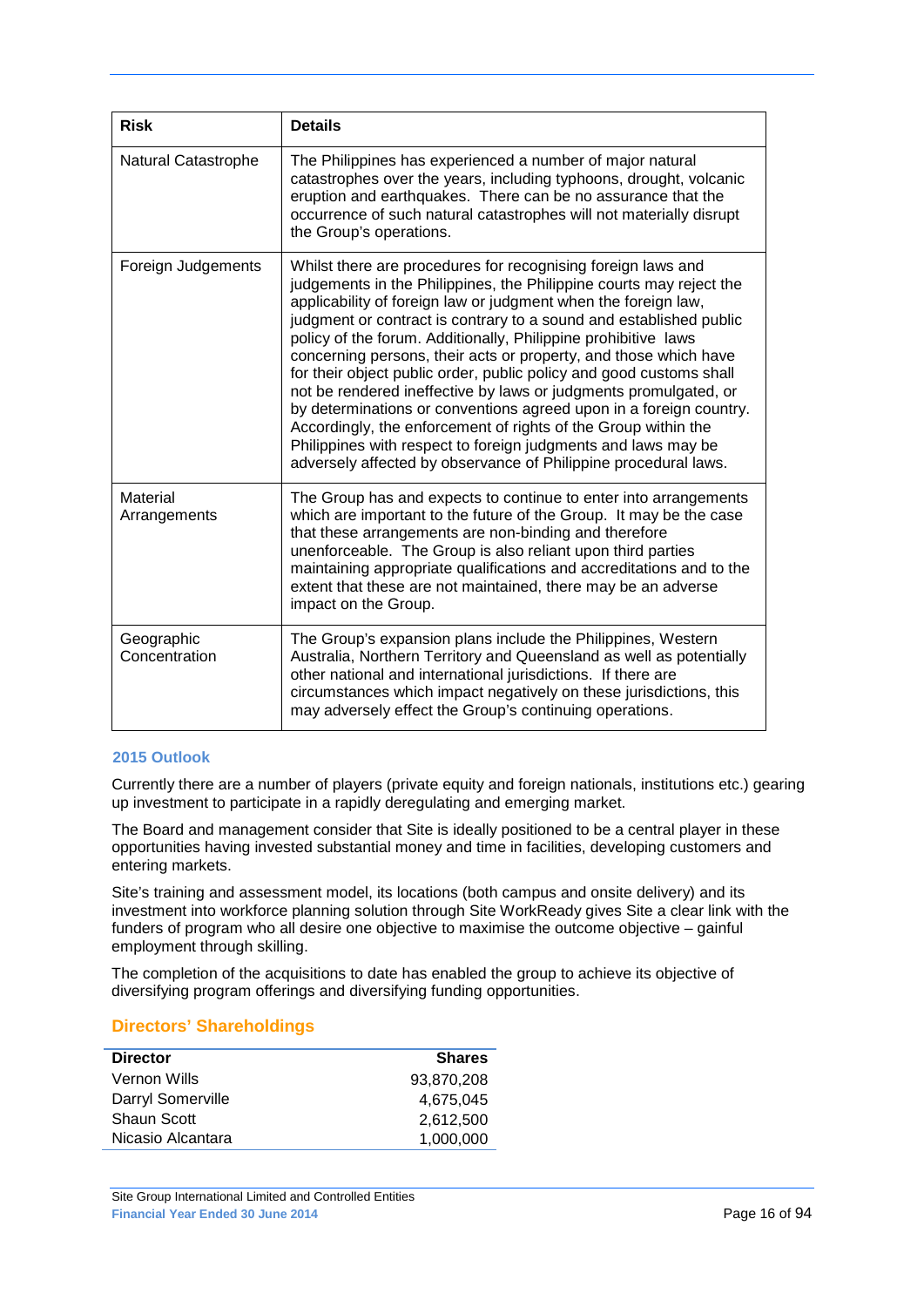## **Significant Changes in State of Affairs**

During the year, the group was involved in the following significant transactions:

- o Capital Management
	- In January 2014, Site successfully completed a fully underwritten rights issue and issued 33,485,590 shares at \$0.14 per share raising \$4,687,983 before issue costs
	- In June 2014, the company completed the issue of 30,000,000 shares under a private placement at \$0.17 per share raising \$5,100,000 before issue costs.
	- In August 2014, the company increased the unsecured loan facility agreement to \$4 million with Wayburn Holdings Pty Ltd, a company related to Vernon Wills. Whilst the directors do not currently expect to utilise the facility, it is available to the company until 31 August 2015.
- o Business Acquisitions
	- On 6 December 2013, the company acquired Romea Training for total purchase consideration of \$946,473. Total cash paid as part of the transaction is \$676,473.
	- On 3 April 2014 the group acquired TESOL Asia Group for total consideration of \$2,500,000 dependant on future earnings of the group. On 9 April 2014 the company issued 9,999,999 shares to the vendor of TESOL.
	- On 5 May 2014 the group announced the completion of the acquisition of Competent Project Management group for total consideration of \$4,683,869. As part of the consideration the company issued 19,863,340 shares to the vendor at \$0.14 per share.
	- On 30 June 2014, the company completed the acquisition of Captain Cook College for total consideration of \$15,388,302 dependent on FY15 EBIT. As such the company issued 46,428,572 shares to the vendors at \$0.14 per share.
- o In June 2013 the company entered into a training agreement with the Orion group and the Ipatas Foundation for a residential PNG program for 120 candidates at Clark. Training started in November 2013 for 4 and 6 months with on the job training with the employers back in PNG.

## **After Balance Date Event**

Other than as disclosed elsewhere in this financial report, there have been no significant events after balance date.

## <span id="page-21-0"></span>**Dividends Paid**

There have been no dividends paid.

#### **Environmental Issues**

The Site Group operations are not regulated by any significant environment regulation under a law of the Commonwealth or of a State or Territory.

#### **Share Options**

As at the date of this report there were no unissued shares under options.

#### **Indemnification and insurance of Directors and Officers**

During the financial year, the Company paid premiums for directors' and officers' liability insurance in respect of Directors and officers, including executive officers of the Company and Directors, executive officers and secretaries of its controlled entities as permitted by the Corporations Act 2001. The terms of the policy prohibit disclosure of details of the insurance cover and premiums.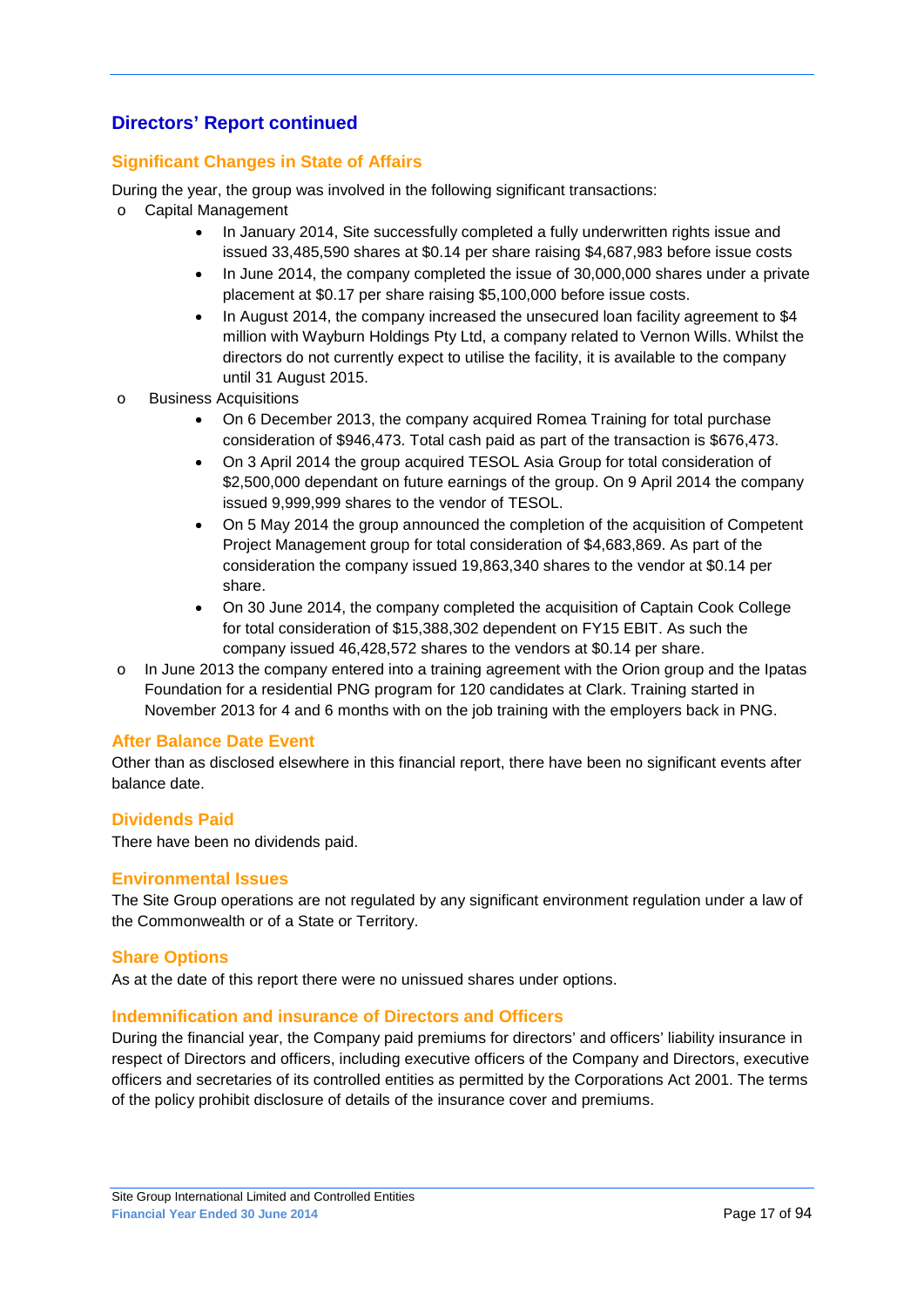## **Indemnification of Auditors**

To the extent permitted by law, the Company has agreed to indemnify its auditors, EY, as part of the terms of its audit engagement agreement against claims by third parties arising from the audit (for an unspecified amount). No payment has been made to indemnify EY during or since the financial year.

## **Non-Audit Services**

Non-audit services were provided by the entity's auditor, EY. The Directors are satisfied that the provision of non-audit services is compatible with the general standards of independence for auditor imposed by the Corporations Act 2001. Refer to note 6 Auditor's Remuneration in the financial reports for details and amounts for the provision of non-audit services.

## **Other Matters**

We are not currently aware of any material proceedings against Site Group.

No person has applied for leave of Court to bring proceedings on behalf of the company or to intervene in any proceedings to which the company is a party for the purpose of taking responsibility on behalf of the company for all or any part of those proceedings. The company was not subject to any such proceedings during the year.

AWith

Vernon Wills **Director** 29 August 2014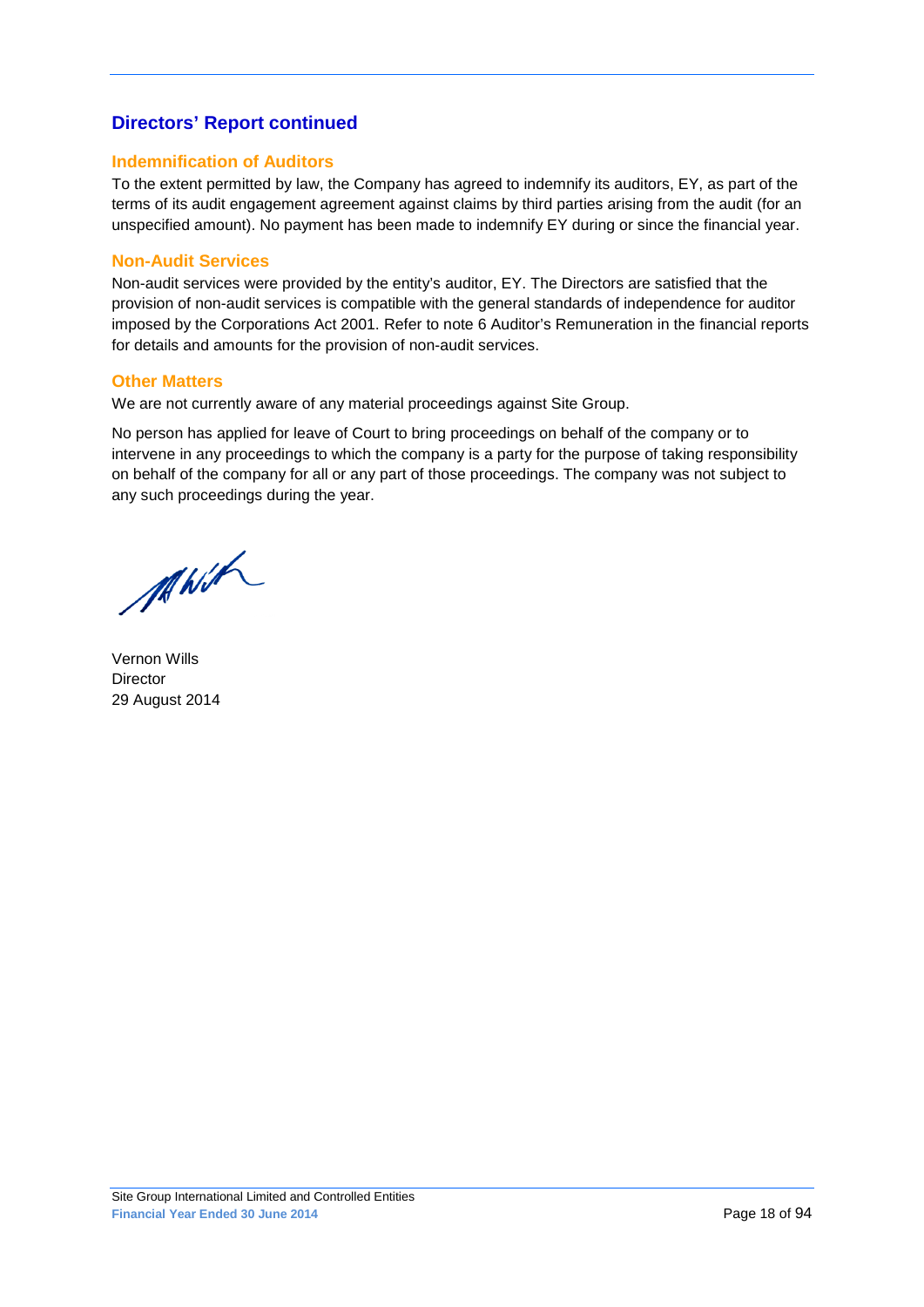## **Remuneration Report (audited)**

This remuneration report for the year ended 30 June 2014 outlines the remuneration arrangements of the Company and the Group in accordance with the requirements of the Corporations Act 2001 (the Act) and its regulations. This information has been audited as required by section 308(3C) of the Act.

The remuneration report details the remuneration arrangements for key management personnel (KMP) who are defined as those persons having authority and responsibility for planning, directing and controlling the major activities of the Company and the Group, directly or indirectly, including any director (whether executive or otherwise) of the parent company.

For the purposes of this report, the term "executive" includes the Chief Executive Officer (CEO), executive directors and other senior executives of the Parent and the Group.

#### *Nomination and Remuneration Committee*

The directors established a Nomination and Remuneration Committee in 2012 and have agreed a charter and process. The Remuneration committee convened once during the 2014 financial year with final discussions about remuneration or appointments being approved by the full board. The Nomination and Remuneration committee comprises two independent NEDs.

The Nomination and Remuneration Committee has delegated decision making authority for some matters related to the remuneration arrangements for NEDs and executives, and is required to make recommendations to the board on other matters.

Specifically, the board approves the remuneration arrangements of the CEO and other executives. The board also sets the aggregate remuneration of NEDs, which is then subject to shareholder approval, and NED fee levels.

The board did not seek advice from external remuneration consultants during the year.

The remuneration of the Executive Directors and Non-Executive Directors is set by the Chairman of Directors and ratified by the Board of Directors.

#### **Directors**

The following persons were directors of Site Group International Limited during the financial year:

- Darryl Somerville Chairman and Non-Executive Director
- Vernon Wills Managing Director and Chief Executive Officer
- Nicasio Alcantara Non-Executive Director
- Shaun Scott Non-Executive Director

## **Executives (other than directors) with the greatest authority for strategic direction and management**

The following persons were the executives with the greatest authority for the strategic direction and management of the consolidated entity ("specified executives") during the financial year;

| <b>Position</b>                                   | <b>Comment</b>               |
|---------------------------------------------------|------------------------------|
| <b>Chief Financial Officer</b>                    | Appointed February 2013      |
| <b>Chief Commercial Officer</b>                   | Appointed 1 July 2012        |
| <b>Chief Operating Officer</b>                    | Assumed position 1 July 2012 |
| <b>Chief Operating Officer</b>                    | Resigned July 2012           |
| <b>Chief Financial Officer</b><br>Graham Yerbury* | Resigned February 2013       |
|                                                   |                              |

\* These persons were specified executives during the year ended 30 June 2013.

These executives were also considered the Key Management Personnel of the consolidated entity.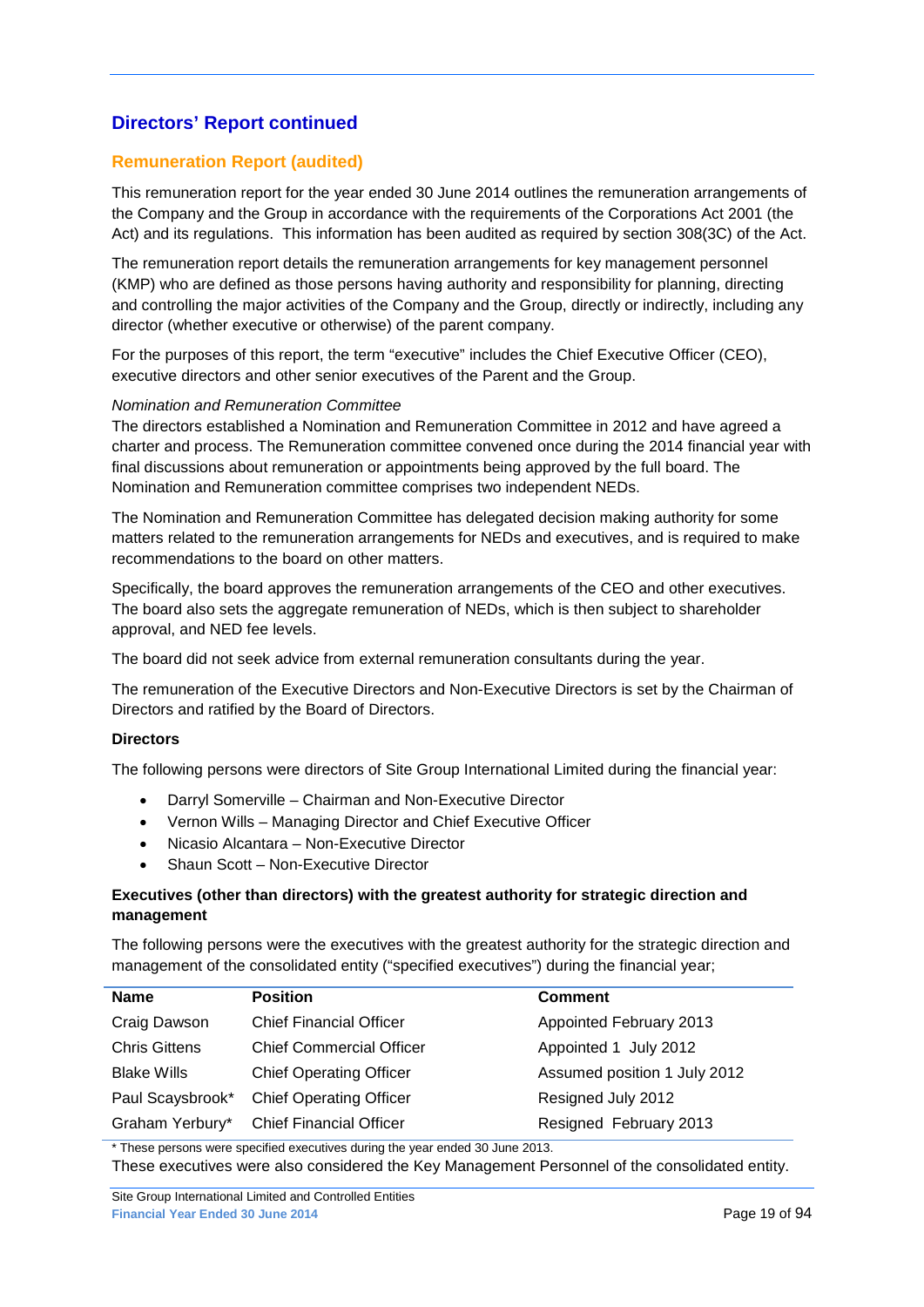## **Remuneration Report (audited)**

## **Remuneration of directors and executives**

#### **Principles used to determine the nature and amount of remuneration**

The objective of the company's executive reward framework is to ensure reward for performance is competitive and appropriate for the results delivered.

#### **Relationship between remuneration and financial performance**

The group is still in the start-up phase and has incurred losses in the current and prior year. Therefore, there is no relationship between the Company's performance and either the remuneration of directors and executives or the issue of shares and options to the directors and executives. Remuneration is set at levels to reflect market conditions and encourage the continued services of directors and executives.

#### **Executive and non-executive directors**

Fees and payments to executives and non-executive directors reflect the demands which are made on, and the responsibilities of the directors. Executive and non-executive directors' fees and payments are reviewed annually by the Board.

#### **Directors' Fees**

There were directors' fees paid during the year to non-executive directors with the executive director receiving a fixed salary of a full-time employee.

#### **Executive pay**

The executive pay and reward framework has three components:

- Base pay benefits such as directors' fees
- Other remuneration such as fringe benefits and superannuation
- Eligibility to participate in the Employee Share Plan

The combination of these comprises the executive's total remuneration.

#### **Base Pay**

Base pay is structured as a total employment cost package which is delivered in cash. Executives are offered a competitive base pay that comprises the fixed component of pay. Base pay for senior executives is reviewed annually. An executive's pay is also reviewed on promotion. There are no guaranteed base pay increases fixed in any senior executives' contracts.

#### **Retirement benefits**

Retirement benefits are delivered under a range of different superannuation funds. These funds provide accumulated benefits. Statutory amounts are contributed to defined contribution funds for all Directors and Executives with the exception of the Chairman whose Director's fees are contributed to his self-managed superannuation fund.

#### **Executive contractual arrangements**

As Non-Executive Directors are not employees of the company, there are no contractual agreements.

Vernon Wills is employed as the Chief Executive Officer through a services contract with Wayburn Holdings Pty Limited on consistent terms with other executives. No sign on shares were granted.

Escrowed shares are issued at the discretion of the Remuneration Committee from time to time.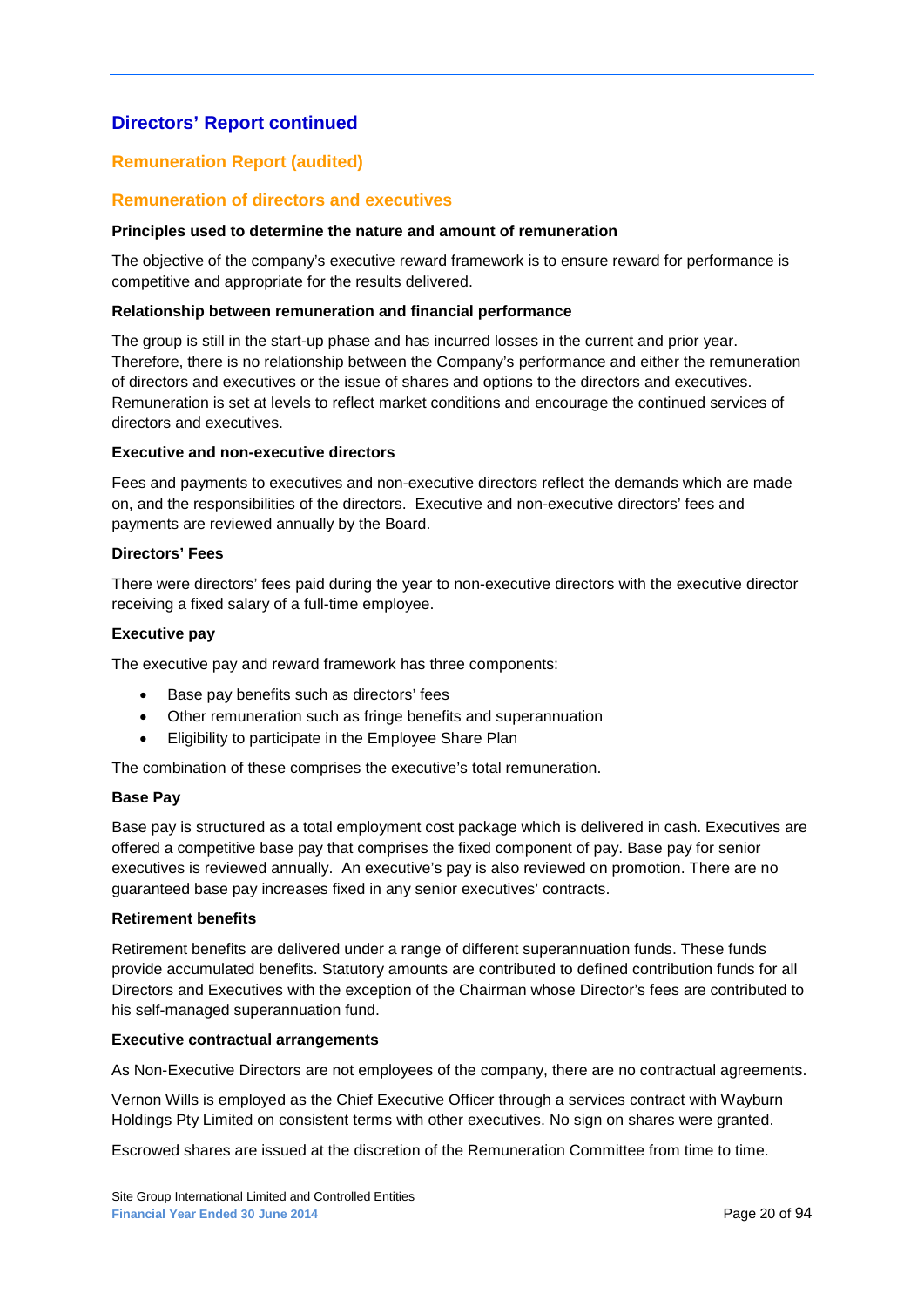## **Remuneration Report (audited)**

Remuneration arrangements for other Executives are formalised in employment agreements. Details of these contracts are provided below. All other Executives have contracts with unspecified ending dates. The contracts are continuing unless terminated by either party. Standard Key Management Personnel termination provisions are as follows:

|                                    |          | Notice period Payment in lieu of notice |
|------------------------------------|----------|-----------------------------------------|
| Employer-initiated termination     | 3 months | 3 months                                |
| Termination for serious misconduct | None     | None                                    |
| Employee-initiated termination     | 3 months | 3 months                                |

#### **Details of remuneration**

Details of the remuneration of each director of Site Group International Limited and each of the three specified executives of the consolidated entity, including their personally-related entities, are set out in the following tables. There is no performance related remuneration with the exception of milestone shares issued to Chris Gittens. This represents 3.5% of his total remuneration.

| 2014               |                | <b>Short Term Benefits</b> |                              | Post-<br>employment | <b>Long Term</b><br><b>Benefits</b> | Share-based<br><b>Payments</b> |               |         |
|--------------------|----------------|----------------------------|------------------------------|---------------------|-------------------------------------|--------------------------------|---------------|---------|
| Name               | Cash<br>Salary | <b>Directors Fees</b>      | Non-<br>monetary<br>benefits | Super-<br>annuation | Long<br>Service<br>Leave            | Options                        | <b>Shares</b> | Total   |
|                    | \$             | \$                         | \$                           | \$                  | \$                                  | \$                             | \$            | \$      |
| Vernon Wills       | 300,000        |                            | ۰.                           | ٠                   | $\blacksquare$                      |                                | 9,117         | 309,117 |
| Nicasio Alcantara  |                | 65,582                     |                              | ۰                   | ۰                                   |                                | 4,558         | 70,140  |
| <b>Shaun Scott</b> |                | 59,999                     |                              | 5,550               | -                                   | ۰                              | 4,558         | 70,107  |
| Darryl Somerville  |                | 59,999                     | ۰                            | 5,550               | ۰                                   | ٠                              | 4,558         | 70,107  |
| Total              | 300,000        | 185,580                    |                              | 11,100              | ٠                                   |                                | 22,791        | 519,471 |

#### **Directors of Site Group International Limited**

| 2013               | <b>Short Term Benefits</b> |                | Post-    | Long Term  | Share-based     |                 |               |         |
|--------------------|----------------------------|----------------|----------|------------|-----------------|-----------------|---------------|---------|
|                    |                            |                |          | employment | <b>Benefits</b> | <b>Payments</b> |               |         |
| Name               | Cash                       | Directors Fees | Non-     | Super-     | Long            | Options         | <b>Shares</b> | Total   |
|                    | Salary                     |                | monetary | annuation  | Service         |                 |               |         |
|                    |                            |                | benefits |            | Leave           |                 |               |         |
|                    |                            | S              | S.       | \$         | \$              | \$              | S.            | \$      |
| Vernon Wills       | 300.000                    |                |          |            |                 |                 | 16,847        | 316,847 |
| Nicasio Alcantara  |                            | 60,000         |          |            |                 | ۰               | 8.423         | 68,423  |
| <b>Shaun Scott</b> | $\overline{\phantom{0}}$   | 62,692         |          | 5,642      |                 | ۰.              | 8,423         | 76,757  |
| Darryl Somerville  |                            | 62,692         |          | 5,642      | $\blacksquare$  | ۰               | 8,423         | 76,757  |
| Total              | 300,000                    | 185,384        |          | 11,284     | $\blacksquare$  |                 | 42,116        | 538,784 |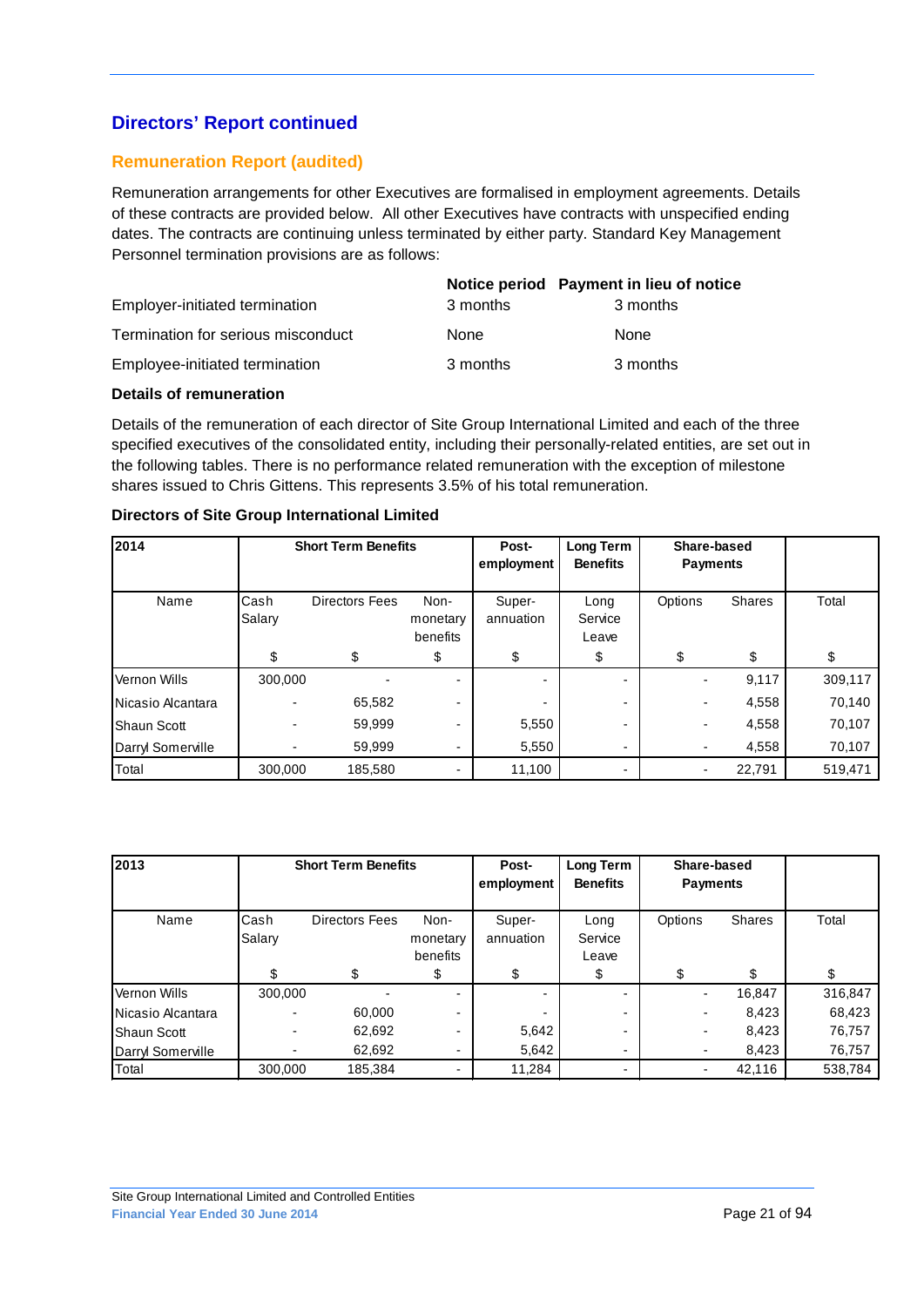## **Remuneration Report (audited) continued**

#### **Specified Executives of the Consolidated Entity**

| 2014                 | <b>Short Term Benefits</b> |                              | Post-<br>employment | Long Term<br><b>Benefits</b> |         | <b>Share-based Payments</b> |         |
|----------------------|----------------------------|------------------------------|---------------------|------------------------------|---------|-----------------------------|---------|
| Name                 | Cash Salary                | Non-<br>monetary<br>benefits | Super-<br>annuation | Long Service<br>Leave        | Options | <b>Shares</b>               | Total   |
|                      | \$                         |                              | \$                  | \$                           | \$      | \$                          |         |
| <b>Blake Wills</b>   | 120,840                    | ۰.                           | 11.100              | $\overline{\phantom{a}}$     |         | 3,934                       | 135,874 |
| <b>Chris Gittens</b> | 169,193                    | -                            | 15,589              | $\overline{\phantom{a}}$     |         | 83,613                      | 268,395 |
| Craig Dawson         | 220,430                    | ۰.                           | 20,367              | ٠                            |         | 125,732                     | 366,529 |
| Total                | 510,463                    |                              | 47,056              | ٠                            |         | 213.279                     | 770,798 |

#### **Specified Executives of the Consolidated Entity**

| 2013                         | <b>Short Term Benefits</b> |                              | Post-<br>employment      | Long Term<br><b>Benefits</b> |         | <b>Share-based Payments</b> |           |
|------------------------------|----------------------------|------------------------------|--------------------------|------------------------------|---------|-----------------------------|-----------|
| Name                         | Cash Salary                | Non-<br>monetary<br>benefits | Super-<br>annuation      | Long Service<br>Leave        | Options | <b>Shares</b>               | Total     |
|                              | \$                         |                              | \$                       | \$                           | \$      | S                           | \$        |
| Paul Scaysbrook <sup>4</sup> |                            |                              | $\overline{\phantom{a}}$ | ۰                            |         | (31, 477)                   | (31, 477) |
| Graham Yerbury <sup>3</sup>  | 167,816                    |                              | 14.944                   | $\overline{\phantom{0}}$     |         | 15,358                      | 198,118   |
| Blake Wills <sup>2</sup>     | 104,305                    |                              | 9,387                    | $\overline{\phantom{0}}$     |         | 5,152                       | 118,844   |
| <b>IChris Gittens</b>        | 150,000                    |                              | 13,500                   | ٠                            |         | 37,683                      | 201,183   |
| Craig Dawson <sup>1</sup>    | 88,920                     |                              | 8,003                    | ۰                            |         |                             | 96,923    |
| Total                        | 511,041                    |                              | 45,834                   | ۰                            |         | 26,716                      | 583,591   |

1 Commenced February 2013

<sup>2</sup> Commenced July 2012

<sup>3</sup> Resigned February 2013. No termination benefits w ere paid

4 Resigned July 2012. No termination benefits w ere paid

## **Director and Key Management Personnel Options and Rights Holdings**

The number of options over ordinary shares held during the financial year by each KMP of the group is as follows:

|                    | Balance   | Granted                     | Options                  | Options     | Balance      |
|--------------------|-----------|-----------------------------|--------------------------|-------------|--------------|
| Name               |           | 1 July 2013 as remuneration | Exercised                | Expired     | 30 June 2014 |
| Vernon Wills       | 500,000   | $\overline{\phantom{0}}$    |                          | (500,000)   |              |
| INicasio Alcantara | 500.000   | $\overline{\phantom{a}}$    | $\overline{\phantom{0}}$ | (500,000)   | ۰            |
| <b>Total</b>       | 1,000,000 | $\overline{\phantom{a}}$    | $\overline{\phantom{a}}$ | (1,000,000) |              |

## **Director and Key Management Personnel participation in the Employee Share Plan**

In November 2011 the Shareholders approved the establishment of an Employee Share Plan that would enable employees, directors and eligible associates to subscribe for shares in the company. Under the terms of the plan an eligible person is offered shares in the company at a price determined by the board (\$0.20 per share in 2012 and 2013) with a corresponding interest free loan to assist the person to subscribe for the shares. The shares are escrowed in two tranches with 50% being escrowed for 12 months and 50% being escrowed for 24 months. To be able to access the shares the person must repay the loan to the company and continue to be an employee, associate or director at the time the shares are released from escrow.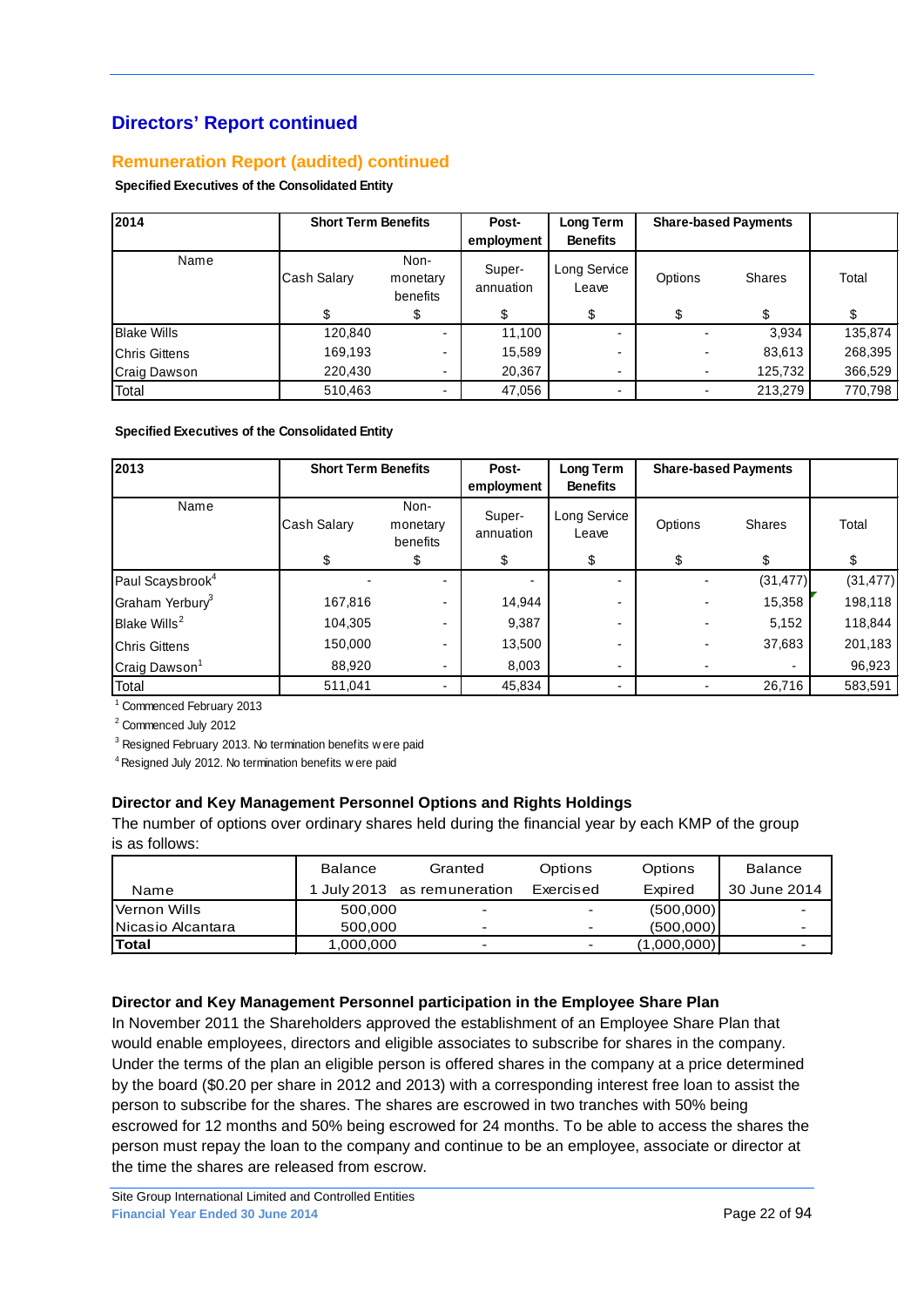## **Remuneration Report (audited) continued**

The number of ordinary shares held during the financial year by each KMP of the group under the plan is as follows:

|                      | <b>Balance</b> | Granted         | <b>Shares</b>            | Net Other | Balance      |           |                          |           |
|----------------------|----------------|-----------------|--------------------------|-----------|--------------|-----------|--------------------------|-----------|
| Name                 | July 2013      | as remuneration | Sold                     | Change    | 30 June 2014 | Total     | Tradeable                | Escrowed  |
| Vernon Wills         | 2,000,000      | -               |                          |           | 2,000,000    | 2,000,000 | $\blacksquare$           | 2,000,000 |
| Nicasio Alcantara    | 1,000,000      |                 |                          |           | 1.000.000    | 1,000,000 |                          | 1,000,000 |
| Darryl Somerville    | 1,000,000      |                 | $\overline{\phantom{0}}$ |           | 000,000.1    | 1,000,000 | $\overline{\phantom{a}}$ | 1,000,000 |
| <b>IShaun Scott</b>  | 1,000,000      |                 | $\overline{\phantom{0}}$ |           | 000,000.1    | 1,000,000 |                          | 1,000,000 |
| <b>Blake Wills</b>   | 250,000        | 250,000         | $\overline{\phantom{0}}$ |           | 500,000      | 500.000   |                          | 250,000   |
| <b>Chris Gittens</b> |                | 1.000.000       | $\overline{\phantom{0}}$ |           | 000,000.1    | 1,000,000 |                          | 1,000,000 |
| Craig Dawson         |                | 1.000.000       | ٠                        |           | 000,000.1    | 1,000,000 |                          | 1,000,000 |
| Total                | 5.250.000      | 2.250.000       |                          |           | 7,500,000    | 7,500,000 |                          | 7,250,000 |

The loan from the company must be repaid prior to the shares being sold or transferred by the employee. The board has discretion as to the number of shares issued to each person.

| <b>Name</b>          | Shares Issued* | <b>Share Issue Price</b> | <b>Total Value</b> | Loan from |
|----------------------|----------------|--------------------------|--------------------|-----------|
|                      |                |                          |                    | Company   |
| Vern Wills           | 2,000,000      | \$0.20                   | 400,000            | 400,000   |
| Darryl Somerville    | 1,000,000      | \$0.20                   | 200,000            | 200,000   |
| Shaun Scott          | 1,000,000      | \$0.20                   | 200,000            | 200,000   |
| Nicasio Alcantara    | 1,000,000      | \$0.20                   | 200,000            | 200,000   |
| <b>Chris Gittens</b> | 1,000,000      | \$0.20                   | 200,000            | 200,000   |
| Craig Dawson         | 1,000,000      | \$0.20                   | 200.000            | 200.000   |
| <b>Blake Wills</b>   | 500,000        | \$0.20                   | 100,000            | 100,000   |

The following table details the director and KMP participation:

\* The issue of these shares to Messrs V Wills, Somerville, Scott and Alcantara and half of B Wills was approved by shareholders at a General Meeting held on 15 June 2012 and were issued on 4 July 2012. The issue of shares to Messrs Gittens, Dawson and B Wills was approved by shareholders on 8 November 2013. Shares were issued to B Wills on 13 November 2013 and Gittens and Dawson on 6 September 2013. These shares have an escrow period of 12 months for 50% of the shares issued with the balance being escrowed for 24 months.

For accounting purposes these shares are treated as if these were share options, as whilst the shares have been issued to the employee their rights to access the shares are subject to both a time based requirement (continued employment to escrow dates) and valuation uncertainty (share price exceeds issue price at date of escrow release). Accordingly the shares are valued using a Black Scholes Option Valuation model with the expense being recognised over the escrow period as a share based payment. There were no grants of shares under the Employee Share Plan during the year.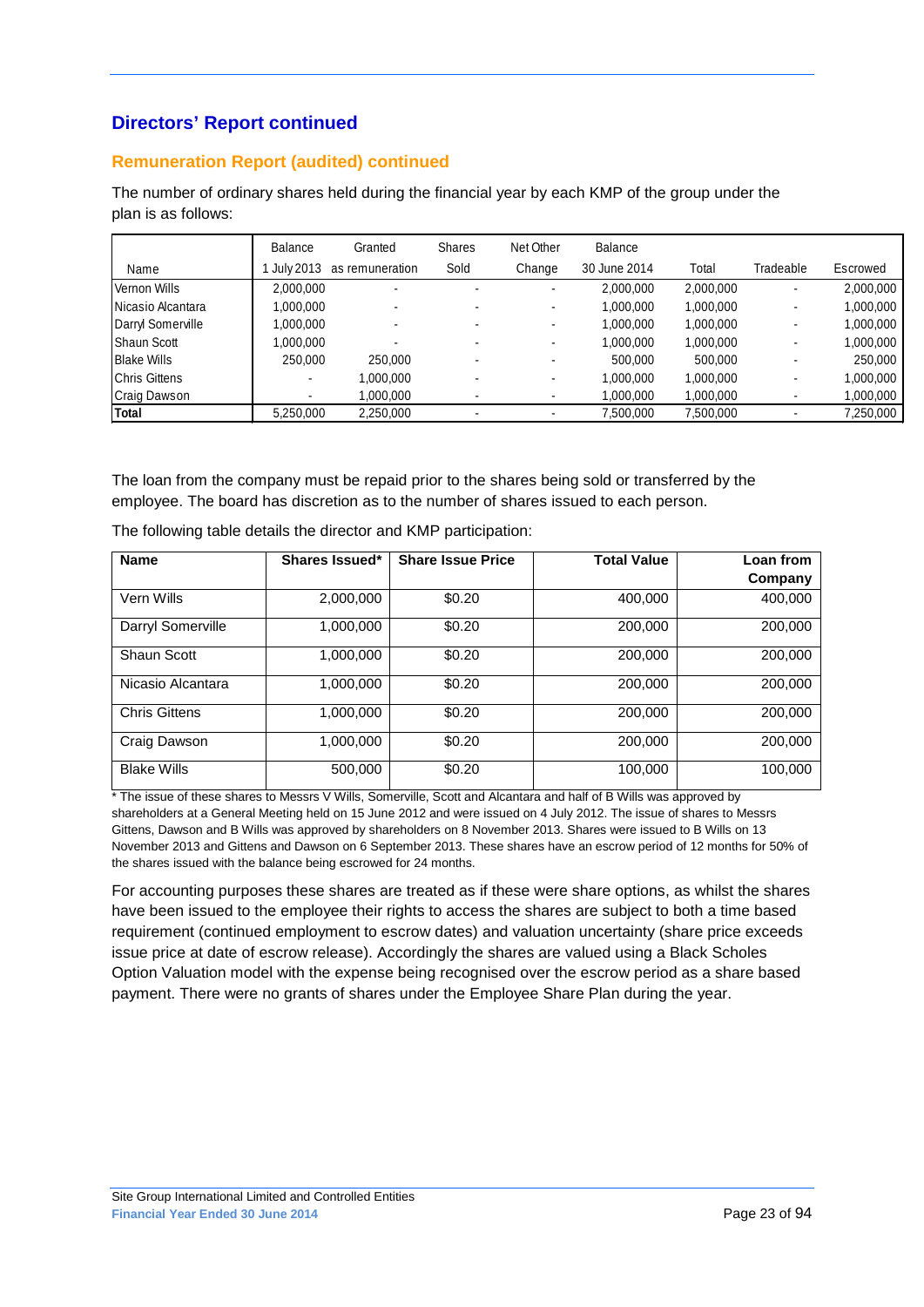## **Remuneration Report (audited) continued**

#### **Sign on and bonus benefits to key management personnel**

Messrs Dawson and Gittens were employed by the company and as part of their employment were issued shares in two and three equal tranches, the first tranche to be held in escrow for 12 months, the second tranche to be escrowed for 24 months and the third tranche to be held in escrow for 36 months. These shares will be returned to the company should the employees cease to be employed by the company during the escrow periods. Details of the shares issued are as follows:

| Name                 | Shares Issued* | Share Issue Price** | <b>Total Value</b> |
|----------------------|----------------|---------------------|--------------------|
| <b>Chris Gittens</b> | 1,000,000      | \$0.10807           | 108,066            |
| Craig Dawson         | 1,000,000      | \$0.14948           | 149.484            |

\* The issue of these shares was approved by shareholders at a General Meeting held on 8 November 2013. They were issued on 2 August 2013.

\*\* 30 days Volume Weighted Average Price (VWAP) immediately preceding the signing of the contract or resolution of issue.

The issue value is amortised as a share based payment over the escrow period.

#### **Milestone Shares**

During the 2013 year, Chris Gittens received 325,000 shares for no consideration escrowed upon the performance of integration activities in accordance with his contract of employment following the acquisition of Axis Training Pty Ltd. The expense is recognised based on achievement of the milestones.

The board believes that its remuneration policy is appropriate when consideration is given to the startup nature of the business for the current year and prior years.

#### **Executive Remuneration Outcomes for 2014**

As noted earlier the company is in start-up mode and actively developing its' core business in Asia and Australia. Executive Remuneration is targeted at attracting and retaining quality people to lead the company through this phase and on to profitability. The company has incurred losses since listing however there are a number of metrics that may be used to judge the effectiveness of the leadership team during this period.

## *Share Price performance*

The graph below illustrates the relative performance of the company share price over the past 12 months. The blue line is the performance of the small ordinaries index – in comparative terms the company's share price has moved broadly in line with the index.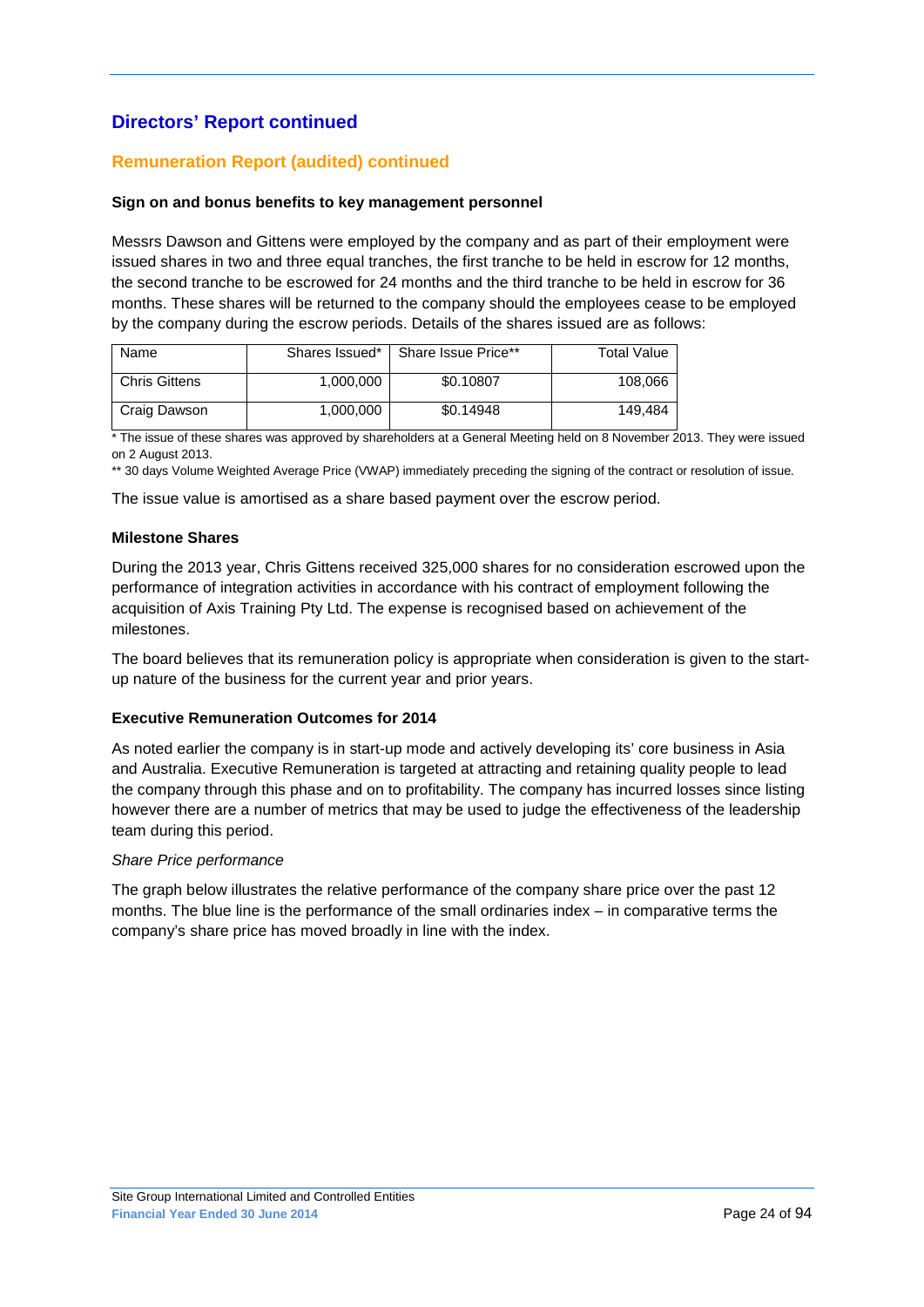## **Remuneration Report (audited) continued**



## *Revenue Growth*

The following table details reported revenue for the past four years:

|                      | 2014       | 2013       | 2012      | 2011     | 2010                     |
|----------------------|------------|------------|-----------|----------|--------------------------|
| <b>Total Revenue</b> | 17,357,350 | 13.015.262 | 3.826.675 | .029.376 | 363.487                  |
| Growth %             | 33%        | 240%       | 272%      | 183%     | $\overline{\phantom{0}}$ |

These results are consistent with the company's strategy of growing revenue in the vocational training and assessment field.

## *Net Loss and Loss per Share*

The following table details the net loss and earnings per share for the past three years:

|                         | 2014        | 2013        | 2012        | 2011        | 2010        |
|-------------------------|-------------|-------------|-------------|-------------|-------------|
| <b>Total Loss</b>       | (6,487,117) | (5,821,405) | (7,750,684) | (9,899,904) | (3,404,460) |
| Change %                | (11%)       | 25%         | 22%         | (191%)      |             |
| Loss Per Share          | (1.81)      | (1.92)      | (4.25)      | (8.29)      | (4.81)      |
| Share price at year end | \$0.15      | \$0.119     | \$0.148     | \$0.161     |             |

The year on year improvement of loss per share for 2014 since 2011 reflects improved revenue from the expansion of facilities and also incorporates significant transaction costs relating to acquisitions. The leadership team are focused on controlling costs and growing earnings.

## <span id="page-29-0"></span>**Transactions with Key Management Personnel**

The company paid an underwriting fee to Wayburn Holdings of \$95,639, a company associated with Vernon Wills as consideration for underwriting the rights issue completed on the 13 January 2014, whereby the company issued 33,485,590 shares at \$0.14 per share.

On 3 May 2012, Wayburn Holdings established an unsecured loan facility for \$2 million. The interest rate of 7.0% per annum on the drawn component is calculated and credited monthly. On 26 August 2013, the company renewed this facility with Wayburn Holdings Pty Ltd on the same terms for a 12 month term to 31 August 2014 and then on 5 February 2014, renewed again out to 31 August 2015. In December 2013 the company drew down \$500,000 from the loan facility and repaid in full on 13 January 2014. Interest charged on the loan was \$2,568 to 30 June 2014 (2013: \$70,466). On 1 August 2014, the company increased the facility to \$4 million on the same terms.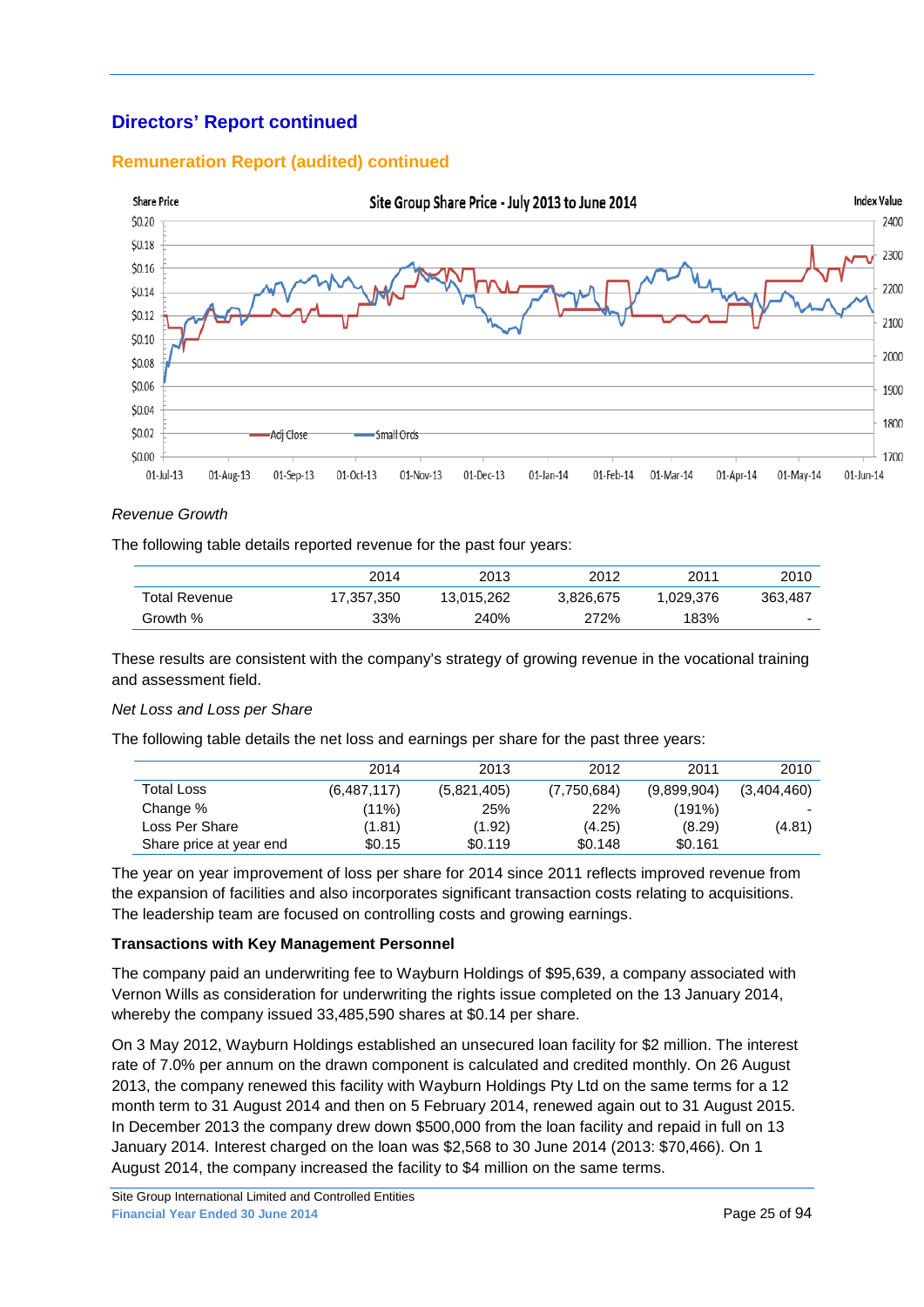## **Corporate Governance Statement**

The Australian Stock Exchange Limited (ASX) listing rules require a listed Company to provide in its annual report a statement of the main corporate governance practices that it had in place during the reporting period. The ASX listing rules also require a listed Company to report any instances where it has failed to follow the recommendations issued by the ASX Corporate Governance Council ("the Principles of Good Corporate Governance and Best Practice Recommendations") and the reasons for not following them.

The best practice recommendations of the ASX Corporate Governance Council are differentiated between eight core principles that the council believes underlie good corporate governance. The board's statements to each core area are noted below:

## **Principle 1: Lay solid foundations for management and oversight**

*The ASX Corporate Governance Council guidelines recommend that the board recognise and publish the respective roles and responsibilities of the board and management. The framework of responsibilities should be designed to:*

- *enable the board to provide strategic guidance for the Company and effective oversight of management;*
- *clarify the respective roles and responsibilities of board members and senior executives in order to facilitate board and management accountability;*
- *ensure a balance of authority so that no single individual has unfettered powers; and*
- *evaluate the performance of senior executives.*

The board of Site Group International Limited are responsible for:

- establishment of long term goals and strategic plans to achieve those goals;
- the review and adoption of the annual business plan and budgets for the financial performance of the Company and monitoring the results on a monthly basis;
- appointment and removal of the chief executive officer;
- ensuring that the Company has implemented adequate systems of internal controls together with appropriate monitoring of compliance activities; and
- the approval of the annual and half yearly financial statements and reports.

These and other responsibilities are detailed in the approved Board Charter approved in February 2012.

The board meets on a regular basis to review the performance of the Company against its goals both financial and non-financial. In normal circumstances, prior to the scheduled board meetings, each board member is provided with a formal board package containing appropriate management and financial reports.

The responsibilities of the management including the chief executive officer and chief financial officer are contained in letters of appointment and job descriptions given to each executive on appointment and updated from time to time, usually annually.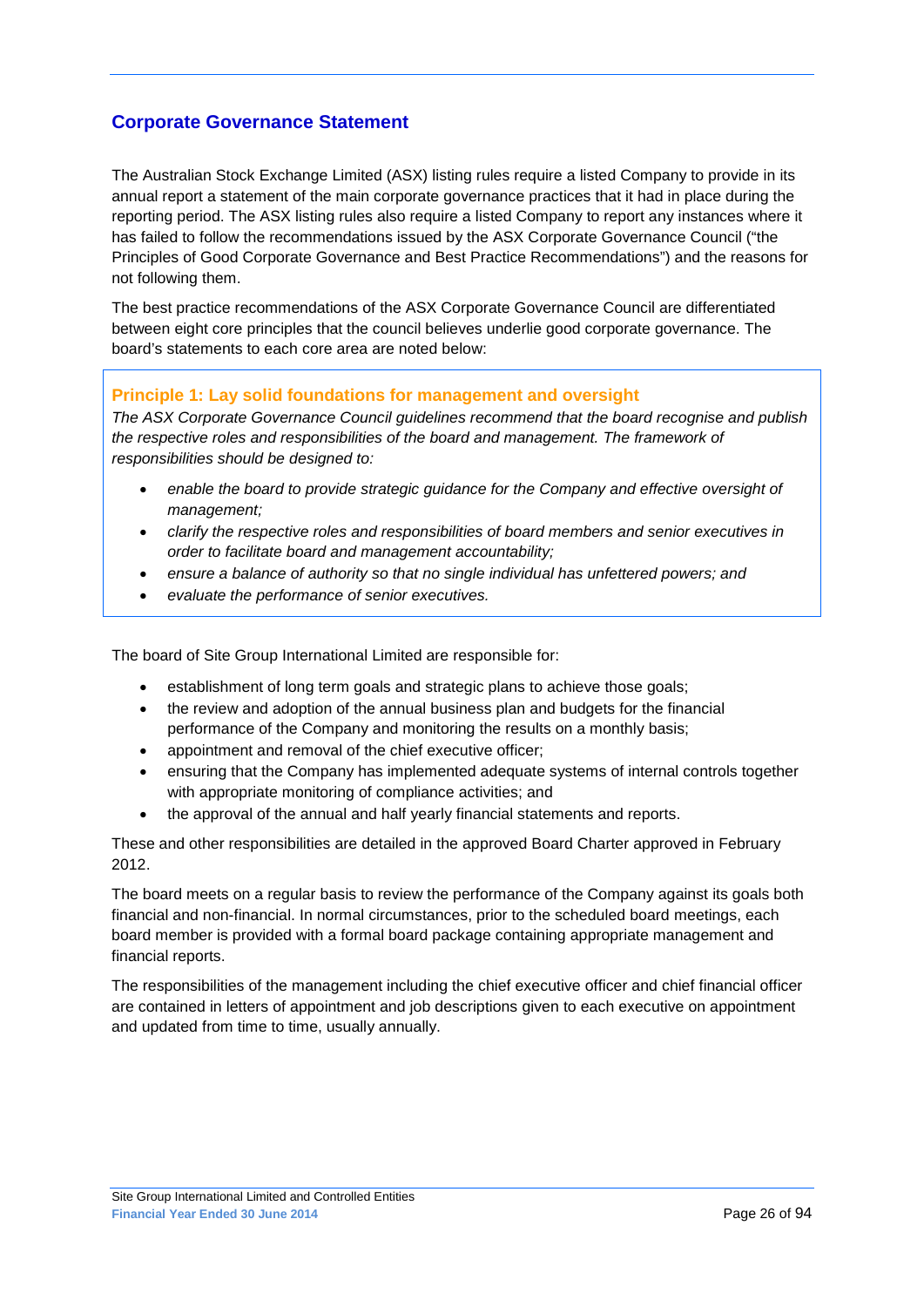## **Principle 2: Structure the board to add value**

*The ASX Corporate Governance Council guidelines recommend that the board be structured in such a way that it:*

- *is of an effective composition, size and commitment to adequately discharge its responsibilities;*
- *has a proper understanding of, and competence to deal with, the current and emerging issues of the business; and*
- *can effectively review and challenge the performance of management and exercise independent judgement.*

*To achieve best practice the Council recommends that:*

- *a majority of the board be "independent" Directors;*
- *the chairperson be an "independent" Director;*
- *the role of chairperson and chief executive officer should not be exercised by the same individual; and*
- *the board should establish a nomination committee.*

Site Group International Limited's current board consists of three non-executive Directors and one executive Director. The three non-executive directors are independent directors. The Chairman of the Board Mr Darryl Somerville is a non-executive director.

*The ASX corporate Governance Council guidelines recommend that the board review and actively encourage enhanced board and management effectiveness. In this regard it is suggested that the board and key executives should be equipped with the knowledge and information that they need to discharge their duties effectively and that individual and collective performance is regularly and fairly reviewed. To achieve "best practice" it recommends that a Company disclose the process for performance evaluation of the board; its committees; and individual Directors and key executives.* 

The board has not established formal evaluation criteria for the review of itself or its committees and has not undertaken a specific performance evaluation. The Site Group International Limited board uses a personal evaluation review to review the performance of Directors. Individual Directors are asked to communicate to the Chairman on a confidential basis to comment on their own performance, and the performance of the board and its committee. Key executives are reviewed periodically against the business objectives and their own contractual obligations, including their personal KPIs.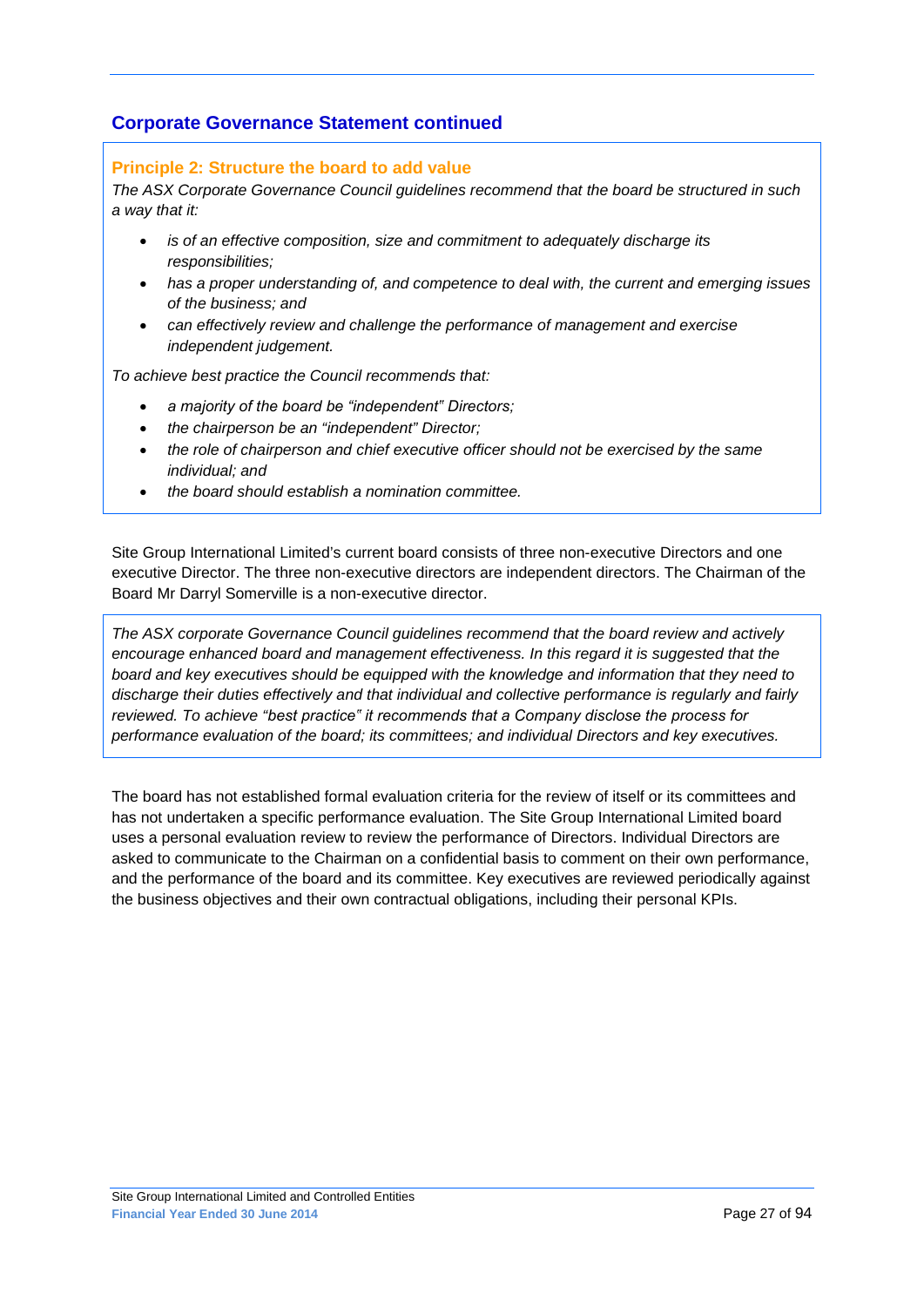## **Principle 3: Promote ethical and responsible decision-making**

*The ASX Corporate Governance Council guidelines recommend that the Company should:*

- *clarify the standards of ethical behaviour of Directors and executives by establishing a code of conduct and encourage the observance of those standards; and*
- *publish its position concerning the issue of board and employee trading in Company shares.*
- *Listed entities should establish a policy concerning diversity.*
- *The policy or a summary of that policy is to be disclosed.*
- *The policy should include a requirement for the board to:* 
	- o *establish measurable objectives for gender diversity;*
	- o *assess annually the objectives set for achieving gender diversity; and*
	- o *assess annually the progress made towards achieving the objectives set.*

Site Group International Limited has a published code of conduct to guide executives, management and employees in carrying out their duties and responsibilities. The code of conduct covers such matters as:

- responsibilities to shareholders;
- compliance with laws and regulations;
- relations with customers and suppliers;
- ethical responsibilities;
- employment practices; and
- responsibilities to the environment and the community.

The Directors have also established a policy concerning the trading in the company's securities. In summary a Director or employee shall not:

- Deal in the company's securities when he or she is in possession of insider information;
- Engage in short term trading of the company's securities; and
- Deal in the company's securities between the end of a fiscal period and the general release of information relating to the company's performance.

With the prior approval of the Chairman, each director has the right to seek independent legal and other professional advice at the Company's expense concerning any aspect of the company's operations or undertakings in order to fulfil his duties and responsibilities as a director.

The board approved and issued a Diversity Policy in January 2012. The nature of the business providing high risk licencing and trades training results in a high proportion of the trainers being male however the company actively encourages the recruitment of female staff/contractors where available.

The following table indicates the current gender mix of employees:

|                                  | Male | Female         | Male | Female | Total |
|----------------------------------|------|----------------|------|--------|-------|
| <b>Board</b>                     | 4    | ۰              | 100% | ۰      | 4     |
| Executive and<br>Senior Managers | 9    | $\overline{2}$ | 82%  | 18%    | 11    |
| All Other                        | 75   | 75             | 50%  | 50%    | 150   |
| Total                            | 88   | 77             | 53%  | 47%    | 165   |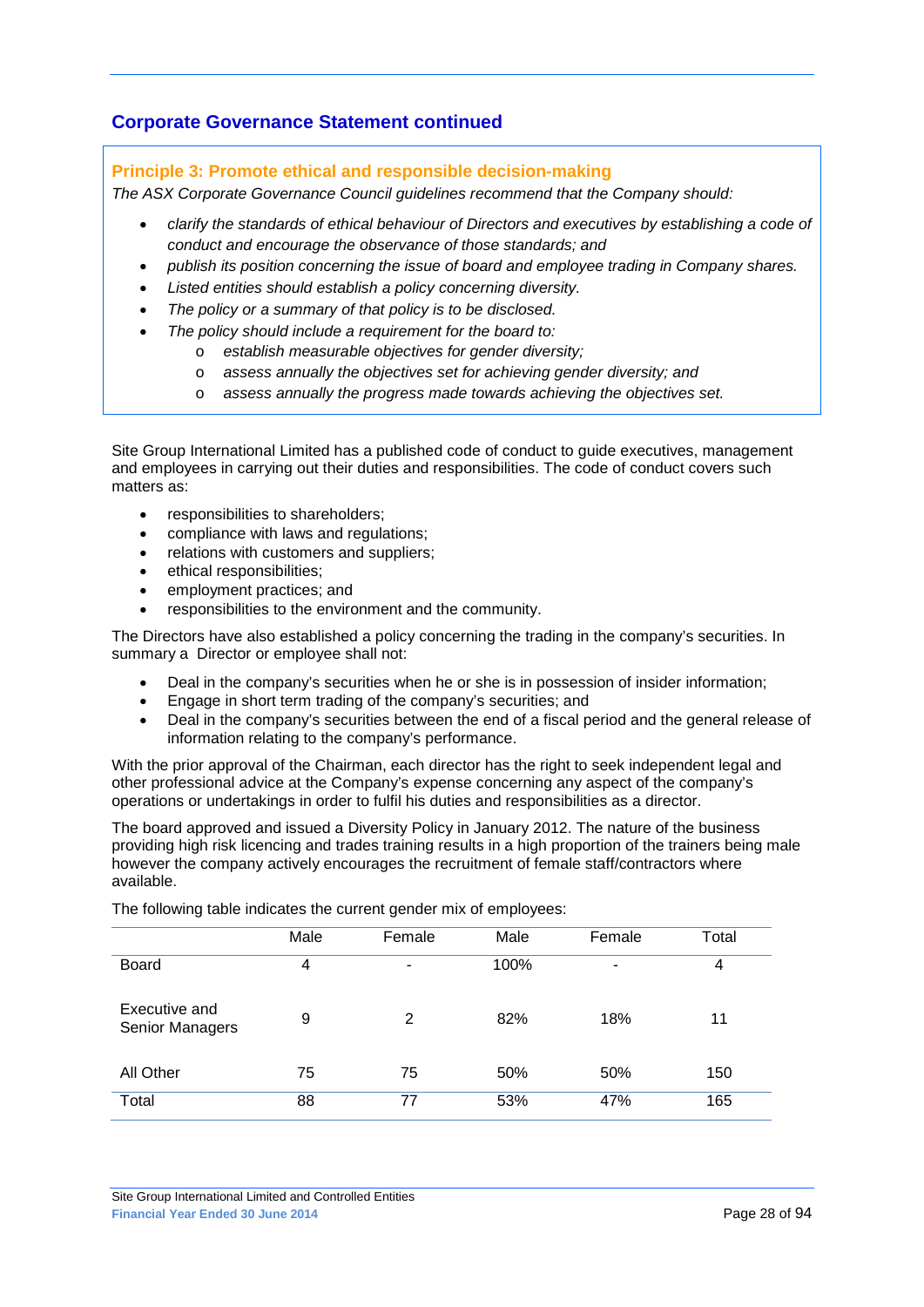## **Principle 4: Safeguard integrity in financial reporting**

*The ASX Corporate Governance Council guidelines recommend that the Company have a structure to independently verify and safeguard the integrity of the company's financial reporting. It recommends that a Company put in place a structure of review and authorisation designed to ensure the truthful and factual presentation of the Company's financial position, including, for example, review and consideration of the financial statements by the audit committee; and a process to ensure the independence and competence of the Company's external auditors.*

The company has an Audit Committee and the number of meetings of the committee held during the 2014 year is set out in the Directors' Report.

In 2014 and 2013 the committee comprised Mr Darryl Somerville and Mr Shaun Scott with the CEO attending on an ex officio basis. Audit committee meetings are attended, by invitation, by the engagement partner (or their nominee) from the company's external auditor and such other senior staff or professional people as may be appropriate from time to time.

Each year the Chief Executive Officer and Chief Financial Officer sign declarations in accordance with section 295A of the Corporations Act, to confirm that the accounts are correct and in accordance with relevant legislation and that appropriate financial controls are in place.

## **Principle 5: Make timely and balanced disclosure**

*The ASX Corporate Governance Council guidelines recommend that a Company promote timely and balanced disclosure of all material matters concerning the Company. It recommends that it put in place mechanisms designed to ensure all investors have equal and timely access to material information concerning the Company (including its financial situation, performance, ownership and governance), and that a Company's announcements are factual and presented in a clear and balanced way.*

The board and senior management team at Site Group International Limited are conscious of the ASX Listing Rule continuous disclosure requirements and have processes in place to ensure compliance. Company policy requires;

- All announcements be reviewed by the Chairman
- All media comment is by the Chairman, Managing Director and Chief Financial Officer

## **Principle 6: Respect the rights of shareholders**

*The ASX Corporate Governance Council guidelines recommend that a Company respects the rights of shareholders and facilitates the effective exercise of those rights by effectively communicating with them; giving them balanced and understandable information about the Company; and making it easy for them to participate in general meetings.*

Site Group International Limited promotes effective communication with shareholders and encourage effective participation at general meetings by providing information to shareholders:

- Through the release of information to the market via the ASX
- Through the distribution of the Annual Report and notices of annual general meeting
- Through shareholder meetings and investor relation presentations
- By posting relevant information on Site Group International Limited's website: [www.sitegroupinternational.com](http://www.sitegroupinternational.com/)

The company's website has a dedicated investor relations section for the purpose of publishing all important company information and relevant announcements made to the market.

The external auditors are required to attend the annual general meeting and are available to answer any shareholder questions about the conduct of the audit and preparation of the audit report.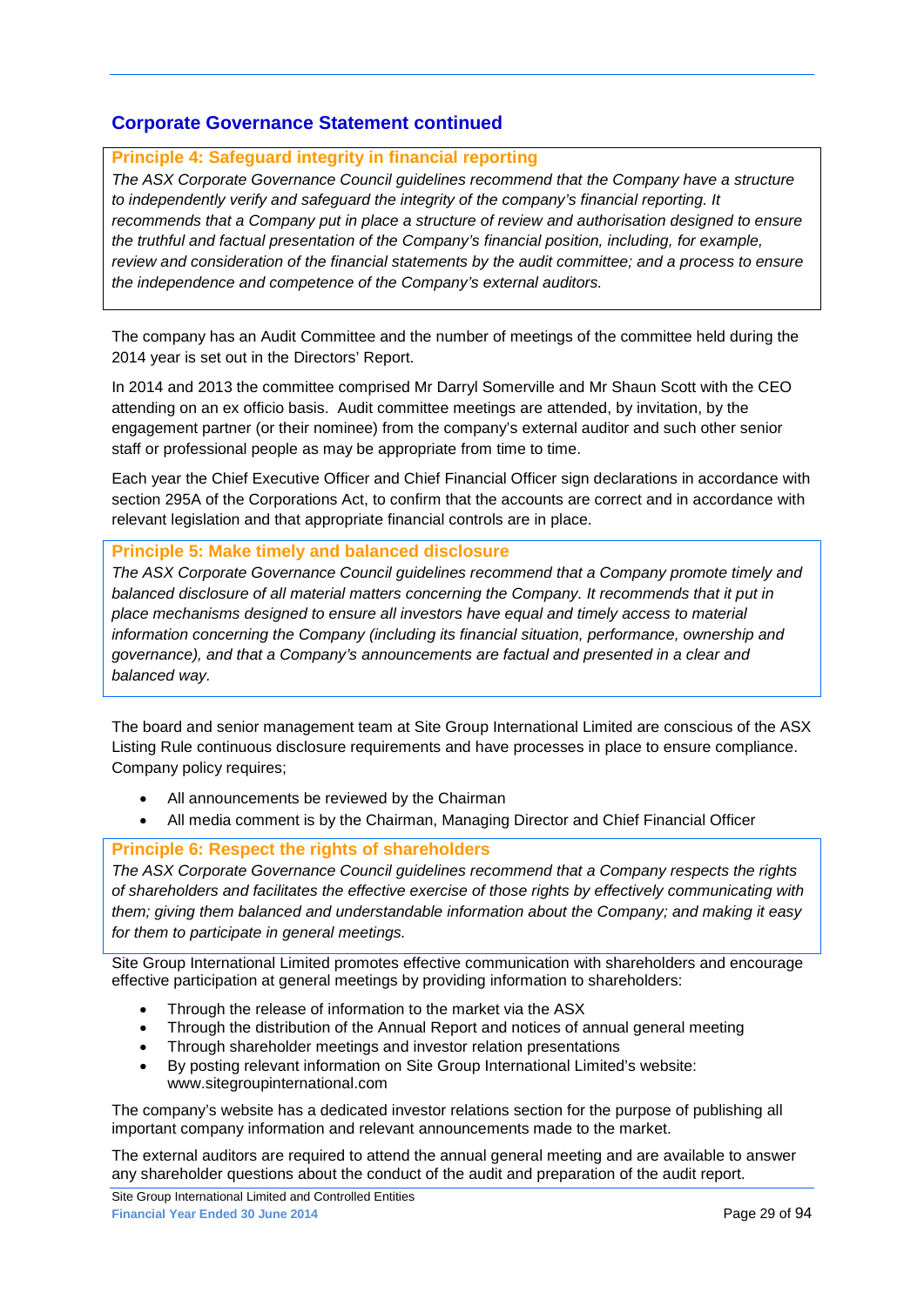## **Principle 7: Recognise and manage risk**

*The ASX Corporate Governance Council guidelines recommend that the Company establish a sound system of risk oversight and management and internal control. It recommends that the system be designed to identify, assess, monitor and manage risk; and inform investors of material changes to the Company's risk profile. It suggests that to achieve "best practice", the board or an appropriate board committee should establish policies on risk oversight and management to provide to the board in writing a statement , in accordance with section 295A of the Corporations Act, confirming that the financials are founded on a sound system of risk management and internal compliance and control, which implements the policies adopted by the board; and that the Company's risk management and internal compliance and control system is operating efficiently and effectively in all material respects, These officers have prepared such statement in accordance with the council's recommendations and that statement was tabled and forms part of the minutes of the Company.*

The Audit Committee also has in its Charter the requirement to consider risks that the company has to manage. The company has established a Risk Register that is reviewed by the Audit and Risk Committee annually. Risks are assessed and ranked in accordance with generally accepted risk management practices with appropriate mitigation strategies adopted where possible.

In addition the board does consider the recommendations of the external auditors and other external advisers and where considered necessary, appropriate action is taken to ensure that an environment is in place that key risks, as identified are managed.

## **Principle 8: Remunerate fairly and responsibly**

*The ASX Corporate Governance Council guidelines recommend that the Company ensures that the level and composition of remuneration is sufficient and reasonable and that its relationship to corporate and individual performance is defined. In this regard it recommends that companies adopt remuneration policies that attract and maintain talented and motivated Directors and employees so as to encourage enhanced performance and that there be a clear relationship between performance and remuneration and that the policy underlying executive remuneration be understood by investors.*

The board has approved the charter for the Nomination and Remuneration Committee – this committee convened once during the year. All matters of remuneration and executive appointments were also considered by the full board. At this stage it is reasonable that the board be accountable for setting their own remuneration and that of senior executives.

The remuneration of the board's non-executive and executive directors is set out in the relevant section of the Annual Report. Details of the nature and amount of each element of the remuneration of each director of the company and the key management personnel of the company are disclosed in the relevant section of the Annual Report. There is no retirement benefit scheme for directors other than payment of statutory superannuation.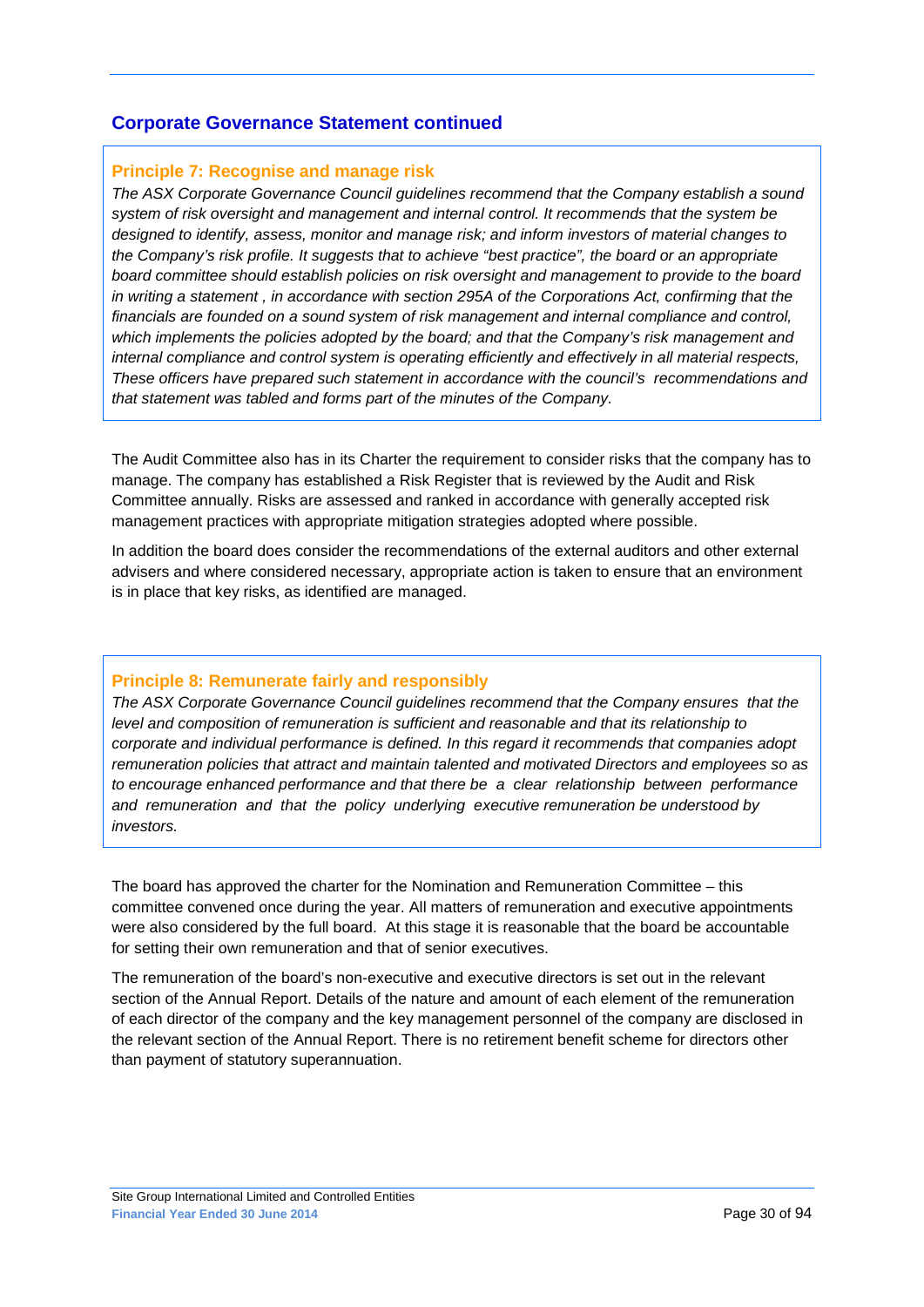<span id="page-35-0"></span>

Ernst & Young 111 Eagle Street Brisbane QLD 4000 Australia GPO Box 7878 Brisbane QLD 4001

 Tel: +61 7 3011 3333 Fax: +61 7 3011 3100 ey.com/au

# **Auditor's Independence Declaration to the Directors of Site Group International Limited**

In relation to our audit of the financial report of Site Group International Limited for the financial year ended 30 June 2014, to the best of my knowledge and belief, there have been no contraventions of the auditor independence requirements of the *Corporations Act 2001* or any applicable code of professional conduct.

 $\frac{1}{2}$  $\boldsymbol{A}$ 

Ernst & Young

Ocu

Ric Roach Partner 29 August 2014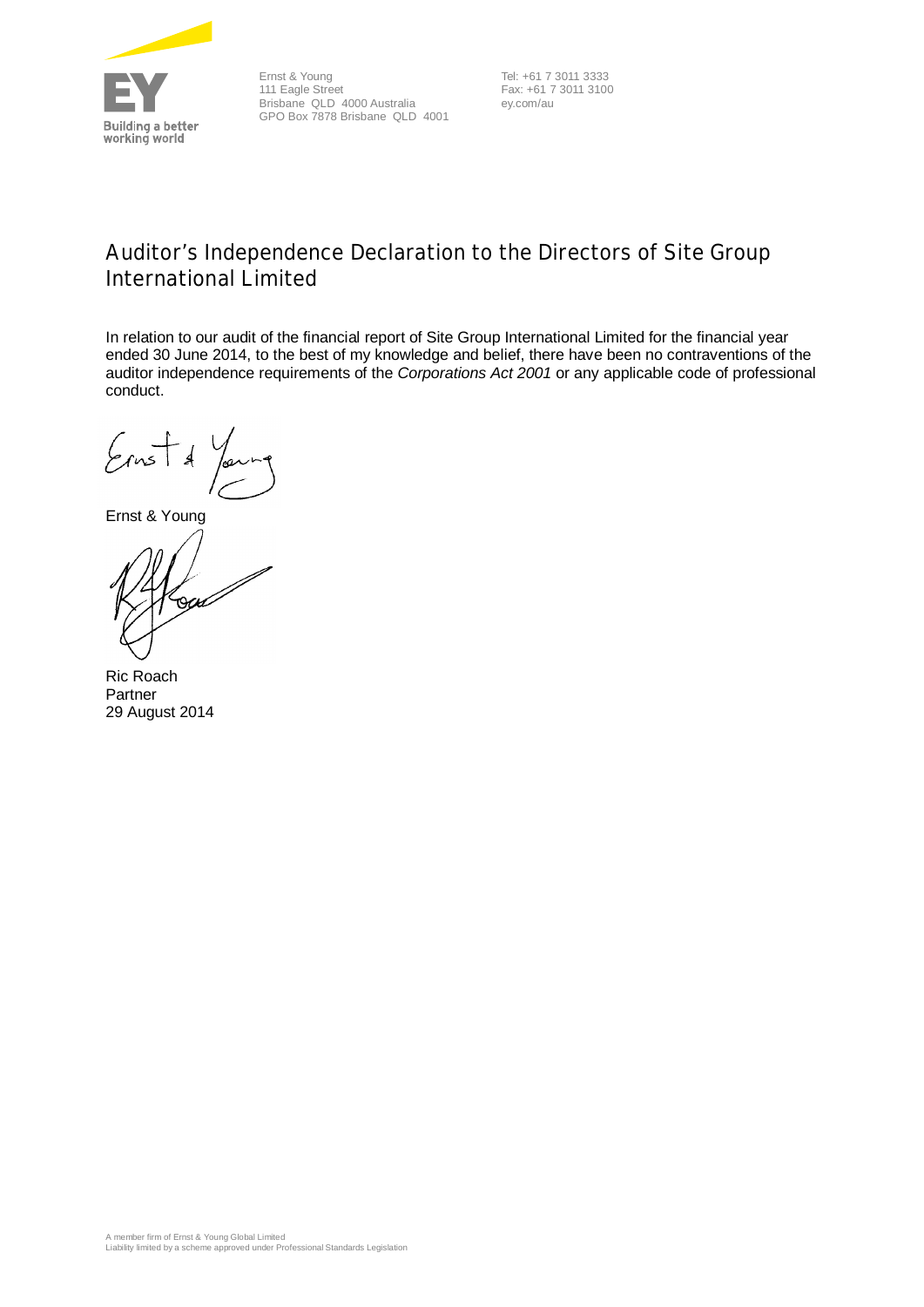## **SITE GROUP INTERNATIONAL LIMITED ABN: 73 003 201 910 AND CONTROLLED ENTITIES FOR THE YEAR ENDED 30 JUNE 2014**

# **Statement of Comprehensive Income**

|                                                                                                                                                               |             | <b>Consolidated Group</b> |               |  |
|---------------------------------------------------------------------------------------------------------------------------------------------------------------|-------------|---------------------------|---------------|--|
|                                                                                                                                                               | <b>Note</b> | 2014<br>2013              |               |  |
|                                                                                                                                                               |             | \$                        | \$            |  |
| <b>Continuing operations</b>                                                                                                                                  |             |                           |               |  |
| Revenue                                                                                                                                                       | 3           | 17,314,375                | 12,960,549    |  |
| Interest Income - external                                                                                                                                    |             | 42,975                    | 54,713        |  |
| <b>Total Revenue</b>                                                                                                                                          |             | 17,357,350                | 13,015,262    |  |
| Contractor expenses                                                                                                                                           |             | (4,308,050)               | (3,320,050)   |  |
| Other direct fees and costs                                                                                                                                   |             | (4, 181, 208)             | (2,783,473)   |  |
| Employee benefits expense                                                                                                                                     | 4           | (7, 118, 965)             | (5,344,125)   |  |
| Depreciation and amortisation expense                                                                                                                         |             | (1,473,174)               | (1,237,853)   |  |
| Finance costs                                                                                                                                                 | 4           | (19, 532)                 | (87, 175)     |  |
| Other expenses                                                                                                                                                | 4           | (4, 126, 913)             | (3,876,985)   |  |
| Occupancy expenses                                                                                                                                            |             | (2,613,681)               | (2, 195, 312) |  |
| Foreign currency gain / (loss)                                                                                                                                |             | 42,738                    | 8,306         |  |
| Loss before tax                                                                                                                                               |             | (6,441,435)               | (5,821,405)   |  |
| Income tax benefit / (expense)                                                                                                                                | 17          | (45, 682)                 |               |  |
| Loss for the period from continuing operations                                                                                                                |             | (6,487,117)               | (5,821,405)   |  |
| Loss for the period                                                                                                                                           |             | (6,487,117)               | (5,821,405)   |  |
| Other comprehensive income                                                                                                                                    |             |                           |               |  |
| Items that may be reclassified to profit or loss in<br>subsequent periods:                                                                                    |             |                           |               |  |
| Translation of foreign operations<br>Items not to be reclassified to profit or loss in<br>subsequent periods:                                                 |             | 114,284                   | (60, 114)     |  |
| Remeasurement losses on defined benefit plan                                                                                                                  |             | (12, 531)                 |               |  |
| Total other comprehensive income/(loss)                                                                                                                       |             | 101,753                   | (60, 114)     |  |
| <b>Total comprehensive income/(loss)</b>                                                                                                                      |             | (6, 385, 364)             | (5,881,519)   |  |
| Earnings (loss) per share<br>Earnings per share for profit/(loss) from continuing<br>operations attributable to the ordinary equity<br>holders of the parent. |             |                           |               |  |
| Basic and diluted (cents per share)                                                                                                                           | 7           | (1.81)                    | (1.92)        |  |

The above statement of comprehensive income should be read in conjunction with the accompanying notes.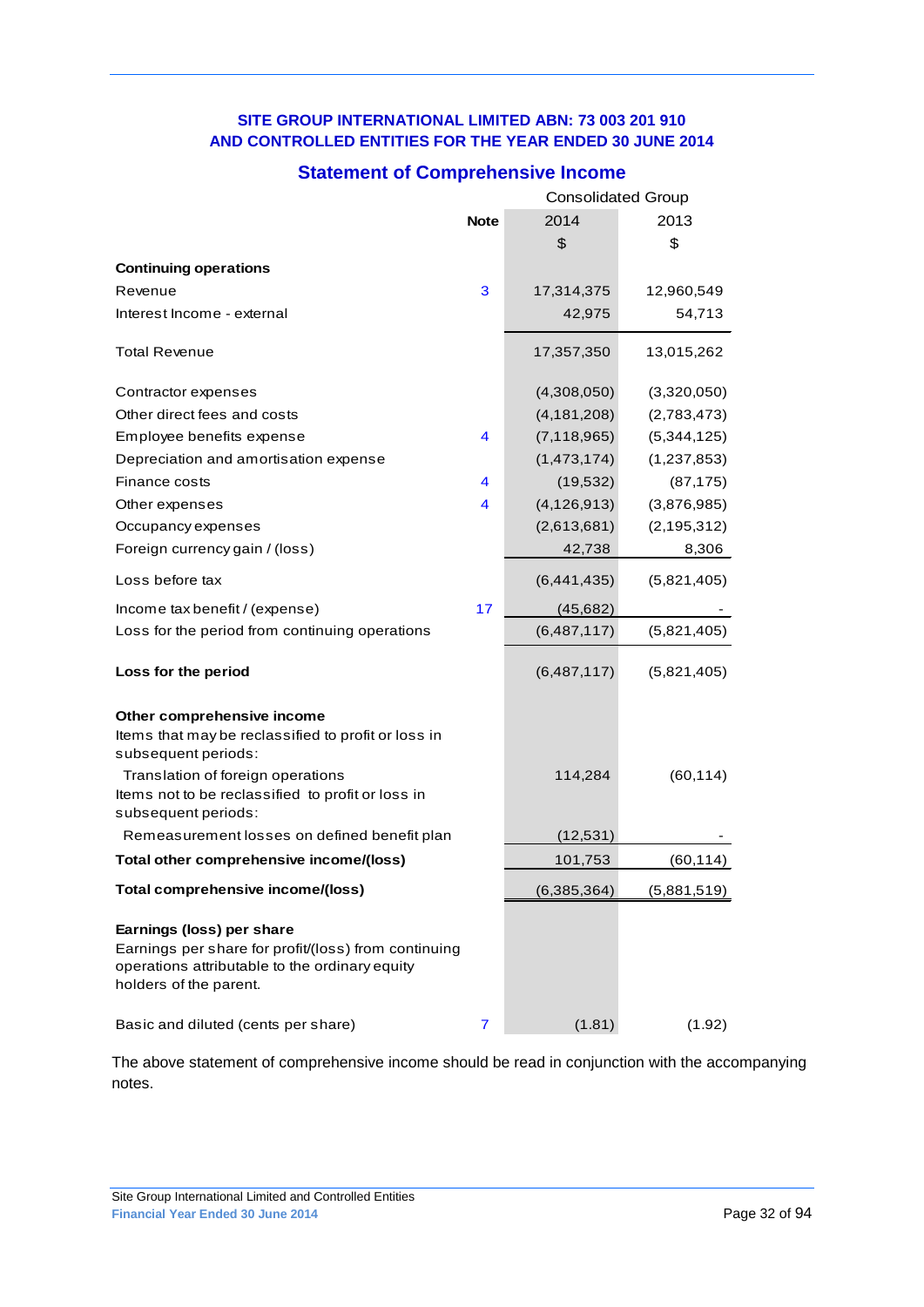## **SITE GROUP INTERNATIONAL LIMITED ABN: 73 003 201 910 AND CONTROLLED ENTITIES AS AT 30 JUNE 2014**

## **Statement of Financial Position**

|                                                                  |                   | <b>Consolidated Group</b> |                |  |
|------------------------------------------------------------------|-------------------|---------------------------|----------------|--|
|                                                                  | <b>Note</b>       | 2014                      | 2013           |  |
|                                                                  |                   | \$                        | \$             |  |
|                                                                  |                   |                           |                |  |
| <b>ASSETS</b><br><b>CURRENT ASSETS</b>                           |                   |                           |                |  |
| Cash and cash equivalents                                        | 8                 | 3,142,971                 | 1,465,584      |  |
| Trade and other receivables                                      | 9                 | 3,634,611                 | 2,973,819      |  |
| Inventories                                                      | 10                | 55,289                    | 44,206         |  |
| Intangible assets                                                | 13                | 162,450                   | 162,450        |  |
| Prepayments                                                      |                   | 216,736                   | 64,836         |  |
| Security deposits                                                |                   | 265,390                   | 520,296        |  |
| <b>TOTAL CURRENT ASSETS</b>                                      |                   | 7,477,447                 | 5,231,191      |  |
| <b>NON-CURRENT ASSETS</b>                                        |                   |                           |                |  |
| Property, plant and equipment                                    | $12 \overline{ }$ | 7,694,630                 | 6,896,687      |  |
| Intangible assets                                                | 13                | 23,794,691                | 1,003,990      |  |
| Security deposits                                                |                   | 388,977                   | 323,086        |  |
| Other non-current financial assets                               | 14                | 80,827                    | 16,046         |  |
| <b>TOTAL NON-CURRENT ASSETS</b>                                  |                   | 31,959,125                | 8,239,809      |  |
| <b>TOTAL ASSETS</b>                                              |                   | 39,436,572                | 13,471,000     |  |
|                                                                  |                   |                           |                |  |
| <b>LIABILITIES</b>                                               |                   |                           |                |  |
| <b>CURRENT LIABILITIES</b>                                       |                   |                           |                |  |
| Trade and other payables                                         | 15                | 3,790,609                 | 1,573,893      |  |
| Interest bearing debt                                            | 16                | 34,834                    | 4,953          |  |
| Current tax liabilities                                          | 17                | 159,437                   | 17,494         |  |
| Provisions and other current financial liabilities               | 18                | 302,414                   | 204,517        |  |
| <b>TOTAL CURRENT LIABILITIES</b>                                 |                   | 4,287,294                 | 1,800,857      |  |
| <b>NON-CURRENT LIABILITIES</b>                                   |                   |                           |                |  |
| Other provisions and other non-current liabilities               | 18                | 1,609,192                 | 1,396,682      |  |
| Contingent consideration liability                               | 19                | 10,843,446                |                |  |
| Deferred income tax liability                                    | 17                | 341,974                   |                |  |
| Interest bearing debt                                            | 16                | 72,302                    | 19,364         |  |
| <b>TOTAL NON-CURRENT LIABILITIES</b><br><b>TOTAL LIABILITIES</b> |                   | 12,866,914                | 1,416,046      |  |
|                                                                  |                   | 17,154,208                | 3,216,903      |  |
| <b>NET ASSETS</b>                                                |                   | 22,282,364                | 10,254,097     |  |
|                                                                  |                   |                           |                |  |
| <b>EQUITY</b>                                                    |                   |                           |                |  |
| <b>Issued capital</b>                                            | 20                | 54,138,077                | 36,148,564     |  |
| <b>Reserves</b>                                                  | 28                | 1,763,474                 | 1,225,072      |  |
| Retained earnings                                                | 28                | (33,619,187)              | (27, 119, 539) |  |
| <b>TOTAL EQUITY</b>                                              |                   | 22,282,364                | 10,254,097     |  |

The above statement of financial position should be read in conjunction with the accompanying notes.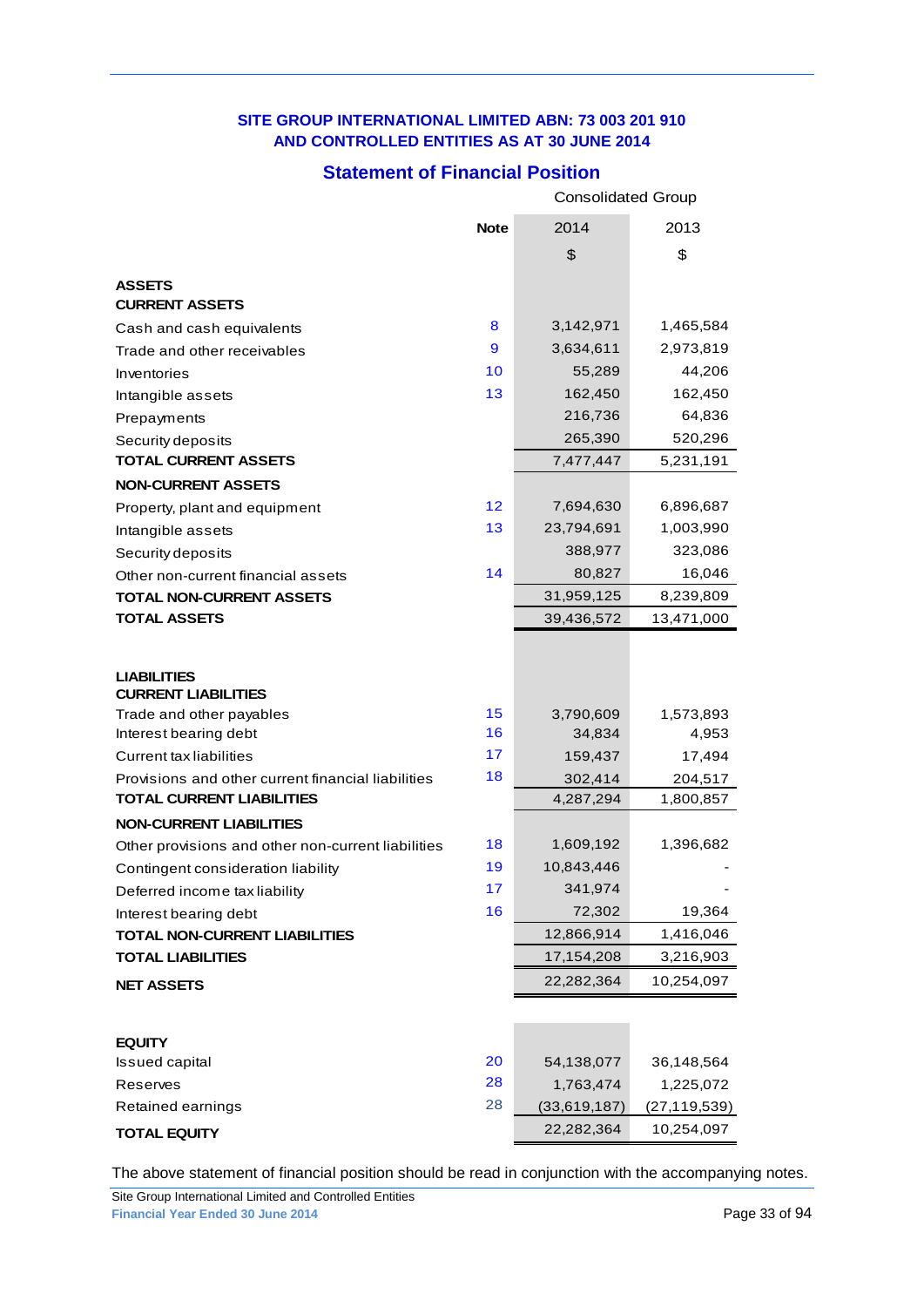## **SITE GROUP INTERNATIONAL LIMITED ABN: 73 003 201 910 AND CONTROLLED ENTITIES FOR THE YEAR ENDED 30 JUNE 2014**

# **Statement of Changes in Equity**

|                                                                               | <b>Share Capital</b> |                                    | <b>Reserves</b>                                      |                   |             |
|-------------------------------------------------------------------------------|----------------------|------------------------------------|------------------------------------------------------|-------------------|-------------|
|                                                                               | Ordinary             | Retained<br>Earnings /<br>(Losses) | Foreign<br>Currency<br><b>Translation</b><br>Reserve | Option<br>Reserve | Total       |
| <b>Consolidated Group</b>                                                     | \$                   | \$                                 | \$                                                   | \$                | \$          |
| Balance at 1 July 2012                                                        | 25,362,928           | (21, 298, 134)                     | 710,640                                              | 418,578           | 5,194,012   |
| <b>Comprehensive income</b>                                                   |                      |                                    |                                                      |                   |             |
| Loss for the year                                                             |                      | (5,821,405)                        |                                                      |                   | (5,821,405) |
| Other comprehensive income / (loss) for the year                              |                      |                                    | (60, 114)                                            |                   | (60, 114)   |
| Total comprehensive income / (loss) for the year                              |                      | (5,821,405)                        | (60, 114)                                            |                   | (5,881,519) |
| Transactions with owners, in their capacity as<br>owners, and other transfers |                      |                                    |                                                      |                   |             |
| Shares issued during the period                                               | 11,293,393           |                                    |                                                      |                   | 11,293,393  |
| Transaction costs                                                             | (507, 757)           |                                    |                                                      |                   | (507, 757)  |
| Share-based Payments                                                          |                      |                                    |                                                      | 155,968           | 155,968     |
| Total transactions with owners and other transfers                            | 10,785,636           |                                    |                                                      | 155,968           | 10,941,604  |
| Balance at 30 June 2013                                                       | 36,148,564           | (27, 119, 539)                     | 650,526                                              | 574,546           | 10,254,097  |
| <b>Comprehensive income</b>                                                   |                      |                                    |                                                      |                   |             |
| Loss for the year                                                             |                      | (6,487,117)                        |                                                      |                   | (6,487,117) |
| Other comprehensive income / (loss) for the year                              |                      | (12, 531)                          | 114,284                                              |                   | 101,753     |
| Total comprehensive income / (loss) for the year                              |                      | (6,499,648)                        | 114,284                                              | $\sim$            | (6,385,364) |
|                                                                               |                      |                                    |                                                      |                   |             |
| Transactions with owners, in their capacity as<br>owners, and other transfers |                      |                                    |                                                      |                   |             |
| Shares issued during the period                                               | 18,340,825           |                                    |                                                      |                   | 18,340,825  |
| <b>Transaction costs</b>                                                      | (351, 312)           |                                    |                                                      |                   | (351, 312)  |
| Share-based payments                                                          |                      |                                    |                                                      | 424,118           | 424,118     |
| Total transactions with owners and other transfers                            | 17,989,513           | $\blacksquare$                     |                                                      | 424,118           | 18,413,631  |
|                                                                               |                      |                                    |                                                      |                   |             |
| Balance at 30 June 2014                                                       | 54.138.077           | (33,619,187)                       | 764,810                                              | 998,664           | 22,282,364  |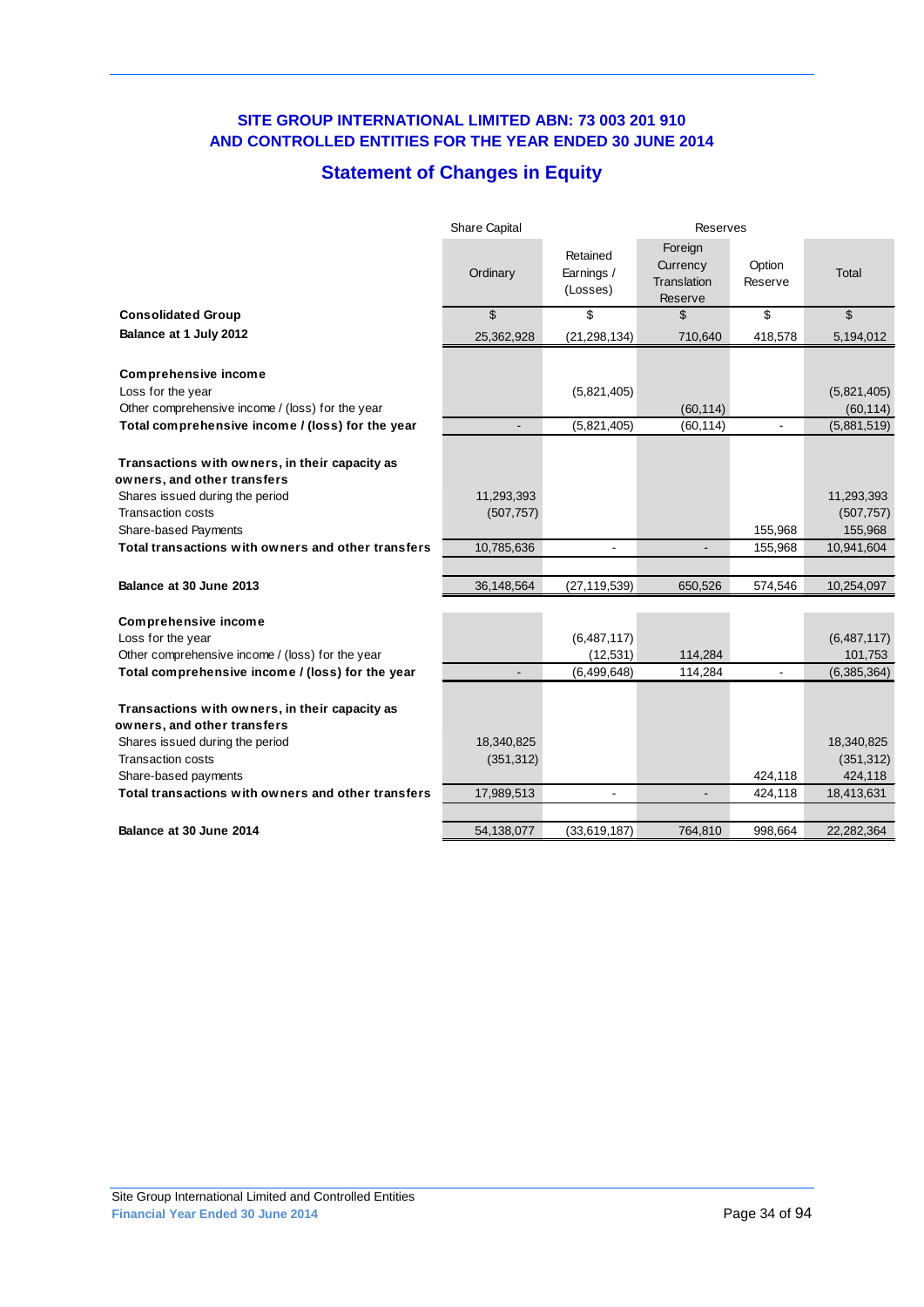## **SITE GROUP INTERNATIONAL LIMITED ABN: 73 003 201 910 AND CONTROLLED ENTITIES FOR THE YEAR ENDED 30 JUNE 2014**

## **Statement of Cash Flows**

|                                                                                             |                | <b>Consolidated Group</b> |               |  |
|---------------------------------------------------------------------------------------------|----------------|---------------------------|---------------|--|
|                                                                                             | <b>Note</b>    | 2014                      | 2013          |  |
|                                                                                             |                | \$                        | \$            |  |
| <b>CASH FLOWS FROM OPERATING ACTIVITIES</b>                                                 |                |                           |               |  |
| Receipts from customers                                                                     |                | 16,832,250                | 11,519,678    |  |
| Payments to suppliers and employees                                                         |                | (20, 374, 378)            | (16,992,170)  |  |
| Interest received                                                                           |                | 42,910                    | 54,712        |  |
| Finance costs                                                                               |                | (12, 295)                 | (78, 543)     |  |
| Income tax paid                                                                             |                | (26, 731)                 |               |  |
| Net cash provided by/(used in) operating activities                                         | 23             | (3,538,244)               | (5,496,323)   |  |
|                                                                                             |                |                           |               |  |
| <b>CASH FLOWS FROM INVESTING ACTIVITIES</b>                                                 |                |                           |               |  |
| Purchase of property, plant and equipment                                                   |                | (1,428,418)               | (1,568,041)   |  |
| Proceeds from disposals                                                                     |                | 36,524                    |               |  |
| Purchase of intangible assets                                                               |                | (58, 483)                 | (123, 795)    |  |
| Cash backed performance bonds                                                               |                | 234,860                   | (505,000)     |  |
| Payment for business / subsidiary, net of cash acquired                                     | 1 <sub>c</sub> | (3,395,098)               | 47,292        |  |
| Net cash provided by/(used in) investing activities                                         |                | (4,610,615)               | (2, 149, 544) |  |
| <b>CASH FLOWS FROM FINANCING ACTIVITIES</b>                                                 |                |                           |               |  |
| Proceeds from issue of shares                                                               |                | 10,170,825                | 10,450,767    |  |
| Proceeds from borrowings                                                                    |                | 500,000                   | 375,000       |  |
| Repayment of borrowings                                                                     |                | (500,000)                 | (1,773,044)   |  |
| Transaction costs on shares                                                                 |                | (351, 312)                | (507, 757)    |  |
| Net cash provided by/(used in) financing activities                                         |                | 9,819,513                 | 8,544,966     |  |
| Net increase(decrease) in cash held<br>Effect of exchange rates on cash holdings in foreign |                | 1,670,654                 | 899,099       |  |
| currencies                                                                                  |                | 6,733                     | (19, 895)     |  |
| Cash and cash equivalents at beginning of financial year                                    |                | 1,465,584                 | 586,380       |  |
| Cash and cash equivalents at end of financial year                                          | 8              | 3,142,971                 | 1,465,584     |  |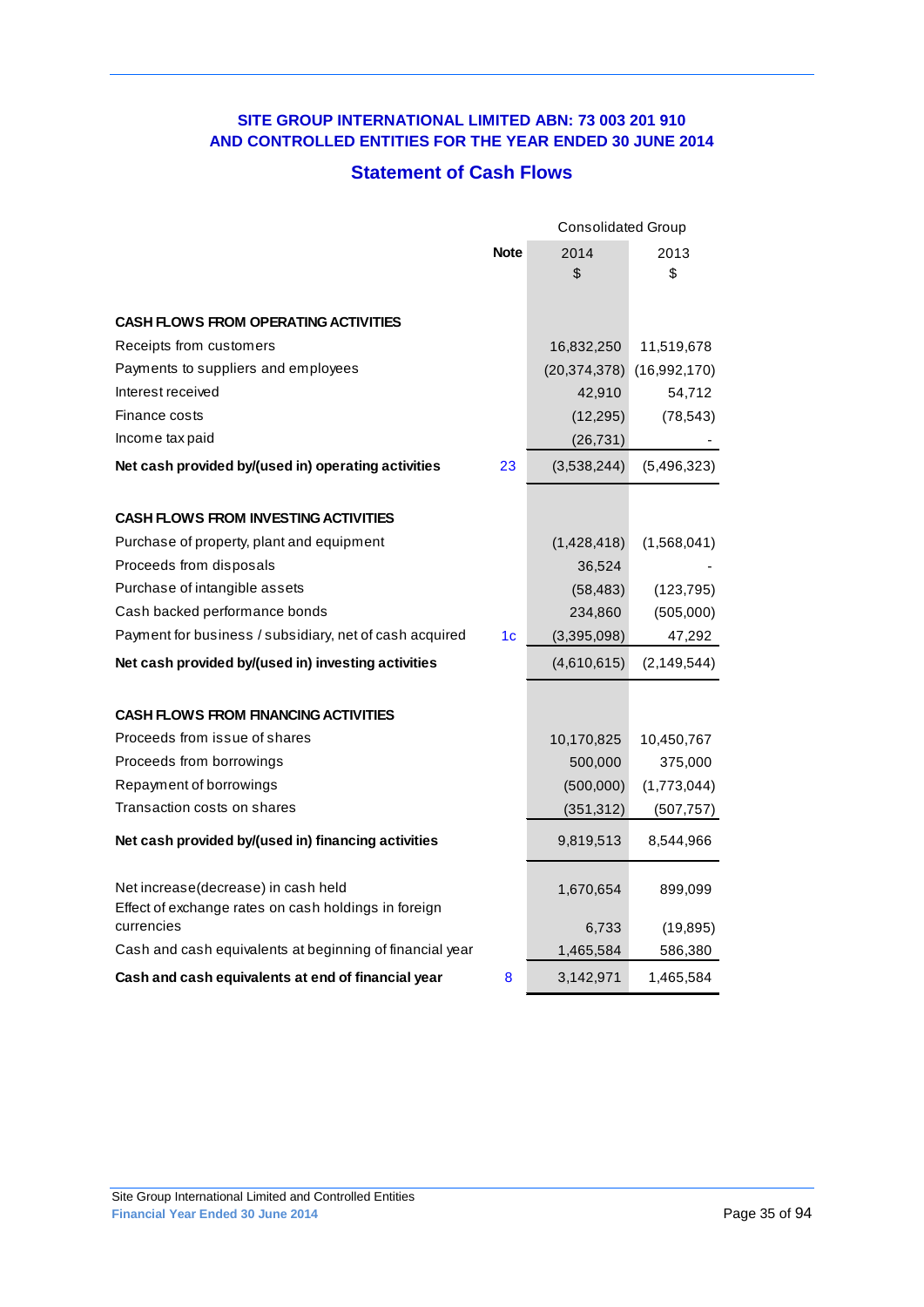# **SITE GROUP INTERNATIONAL LIMITED ABN: 73 003 201 910 AND CONTROLLED ENTITIES**

# **Notes to the Financial Statements for the Year Ended 30 June 2014**

## **Note 1 Corporate Information**

The consolidated financial report of Site Group International Limited (Site Group) for the year ended 30 June 2014 was authorised for issue in accordance with a resolution of the directors on 29 August 2014.

Site Group International Limited (parent) is a company limited by shares incorporated in Australia whose shares are publically traded on the Australian Stock Exchange (ASX Code: SIT).

The nature of the operations and principal activities of the Group are described in the directors' report.

## **Note 1a Summary of significant accounting policies**

The principal accounting policies adopted in the preparation of this financial report are set out below. These policies have been consistently applied to the years presented unless otherwise stated.

### **Basis of Preparation**

The financial report is a general purpose financial report, which has been prepared in accordance with the requirements of the Corporations Act 2001, Australian Accounting Standards and other authoritative pronouncements of the Australian Accounting Standards Board (AASB). The financial report has been prepared on an accruals basis and is based on historical costs unless otherwise stated.

Australian Accounting Standards set out accounting policies that the AASB has concluded would result in a financial report containing relevant and reliable information about transactions, events and conditions. Compliance with Australian Accounting Standards ensures that the financial statements and notes also comply with International Financial Reporting Standards (IFRS). Material accounting policies adopted in the preparation of this financial report are presented below. They have been consistently applied unless otherwise stated.

The financial report is presented in Australian dollars.

### **(a) Compliance with IFRS**

The financial report complies with Australian Accounting Standards and International Financial Reporting Standards as issued by the International Accounting Standards Board.

### **(b) Going concern**

The financial report has been prepared on the basis that the consolidated entity can continue to meet its financial obligations as and when they fall due and can therefore continue normal activities, including the settlement of liabilities and the realisation of assets in the ordinary course of business.

In the current year the company incurred trading losses and cash outflows relating to the ongoing operations both in Australia and the Philippines and also through incurring non-recurring transaction costs associated with the completed acquisitions.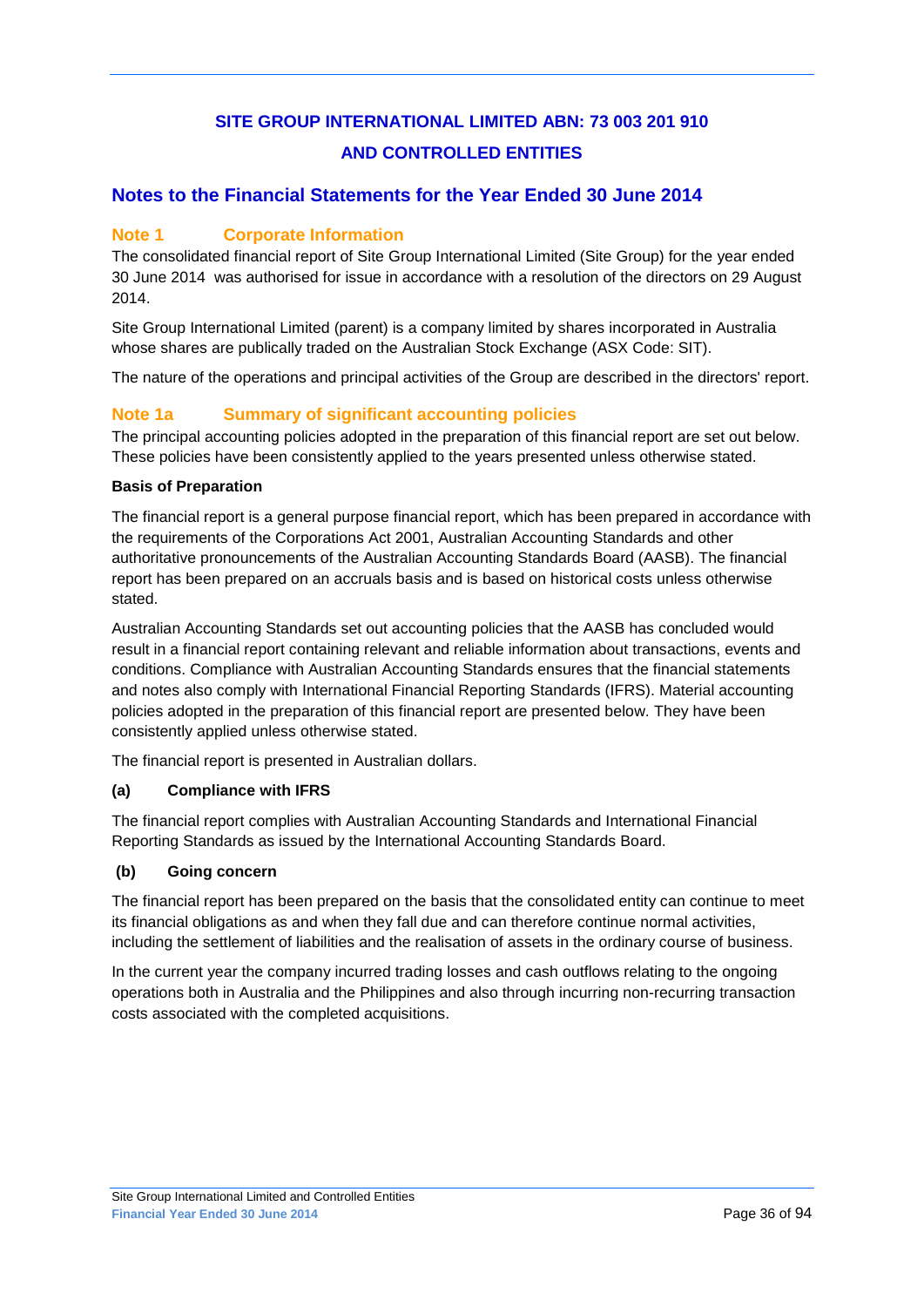## **Note 1a Summary of significant accounting policies continued**

The inclusion and leverage of the acquisitions over the existing Site Facilities and the completion of successful pilot programs held at Clark demonstrating the concept and value of programs to meet the needs of emerging economies provide the platform for the company being cash flow positive in the 2015 financial year. At 30 June 2014, the company had cash reserves of \$3,142,971. In addition, a significant portion of the liability recognised in the balance sheet is contingent consideration of which the majority is payable in equity. On 1 August 2014, the company also increased and renewed an unsecured loan facility agreement for \$4million with Wayburn Holdings Pty Ltd. Whilst the directors do not currently expect to utilise and drawdown on this loan facility, it is available to the consolidated entity until 31 August 2015.

The directors believe that at the date of the signing of the financial statements there are reasonable grounds to believe that, having regards to the matters set out above, the entity will meet it operational cash flow forecasts. However should this not be the case the directors expect the company to continue to have the support of its investors and raise sufficient funds (if needed) to meet the company's anticipated cash flow requirements so that it can meet its obligations as and when they fall due.

In the event the company does not meet its forecast operational cash flows or if required, raise sufficient capital to meet its cash flow objectives, there is uncertainty whether the entity will continue as a going concern and as a result whether it will realise its assets and extinguish its liabilities in the normal course of business and at amounts stated in the financial report. No adjustments have been made relating to the recoverability and classification of recorded asset amounts and classification of liabilities that might be necessary should the company and/or consolidated entity not continue as going concerns.

### **(c) New Accounting Standards and Interpretations**

(i) Changes in accounting policy and disclosures.

The Group has adopted the following new and amended Australian Accounting Standards and AASB Interpretations as of 1 July 2013:

- AASB 10 Consolidated Financial Statements
- AASB 11 Joint Arrangements
- AASB 12 Disclosure of Interests in Other Entities
- AASB 13 Fair Value Measurement
- AASB 119 Employee Benefits
- AASB 2012-2 Amendments to Australian Accounting Standards Disclosures Offsetting Financial Assets and Financial Liabilities
- AASB 2012-5 Amendments to Australian Accounting Standards arising from Annual Improvements 2009-2011 Cycle
- AASB 2012-9 Amendment to AASB 1048 arising from the withdrawal of Australian Interpretation 1039
- AASB 1053 Application of Tiers of Australian Accounting Standards
- AASB 2011-4 Amendments to Australian Accounting Standards to Remove Individual Key Management Personnel Disclosure Requirements
- AASB 2013-3 Amendments to AASB 136 Recoverable amount disclosures for non-financial assets

The adoption of these new and revised Standards and Interpretations has not resulted in any changes to the Consolidated Entity's accounting policies nor affected the amounts reported for the current or prior years.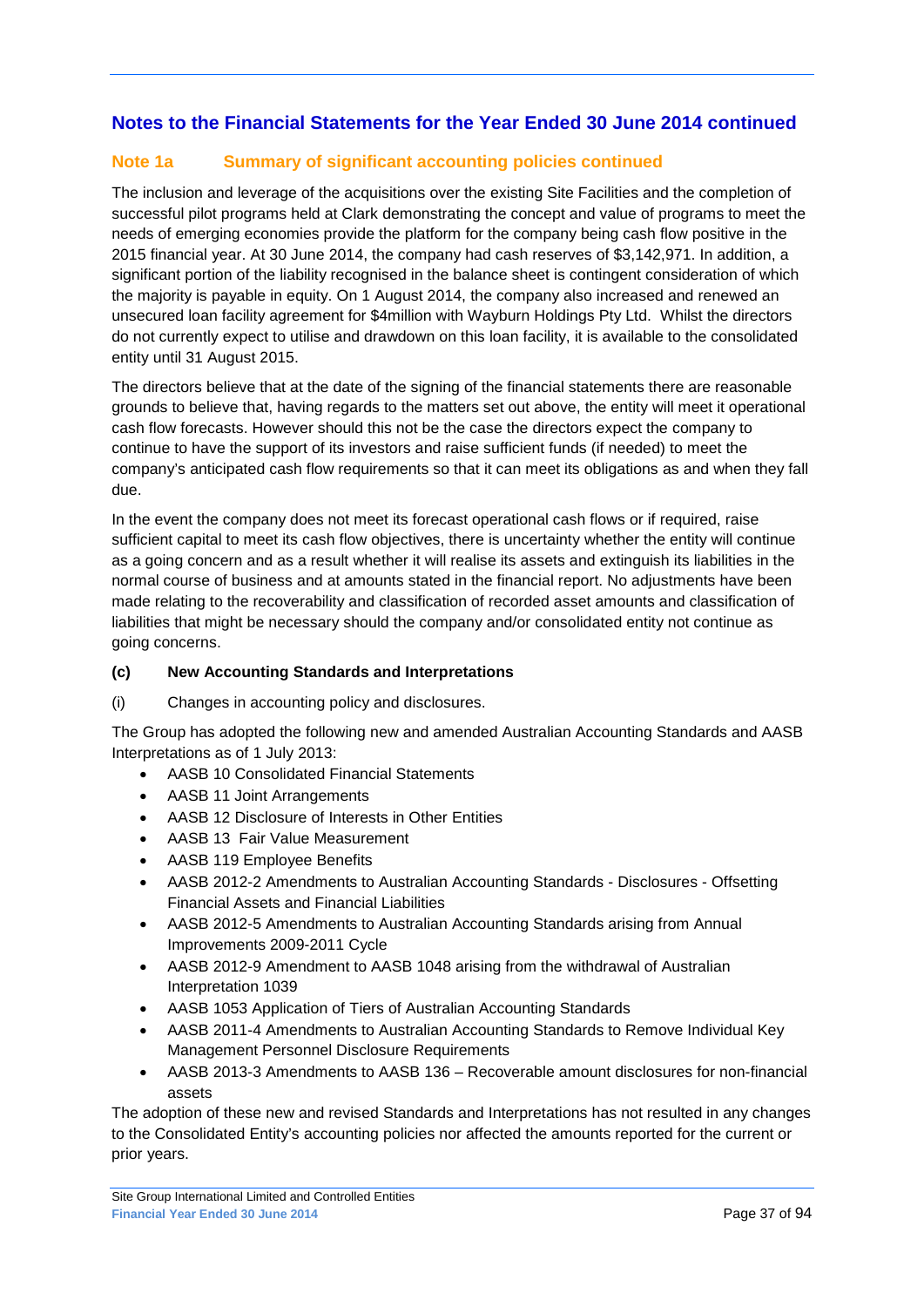## (ii) Accounting Standards and Interpretations issued but not yet effective.

Australian Accounting Standards and Interpretations that have recently been issued or amended but are not yet effective and have not been adopted by the Group for the annual reporting period ending 30 June 2014 are outlined in the table below:

| Reference                                                      | <b>Title</b>                                                                                                                                                                                                            | <b>Application date of</b><br>standard*                                                      | <b>Impact on Group Financial</b><br>Report                     | <b>Application date</b><br>for Group*                                         |
|----------------------------------------------------------------|-------------------------------------------------------------------------------------------------------------------------------------------------------------------------------------------------------------------------|----------------------------------------------------------------------------------------------|----------------------------------------------------------------|-------------------------------------------------------------------------------|
| AASB 2012-3                                                    | Amendments to<br>Australian Accounting<br>Standards - Offsetting<br>Financial Assets and<br><b>Financial Liabilities</b>                                                                                                | 1 January 2014                                                                               | The group has not determined<br>the impact of these standards. | 1 July 2014                                                                   |
| AASB 9/IFRS<br>9                                               | <b>Financial Instruments</b>                                                                                                                                                                                            | 1 January 2018                                                                               | The group has not determined<br>the impact of these standards. | 1 July 2018                                                                   |
| AASB 2013-4                                                    | Amendments to<br><b>Australian Accounting</b><br>Standards - Novation of<br>Derivatives and<br>Continuation of Hedge<br>Accounting [AASB 139]                                                                           | 1 January 2014                                                                               | The group has not determined<br>the impact of these standards. | 1 July 2014                                                                   |
| AASB 2013-5                                                    | Amendments to<br><b>Australian Accounting</b><br>Standards - Investment<br>Entities<br>[AASB 1, AASB 3, AASB<br>7, AASB 10, AASB 12,<br>AASB 107, AASB 112,<br>AASB 124, AASB 127,<br>AASB 132, AASB 134 &<br>AASB 139] | 1 January 2014                                                                               | The group has not determined<br>the impact of these standards. | 1 July 2014                                                                   |
| AASB 2014-1<br>Part A -<br>Annual<br>Improvements<br>2010-2012 | Amendments to<br>Australian Accounting<br>Standards - Part A<br>Annual Improvements to<br>IFRSs 2010-2012 Cycle                                                                                                         | 1 July 2014                                                                                  | The group has not determined<br>the impact of these standards. | 1 July 2014                                                                   |
| Cycle                                                          |                                                                                                                                                                                                                         |                                                                                              |                                                                |                                                                               |
| AASB 2014-1<br>Part A -<br>Annual<br>Improvements              | Amendments to<br>Australian Accounting<br>Standards - Part A<br>Annual Improvements to<br>IFRSs 2011-2013 Cycle                                                                                                         | 1 July 2014                                                                                  | The group has not determined<br>the impact of these standards. | 1 July 2014                                                                   |
| 2011-2013<br>Cycle                                             |                                                                                                                                                                                                                         |                                                                                              |                                                                |                                                                               |
| AASB 1031                                                      | Materiality                                                                                                                                                                                                             | 1 January 2014                                                                               | The group has not determined<br>the impact of these standards. | 1 July 2014                                                                   |
| AASB 2013-9                                                    | Amendments to<br><b>Australian Accounting</b><br>Standards - Conceptual<br>Framework, Materiality<br>and Financial<br>Instruments                                                                                       | Part $A - 20$<br>December 2013<br>Part $B - 1$ January<br>2014<br>Part C - ! January<br>2015 | The group has not determined<br>the impact of these standards. | Part A - 30 June<br>2014<br>Part B - 1 July<br>2014<br>Part C -1 July<br>2015 |
| Amendments<br>to<br>IAS 16 and<br>IAS 38*****                  | Clarification of<br>Acceptable Methods of<br>Depreciation and<br>Amortisation<br>(Amendments to IAS 16)<br>and IAS 38)                                                                                                  | 1 January 2016                                                                               | The group has not determined<br>the impact of these standards. | 1 July 2016                                                                   |
| AASB 2014-1                                                    | Amendments to<br><b>Australian Accounting</b>                                                                                                                                                                           | 1 July 2014                                                                                  | The group has not determined<br>the impact of these standards. | 1 July 2014                                                                   |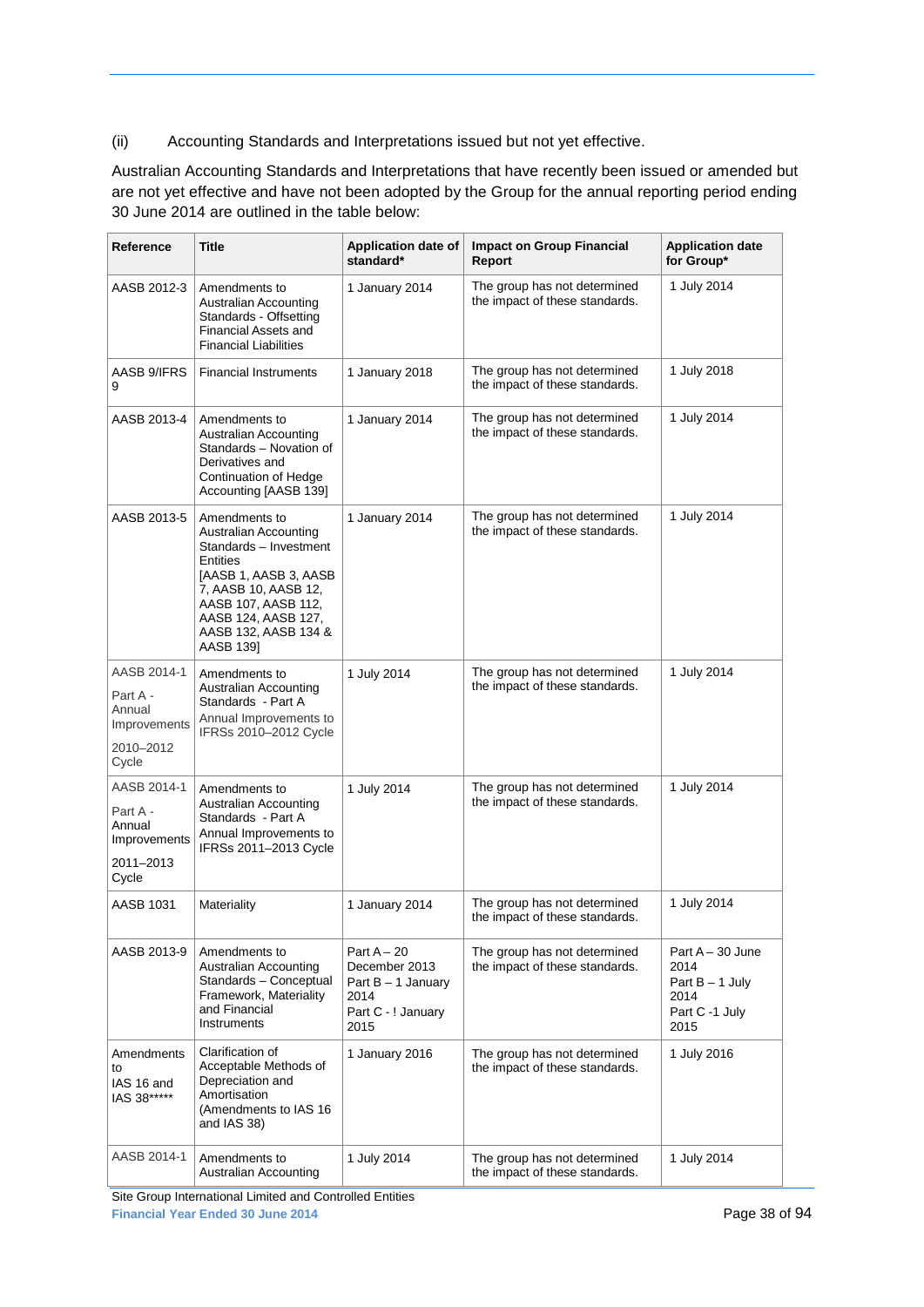| Reference                           | <b>Title</b>                                                                                                                            | Application date of<br>standard* | <b>Impact on Group Financial</b><br>Report                     | <b>Application date</b><br>for Group* |
|-------------------------------------|-----------------------------------------------------------------------------------------------------------------------------------------|----------------------------------|----------------------------------------------------------------|---------------------------------------|
| Part B<br>Amendments<br>to AASB 119 | Standards - Part B<br>Defined Benefit Plans:<br><b>Employee Contributions</b><br>(Amendments to AASB<br>119)                            |                                  |                                                                |                                       |
| IFRS 15                             | <b>Revenue from Contracts</b><br>with Customers                                                                                         | 1 January 2017                   | The group has not determined<br>the impact of these standards. | 1 July 2017                           |
| AASB 2014-2                         | Amendments to AASB<br>1053 – Transition to and<br>between Tiers, and<br>related Tier 2 Disclosure<br><b>Requirements</b><br>[AASB 1053] | 1 July 2014                      | The group has not determined<br>the impact of these standards. | 1 July 2014                           |

The company does not anticipate early adoption of any of the above reporting requirements and does not expect them to have any material effect on the company's financial statements.

## **(d) Basis of consolidation**

The consolidated financial statements comprise the financial statements of Site Group International Limited and its subsidiaries as at and for the period ended 30 June each year (the Group). Control is achieved when the Group is exposed, or has rights, to variable returns from its involvement with the investee and has the ability to affect those returns through its power over the investee. Specifically, the Group controls an investee if and only if the Group has:

- Power over the investee (i.e. existing rights that give it the current ability to direct the relevant activities of the investee);
- Exposure, or rights, to variable returns from its involvement with the investee; and
- The ability to use its power over the investee to affect its returns.

When the Group has less than a majority of the voting or similar rights of an investee, the Group considers all relevant facts and circumstances in assessing whether it has power over an investee, including:

- The contractual arrangement with the other vote holders of the investee
- Rights arising from other contractual arrangements
- The Group's voting rights and potential voting rights

The Group re-assesses whether or not it controls an investee if facts and circumstances indicate that there are changes to one or more of the three elements of control. Consolidation of a subsidiary begins when the Group obtains control over the subsidiary and ceases when the Group loses control of the subsidiary. Assets, liabilities, income and expenses of a subsidiary acquired or disposed of during the year are included in the statement of comprehensive income from the date the Group gains control until the date the Group ceases to control the subsidiary.

Profit or loss and each component of other comprehensive income (OCI) are attributed to the equity holders of the parent of the Group and to the non-controlling interests, even if this results in the noncontrolling interests having a deficit balance. When necessary, adjustments are made to the financial statements of subsidiaries to bring their accounting policies into line with the Group's accounting policies. All intra-group assets and liabilities, equity, income, expenses and cash flows relating to transactions between members of the Group are eliminated in full on consolidation.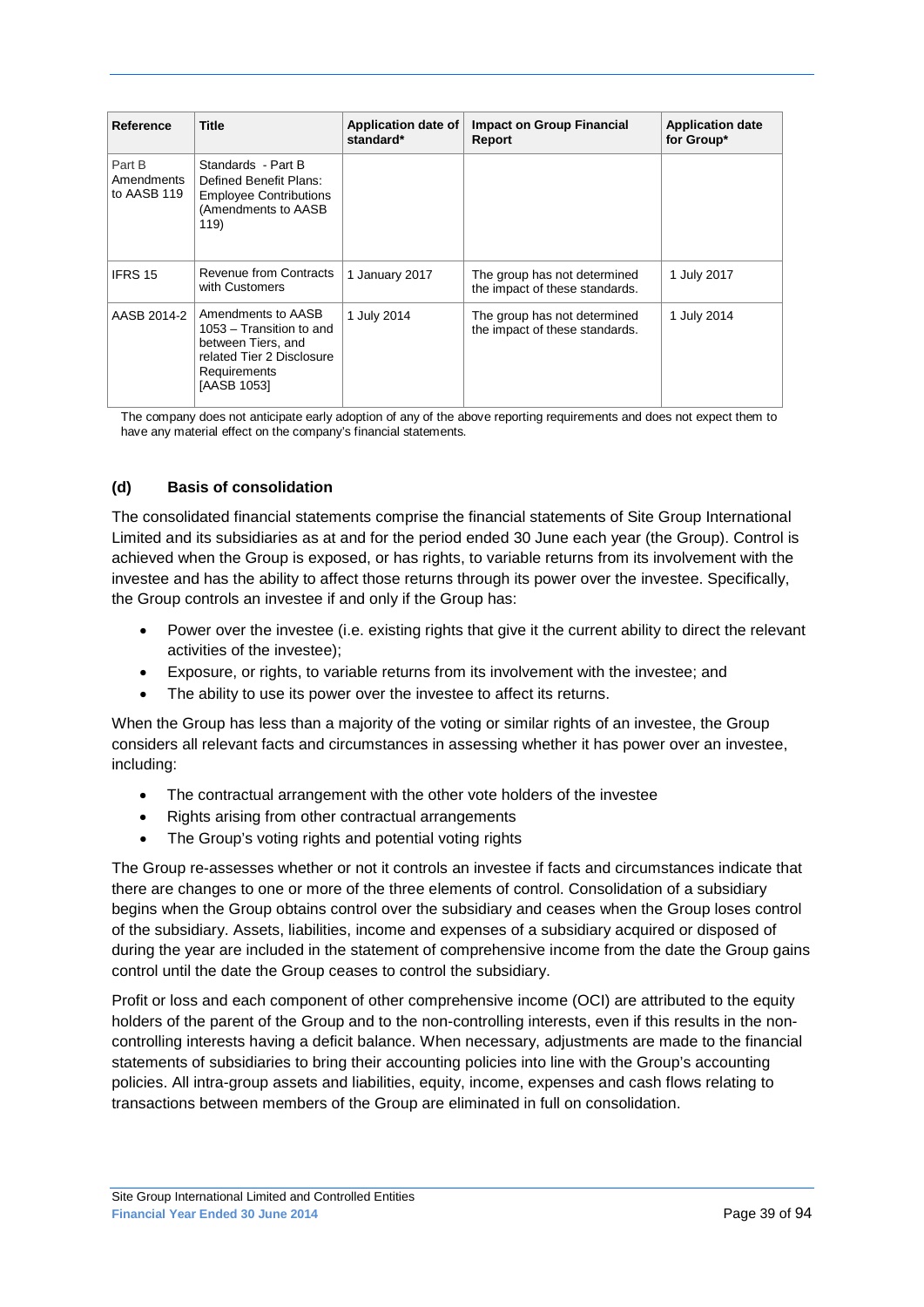## **Note 1a Summary of significant accounting policies continued**

A change in the ownership interest of a subsidiary, without a loss of control, is accounted for as an equity transaction. If the Group loses control over a subsidiary, it:

- De-recognises the assets (including goodwill) and liabilities of the subsidiary
- De-recognises the carrying amount of any non-controlling interests
- De-recognises the cumulative translation differences recorded in equity
- Recognises the fair value of the consideration received
- Recognises the fair value of any investment retained
- Recognises any surplus or deficit in profit or loss
- Reclassifies the parent's share of components previously recognised in OCI to profit or loss or retained earnings, as appropriate, as would be required if the Group had directly disposed of the related assets or liabilities

### **(e) Business combinations**

Business combinations are accounted for using the acquisition method. The consideration transferred in a business combination shall be measured at fair value, which shall be calculated as the sum of the acquisition date fair values of the assets transferred by the acquirer, the liabilities incurred by the acquirer to former owners of the acquiree and the equity issued by the acquirer, and the amount of any non-controlling interest in the acquiree. For each business combination, the acquirer measures the non-controlling interest in the acquiree either at fair value or at the proportionate share of the acquiree's identifiable net assets. Acquisition-related costs are expensed as incurred.

When the Group acquires a business, it assesses the financial assets and liabilities assumed for appropriate classification and designation in accordance with the contractual terms, economic conditions, the Group's operating or accounting policies and other pertinent conditions as at the acquisition date. This includes the separation of embedded derivatives in host contracts by the acquiree. If the business combination is achieved in stages, the acquisition date fair value of the acquirer's previously held equity interest in the acquiree is remeasured at fair value as at the acquisition date through profit or loss. Any contingent consideration to be transferred by the acquirer will be recognised at fair value at the acquisition date. Subsequent changes to the fair value of the contingent consideration which is deemed to be an asset or liability will be recognised in accordance with AASB 139 either in profit or loss or in other comprehensive income. If the contingent consideration is classified as equity, it shall not be re-measured.

## **(f) Foreign currency translation**

Both the functional and presentation currency of Site Group International Limited and its Australian subsidiaries are Australian dollars (\$). The Philippines branch's functional currency is the Philippine Peso (PHP), Competent Project Management Pte Ltd functional currency is Singapore Dollars (SGD) and Competent Project Management Sdn Bhd functional currency is Malaysian Ringgit (MYR). Each of these is translated to the presentation currency.

On consolidation the assets and liabilities of the Asian operations are translated into Australian Dollars at the rate of exchange prevailing at the reporting date and the statement of comprehensive income is translated at the exchange rate prevailing at the dates of the transactions. The exchange differences arising on translation for consolidation are recognised in other comprehensive income.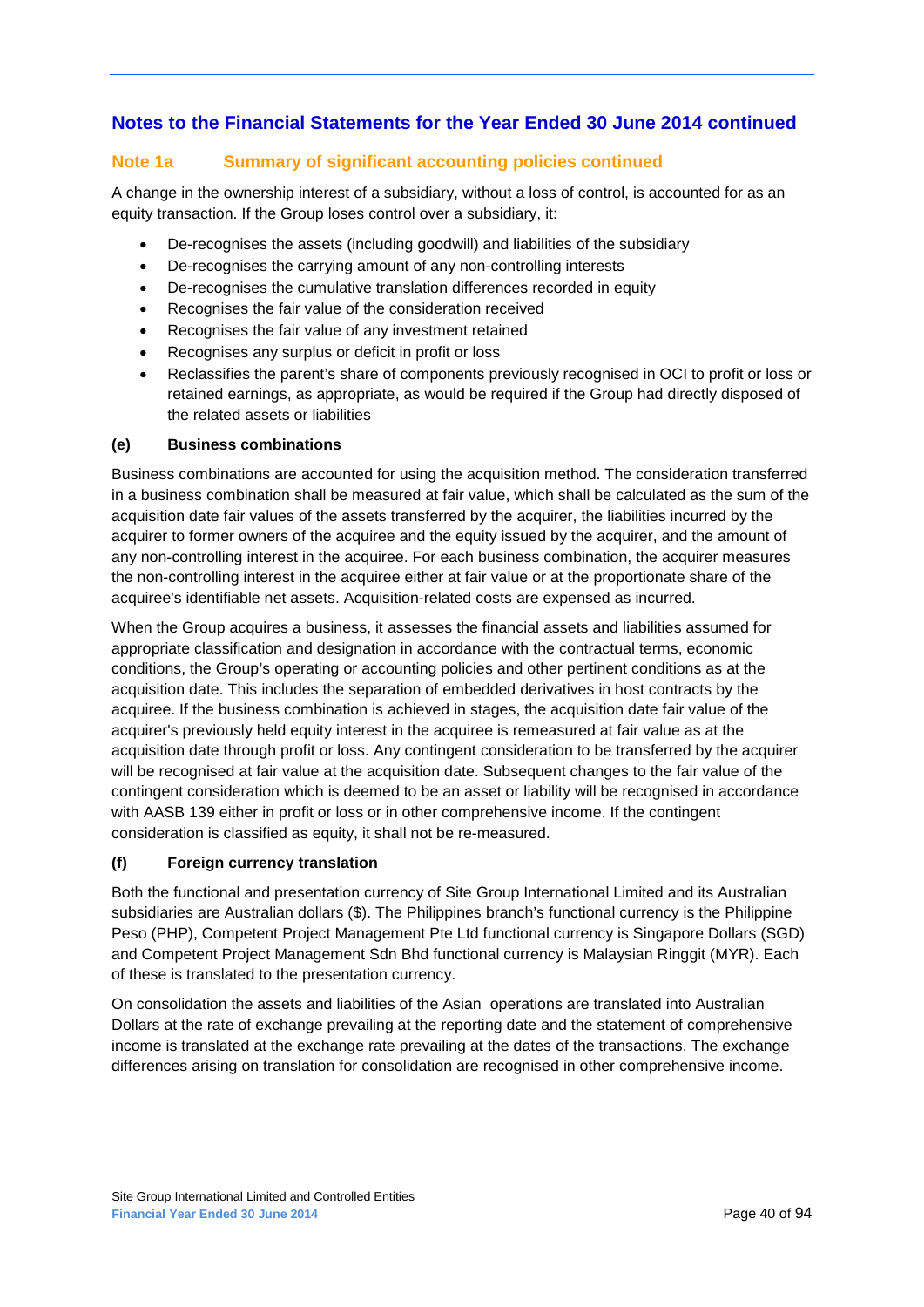## **Note 1a Summary of significant accounting policies continued**

### **(g) Cash and cash equivalents**

Cash and cash equivalents in the statement of financial position comprise cash at bank and in hand and short-term deposits with an original maturity of three months or less that are readily convertible to known amounts of cash and which are subject to an insignificant risk of changes in value.

For the purposes of the statement of cash flows, cash and cash equivalents consist of cash and cash equivalents as defined above, net of outstanding bank overdrafts. Bank overdrafts are included within interest-bearing loans and borrowings in current liabilities on the statement of financial position.

## **(h) Financial instruments – initial recognition and subsequent measurement**

### **Financial assets**

### *Initial recognition and measurement*

Financial assets within the scope of AASB 139 are classified as financial assets at fair value through profit or loss, loans and receivables, held-to-maturity investments, available-for-sale financial assets, or as derivatives designated as hedging instruments in an effective hedge, as appropriate. The Group determines the classification of its financial assets at initial recognition.

All financial assets are recognised initially at fair value plus transaction costs, except in the case of financial assets recorded at fair value through profit or loss.

Purchases or sales of financial assets that require delivery of assets within a time frame established by regulation or convention in the market place (regular way trades) are recognised on the trade date, i.e., the date that the Group commits to purchase or sell the asset.

The Group's financial assets include cash and short-term deposits, trade and other receivables, loans and other receivables, quoted and unquoted financial instruments and derivative financial instruments.

### *Subsequent measurement*

The subsequent measurement of financial assets depends on their classification as described below.

### *Financial assets at fair value through profit or loss*

Financial assets at fair value through profit or loss include financial assets held for trading and financial assets designated upon initial recognition at fair value through profit or loss. Financial assets are classified as held for trading if they are acquired for the purpose of selling or repurchasing in the near term. Derivatives, including separated embedded derivatives are also classified as held for trading unless they are designated as effective hedging instruments as defined by AASB 139.

Financial assets at fair value through profit and loss are carried in the statement of financial position at fair value with net changes in fair value recognised in finance costs in the statement of comprehensive income.

Financial assets designated upon initial recognition at fair value through profit and loss are designated at their initial recognition date and only if the criteria under AASB 139 are satisfied. The Group has not designated any financial assets at fair value through profit or loss.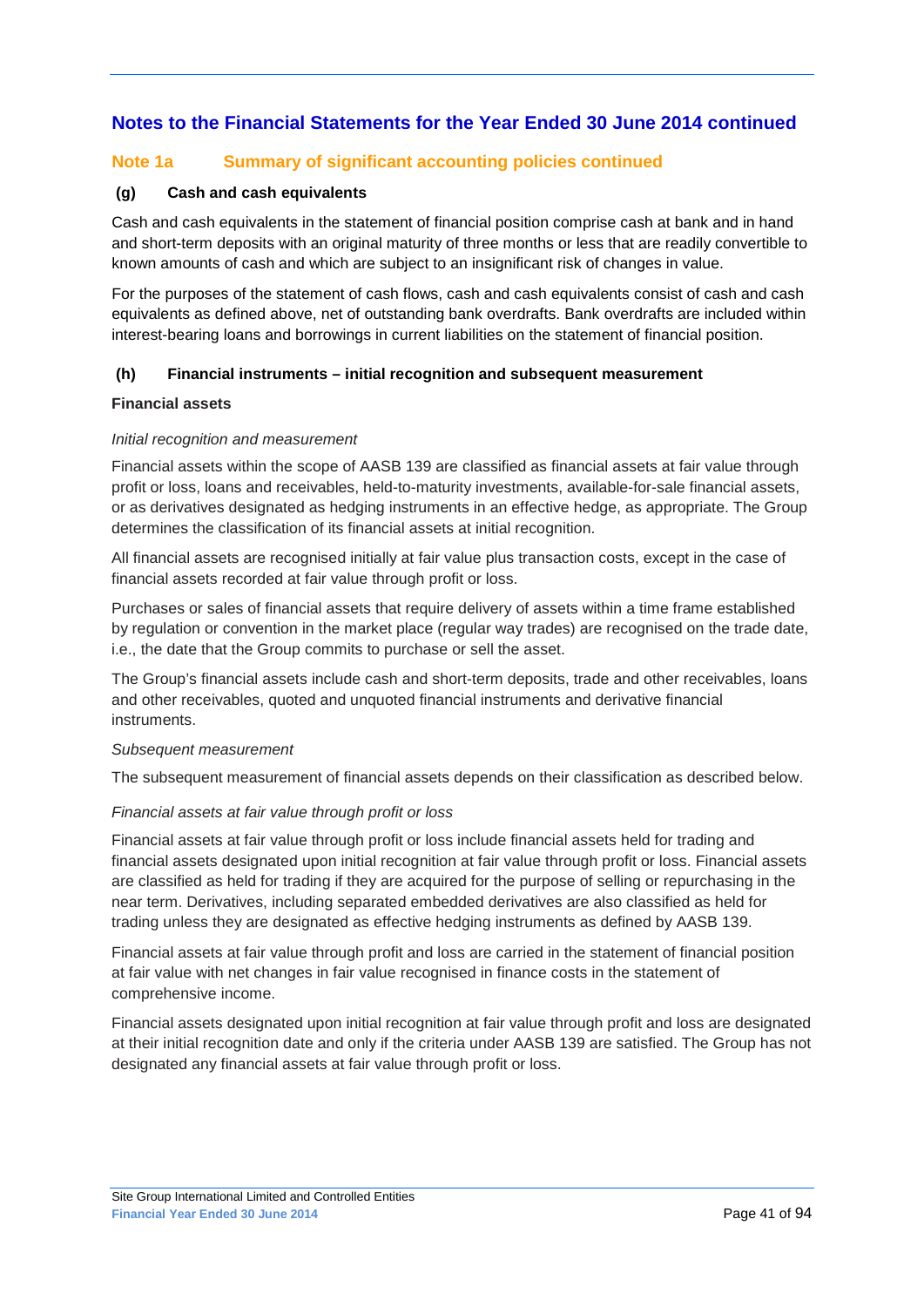## **Note 1a Summary of significant accounting policies continued**

### **(h) Financial instruments – initial recognition and subsequent measurement continued**

The Group evaluates its financial assets held for trading, other than derivatives, to determine whether the intention to sell them in the near term is still appropriate. When in rare circumstances the Group is unable to trade these financial assets due to inactive markets and management's intention to sell them in the foreseeable future significantly changes, the Group may elect to reclassify these financial assets. The reclassification to loans and receivables, available-for-sale or held to maturity depends on the nature of the asset. This evaluation does not affect any financial assets designated at fair value through profit or loss using the fair value option at designation, these instruments cannot be reclassified after initial recognition.

Derivatives embedded in host contracts are accounted for as separate derivatives and recorded at fair value if their economic characteristics and risks are not closely related to those of the host contracts and the host contracts are not held for trading or designated at fair value though profit or loss. These embedded derivatives are measured at fair value with changes in fair value recognised in the income statement. Reassessment only occurs if there is a change in the terms of the contract that significantly modifies the cash flows that would otherwise be required.

#### *Loans and receivables*

Loans and receivables are non-derivative financial assets with fixed or determinable payments that are not quoted in an active market. After initial measurement, such financial assets are subsequently measured at amortised cost using the Effective Interest Rate (EIR) method, less impairment. Amortised cost is calculated by taking into account any discount or premium on acquisition and fees or costs that are an integral part of the EIR. The EIR amortisation is included in finance income in the statement of comprehensive income. The losses arising from impairment are recognised in statement of comprehensive income in finance costs for loans and in cost of sales or other operating expenses for receivables.

#### *Held-to-maturity investments*

Non-derivative financial assets with fixed or determinable payments and fixed maturities are classified as held-to-maturity when the Group has the positive intention and ability to hold them to maturity. After initial measurement, held-to-maturity investments are measured at amortised cost using the EIR, less impairment. Amortised cost is calculated by taking into account any discount or premium on acquisition and fees or costs that are an integral part of the EIR. The EIR amortisation is included in finance income in the statement of comprehensive income. The losses arising from impairment are recognised in the statement of comprehensive income in finance costs. The Group did not have any held-to-maturity investments during the years ended 30 June 2014 and 2013.

#### *Available-for-sale financial investments*

Available-for-sale financial investments include equity investments and debt securities. Equity investments classified as available-for-sale are those that are neither classified as held for trading nor designated at fair value through profit or loss. Debt securities in this category are those that are intended to be held for an indefinite period of time and that may be sold in response to needs for liquidity or in response to changes in the market conditions.

After initial measurement, available-for-sale financial investments are subsequently measured at fair value with unrealised gains or losses recognised as other comprehensive income in the available-forsale reserve until the investment is derecognised, at which time the cumulative gain or loss is recognised in other operating income, or the investment is determined to be impaired, when the cumulative loss is reclassified from the available-for-sale reserve to the income statement in finance costs. Interest earned whilst holding available-for-sale financial investments is reported as interest income using the EIR method.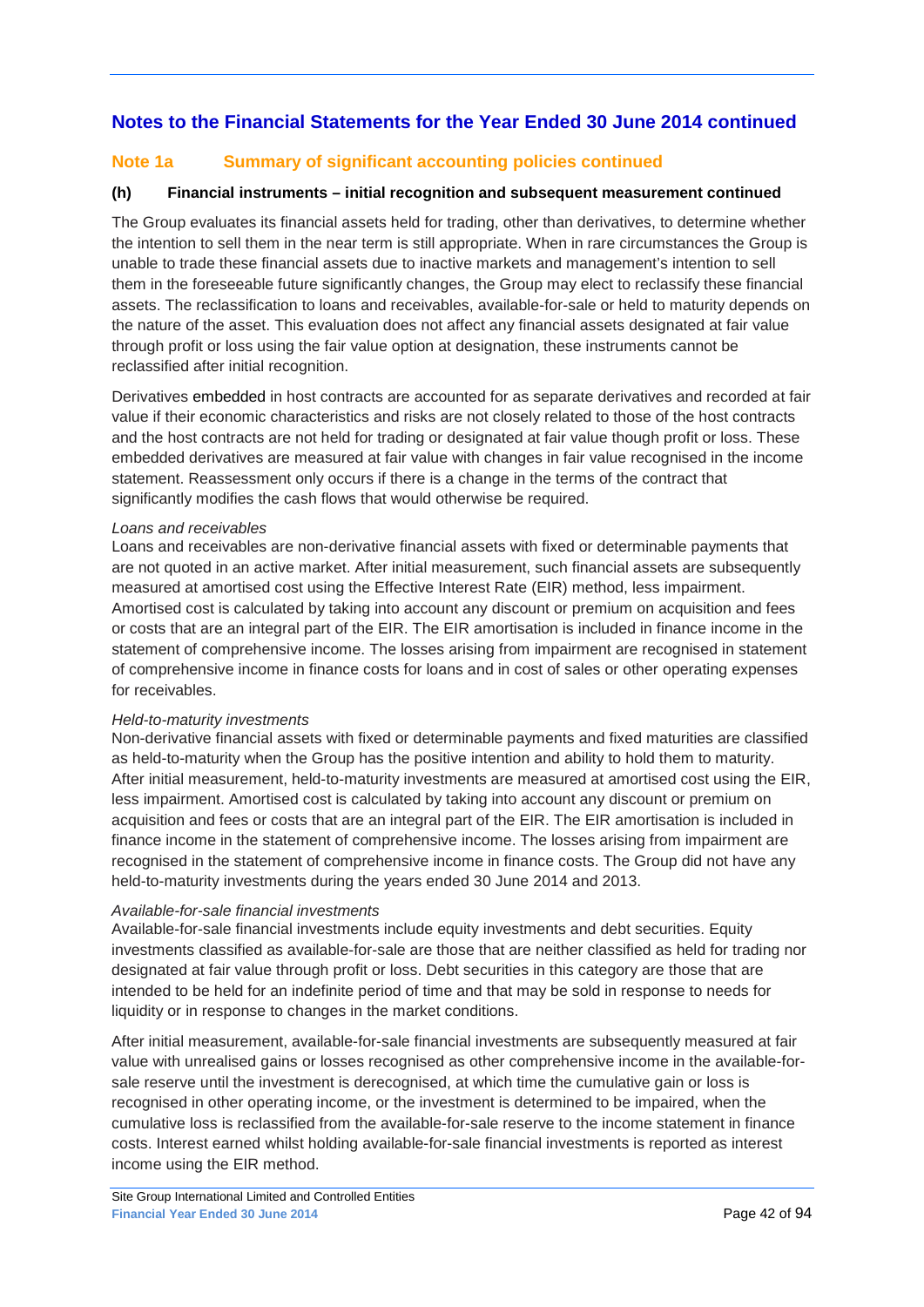## **Note 1a Summary of significant accounting policies continued**

### **(h) Financial instruments – initial recognition and subsequent measurement continued**

The Group evaluates whether the ability and intention to sell its available-for-sale financial assets in the near term is still appropriate. When, in rare circumstances, the Group is unable to trade these financial assets due to inactive markets and management's intention to do so significantly changes in the foreseeable future, the Group may elect to reclassify these financial assets. Reclassification to loans and receivables is permitted when the financial assets meet the definition of loans and receivables and the Group has the intent and ability to hold these assets for the foreseeable future or until maturity. Reclassification to the held-to-maturity category is permitted only when the entity has the ability and intention to hold the financial asset accordingly.

For a financial asset reclassified from the available-for-sale category, the fair value carrying amount at the date of reclassification becomes its new amortised cost and any previous gain or loss on the asset that has been recognised in equity is amortised to profit or loss over the remaining life of the investment using the EIR. Any difference between the new amortised cost and the maturity amount is also amortised over the remaining life of the asset using the EIR. If the asset is subsequently determined to be impaired then the amount is reclassified to the statement of comprehensive income.

#### *Derecognition*

A financial asset (or, where applicable, a part of a financial asset or part of a group of similar financial assets) is derecognised when:

- The rights to receive cash flows from the asset have expired.
- The Group has transferred its rights to receive cash flows from the asset or has assumed an obligation to pay the received cash flows in full without material delay to a third party under a "pass-through" arrangement; and either (a) the Group has transferred substantially all the risks and rewards of the asset, or (b) the Group has neither transferred nor retained substantially all the risks and rewards of the asset, but has transferred control of the asset.

When the Group has transferred its rights to receive cash flows from an asset or has entered into a pass-through arrangement, it evaluates if and to what extent it has retained the risks and rewards of ownership.

When it has neither transferred nor retained substantially all of the risks and rewards of the asset, nor transferred control of the asset, the asset is recognised to the extent of the Group's continuing involvement in the asset. In that case, the Group also recognises an associated liability. The transferred asset and the associated liability are measured on a basis that reflects the rights and obligations that the Group has retained.

Continuing involvement that takes the form of a guarantee over the transferred asset is measured at the lower of the original carrying amount of the asset and the maximum amount of consideration that the Group could be required to repay.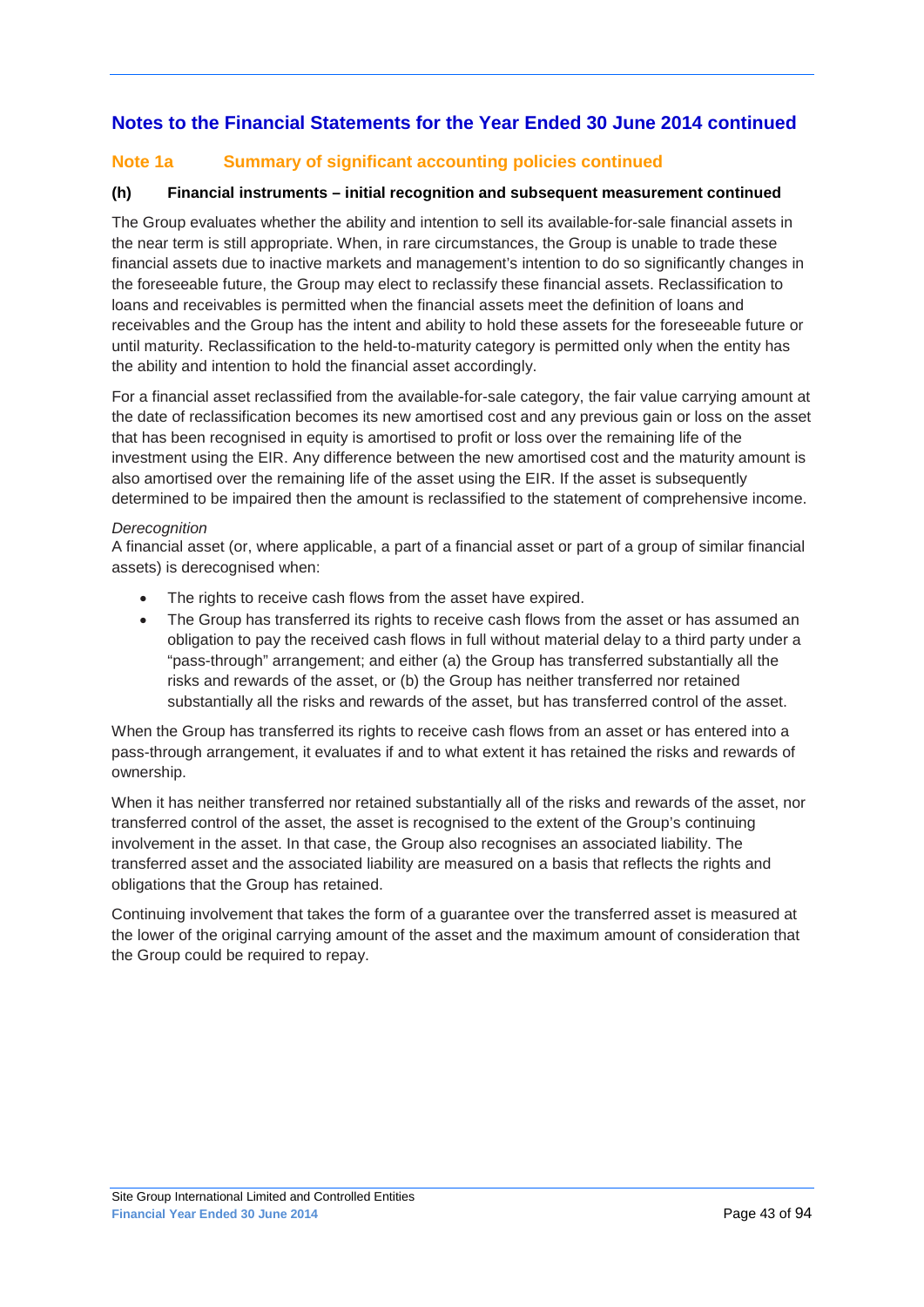## **Note 1a Summary of significant accounting policies continued**

### **(h) Financial instruments – initial recognition and subsequent measurement continued**

### **Impairment of financial assets**

The Group assesses, at each reporting date, whether there is any objective evidence that a financial asset or a group of financial assets is impaired. A financial asset or a group of financial assets is deemed to be impaired if, and only if, there is objective evidence of impairment as a result of one or more events that has occurred after the initial recognition of the asset (an incurred "loss event") and that loss event has an impact on the estimated future cash flows of the financial asset or the group of financial assets that can be reliably estimated. Evidence of impairment may include indications that the debtors or a group of debtors is experiencing significant financial difficulty, default or delinquency in interest or principal payments, the probability that they will enter bankruptcy or other financial reorganisation and when observable data indicate that there is a measurable decrease in the estimated future cash flows, such as changes in arrears or economic conditions that correlate with defaults.

### *Financial assets carried at amortised cost*

For financial assets carried at amortised cost, the Group first assesses whether objective evidence of impairment exists individually for financial assets that are individually significant, or collectively for financial assets that are not individually significant. If the Group determines that no objective evidence of impairment exists for an individually assessed financial asset, whether significant or not, it includes the asset in a group of financial assets with similar credit risk characteristics and collectively assesses them for impairment. Assets that are individually assessed for impairment and for which an impairment loss is, or continues to be, recognised are not included in a collective assessment of impairment.

If there is objective evidence that an impairment loss has been incurred, the amount of the loss is measured as the difference between the asset carrying amount and the present value of estimated future cash flows (excluding future expected credit losses that have not yet been incurred).

The present value of the estimated future cash flows is discounted at the financial asset's original effective interest rate. If a loan has a variable interest rate, the discount rate for measuring any impairment loss is the current EIR.

The carrying amount of the asset is reduced through the use of an allowance account and the amount of the loss is recognised in the statement of comprehensive income. Interest income continues to be accrued on the reduced carrying amount and is accrued using the rate of interest used to discount the future cash flows for the purpose of measuring the impairment loss. The interest income is recorded as part of finance income in the statement of comprehensive income. Loans together with the associated allowance are written off when there is no realistic prospect of future recovery and all collateral has been realised or has been transferred to the Group. If, in a subsequent year, the amount of the estimated impairment loss increases or decreases because of an event occurring after the impairment was recognised, the previously recognised impairment loss is increased or reduced by adjusting the allowance account. If a future write-off is later recovered, the recovery is credited to finance costs in the statement of comprehensive income.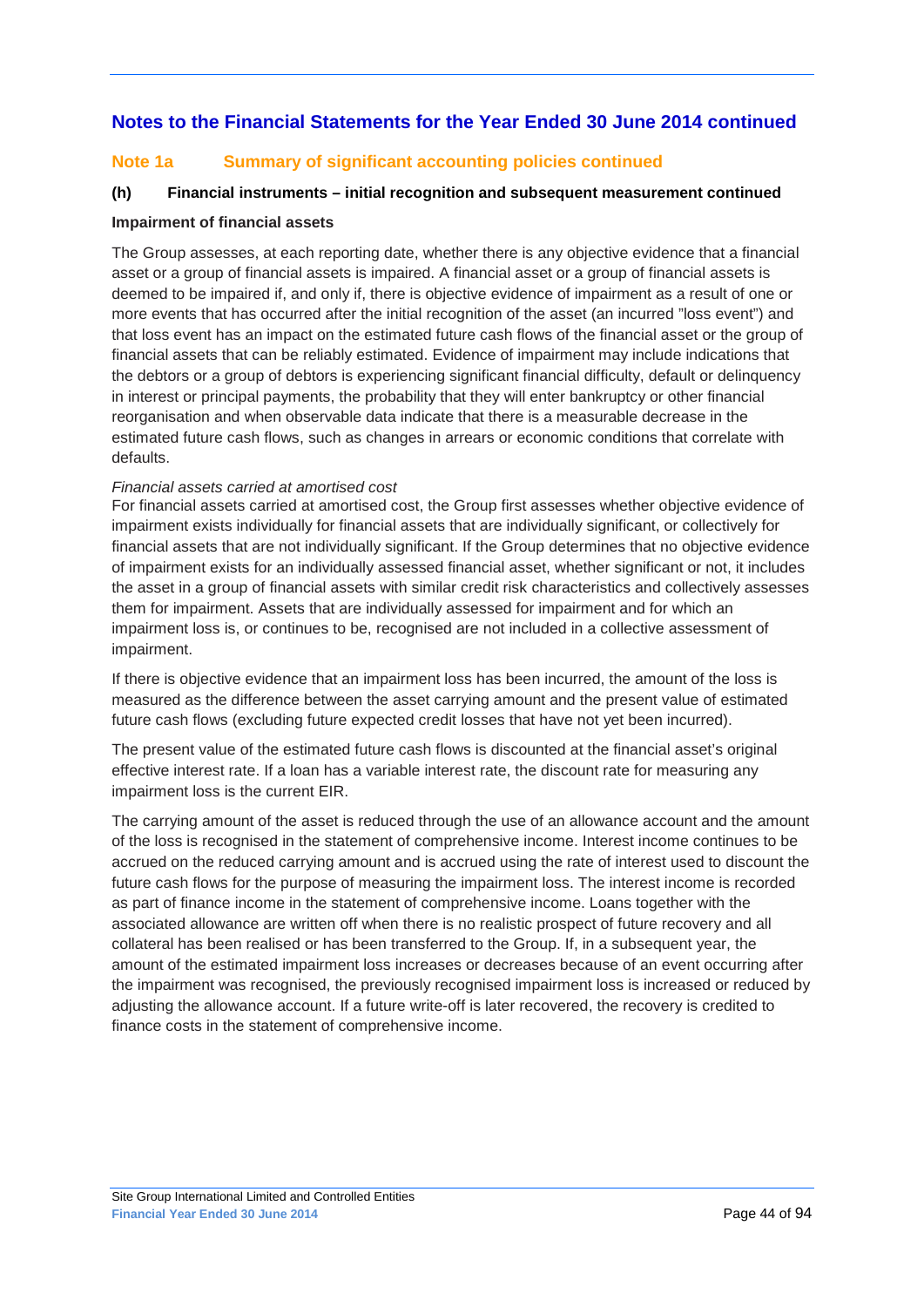# **Note 1a Summary of significant accounting policies continued**

## **(h) Financial instruments – initial recognition and subsequent measurement continued**

### *Available-for-sale financial investments*

For available-for-sale financial investments, the Group assesses at each reporting date whether there is objective evidence that an investment or a group of investments is impaired.

In the case of equity investments classified as available-for-sale, objective evidence would include a significant or prolonged decline in the fair value of the investment below its cost. "Significant" is evaluated against the original cost of the investment and "prolonged" against the period in which the fair value has been below its original cost. When there is evidence of impairment, the cumulative loss – measured as the difference between the acquisition cost and the current fair value, less any impairment loss on that investment previously recognised in the statement of comprehensive income – is removed from other comprehensive income and recognised in the statement of comprehensive income. Impairment losses on equity investments are not reversed through the statement of comprehensive income; increases in their fair value after impairment are recognised directly in other comprehensive income.

In the case of debt instruments classified as available-for-sale, impairment is assessed based on the same criteria as financial assets carried at amortised cost. However, the amount recorded for impairment is the cumulative loss measured as the difference between the amortised cost and the current fair value, less any impairment loss on that investment previously recognised in the statement of comprehensive income.

Future interest income continues to be accrued based on the reduced carrying amount of the asset, using the rate of interest used to discount the future cash flows for the purpose of measuring the impairment loss. The interest income is recorded as part of finance income. If, in a subsequent year, the fair value of a debt instrument increases and the increase can be objectively related to an event occurring after the impairment loss was recognised in the statement of comprehensive income, the impairment loss is reversed through the statement of comprehensive income.

### **Financial liabilities**

### *Initial recognition and measurement*

Financial liabilities within the scope of AASB 139 are classified as financial liabilities at fair value through profit or loss, loans and borrowings, or as derivatives designated as hedging instruments in an effective hedge, as appropriate. The Group determines the classification of its financial liabilities at initial recognition.

All financial liabilities are recognised initially at fair value plus, in the case of loans and borrowings, directly attributable transaction costs. The Group's financial liabilities include trade and other payables, bank overdrafts, loans and borrowings, financial guarantee contracts, and derivative financial instruments.

### *Subsequent measurement*

The measurement of financial liabilities depends on their classification, described as follows:

- Financial liabilities at fair value through profit or loss
- Financial liabilities at fair value through profit or loss include financial liabilities held for trading and financial liabilities designated upon initial recognition as at fair value through profit or loss.
- Financial liabilities are classified as held for trading if they are acquired for the purpose of selling in the near term. This category includes derivative financial instruments entered into by the Group that are not designated as hedging instruments in hedge relationships as defined by AASB 139. Separated embedded derivatives are also classified as held for trading unless they are designated as effective hedging instruments.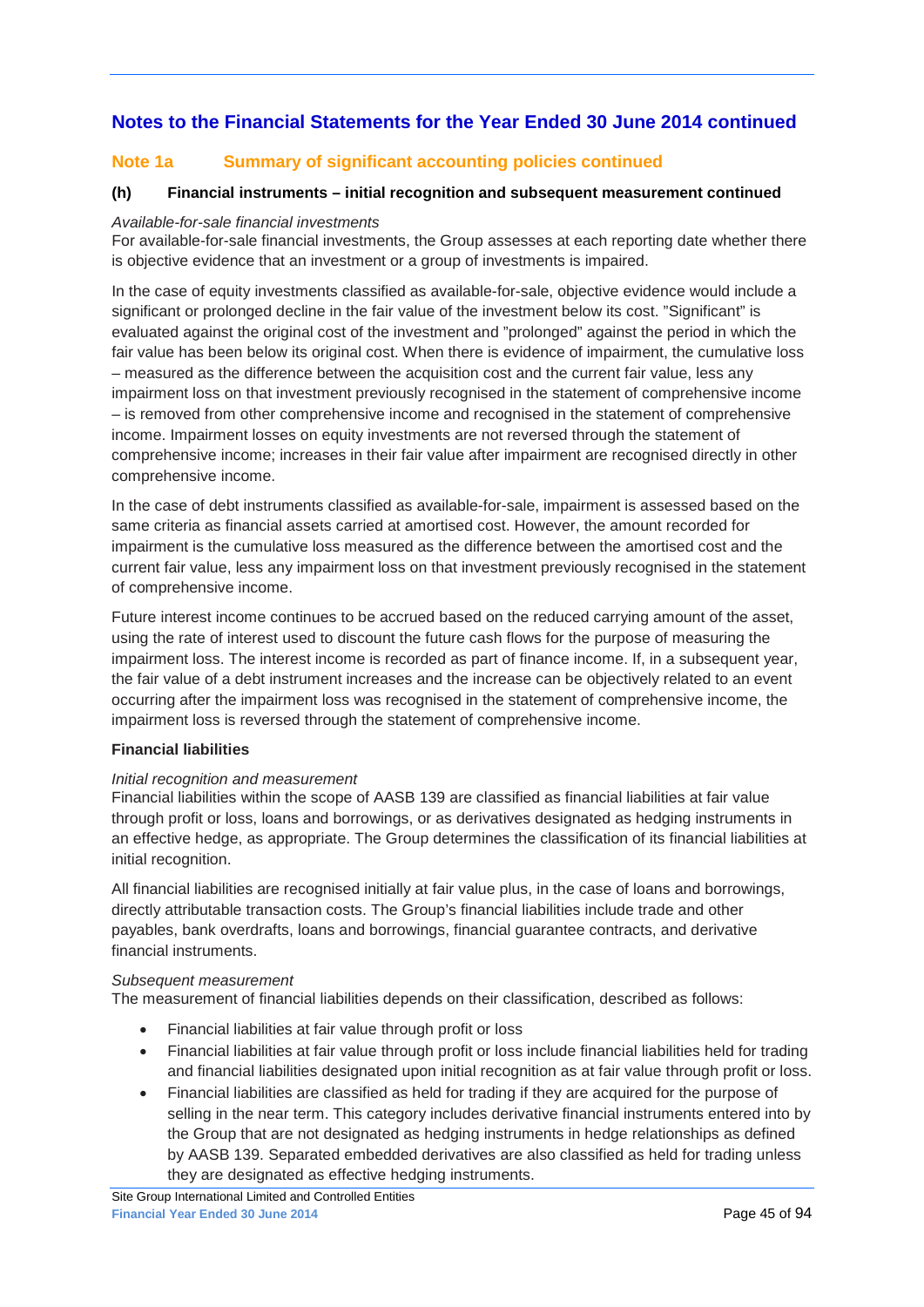## **Note 1a Summary of significant accounting policies continued**

### **(h) Financial instruments – initial recognition and subsequent measurement continued**

Gains or losses on liabilities held for trading are recognised in the statement of comprehensive income.

Financial liabilities designated upon initial recognition at fair value through profit and loss so designated at the initial date of recognition, and only if criteria of AASB 139 are satisfied. The Group has not designated any financial liability as at fair value through profit or loss.

### *Loans and borrowings*

After initial recognition, interest bearing loans and borrowings are subsequently measured at amortised cost using the EIR method. Gains and losses are recognised in the statement of comprehensive income when the liabilities are derecognised as well as through the EIR amortisation process.

Amortised cost is calculated by taking into account any discount or premium on acquisition and fees or costs that are an integral part of the EIR. The EIR amortisation is included in finance costs in the statement of comprehensive income.

### *Financial guarantee contracts*

Financial guarantee contracts issued by the Group are those contracts that require a payment to be made to reimburse the holder for a loss it incurs because the specified debtor fails to make a payment when due in accordance with the terms of a debt instrument. Financial guarantee contracts are recognised initially as a liability at fair value, adjusted for transaction costs that are directly attributable to the issuance of the guarantee. Subsequently, the liability is measured at the higher of the best estimate of the expenditure required to settle the present obligation at the reporting date and the amount recognised less cumulative amortisation.

#### *Derecognition*

A financial liability is derecognised when the obligation under the liability is discharged or cancelled or expires.

When an existing financial liability is replaced by another from the same lender on substantially different terms, or the terms of an existing liability are substantially modified, such an exchange or modification is treated as the derecognition of the original liability and the recognition of a new liability. The difference in the respective carrying amounts is recognised in the statement of comprehensive income.

### **Offsetting of financial instruments**

Financial assets and financial liabilities are offset and the net amount reported in the consolidated statement of financial position if, and only if:

- There is a currently enforceable legal right to offset the recognised amounts
- There is an intention to settle on a net basis, or to realise the assets and settle the liabilities simultaneously

#### **Fair value of financial instruments**

The fair value of financial instruments that are traded in active markets at each reporting date is determined by reference to quoted market prices or dealer price quotations (bid price for long positions and ask price for short positions), without any deduction for transaction costs.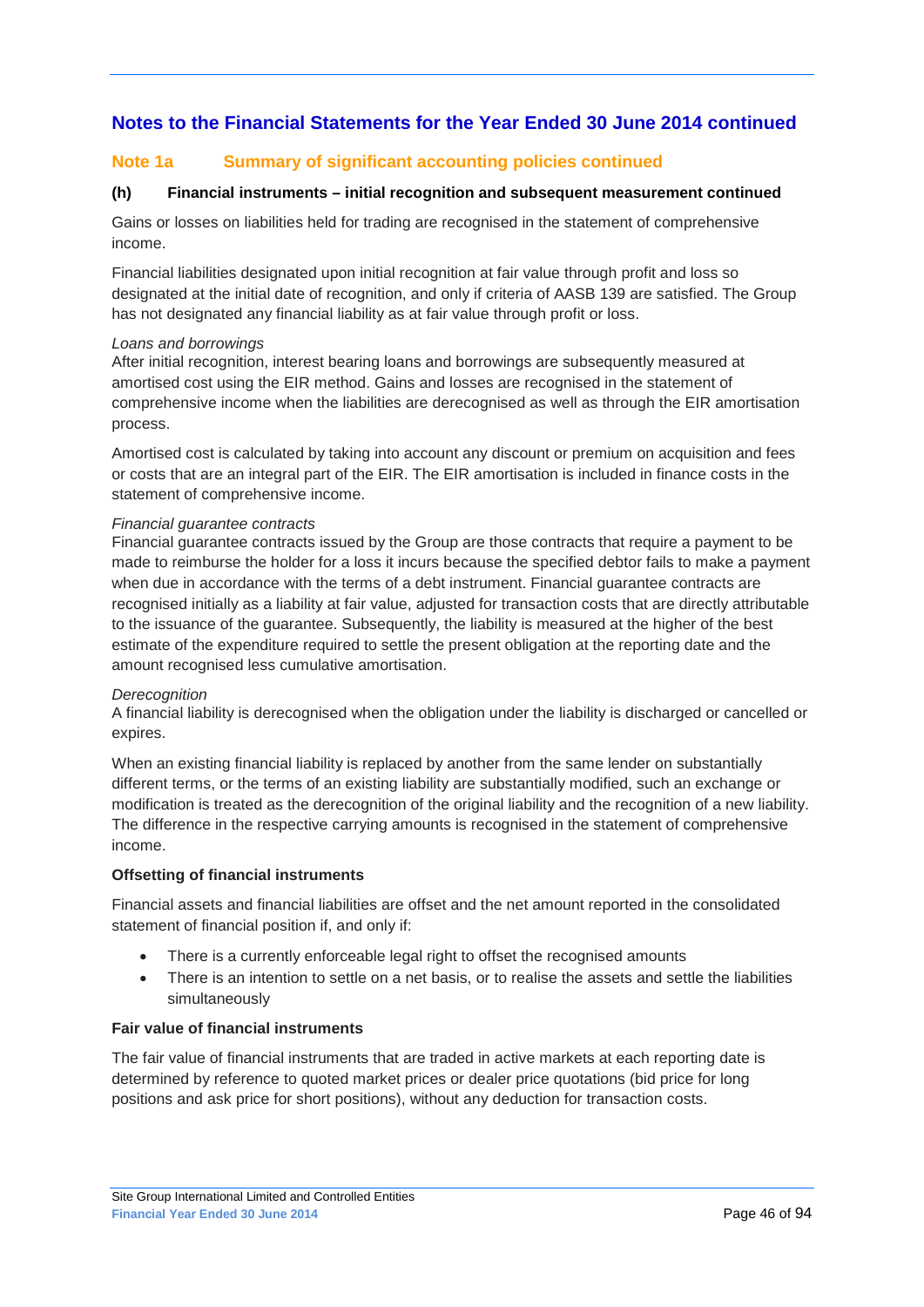## **Note 1a Summary of significant accounting policies continued**

### **(h) Financial instruments – initial recognition and subsequent measurement continued**

For financial instruments not traded in an active market, the fair value is determined using appropriate valuation techniques. Such techniques may include:

- Using recent arm's length market transactions
- Reference to the current fair value of another instrument that is substantially the same
- A discounted cash flow analysis or other valuation models

### **(i) Inventory**

Inventories are measured at the lower of cost and net realisable value.

Costs incurred in bringing each product to its present location and condition is accounted for as follows:

Finished goods — purchase cost on a first-in, first-out basis. The cost of purchase comprises the purchase price, import duties and other taxes (other than those subsequently recoverable by the entity from the taxing authorities), transport, handling and other costs directly attributable to the acquisition of finished goods. Volume discounts and rebates are included in determining the cost of purchase.

Net realisable value is the estimated selling price in the ordinary course of business, and the estimated costs necessary to make the sale.

### **(j) Property, plant, and equipment**

Each class of property, plant and equipment is carried at cost or fair value as indicated less, where applicable, any accumulated depreciation and impairment losses.

#### *Leasehold Improvements*

Leasehold improvements are initially shown at their cost, less subsequent depreciation.

#### *Plant and Equipment*

Plant and equipment are measured on the cost basis, less depreciation and impairment losses.

The carrying amount of plant and equipment is reviewed annually to ensure it is not in excess of the recoverable amount from these assets. The recoverable amount is assessed on the basis of the expected net cash flows that will be received from the assets' employment and subsequent disposal. The expected net cash flows have been discounted to their present values in determining recoverable amounts.

Subsequent costs are included in the asset's carrying amount or recognised as a separate asset, as appropriate, only when it is probable that future economic benefits associated with the item will flow to the company and the cost of the item can be measured reliably. All other repairs and maintenance are charged to the statement of comprehensive income during the financial period when they are incurred.

### *Depreciation*

The depreciable amount of all fixed assets, excluding freehold land, is depreciated on a straight-line basis over the asset's useful life to the company commencing from the time the asset is held ready for use. Leasehold improvements are depreciated over the shorter of either the unexpired period of the lease or the estimated useful life of the improvement.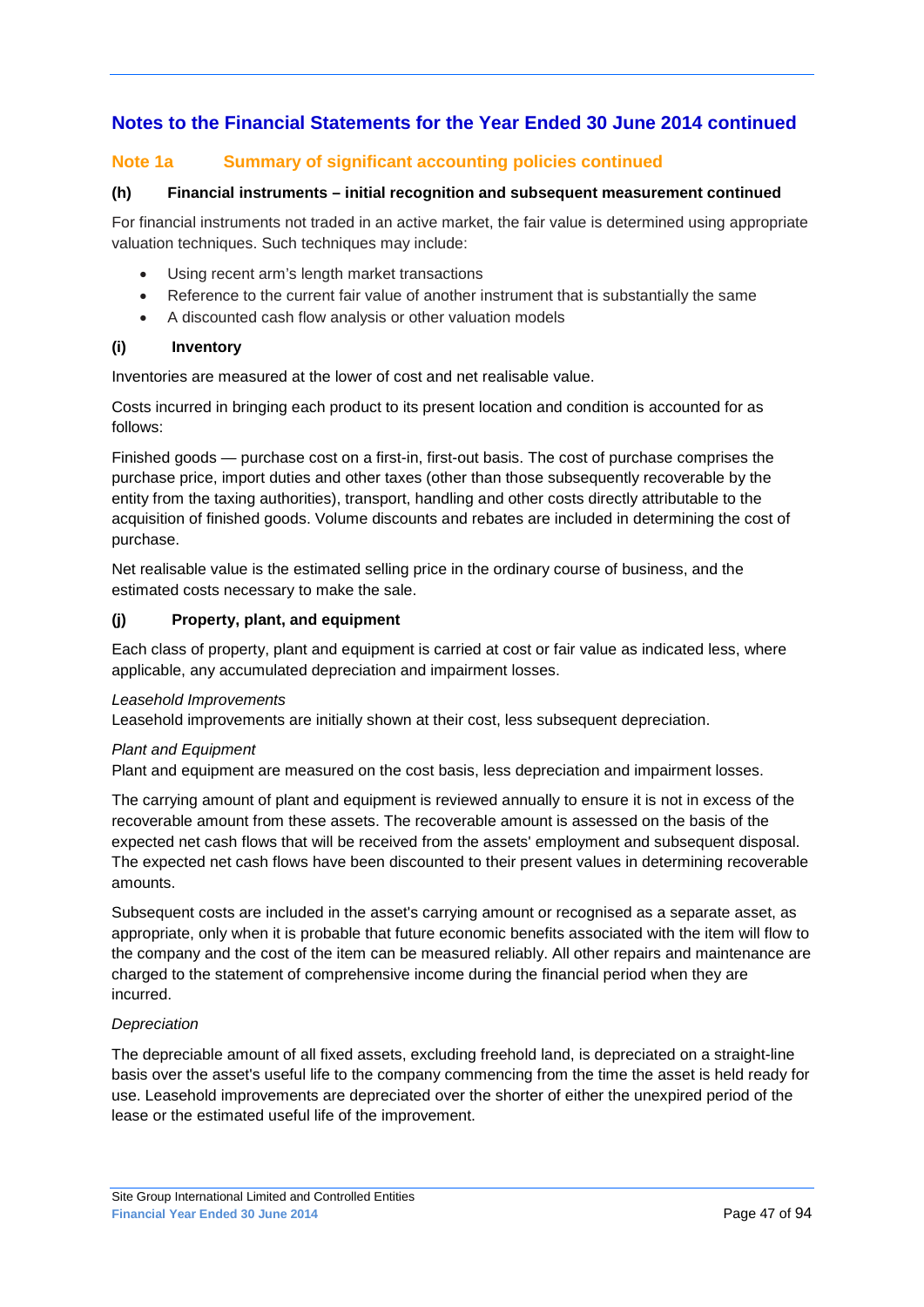## **Note 1a Summary of significant accounting policies continued**

## **(j) Property, plant, and equipment continued**

The estimated lives used for each class of depreciable assets are:

| <b>Class of fixed asset</b>                        | <b>Estimated Life</b> |
|----------------------------------------------------|-----------------------|
| Building and Leasehold improvements $2 - 22$ years |                       |
| Furniture and fittings                             | $2 - 20$ years        |
| Computer equipment                                 | $3 - 5$ years         |
| Vehicles                                           | $3 - 5$ years         |
|                                                    |                       |

The assets' residual values and useful lives are reviewed, and adjusted if appropriate, at each balance sheet date.

An asset's carrying amount is written down immediately to its recoverable amount if the asset's carrying amount is greater than its estimated recoverable amount.

Gains and losses on disposals are determined by comparing proceeds with the carrying amount. These gains or losses are included in the statement of comprehensive income.

### **(k) Leases**

The determination of whether an arrangement is or contains a lease is based on the substance of the arrangement and requires an assessment of whether the fulfilment of the arrangement is dependent on the use of a specific asset or assets and the arrangement conveys a right to use the asset.

### *Group as a lessee*

Leased assets are depreciated on a straight-line basis over the shorter of their estimated useful lives or the lease term.

Finance leases, which transfer to the Group substantially all the risks and benefits incidental to ownership of the leased item, are capitalised at the inception of the lease at the fair value of the leased asset or, if lower, at the present value of the minimum lease payments. Lease payments are apportioned between the finance charges and reduction of the lease liability so as to achieve a constant rate of interest on the remaining balance of the liability. Finance charges are recognised as an expense in profit or loss. Capitalised leased assets are depreciated over the shorter of the estimated useful life of the asset and the lease term if there is no reasonable certainty that the Group will obtain ownership by the end of the lease term. Operating lease payments are recognised as an expense in the statement of comprehensive income on a straight-line basis over the lease term. Operating lease incentives are recognised as a liability when received and subsequently reduced by allocating lease payments between rental expense and reduction of the liability.

### **(l) Intangible assets**

### *Goodwill*

Goodwill is initially recorded at the amount by which the purchase price for a business combination exceeds the fair value attributed to the interest in the net fair value of identifiable assets, and liabilities. After initial recognition, goodwill acquired in a business combination is measured at cost less any accumulated impairment losses. Goodwill is not amortised but is subject to impairment testing on an annual basis or whenever there is an indication of impairment.

### *Licences and Course Material*

Site Group acquires licence course material with significant scope (approved courses) in high risk training. The economic potential of these licences and courses were assessed as part of the acquisition price and recorded as an intangible asset which is being amortised on a straight line basis over five years.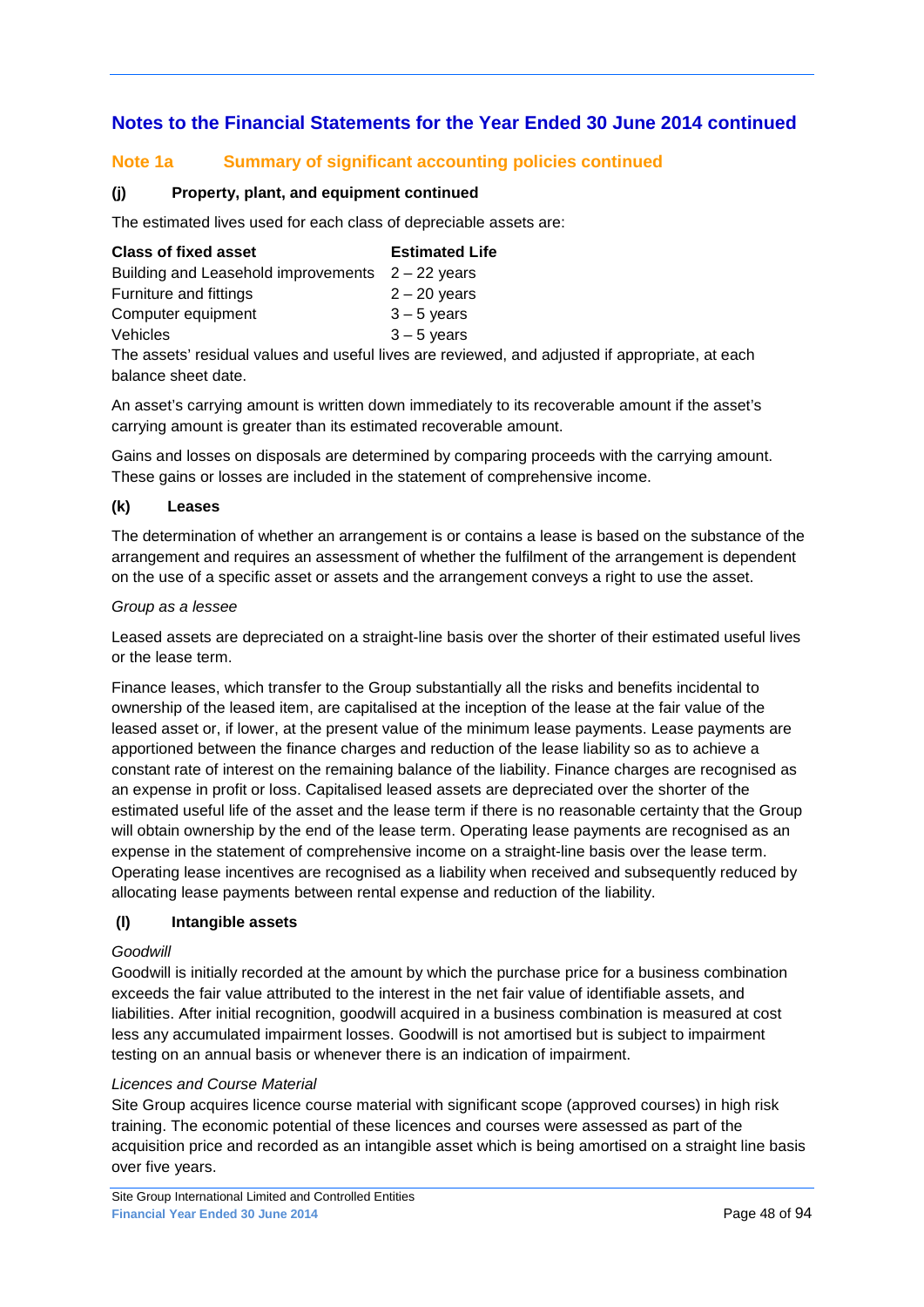### *Licences*

Site Group acquires licences to offer scope of training and access to government funding options. The economic potential of these licences are assessed as part of the acquisition price and recorded as an intangible asset and amortised on a straight line basis over 20 years.

### *Customer Contracts*

Site group acquires customer contracts with significant value to be realised through the profit and loss in future months. The economic potential of these contracts is measured as a risk adjusted discounted cash flow to be generated from these contracts and recorded as an intangible asset which is amortised over the life of the contracts.

### *Brand*

Site group acquires brands that are recognised by customers in relevant markets and generate future activity for the company. The economic potential of these brands in the form of future revenue generating potential is assessed as a discounted cash flow and recorded as an indefinite useful life intangible and tested for impairment annually.

### **(m) Impairment of assets**

At each reporting date, the company reviews the carrying values of its tangible and intangible assets to determine whether there is any indication that those assets have been impaired. If such an indication exists, the recoverable amount of the asset, being the higher of the asset's fair value less costs to sell and value in use, is compared to the asset's carrying value. Any excess of the asset's carrying value over its recoverable amount is expensed to the statement of comprehensive income. Impairment testing is performed annually for goodwill and intangible assets with indefinite lives. Where it is not possible to estimate the recoverable amount of an individual asset, the company estimates the recoverable amount of the cash-generating unit to which the asset belongs.

### **(n) Provisions and employee benefits**

Provisions are recognised when the Group has a present obligation (legal or constructive) as a result of a past event, it is probable that an outflow of cash or non-cash resources will be required to settle the obligation and a reliable estimate can be made of the amount of the obligation. When the Group expects some or all of a provision to be reimbursed, for example under an insurance contract, the reimbursement is recognised as a separate asset but only when the reimbursement is virtually certain. The expense relating to any provision is presented in the statement of comprehensive income net of any reimbursement. Provisions are measured at the present value of management's best estimate of the expenditure required to settle the present obligation at the reporting date. The discount rate used to determine the present value reflects current market assessments of the time value of money and the risks specific to the liability. The increase in the provision resulting from the passage of time is recognised in finance costs.

#### **Employee leave benefits**

## *(i) Wages, salaries, annual leave and sick leave*

Liabilities for wages and salaries, including non-monetary benefits, annual leave and accumulating sick leave expected to be settled within 12 months of the reporting date are recognised in respect of employees' services up to the reporting date. They are measured at the amounts expected to be paid when the liabilities are settled. Based on historical evidence no discounting of annual leave has been applied. Expenses for non-accumulating sick leave are recognised when the leave is taken and are measured at the rates paid or payable.

### *(ii) Long service leave*

The liability for long service leave is recognised and measured as the present value of expected future payments to be made in respect of services provided by employees once an employee reaches five years of service. Expected future payments are discounted using market yields at the reporting date on national government bonds with terms to maturity and currencies that match, the estimated future cash outflows.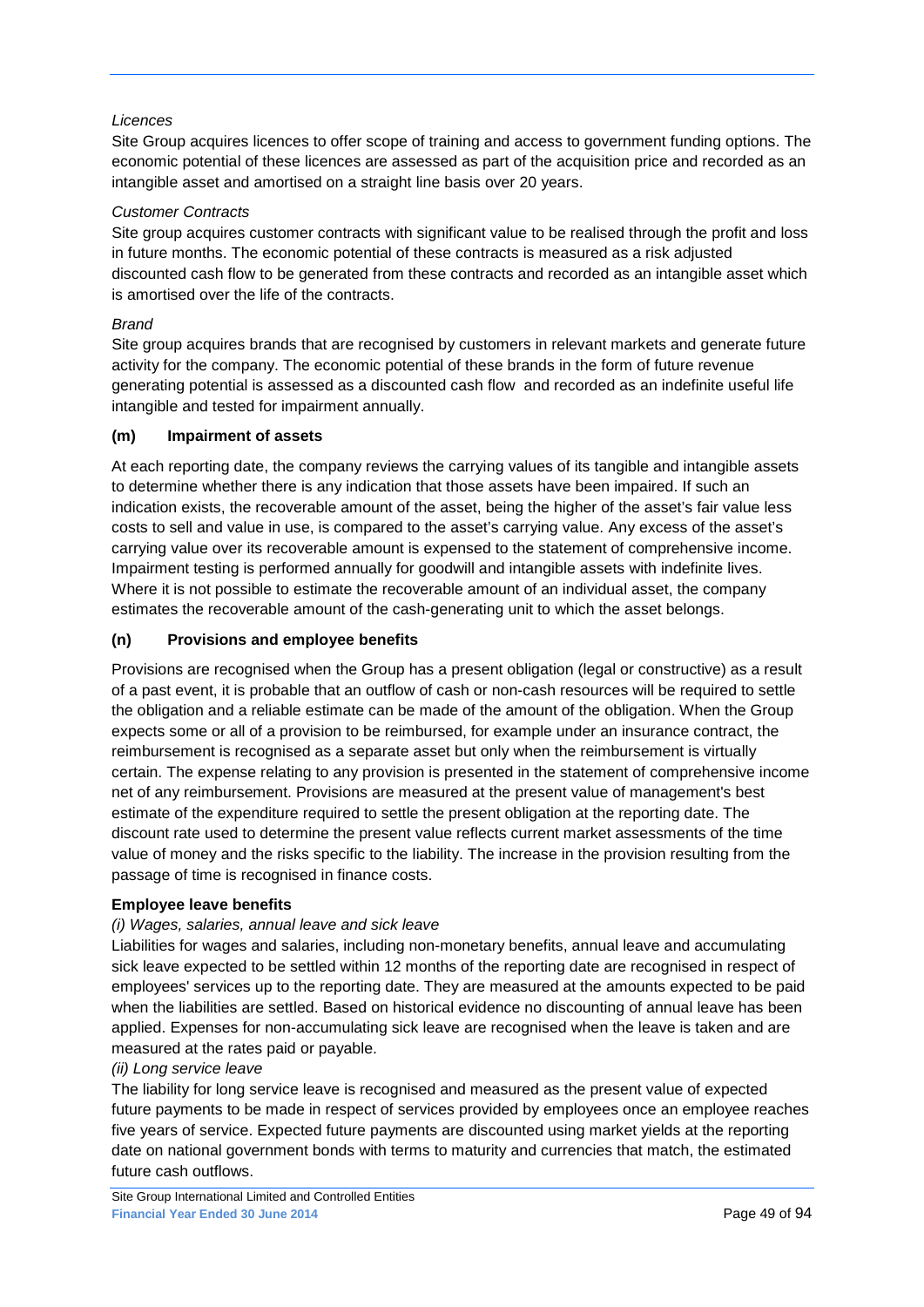## **Note 1a Summary of significant accounting policies continued**

### **(o) Taxes**

### *Income tax*

*Current Tax* Current tax assets and liabilities for the current and prior periods are measured at the amount expected to be recovered from or paid to the tax authorities. The tax rates and tax laws used to compute the amount are those that are enacted or substantively enacted at the reporting date.

*Deferred Tax* Deferred tax is provided using the balance sheet liability method on temporary differences at the reporting date between the tax bases of assets and liabilities and their carrying amounts for financial reporting purposes.

Deferred income tax liabilities are recognised for all taxable temporary differences except:

- When the deferred income tax liability arises from the initial recognition of goodwill or of an asset or liability in a transaction that is not a business combination and that, at the time of the transaction, affects neither the accounting profit nor taxable profit or loss.
- When the taxable temporary difference is associated with investments in subsidiaries, associates or interests in joint ventures, and the timing of the reversal of the temporary difference can be controlled and it is probable that the temporary difference will not reverse in the foreseeable future.

Deferred income tax assets are recognised for all deductible temporary differences, carry-forward of unused tax credits and unused tax losses, to the extent that it is probable that taxable profit will be available against which the deductible temporary differences and the carry-forward of unused tax credits and unused tax losses can be utilised, except:

• When the deferred income tax asset relating to the deductible temporary difference arises from the initial recognition of an asset or liability in a transaction that is not a business combination and, at the time of the transaction, affects neither the accounting profit nor taxable profit or loss

When the deductible temporary difference is associated with investments in subsidiaries, associates or interests in joint ventures, in which case a deferred tax asset is only recognised to the extent that it is probable that the temporary difference will reverse in the foreseeable future and taxable profit will be available against which the temporary difference can be utilised. The carrying amount of deferred income tax assets is reviewed at each reporting date and reduced to the extent that it is no longer probable that sufficient taxable profit will be available to allow all or part of the deferred income tax asset to be utilised.

Unrecognised deferred tax assets are reassessed each reporting date and are recognised to the extent it has become probable that future taxable profit will allow recovery of the deferred tax asset.

Deferred income tax assets and liabilities are measured at the tax rates that are expected to apply to the year when the asset is realised or the liability is settled, based on tax rates (and tax laws) that have been enacted or substantively enacted at the reporting date. Deferred tax assets and deferred tax liabilities are offset, if a legally enforceable right exists to offset current tax assets against current tax liabilities and the deferred taxes relate to the same taxable entity and the same tax authority.

### *Goods and services tax (GST)*

Revenues, expenses, assets and liabilities are recognised net of the amount of GST, except where the amount of GST incurred is not recoverable from the Tax Office. In these circumstances, the GST is recognised as part of the cost of acquisition of the asset or as part of an item of the expense. Receivables and payables in the balance sheet are shown inclusive of GST. GST receivable and payable has been offset against one another.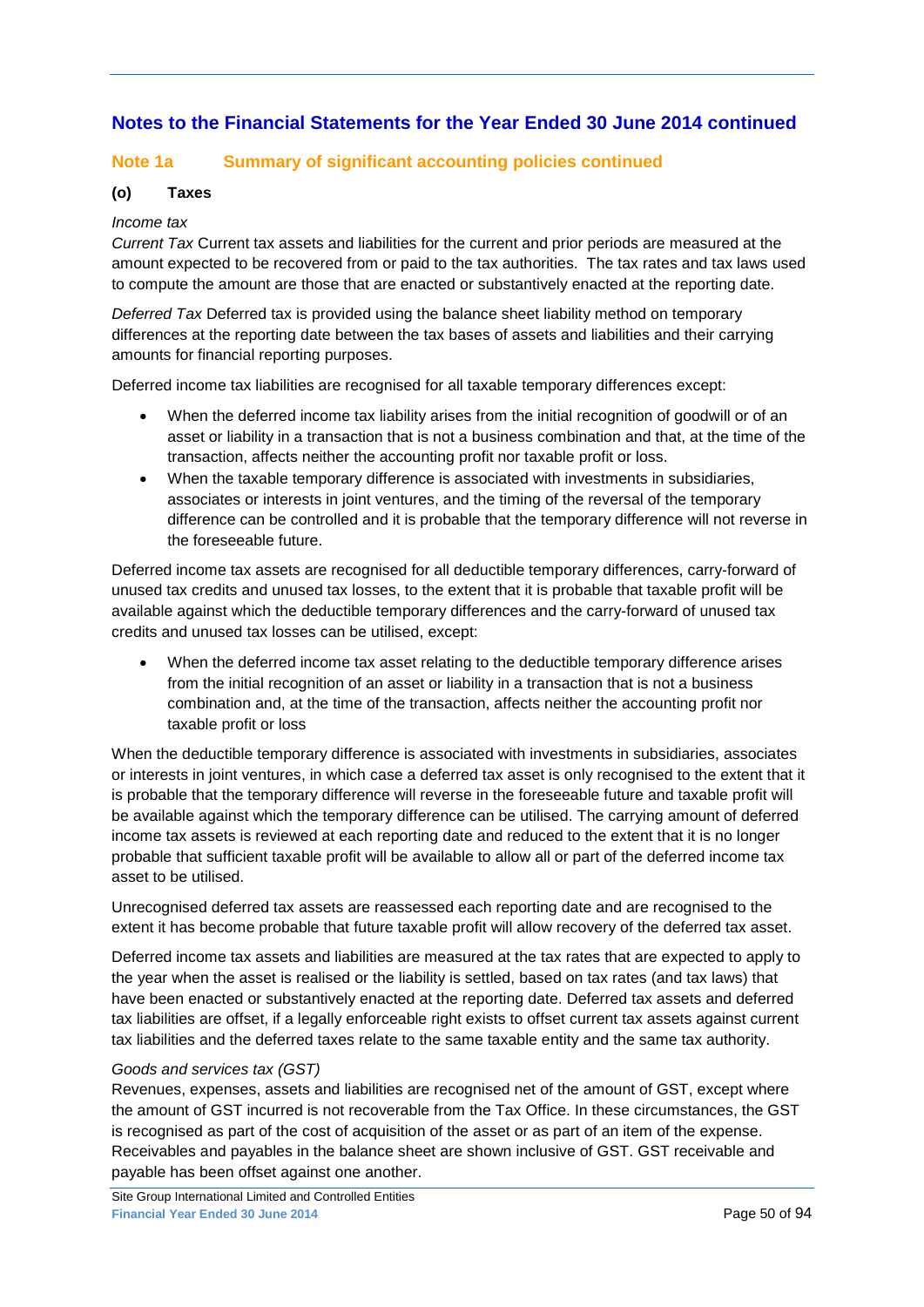## **Note 1a Summary of significant accounting policies continued**

## **(p) Revenue recognition**

Revenue is recognised to the extent that it is probable that the economic benefits associated with the transaction will flow to the company and the amount can be reliably measured. The following recognition criteria must also be met before revenue is recognised:

*Tuition Fees* Revenue is recognised throughout the period of the course. *Project Income* Revenue is recognised throughout the period of the project. *Interest Income* Revenue is recognised as the interest accrues, taking into account the effective yield on the asset.

*Placement Services* Revenue is recognised throughout the period of the placement activity provided recovery of fees is considered probable.

*Other Income* Revenue is recognised at point of sale or when it can be reliably measured.

### **(q) Government grants**

Government grants are recognised where there is reasonable assurance that the grant will be received and all attached conditions will be complied with. When the grant relates to an expense item, it is recognised as income over the period necessary to match the grant on a systematic basis to the costs that it is intended to compensate. When the grant relates to an asset, it is recognised as deferred income and released to income in equal amounts over the expected useful life of the asset.

When the Group receives non-monetary grants, the asset and the grant are recorded gross at nominal amounts and released to the income statement over the expected useful life and pattern of consumption of the benefit of the underlying asset by equal annual instalments. When loans or similar assistance are provided by governments or related institutions with an interest rate below the current applicable market rate, the effect of this favourable interest is regarded as additional grants.

### **(r) Comparative figures**

Comparative figures have been adjusted to conform to changes in presentation for the current financial year where required by accounting standards or as a result of changes in accounting policy.

## **(s) Operating segments**

An operating segment is a component of an entity that engages in business activities from which it may earn revenues and incur expenses (including revenues and expenses relating to transactions with other components of the same entity), whose operating results are regularly reviewed by the entity's chief operating decision maker to make decisions about resources to be allocated to the segment and assess its performance and for which discrete financial information is available. This includes start-up operations which are yet to earn revenues. Management will also consider other factors in determining operating segments such as the existence of a line manager and the level of segment information presented to the board of directors.

Operating segments have been identified based on the information provided to the chief operating decision makers – being the executive management team. The group aggregates two or more operating segments when they have similar economic characteristics, and the segments are similar in each of the following respects:

- Nature of the products and services,
- Nature of the production processes,
- Type or class of customer for the products and services,
- Methods used to distribute the products or provide the services, and if applicable
- Nature of the regulatory environment.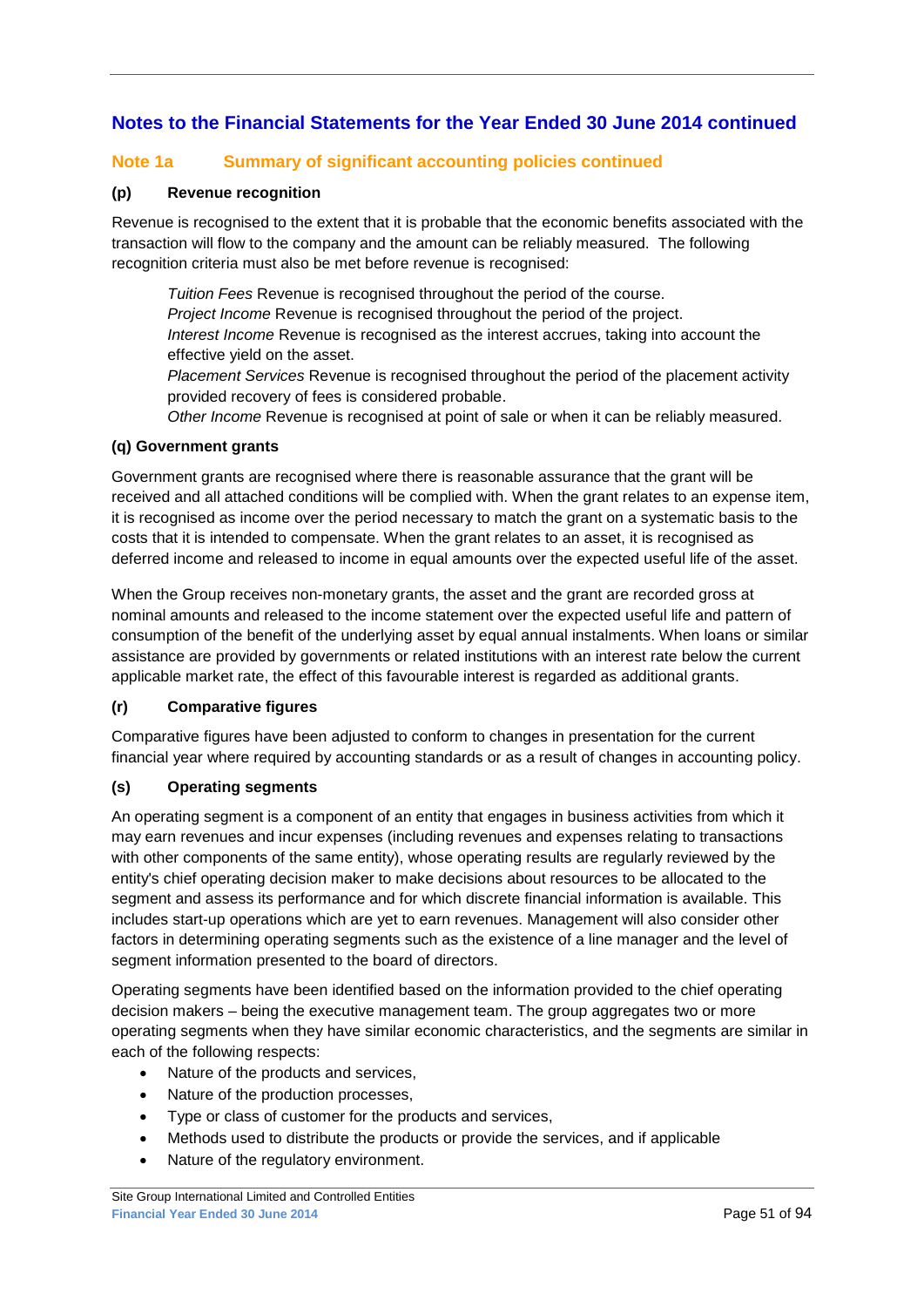# **Note 1a Summary of significant accounting policies continued**

Operating segments that meet the quantitative criteria as prescribed by AASB 8 are reported separately. However, an operating segment that does not meet the quantitative criteria is still reported separately where information about the segment would be useful to users of the financial statements. Information about other business activities and operating segments that are below the quantitative criteria are combined and disclosed in a separate category for "all other segments".

## **(t) Interest bearing loans and borrowings**

All loans and borrowings are initially recognised at the fair value of the consideration received less directly attributable transaction costs. After initial recognition, interest-bearing loans and borrowings are subsequently measured at amortised cost using the effective interest method. Fees paid on the establishment of loan facilities that are yield related are included as part of the carrying amount of the loans and borrowings. Borrowings are classified as current liabilities unless the Group has an unconditional right to defer settlement of the liability for at least 12 months after the reporting date. *Borrowing costs*

Borrowing costs directly attributable to the acquisition, construction or production of a qualifying asset (i.e. an asset that necessarily takes a substantial period of time to get ready for its intended use or sale) are capitalised as part of the cost of that asset. All other borrowing costs are expensed in the period they occur. Borrowing costs consist of interest and other costs that an entity incurs in connection with the borrowing of funds. Site Group does not currently hold qualifying assets but, if it did, the borrowing costs directly associated with this asset would be capitalised (including any other associated costs directly attributable to the borrowing and temporary investment income earned on the borrowing).

## **(u) Share-based payment transactions**

The Group provides benefits to its employees (including key management personnel) in the form of share-based payments, whereby employees render services in exchange for shares or rights over shares (equity settled transactions). Site Group currently has an Employee Share Plan (ESP), which provides benefits to directors and all eligible employees. The cost of these equity-settled transactions with employees is measured by reference to the fair value of the equity instruments at the date at which they are granted. The fair value is determined by using a binomial model, further details of which are given in note 23. The cost of equity-settled transactions is recognised, together with a corresponding increase in equity, over the period in which the performance and/or service conditions are fulfilled (the vesting period), ending on the date on which the relevant employees become fully entitled to the award (the vesting date). At each subsequent reporting date until vesting, the cumulative charge to the statement of comprehensive income is the product of:

- The grant date fair value of the award
- The current best estimate of the number of awards that will vest, taking into account such factors as the likelihood of employee turnover during the vesting period and the likelihood of non- market performance conditions being met
- The expired portion of the vesting period

The charge to the statement of comprehensive income for the period is the cumulative amount as calculated above less the amounts already charged in previous periods. There is a corresponding entry to equity. The expense associated with equity-settled awards granted by Site Group to employees of subsidiaries are recorded as an expense in the subsidiary and funded by advances from the parent which eliminate on consolidation. The expense recognised by the Group is the total expense associated with all such awards.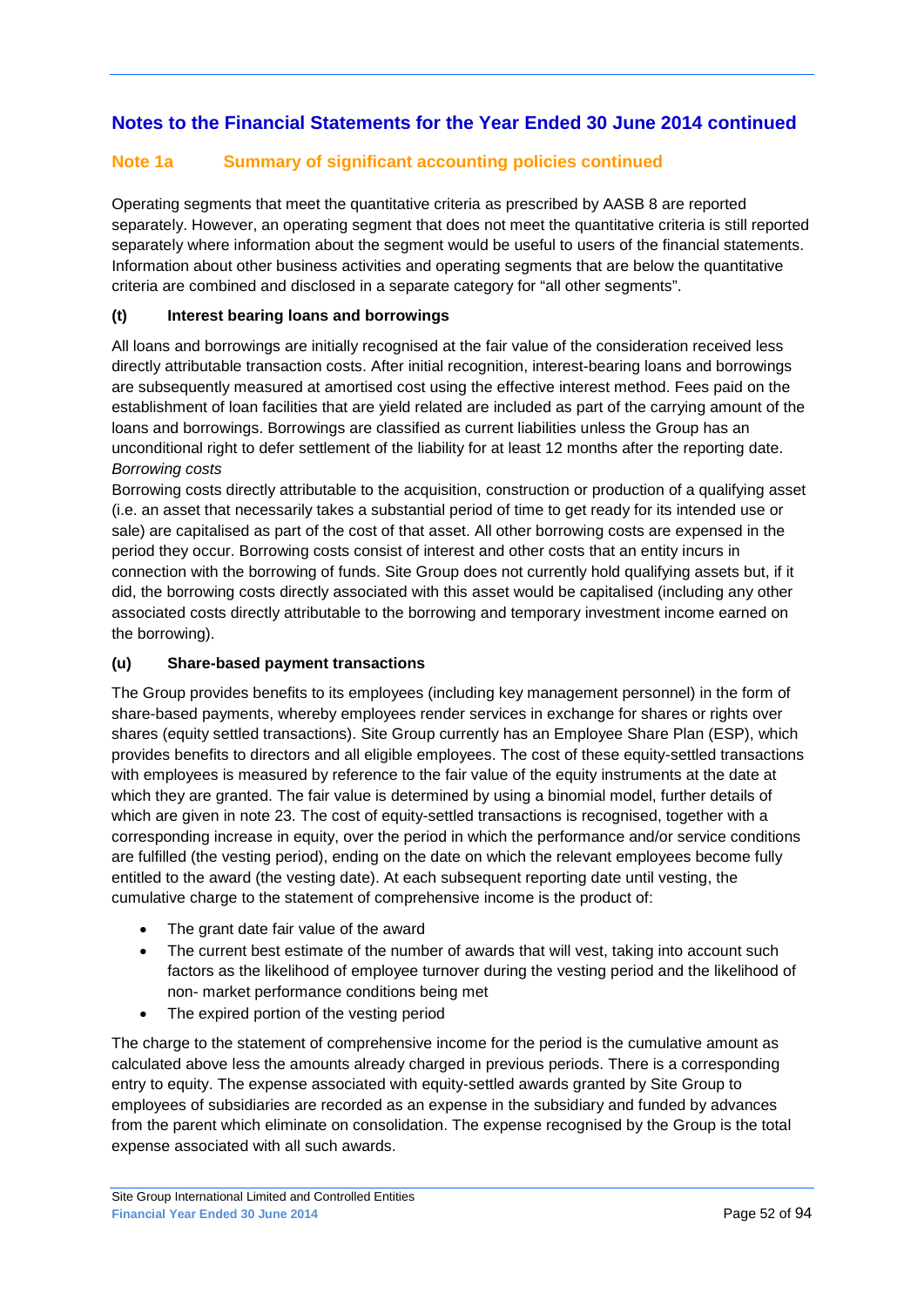# **Note 1a Summary of significant accounting policies continued**

Until an award has vested, any amounts recorded are contingent and will be adjusted if more or fewer awards vest than were originally anticipated to do so. Any award subject to a market condition or nonvesting condition is considered to vest irrespective of whether or not that market condition or nonvesting is fulfilled, provided that all other conditions are satisfied.

If a non-vesting condition is within the control of the Group, Company or the employee, the failure to satisfy the condition is treated as a cancellation. If a non-vesting condition within the control of neither the Group, Company nor employee is not satisfied during the vesting period, any expense for the award not previously recognised is recognised over the remaining vesting period, unless the award is forfeited. If the terms of an equity-settled award are modified, as a minimum an expense is recognised as if the terms had not been modified. An additional expense is recognised for any modification that increases the total fair value of the share-based payment arrangement, or is otherwise beneficial to the employee, as measured at the date of modification.

If an equity-settled award is cancelled, it is treated as if it had vested on the date of cancellation, and any expense not yet recognised for the award is recognised immediately. However, if a new award is substituted for the cancelled award and designated as a replacement award on the date that it is granted, the cancelled and new award are treated as if they were a modification of the original award, as described in the previous paragraph.

## **(v) Contributed equity**

Ordinary shares are classified as equity. Incremental costs directly attributable to the issue of new shares or options are shown in equity as a deduction, net of tax, from the proceeds.

### *Loans from related parties*

Loans from related parties that are not subject to a contract, are non-interest bearing, and have no specified repayment date are classified as contributed equity in the financial statements of the entity that received the loan. The loans do not represent shares and do not have a right to dividend distributions. There are presently no related party loans that meet these criteria.

### **(w) Fair value measurement**

All assets and liabilities for which fair value is measured or disclosed in the financial statements are categorised within the fair value hierarchy, described as follows, based on the lowest level input that is significant to the fair value measurement as a whole:

- Level 1 Quoted (unadjusted) market prices in active markets for identical assets or liabilities
- Level 2 Valuation techniques for which the lowest level input that is significant to the fair value measurement is directly or indirectly observable
- Level 3 Valuation techniques for which the lowest level input that is significant to the fair value measurement is unobservable

## **Note 1b Significant accounting judgements, estimates and assumptions**

The preparation of the financial statements requires management to make judgements, estimates and assumptions that affect the reported amounts in the financial statements. Management continually evaluates its judgements and estimates in relation to assets, liabilities, contingent liabilities, revenue and expenses. Management bases its judgements and estimates on historical experience and on other various factors it believes to be reasonable under the circumstances, the result of which form the basis of the carrying values of assets and liabilities that are not readily apparent from other sources.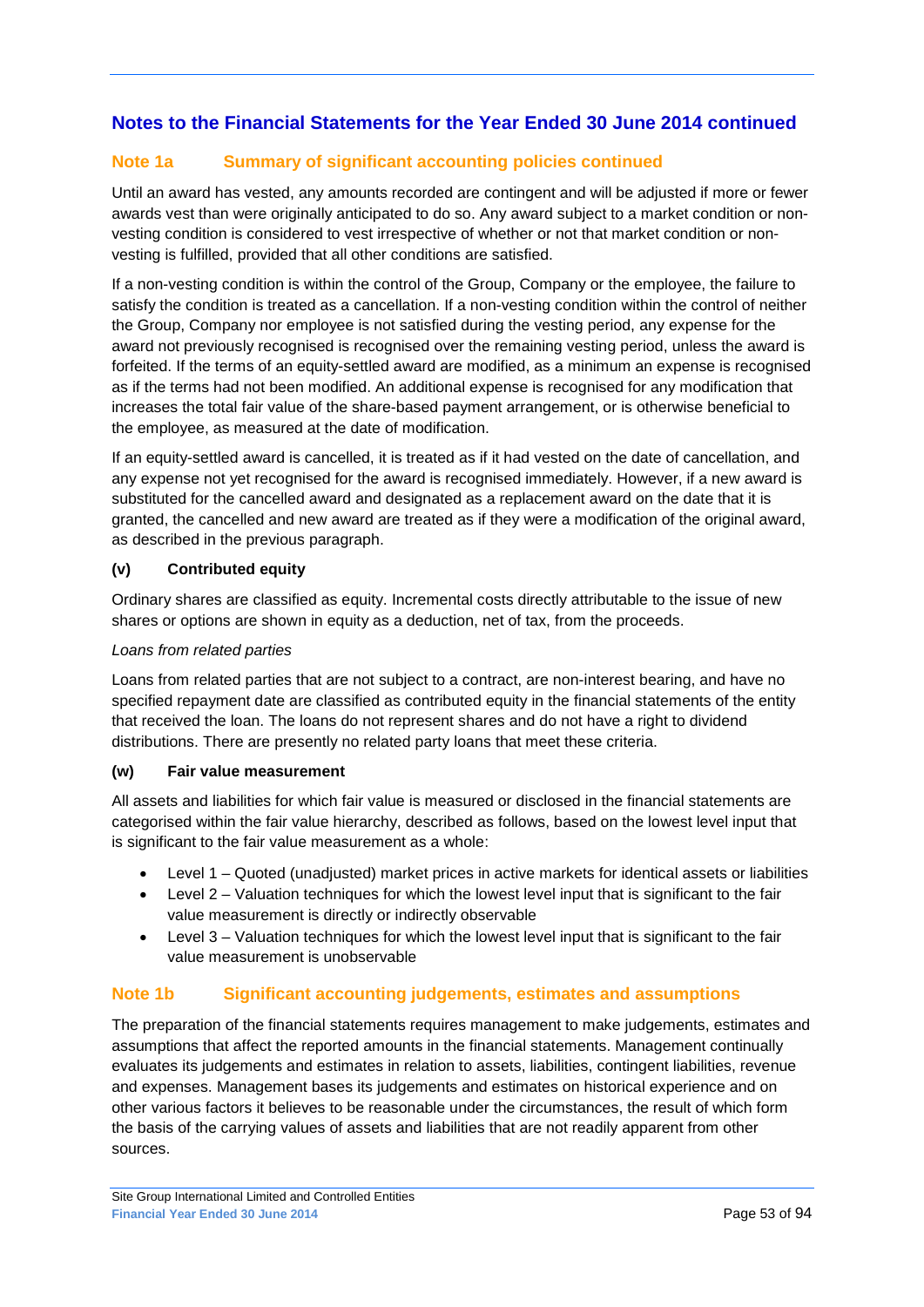Management has identified the following critical accounting policies for which significant judgements, estimates and assumptions are made. Actual results may differ from these estimates under different assumptions and conditions and may materially affect financial results or the financial position reported in future periods.

Further details of the nature of these assumptions and conditions may be found in the relevant notes to the financial statements.

## **(a) Significant accounting judgements**

## *Recovery of deferred tax assets*

Deferred tax assets are recognised for deductible temporary differences only when management considers that it is probable that future taxable profits will be available to utilise those temporary differences. Significant management judgement is required to determine the amount of deferred tax assets that can be recognised, based upon the likely timing and the level of future taxable profits over the next two years together with future tax planning strategies. No deferred tax assets are currently recognised.

## *Impairment of non-financial assets other than goodwill and indefinite life intangibles*

The Group assesses impairment of all assets at each reporting date by evaluating conditions specific to the Group and to the particular asset that may lead to impairment. These include product and manufacturing performance, technology, economic and political environments and future product expectations. If an impairment trigger exists the recoverable amount of the asset is determined. Given the current uncertain economic environment management considered that the indicators of impairment were significant enough and as such these assets have been tested for impairment in this financial period.

## **(b) Significant accounting estimates and assumptions**

### *Impairment of goodwill and intangibles with indefinite useful lives*

The Group determines whether goodwill and intangibles with indefinite useful lives are impaired at least on an annual basis. This requires an estimation of the recoverable amount of the cash generating units, using a value in use discounted cash flow methodology, to which the goodwill and intangibles with indefinite useful lives are allocated. No impairment loss was recognised in the current year in respect of goodwill (2013: Nil). The assumptions used in this estimation of recoverable amount and the carrying amount of goodwill and intangibles with indefinite useful lives are discussed in note 13.

### *Share-based payment transactions*

The Group measures the cost of equity-settled transactions with employees by reference to the fair value of the equity instruments at the date at which they are granted. The fair value is determined using a binomial model. The related assumptions are detailed in note 23. The accounting estimates and assumptions relating to equity-settled share-based payments would have no impact on the carrying amounts of assets and liabilities within the next annual reporting period but may impact expenses and equity.

### *Estimate of contingent consideration*

Contingent consideration, resulting from business combinations, is valued at fair value at the acquisition date as part of the business combination. When the contingent consideration meets the definition of a financial liability, it is subsequently re-measured to fair value at each reporting date. The determination of the fair value is based on discounted cashflows. As the amount of contingent consideration is based on future period earnings, the level of consideration is unlimited and is based on management's expectation of the earnings for the relevant period.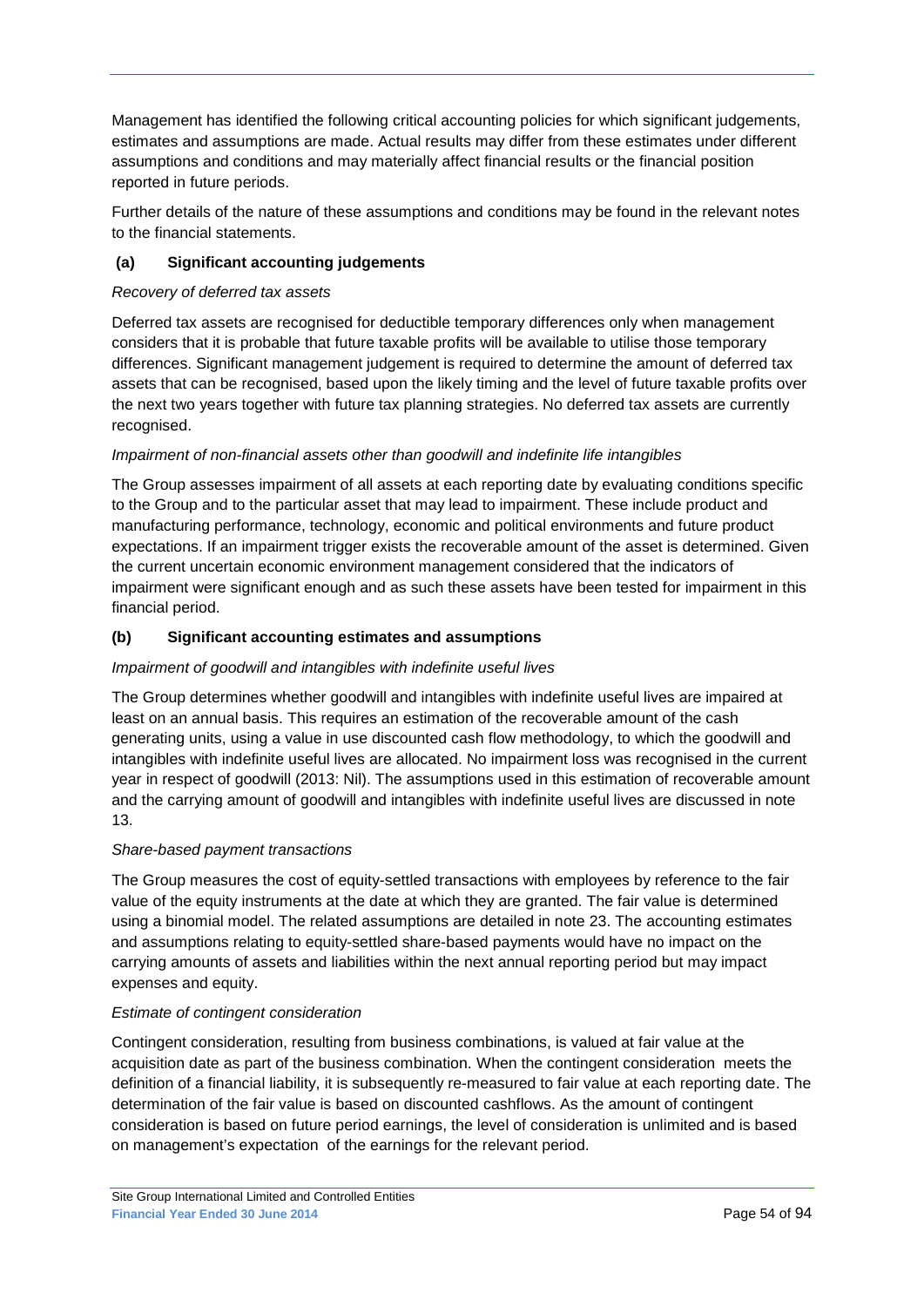### **Note 1c Business Combinations and acquisitions**

#### *Romea Consulting Pty Ltd*

On 6 December 2013, the Group acquired 100% of the shares in Romea Consulting Pty Ltd (Romea) a business that provides training and assessment services in energy related skills training. The acquisition has been accounted for using the acquisition method.

The fair value of the identifiable assets and liabilities of Romea Consulting Pty Ltd as at the date of acquisition was:

|                                                                    | Fair value<br>recognised on |
|--------------------------------------------------------------------|-----------------------------|
|                                                                    | acquisition                 |
| <b>Assets</b>                                                      | \$                          |
| Debtors                                                            |                             |
| Property, plant and equipment                                      | 53,754<br>50,088            |
| Intangibles – intellectual property including training materials   | 1,019,096                   |
|                                                                    | 1,122,938                   |
|                                                                    |                             |
| <b>Liabilities</b>                                                 |                             |
| Bank overdraft                                                     | 44,227                      |
| Trade and other payables                                           | 106,053                     |
| Provisions                                                         | 26,185                      |
|                                                                    | 176,465                     |
|                                                                    |                             |
| Provisional fair value of identifiable net assets                  | 946,473                     |
|                                                                    |                             |
|                                                                    |                             |
|                                                                    |                             |
| Acquisition date fair value of purchase consideration transferred: |                             |
| Shares in Site Group International Limited, at fair value          | 270,000                     |
| Cash paid                                                          | 676,473                     |
| <b>Total purchase consideration</b>                                | 946,473                     |
|                                                                    |                             |
|                                                                    |                             |
| Net cash acquired with the subsidiary                              | (44, 227)                   |
| Cash paid                                                          | (676,473)                   |
| <b>Net cash outflow</b>                                            | (720,700)                   |

From the date of acquisition (6 December, 2013), Romea Consulting Pty Ltd has contributed \$259,361 of revenue and \$262,948 of net loss before tax to the Group. The company cannot reliably estimate what the contribution to revenue or to the result would have been if the combination had occurred at the beginning of the period, however note any contribution would not be material to the Site Group International consolidated result.

Transaction costs associated with the acquisition of Romea of \$12,178 have been expensed and are included in other expenses in the statement of comprehensive income and are part of operating cash flows in the statement of cash flows.

In addition 3,000,000 shares were issued to certain employees of Romea for nil consideration. These shares have a market value of \$405,000 and are escrowed for 3 years subject to the completion of milestone performance requirements. This has been accounted for as an employment benefit expense and not with the above business combination.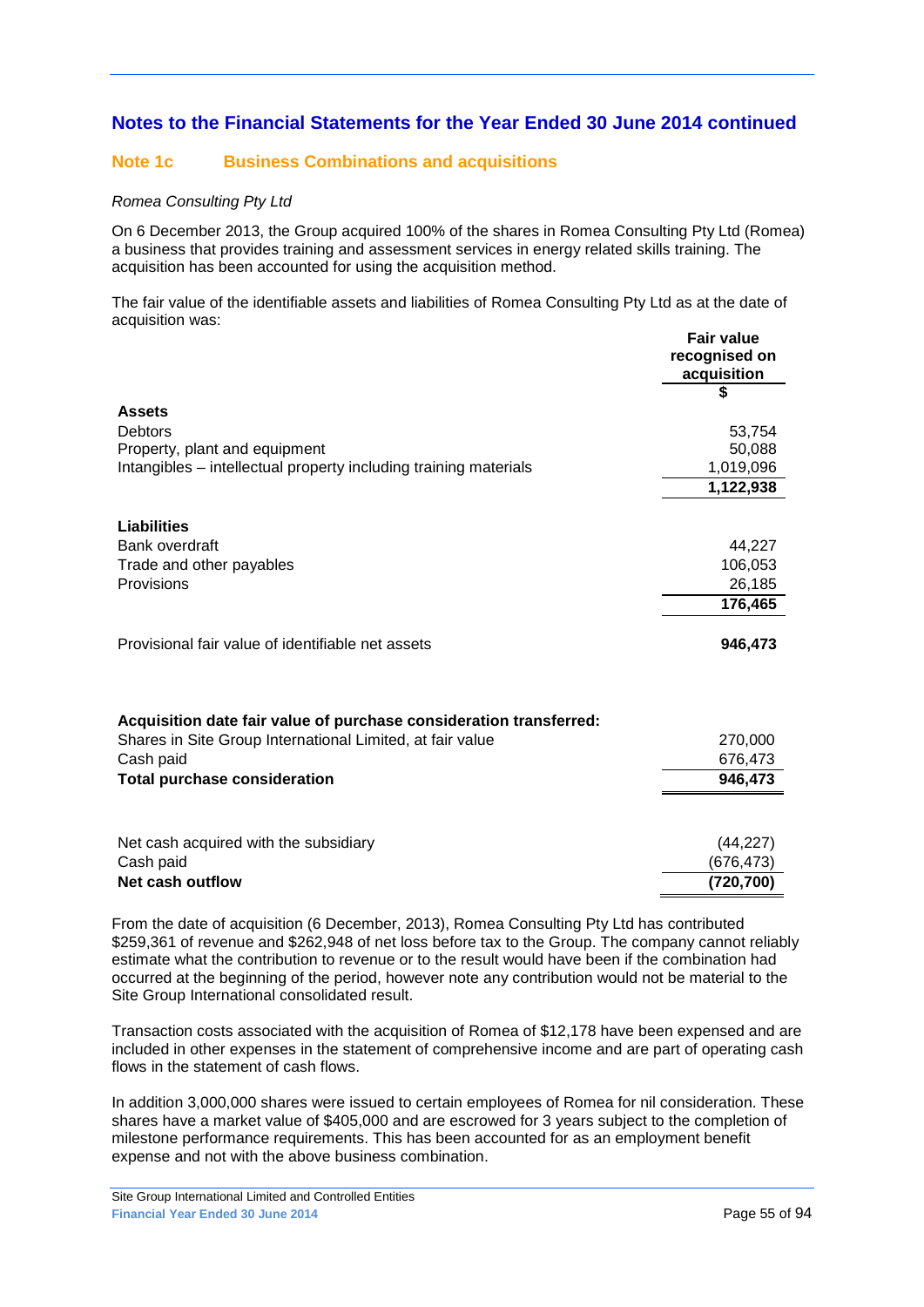## **Note 1c Business Combinations and acquisitions continued**

### *TESOL Asia Group*

On 3 April 2014, the Group acquired Tesol Asia Group, a network of TESOL (Teaching English to Speakers of Other Languages) intellectual assets and infrastructure to be used as a platform for delivery of English language studies throughout Asia. The acquisition has been accounted for using the acquisition method. The acquisition date fair value of the acquired business is preliminary and may be adjusted as a result of obtaining a formal valuation within 12 months in accordance with AASB 3 Business Combinations.

The provisional fair value of the identifiable assets and liabilities of Tesol Asia Group as at the date of acquisition was:

|                                                                    | <b>Fair value</b><br>recognised on<br>acquisition |
|--------------------------------------------------------------------|---------------------------------------------------|
|                                                                    | \$                                                |
| Fair value of identifiable net assets                              |                                                   |
| Goodwill arising from acquisition                                  | 2,500,000                                         |
| <b>Purchase consideration</b>                                      | 2,500,000                                         |
| Acquisition date fair value of purchase consideration transferred: |                                                   |
| Shares in Site Group International Limited, at fair value          | 300,000                                           |
| Cash paid                                                          | 100,000                                           |
| Milestone Incentive - Equity issued at fair value                  | 1,100,000                                         |
| Contingent consideration - Incentive shares                        | 1,000,000                                         |
| <b>Total consideration</b>                                         | 2,500,000                                         |
|                                                                    |                                                   |
| Net cash acquired with the subsidiary                              |                                                   |
| Cash paid                                                          | 100,000                                           |
| Net cash outflow                                                   | 100,000                                           |

The goodwill recognised on the acquisition of Tesol is attributed to the expected benefits of commercialisation of the Tesol assets in the form of journal subscriptions, online learning and face to face courses and conferences. It is allocated to the corporate CGU and none of the recognised goodwill is expected to be deductible for income tax purposes.

From the date of acquisition (3 April 2014), Tesol has contributed \$12,529 of revenue and \$39,893 of net loss before tax to the Group. The company cannot reliably estimate what the contribution to revenue or to the result would have been if the combination had occurred at the beginning of the period, however note any contribution would not be material to the Site Group International consolidated result.

Transaction costs associated with the acquisition of Tesol of \$9,224 have been expensed and are included in other expenses in the statement of comprehensive income and are part of operating cash flows in the statement of cash flows.

The Milestone Incentive equity and the contingent consideration equity are dependent on achieving Revenue of \$7,000,000 and EBITDA of \$1,500,000 for any calendar year ending on or before 31 December 2016.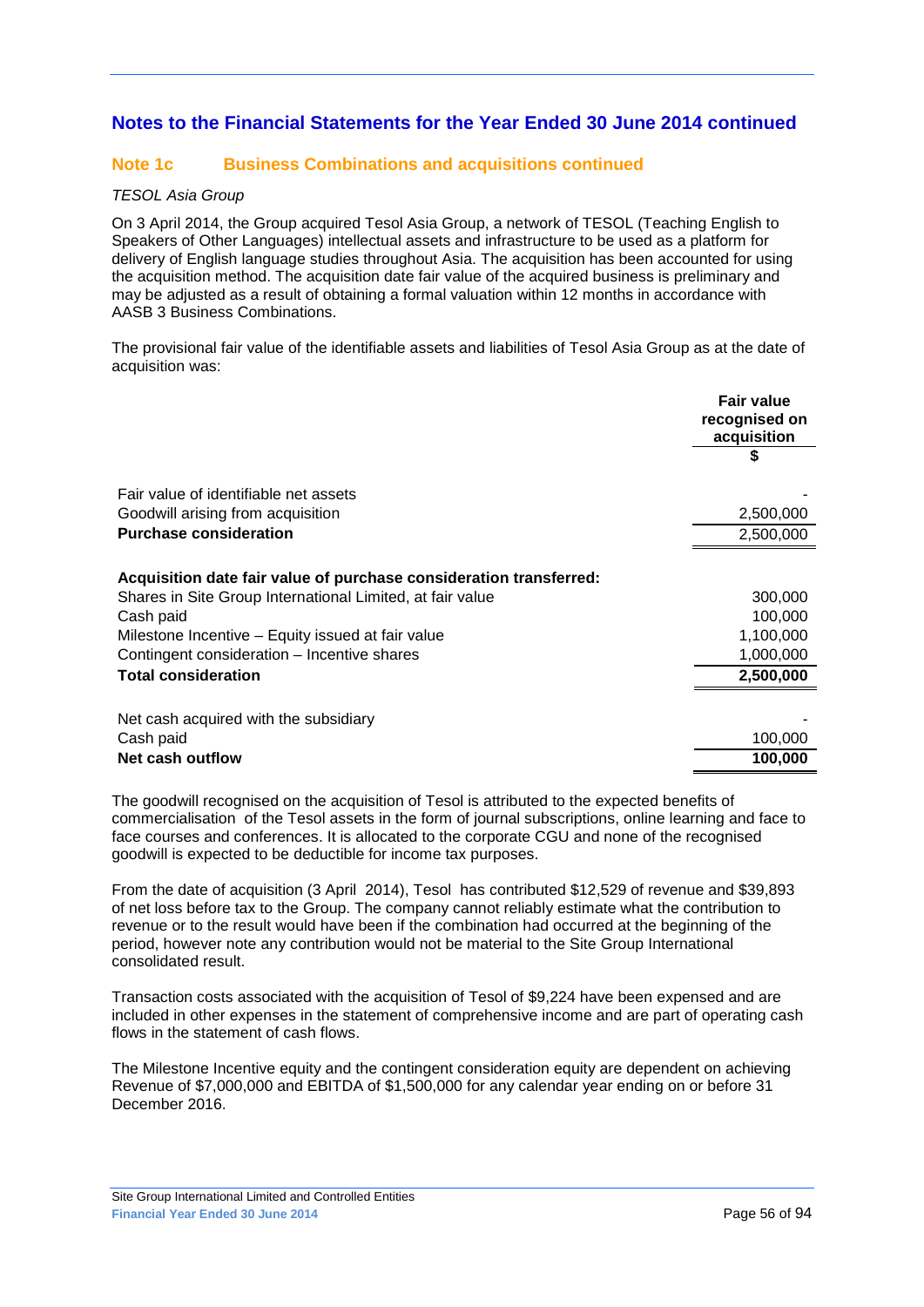## **Note 1c Business Combinations and acquisitions continued**

#### *Competent Project Management*

On 5 May 2014, the Company announced to the market the completion of the acquisition by the Company of all of the issued share capital in Competent Project Management Pte Ltd (**CPM**) and related businesses. In order to facilitate the acquisition, the Company entered into a sale and purchase agreement with Philip David Costelloe, the holder of the 50,000 issued and fully paid ordinary shares in CPM, dated 1 May 2014. The acquisition has been accounted for using the acquisition method. The acquisition date fair value of the acquired business is preliminary and may be adjusted as a result of obtaining a formal valuation within 12 months in accordance with AASB 3 Business Combinations.

The provisional fair value of the identifiable assets and liabilities of CPM at the date of acquisition was:

|                                                                                      | Fair value    |
|--------------------------------------------------------------------------------------|---------------|
|                                                                                      | recognised on |
|                                                                                      | acquisition   |
|                                                                                      |               |
| <b>Assets</b>                                                                        |               |
| Cash                                                                                 | 400,751       |
| Debtors                                                                              | 509,399       |
| Property, plant and equipment                                                        | 54,086        |
| Security deposits                                                                    | 9,940         |
| Intangible - customer contracts                                                      | 243,000       |
|                                                                                      | 1,217,176     |
| Liabilities                                                                          |               |
| Trade and other payables                                                             | 431,805       |
| <b>Current tax liabilities</b>                                                       | 41,793        |
| Deferred income tax liability                                                        | 73,204        |
|                                                                                      | 546,802       |
| Fair value of identifiable net assets                                                | 670,374       |
| Goodwill arising from acquisition                                                    | 4,013,495     |
| <b>Purchase consideration</b>                                                        | 4,683,869     |
| Acquisition date fair value of purchase consideration transferred:                   |               |
| Cash paid                                                                            | 540,423       |
| Contingent consideration - Shares in Site Group International Limited, at fair value | 2,780,867     |
| Contingent consideration - Cash payable for working capital calculation              | 412,579       |
| Contingent consideration - Shares in Site Group International Limited                | 950,000       |
| <b>Total consideration</b>                                                           | 4,683,869     |
|                                                                                      |               |
| Net cash acquired with the subsidiary                                                | 400,751       |
| Cash paid                                                                            | (540, 423)    |
| <b>Net cash outflow</b>                                                              | (139, 672)    |
|                                                                                      |               |

The goodwill recognised on the acquisition of CPM is attributed to the expected benefits of meeting the demand for competent and skilled personnel in the Oil, Gas and Energy sector and activities with Site's existing customer list and training business throughout Australia and South East Asia. It is allocated to the energy services CGU and none of the recognised goodwill is expected to be deductible for income tax purposes.

The fair value of receivables at acquisition is \$509,399 which is also the gross contractual receivable . From the date of acquisition (1 May 2014),CPM has contributed \$636,668 of revenue and \$411,873 of net profit before tax to the Group. If the combination had taken place at the beginning of the year, CPM would have contributed \$2,555,828 revenue and \$683,970 of net profit before tax to the group.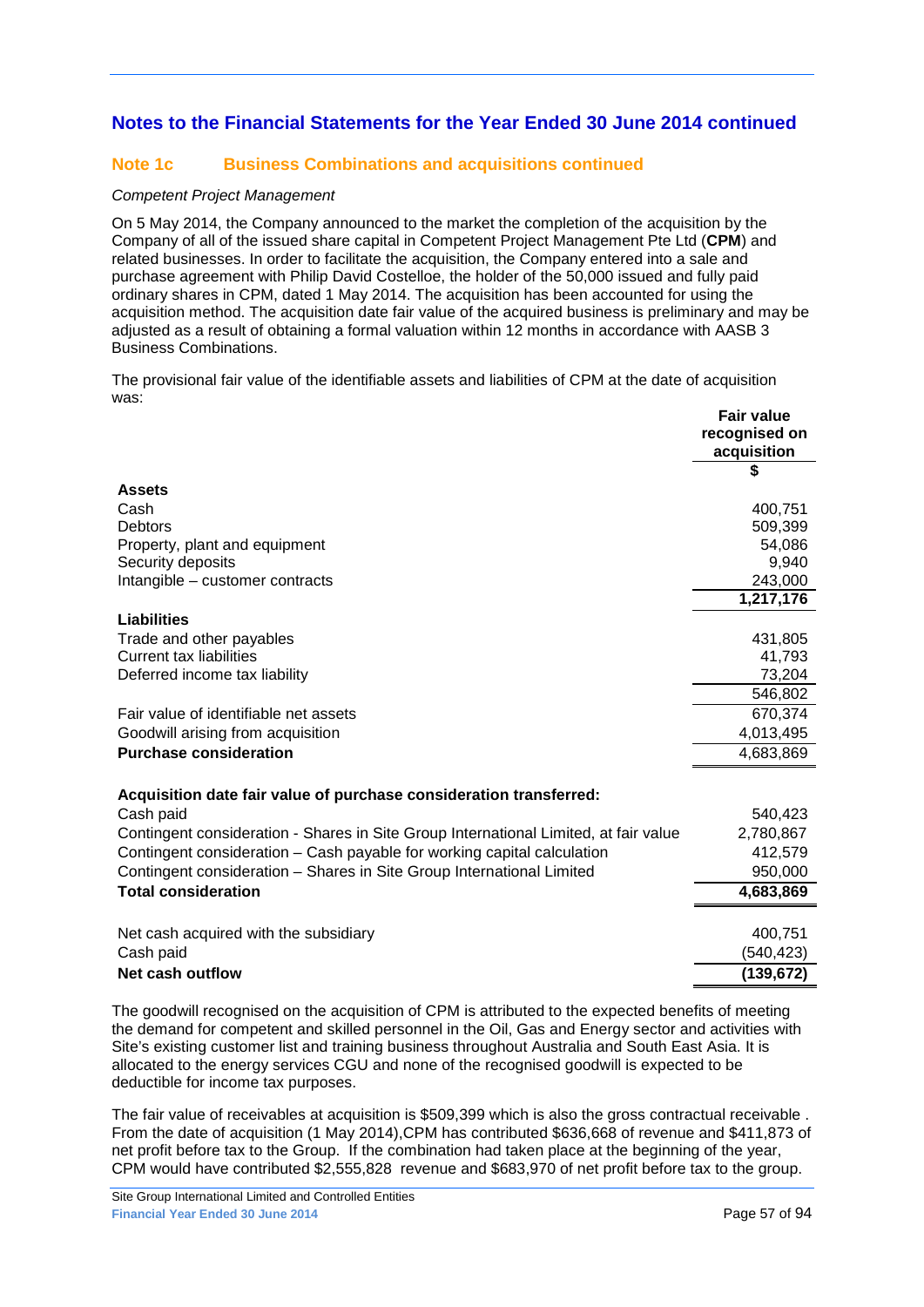## **Note 1c Business Combinations and acquisitions continued**

Transaction costs of \$1,909 associated with the acquisition of CPM have been expensed and are included in other expenses in the statement of comprehensive income and are part of operating cash flows in the statement of cash flows.

Pursuant to the CPM Agreement, the consideration for the acquisition is as follows:

- (a) an initial payment of USD\$3,000,000 payable by way of:
	- (1) the issue of 19,863,340 of Shares to the CPM Vendor on or before completion (with a value of USD\$2,500,000 at an agreed exchange rate of AUD/USD = 0.899 and an issue price of AUD\$0.14) (**Initial CPM Shares**); and
	- (2) a cash payment of USD\$500,000 payable at completion; and
- (b) within 30 days from 30 June 2015, the issue to the CPM Vendor of the number of Shares calculated as (FY2015 EBITDA (or any consecutive 12 month period prior to) less USD\$1,000,000)/ 30 day VWAP of Shares at 30 June 2015) (**CPM Milestone Shares**).

The initial CPM shares issued requires a minimum FY15 EBITDA of USD\$1,000,000 and if this hurdle is not met these shares will be subject to buy back on a pro-rata scale. In addition the CPM Milestone Shares value is unlimited dependant on the FY2015 EBITDA. Based on management expectation, the full amount of the Initial CPM shares has been recognised as contingent consideration and the fair value of the contingent consideration for the CPM Milestone shares is estimated to be \$950,000 . Significant unobservable valuation inputs are assumed probability adjusted EBITDA of \$USD1,950,000 and a discount rate of 12%.

In addition the cash payable for the working capital calculation at 30 April 2014 is estimated to be \$412,579.

### *Captain Cook College*

On the 7 May 2014 the Company announced it had entered into a share sale agreement with Productivity Partners Pty Ltd trading as Captain Cook College (**Captain Cook**) and the Captain Cook Vendors to acquire all of the issued share capital of Captain Cook. Following approval at a general meeting of shareholders on 23 June 2014, the transaction was completed on 30 June 2014. The acquisition has been accounted for using the acquisition method. The acquisition date fair value of the acquired business is preliminary and may be adjusted as a result of obtaining a formal valuation within 12 months in accordance with AASB 3 Business Combinations.

The provisional fair value of the identifiable assets and liabilities of Captain Cook as at the date of acquisition was:

|                               | <b>Fair value</b><br>recognised on<br>acquisition |
|-------------------------------|---------------------------------------------------|
|                               | \$                                                |
| <b>Assets</b>                 |                                                   |
| Cash                          | 753,576                                           |
| <b>Debtors</b>                | 142,280                                           |
| Property, plant and equipment | 17,825                                            |
| Security deposits             | 32,870                                            |
| Intangible - licences         | 923,000                                           |
| Intangible - brand            | 73,000                                            |
|                               | 1,942,551                                         |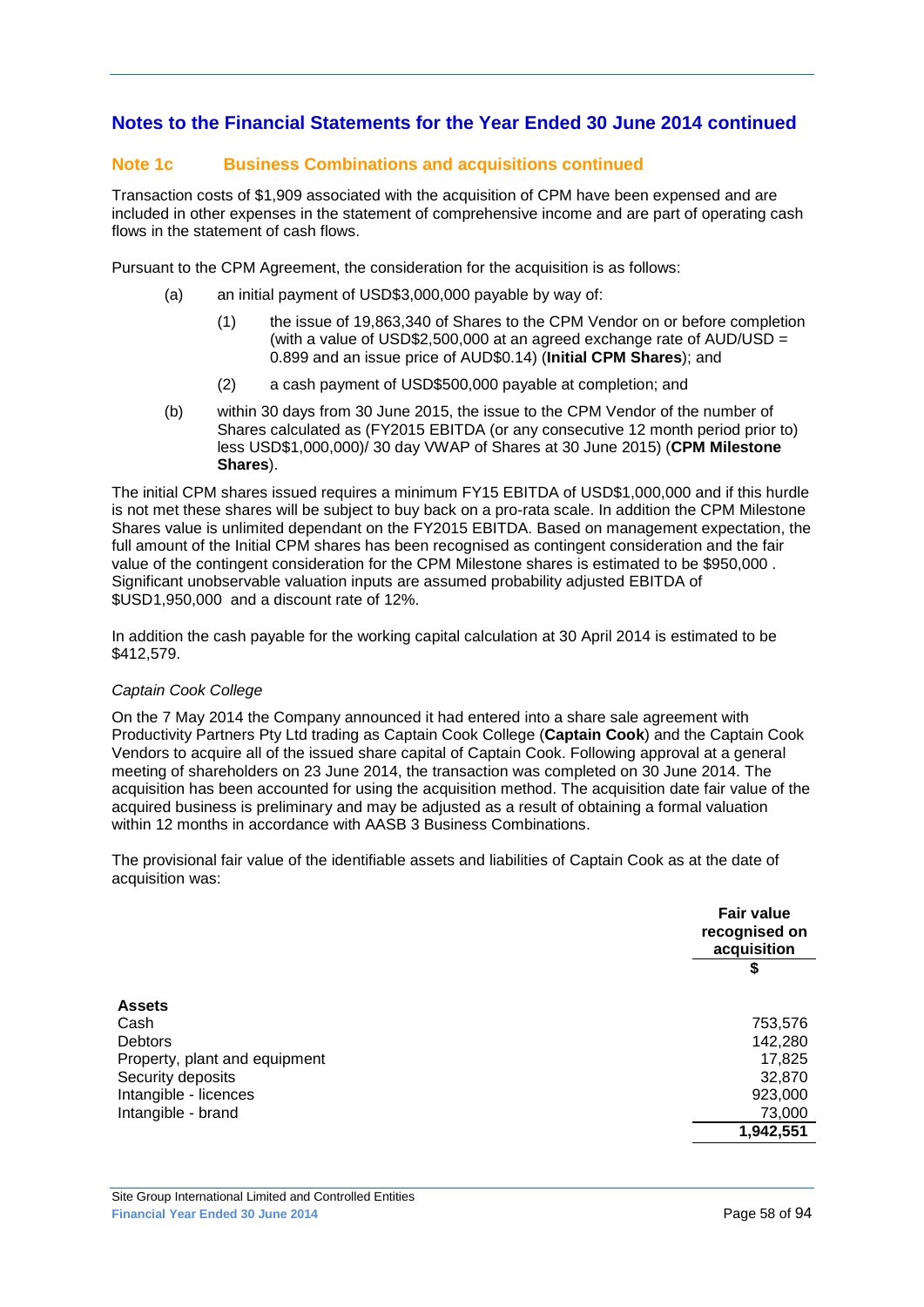| Liabilities                                                            |                        |
|------------------------------------------------------------------------|------------------------|
| Trade and other payables                                               | 660,798                |
| Provisions                                                             | 86.434                 |
| Deferred income tax liability                                          | 276,900                |
|                                                                        | 1,024,132              |
| Fair value of identifiable net assets                                  | 918,419                |
| Goodwill arising from acquisition                                      | 14,469,883             |
| <b>Purchase consideration</b>                                          | 15,388,302             |
| Acquisition date fair value of purchase consideration transferred:     |                        |
| Shares in Site Group International Limited, at fair value<br>Cash paid | 6,500,000<br>3,188,302 |
| Contingent consideration                                               | 5,700,000              |
| <b>Total consideration</b>                                             | 15,388,302             |
|                                                                        |                        |
| Net cash acquired with the subsidiary                                  | 753,576                |
| Cash paid                                                              | (3, 188, 302)          |
| Net cash outflow                                                       | (2, 434, 726)          |

The goodwill recognised on the acquisition of Captain Cook is attributed to the expected benefits of combining its existing Vet Fee Help course offering with Site's existing training and assessment infrastructure in Australia. It is allocated to the professional courses CGU and none of the recognised goodwill is expected to be deductible for income tax purposes.

As the date of completion of the acquisition was 30 June 2014, Captain Cook has not contributed any revenue or profit to the Group. If the combination had taken place at the beginning of the year, Productivity Partners Pty Ltd would have contributed \$10,504,488 of revenue and \$2,049,797 of net profit before tax to the group.

Transaction costs of \$493,334 associated with the acquisition of Captain Cook have been expensed and are included in other expenses in the statement of comprehensive income and are part of operating cash flows in the statement of cash flows.

Pursuant to the Captain Cook Agreement, the consideration for the acquisition of the issued share capital of Captain Cook is comprised of the following:

- (a) an initial payment at completion of \$9,750,000 adjusted in accordance with the terms of the Captain Cook Agreement and payable by way of:
	- (1) the issue of 46,428,572 Shares to the Captain Cook Vendors in proportion to their existing shareholding in Captain Cook; and
	- (2) a cash payment of \$3,250,000 adjusted in accordance with the terms of the Captain Cook Agreement and payable to the Captain Cook Vendors in proportion to their existing shareholding in Captain Cook; and
- (b) an earn out payment equal to the EBIT of Captain Cook for the 12 months ending 30 June 2015.

As at the acquisition date, the fair value of the contingent consideration was estimated to be \$5,700,000. Significant unobservable valuation inputs are assumed probability-adjusted EBIT of Productivity Partners Pty Ltd of \$6,200,000 and a discount rate of 12%.

Significant increase (decrease) in the profit after tax of Captain Cook would result in higher (lower) fair value of the contingent consideration liability, while significant increase (decrease) in the discount rate and own non-performance risk would result in lower (higher) fair value of the liability.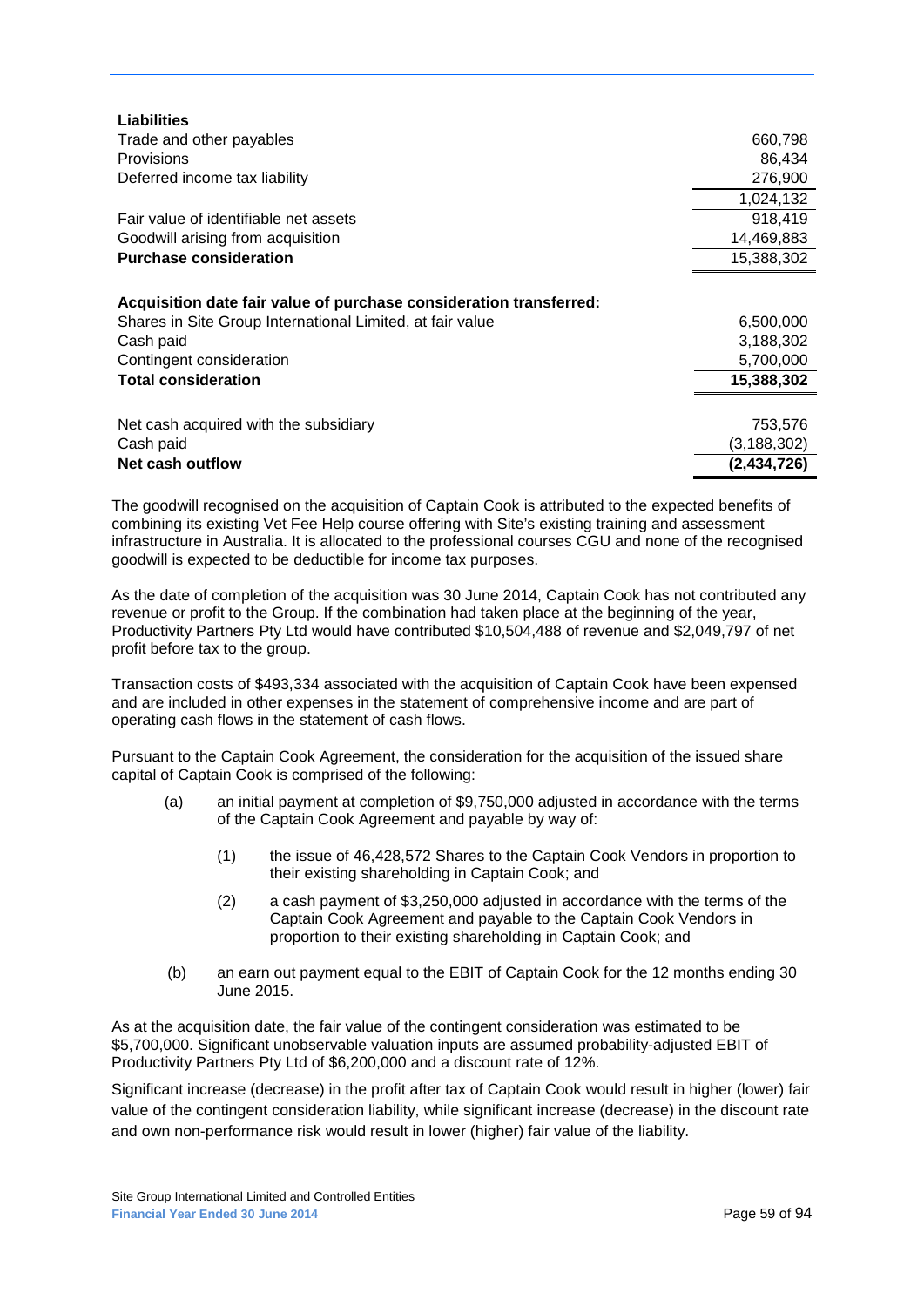## **Note 1c Business Combinations and acquisitions continued**

### **Acquisitions in 2013**

#### *Axis Training Group Pty Ltd*

On 1 July, 2012, the Group acquired 100% of the shares in Axis Training Group Pty Ltd (Axis) a business that provides training and assessment services in Western Australia, Northern Territory and throughout Asia and the Middle East. The acquisition has been accounted for using the acquisition method.

The fair value of the identifiable assets and liabilities of Axis Training Group Pty Ltd as at the date of acquisition was:

|                                                                    | <b>Fair value</b><br>recognised on<br>acquisition |
|--------------------------------------------------------------------|---------------------------------------------------|
|                                                                    | \$                                                |
| <b>Assets</b>                                                      |                                                   |
| Cash                                                               | 47,292                                            |
| <b>Debtors</b>                                                     | 104,191                                           |
| Property, plant and equipment                                      | 1,545                                             |
|                                                                    | 153,028                                           |
| <b>Liabilities</b>                                                 |                                                   |
| Client deposits                                                    | 1,725                                             |
| Accruals and accounts payable                                      | 105,712                                           |
|                                                                    | 107,437                                           |
| Fair value of identifiable net assets                              | 45,591                                            |
| Goodwill arising from acquisition                                  | 197,035                                           |
| <b>Purchase consideration</b>                                      | 242,626                                           |
|                                                                    |                                                   |
| Acquisition date fair value of purchase consideration transferred: |                                                   |
| Shares in Site Group International Limited, at fair value          | 242,626                                           |
| Cash paid<br><b>Total consideration</b>                            | 242,626                                           |
|                                                                    |                                                   |
| Net cash acquired with the subsidiary                              | 47,292                                            |
| Cash paid                                                          |                                                   |
| Net cash inflow                                                    | 47,292                                            |
|                                                                    |                                                   |

The goodwill recognised on the acquisition of Axis is attributed to the expected benefits of combining its Western Australian assets and activities with Site's existing training and assessment business in Perth; its established access to the Darwin market and the addition of its established international training business to Clark. None of the recognised goodwill is expected to be deductible for income tax purposes.

From the date of acquisition (1 July, 2012), Axis Training Group Pty Ltd has contributed \$561,920 of revenue and \$251,103 of net profit before tax to the Group.

Transaction costs associated with the acquisition of Axis of \$18,339 have been expensed and are included in other expenses in the statement of comprehensive income and are part of operating cash flows in the statement of cash flows.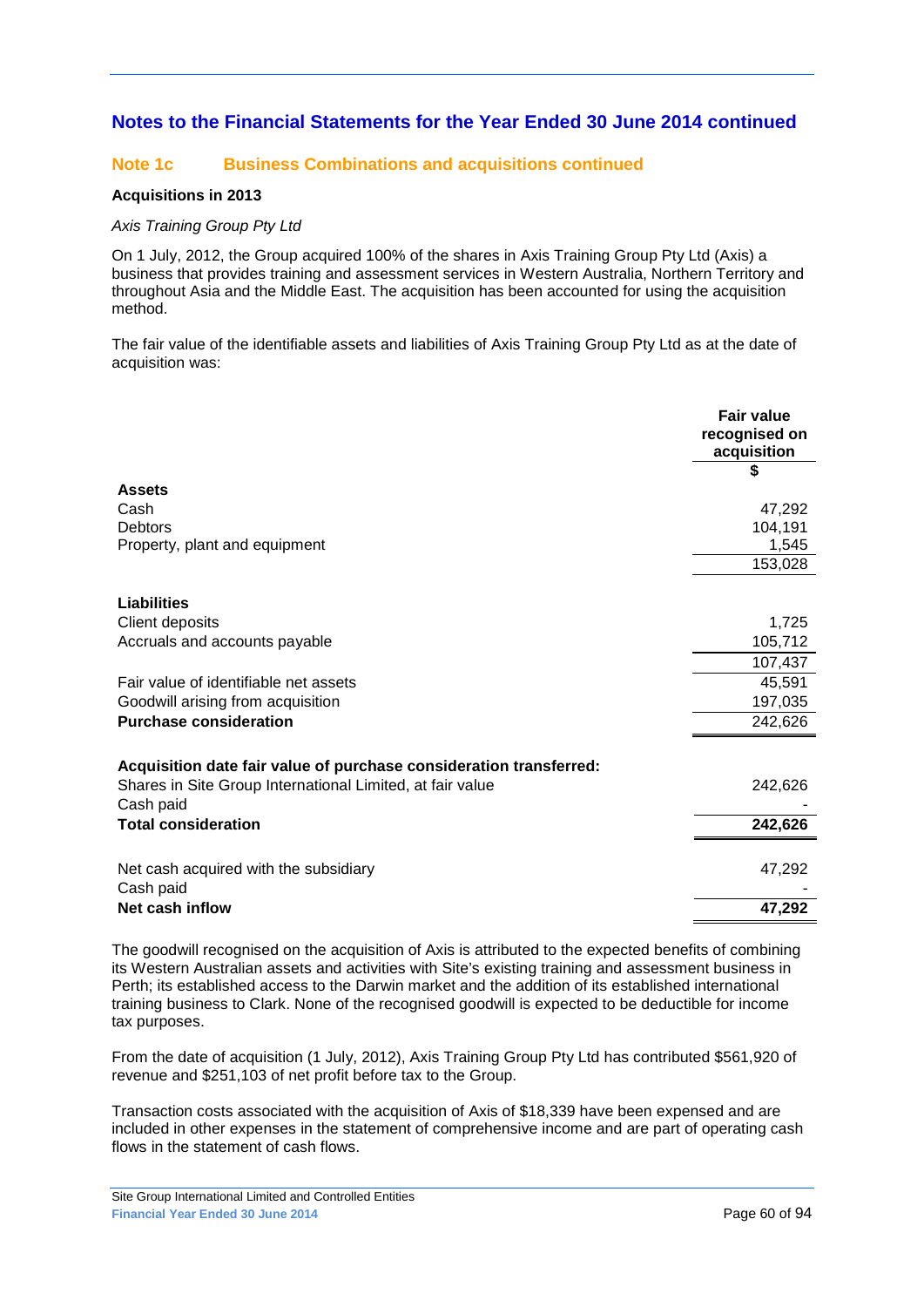## **Note 2 Parent Company Information**

The following information has been extracted from the books and records of the parent, Site Group International Limited, and has been prepared in accordance with the Accounting Standards.

**2014 2013**

|                                          | \$         | \$                          |
|------------------------------------------|------------|-----------------------------|
| <b>STATEMENT OF FINANCIAL POSITION</b>   |            |                             |
| <b>ASSETS</b>                            |            |                             |
| <b>Current assets</b>                    |            | 24,772,818 20,415,714       |
| Non-current assets                       | 21,316,850 | 313,970                     |
| TOTAL ASSETS                             |            | 46,089,668 20,729,684       |
| <b>LIABILITIES</b>                       |            |                             |
| Current liabilities                      | 1,249,208  | 385,491                     |
| Non-current liabilities                  | 9,843,446  |                             |
| <b>TOTAL LIABILITIES</b>                 | 11,092,654 | 385,491                     |
| <b>NET ASSETS</b>                        |            | 34,997,014 20,344,193       |
| <b>EQUITY</b>                            |            |                             |
| <b>Issued capital</b>                    |            | 43,665,354 25,675,842       |
| Retained earnings/(losses)               |            | $(9,667,004)$ $(5,906,195)$ |
| Share option reserve                     | 998,664    | 574,546                     |
| <b>TOTAL EQUITY</b>                      |            | 34,997,014 20,344,193       |
| <b>STATEMENT OF COMPREHENSIVE INCOME</b> |            |                             |
| Total profit/(loss) of the parent entity |            | (3,760,809) (3,142,150)     |

The Parent entity has no commitments to purchase property, plant and equipment and has no contingent liabilities.

Total comprehensive loss of the parent (3,760,809) (3,142,150)

#### **Note 3 Revenue and Other Income**

|                                    | <b>Note</b> | <b>Consolidated Group</b> |            |
|------------------------------------|-------------|---------------------------|------------|
|                                    |             | 2014                      | 2013       |
| Revenue from continuing operations |             | \$                        | \$         |
| Revenue                            |             |                           |            |
| <b>Student Payments</b>            |             | 15,173,183                | 10,400,321 |
| <b>Placement Services</b>          |             | 877,581                   | 2,107,759  |
| Government subsidies received      | 3(a)        | 332,830                   | 357,870    |
| Project Income                     |             | 636,404                   |            |
| Other revenue                      |             | 294,377                   | 94,599     |
|                                    |             | 17,314,375                | 12,960,549 |

#### **Interest revenue from:**

| — directors                                                                         |        |        |
|-------------------------------------------------------------------------------------|--------|--------|
| — other persons                                                                     | 42.975 | 54.713 |
| Total interest revenue on financial assets not at fair value through profit or loss | 42.975 | 54.713 |

(a) In June 2014 the company received an Export Market Development Grant of \$57,052 (2013:\$99,604) to offset the marketing and business development expenses in the Philippines. The company has fulfilled all of the conditions attaching to this grant and as such the full amount has been recognised. The company has also received minor Government subsidies for the provision of vocational training the company has fulfilled all conditions attaching to these subsidies.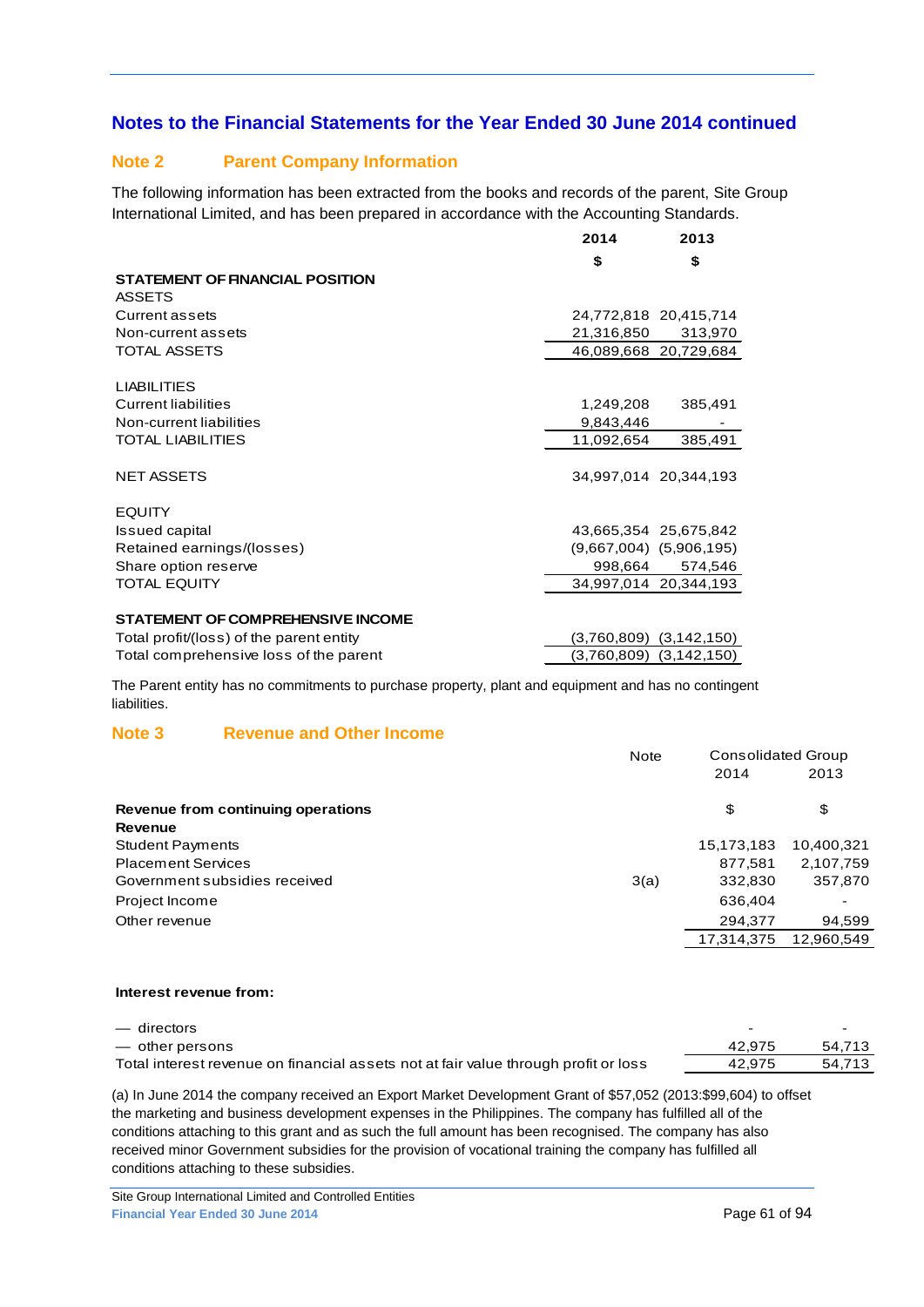## **Note 4 Expenses**

|                                                       | <b>Consolidated Group</b> |           |  |
|-------------------------------------------------------|---------------------------|-----------|--|
|                                                       | 2014                      | 2013      |  |
| <b>Employee benefits expense</b>                      | \$                        | \$        |  |
| Wages and salaries                                    | 5,415,250                 | 4,613,664 |  |
| Superannuation expense                                | 451,431                   | 402,132   |  |
| Payroll tax and workers compensation                  | 506,237                   | 23,424    |  |
| Annual and long service leave                         | 73,246                    | 61,906    |  |
| Other employment expenses                             | 248,683                   | 87,031    |  |
| Share-based payment expense                           | 424,118                   | 155,968   |  |
|                                                       | 7,118,965                 | 5,344,125 |  |
| <b>Other expenses</b>                                 |                           |           |  |
| Legal, accounting and other professional fees         | 308,742                   | 377,564   |  |
| Travel & accommodation                                | 551,352                   | 599,168   |  |
| Marketing expense                                     | 451,397                   | 390,725   |  |
| Consultants cost                                      | 784,729                   | 1,361,802 |  |
| <b>Transaction costs</b>                              | 771,014                   | 18,339    |  |
| Other                                                 | 1,259,679                 | 1,129,387 |  |
|                                                       | 4,126,913                 | 3,876,985 |  |
| <b>Finance costs</b>                                  |                           |           |  |
| Interest expense - third parties                      | 9,728                     | 8,077     |  |
| Interest expense - related parties (Wayburn Holdings) | 2,568                     | 70,466    |  |
| <b>Facilities fee</b>                                 | 7,236                     | 8,632     |  |
|                                                       | 19,532                    | 87,175    |  |

## **Note 5 Interests of Key Management Personnel (KMP)**

Refer to the Remuneration Report contained in the Directors' Report for details of the remuneration paid or payable to each member of the Group's key management personnel for the year ended 30 June 2014. The totals of remuneration paid to KMP of the company and the Group during the year are as follows:

|                              | <b>Consolidated Group</b> |           |  |
|------------------------------|---------------------------|-----------|--|
|                              | 2014                      | 2013      |  |
|                              | \$.                       | S         |  |
| Short-term employee benefits | 996.043                   | 996.425   |  |
| Post-employment benefits     | 58.156                    | 57,118    |  |
| Other long term benefits     |                           |           |  |
| Share-based payments         | 236,070                   | 68,832    |  |
|                              | 1,290,269                 | 1,122,375 |  |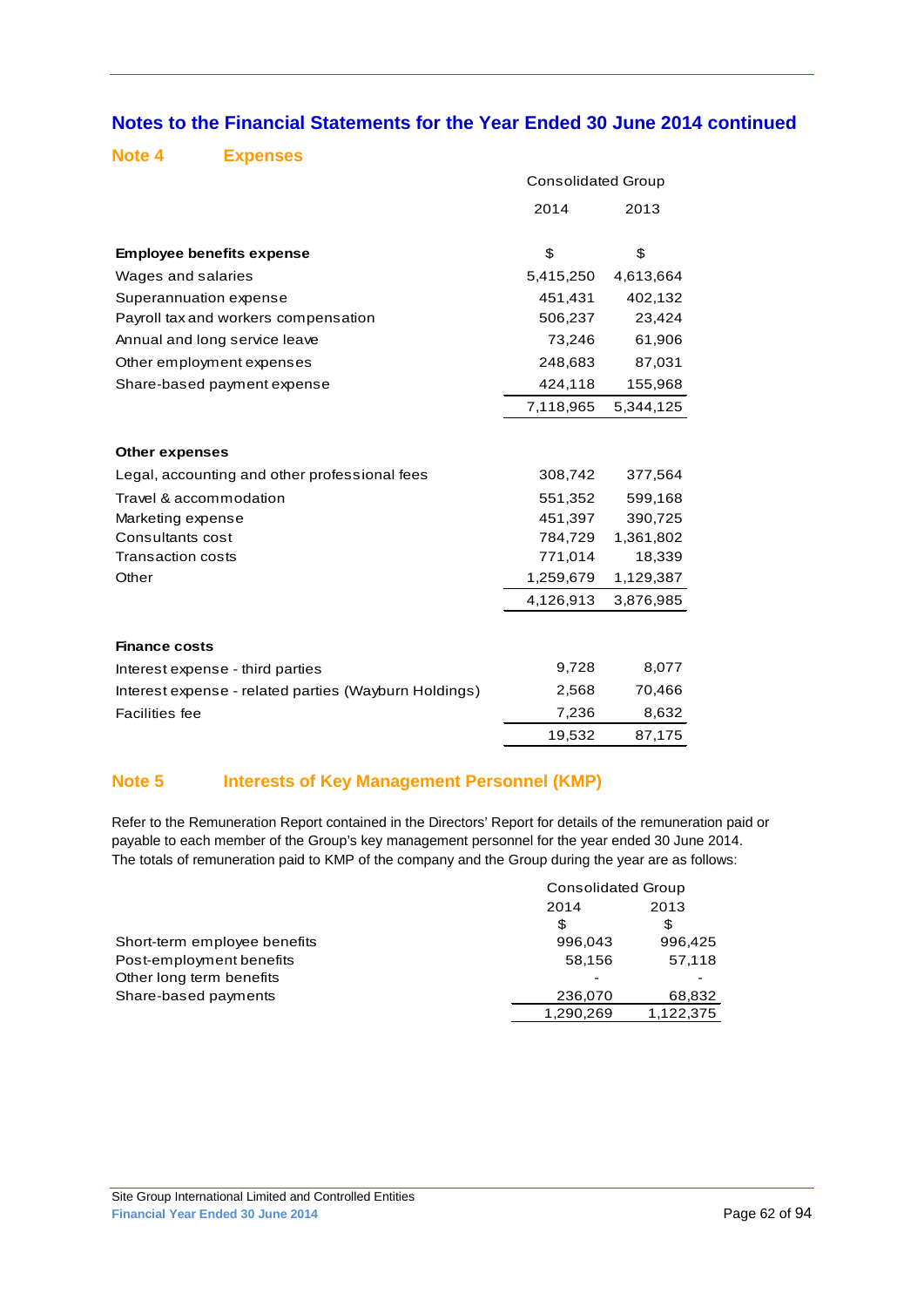### **Note 6 Auditors' Remuneration**

|                                                                  | <b>Consolidated Group</b> |         |
|------------------------------------------------------------------|---------------------------|---------|
|                                                                  | 2014                      | 2013    |
| Remuneration of the auditor of the parent entity for:            | \$                        | \$      |
| — auditing or reviewing the financial report                     | 140.130                   | 109,278 |
| taxation services                                                | 58,348                    | 23,398  |
|                                                                  | 198,478                   | 132,676 |
| Remuneration of other EY auditors of subsidiaries for:           |                           |         |
| — auditing or reviewing the financial statements of subsidiaries | 24,371                    | 30,447  |
|                                                                  |                           |         |

### **Note 7 Earnings per Share**

|                                                                                                                |                         | <b>Consolidated Group</b> |
|----------------------------------------------------------------------------------------------------------------|-------------------------|---------------------------|
|                                                                                                                | 2014                    | 2013                      |
|                                                                                                                | \$                      | \$                        |
| a) Earnings used in calculating earnings per share                                                             |                         |                           |
| For basic and diluted earnings per share:                                                                      |                         |                           |
| Net profit/(loss) from continuing operations attributable to ordinary equity holders of the parent (6,487,117) |                         | (5,821,405)               |
| Net profit/(loss) attributable to ordinary equity holders of the parent                                        | (6,487,117)             | (5,821,405)               |
| b) Weighted average number of shares                                                                           | No.                     | No.                       |
| Weighted average number of ordinary shares for basic and diluted earnings per share                            | 357.783.939 303.009.777 |                           |
| c) Earnings (loss) cents per share                                                                             | (1.81)                  | (1.92)                    |

There are no options outstanding at 30 June 2014 (5,675,000 at 30 June 2013). The options were anti dilutive due to the company making operating losses.

## **Note 8 Cash and Cash Equivalents**

|                                                                                                             | <b>Consolidated Group</b> |           |  |
|-------------------------------------------------------------------------------------------------------------|---------------------------|-----------|--|
|                                                                                                             | 2014                      | 2013      |  |
|                                                                                                             | \$                        | \$        |  |
| Cash at bank and in hand                                                                                    | 3,142,971                 | 1,465,584 |  |
|                                                                                                             | 3,142,971                 | 1.465.584 |  |
|                                                                                                             |                           |           |  |
| <b>Reconciliation of cash</b>                                                                               |                           |           |  |
| Cash at the end of the financial year as shown in the statement                                             |                           |           |  |
| of cash flows is reconciled to items in the statement of financial<br>position as Cash and cash equivalents |                           |           |  |
|                                                                                                             | 3.142,971                 | 1,465,584 |  |
|                                                                                                             | 3,142,971                 | 1,465,584 |  |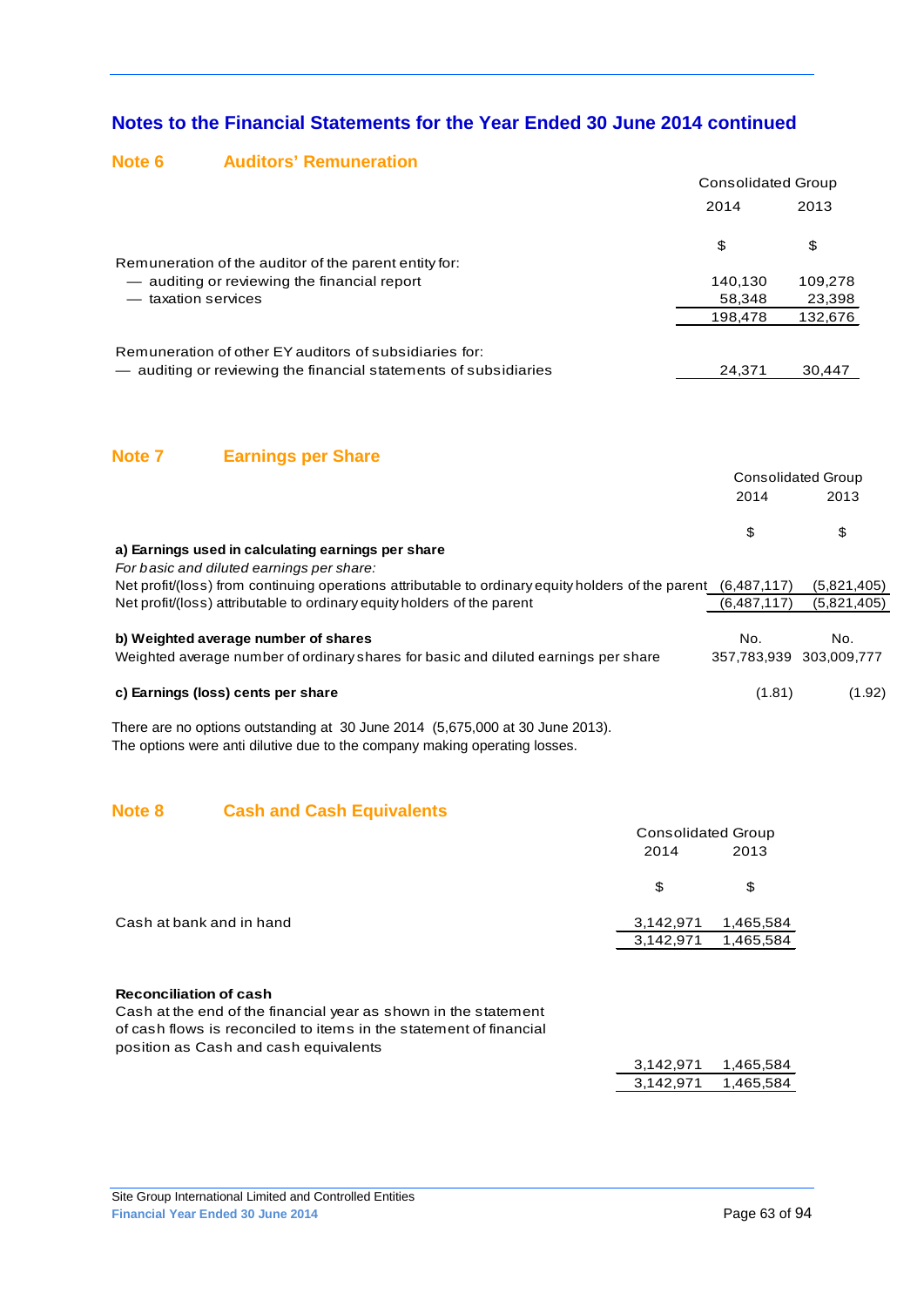### **Note 9 Trade and Other Receivables**

|                                           | <b>Note</b> | <b>Consolidated Group</b> |            |
|-------------------------------------------|-------------|---------------------------|------------|
|                                           |             | 2014                      | 2013       |
|                                           |             | \$                        | \$         |
| <b>CURRENT</b>                            |             |                           |            |
| Trade receivables                         |             | 2,944,659                 | 2,378,248  |
| Provision for impairment                  | 9(a)        | (426, 753)                | (157, 692) |
|                                           |             | 2,517,906                 | 2,220,556  |
| Other receivables                         |             | 1,116,705                 | 753,263    |
| Total current trade and other receivables |             | 3,634,611                 | 2,973,819  |
|                                           |             |                           |            |

#### **a) Provision for Impairment of Receivables**

Current trade and term receivables are non-interest bearing and generally on 30-day terms. Non-current trade and term receivables are assessed for recoverability based on the underlying terms of the contract. A provision for impairment is recognised when there is objective evidence that an individual trade or term receivable is impaired. These have been included in the other expenses item.

Movement in the provision for impairment of receivables is as follows:

|                        | <b>Consolidated Group</b> |         |  |
|------------------------|---------------------------|---------|--|
|                        | 2014                      | 2013    |  |
|                        | S                         | \$      |  |
| <b>Opening Balance</b> | 157,692                   | 74,048  |  |
| Charge for the year    | 269,061                   | 83,644  |  |
| Amounts written off    | $\overline{\phantom{0}}$  |         |  |
| <b>Closing Balance</b> | 426,753                   | 157,692 |  |

At 30 June the ageing analysis of trade receivables is as follows:

#### **Consolidated Group**

|                    | Total     | $0-30$ days | $31-60$ days | $61-90$ days | $+91$ days | $+91$ days               |
|--------------------|-----------|-------------|--------------|--------------|------------|--------------------------|
|                    |           |             | PDNI*        | PDNI*        | PDNI*      | $Cl^*$                   |
| As at 30 June 2014 |           |             |              |              |            |                          |
| Trade receivables  | 2,944,659 | 1.221.213   | 280,715      | 531,680      | 484.298    | 426,753                  |
| Other receivables  | 1,116,706 | 1,040,382   | 76,324       |              |            | $\overline{\phantom{a}}$ |
| Total              | 4,061,365 | 2.261.595   | 357.039      | 531,680      | 484.298    | 426,753                  |
| As at 30 June 2013 |           |             |              |              |            |                          |
| Trade receivables  | 2,378,248 | 1.062.194   | 369,430      | 125.222      | 663.710    | 157,692                  |
| Other receivables  | 753,263   | 200,062     | 525,641      | 7,990        | 19,570     | $\qquad \qquad =$        |
| Total              | 3,131,511 | 1,262,256   | 895,071      | 133,212      | 683,280    | 157,692                  |
|                    |           |             |              |              |            |                          |

\*Past due not impaired (PDNI) Considered impaired (CI)

#### **b) Financial Assets Classified as Loans and Receivables**

See Note 27 for a discussion about the Financial Assets classification of Trade and Other Receivables.

#### **c) Related party receivables**

For terms and conditions of related party receivables refer to note 26.

#### **d) Fair value and credit risk**

Due to the short-term nature of these receivables, their carrying value is assumed to approximate their fair value. The maximum exposure to credit risk is the fair value of receivables. Collateral is not held as security, nor is it the Group's policy to transfer (on-sell) receivables to special purpose entities.

#### **e) Foreign exchange and interest rate risk**

Detail regarding foreign exchange and interest rate risk exposure is disclosed in note 27.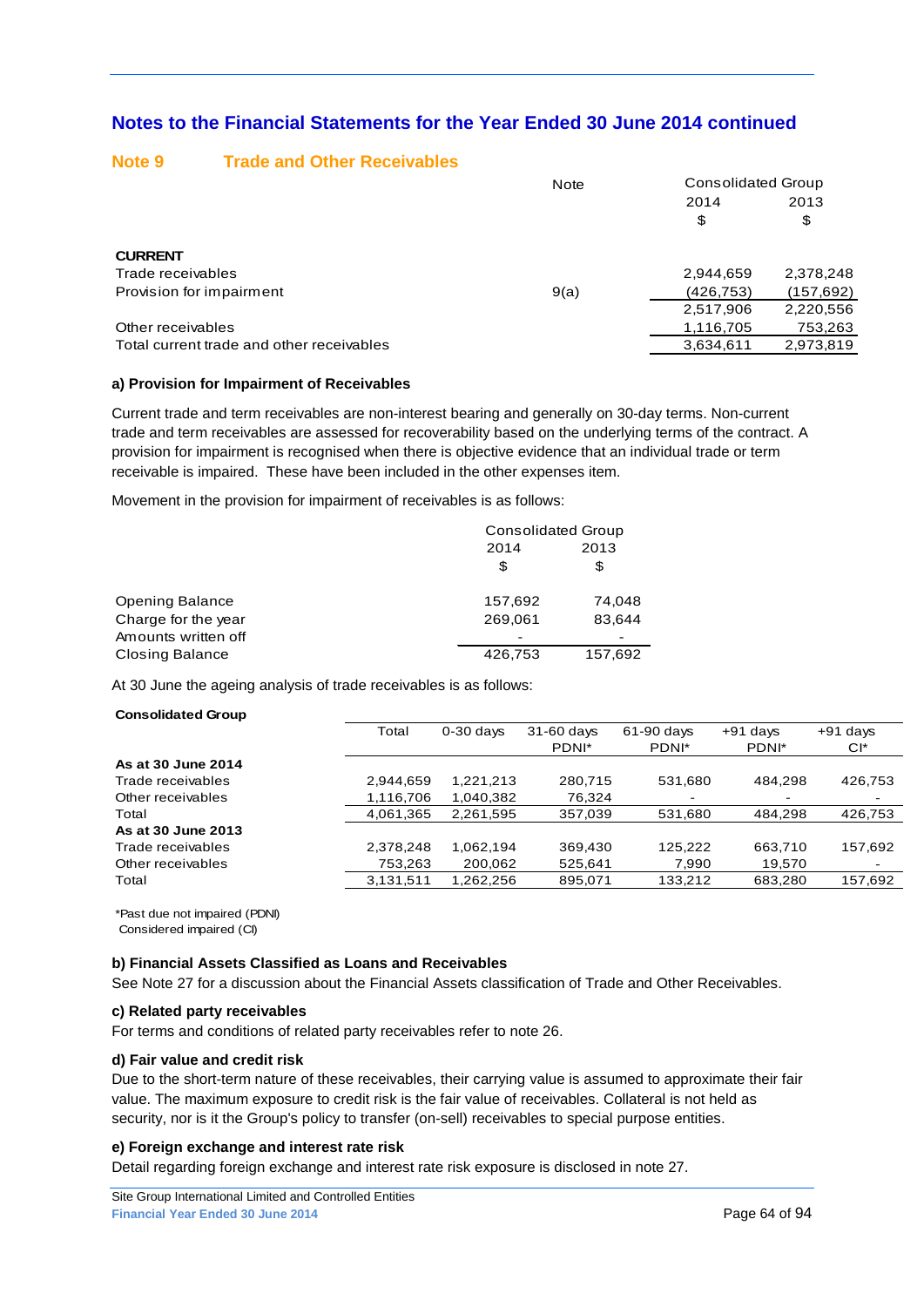### **Note 10 Inventory**

|                                                                 | <b>Consolidated Group</b> |        |
|-----------------------------------------------------------------|---------------------------|--------|
|                                                                 | 2014                      | 2013   |
|                                                                 | SS.                       |        |
| <b>CURRENT</b>                                                  |                           |        |
| Finished goods at cost                                          | 55.289                    | 44.206 |
| Total inventories at the lower of cost and net realisable value | 55.289                    | 44.206 |

## **Note 11 Controlled Entities**

#### **a) Controlled Entities Consolidated**

| Country of Incorporation | Percentage Owned (%)* |      |
|--------------------------|-----------------------|------|
|                          | 2014                  | 2013 |
|                          |                       |      |
| Australia                | 100%                  | 100% |
| Australia                | 100%                  | 100% |
| Australia                | 100%                  | 100% |
| Australia                | 100%                  | 100% |
| Australia                | 100%                  | 100% |
| Australia                | 100%                  | 100% |
| Australia                | 100%                  | 100% |
| Australia                | 100%                  | 100% |
| Australia                | 100%                  | 0%   |
| Singapore                | 100%                  | 0%   |
| Malaysia                 | 100%                  | 0%   |
| Australia                | 100%                  | 0%   |
|                          |                       |      |

\* Percentage of voting power is in proportion to ownership

## **Note 12 Property, Plant and Equipment**

|                                              |             | <b>Consolidated Group</b> |  |
|----------------------------------------------|-------------|---------------------------|--|
|                                              | 2014        | 2013                      |  |
|                                              | \$          | \$                        |  |
| <b>PLANT AND EQUIPMENT</b>                   |             |                           |  |
| <b>Leasehold Improvements</b>                |             |                           |  |
| At Cost                                      | 6,120,742   | 5,700,454                 |  |
| (Accumulated depreciation)                   | (839, 279)  | (564, 977)                |  |
| Net carrying amount - leasehold improvements | 5,281,463   | 5,135,477                 |  |
| <b>Capital works in Progress</b>             |             |                           |  |
| At Cost                                      | 784,700     | 33,658                    |  |
| <b>Computers</b>                             |             |                           |  |
| At cost                                      | 470,415     | 353,655                   |  |
| (Accumulated depreciation)                   | (323, 833)  | (209, 553)                |  |
| Net carrying amount - computers              | 146,582     | 144,102                   |  |
| <b>Furniture and fittings</b>                |             |                           |  |
| At cost                                      | 3,237,567   | 2,475,487                 |  |
| (Accumulated depreciation)                   | (1,962,689) | (1,087,510)               |  |
| Net carrying amount - furniture and fittings | 1,274,878   | 1.387.977                 |  |
| <b>Vehicles</b>                              |             |                           |  |
| At cost                                      | 426,016     | 336,115                   |  |
| (Accumulated depreciation)                   | (219,009)   | (140, 642)                |  |
| Net carrying amount - vehicles               | 207,007     | 195,473                   |  |
| Total property, plant and equipment          | 7,694,630   | 6,896,687                 |  |
|                                              |             |                           |  |

Site Group International Limited and Controlled Entities **Financial Year Ended 30 June 2014 Page 65 of 94**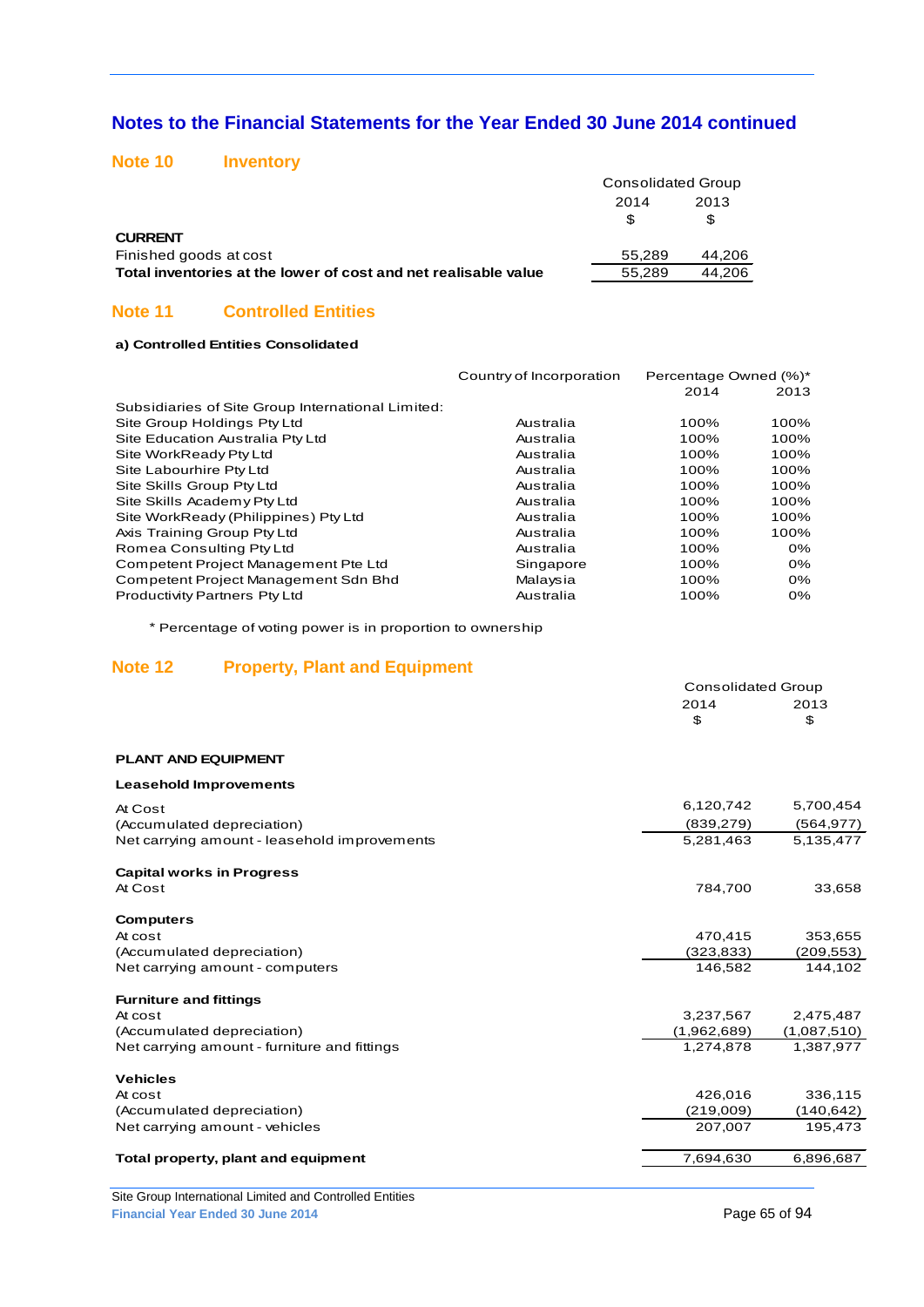## **Note 12 Property, Plant and Equipment continued**

### **a) Movements in Carrying Amounts**

Movements in carrying amounts for each class of property, plant and equipment between the beginning and the end of the current financial year

|                            | Leasehold                 | Capital Works |                       | Furniture & |           |            |
|----------------------------|---------------------------|---------------|-----------------------|-------------|-----------|------------|
|                            | <b>Improvements</b><br>\$ | in Progress   | Fittings<br>Computers |             | Vehicles  | Total      |
|                            |                           | \$            | \$                    | \$          | \$        | \$         |
| <b>Consolidated Group:</b> |                           |               |                       |             |           |            |
| Balance at 30 June 2012    | 3,953,058                 | 497,173       | 123,910               | 1,487,282   | 140,773   | 6,202,196  |
| Additions                  | 896,867                   | 33,658        | 109,095               | 375,466     | 1,260     | 1,416,346  |
| Transfers - in (out)       | 487,273                   | (497, 173)    |                       | (113, 145)  | 123,045   |            |
| Disposals                  |                           |               |                       |             |           |            |
| Depreciation expense       | (217, 738)                |               | (95, 961)             | (390, 341)  | (75, 132) | (779, 172) |
| Exchange rate differences  | 16,017                    |               | 7,058                 | 28,715      | 5,527     | 57,317     |
| Balance at 30 June 2013    | 5,135,477                 | 33,658        | 144,102               | 1,387,977   | 195,473   | 6,896,687  |
| Additions                  | 175,460                   | 751,042       | 78,771                | 410,017     | 82,605    | 1,497,895  |
| Acquistion of subsidiaries | 41,111                    |               | 22,981                | 31,610      | 26,296    | 121,998    |
| Transfers - in (out)       |                           |               |                       |             |           |            |
| Disposals                  |                           |               |                       | (48, 351)   | (26, 296) | (74, 647)  |
| Depreciation expense       | (252, 226)                |               | (99, 272)             | (526, 288)  | (74, 121) | (951, 907) |
| Exchange rate differences  | 181,641                   |               |                       | 19,913      | 3,050     | 204,604    |
| Balance at 30 June 2014    | 5,281,463                 | 784,700       | 146,582               | 1,274,878   | 207,007   | 7,694,630  |
|                            |                           |               |                       |             |           |            |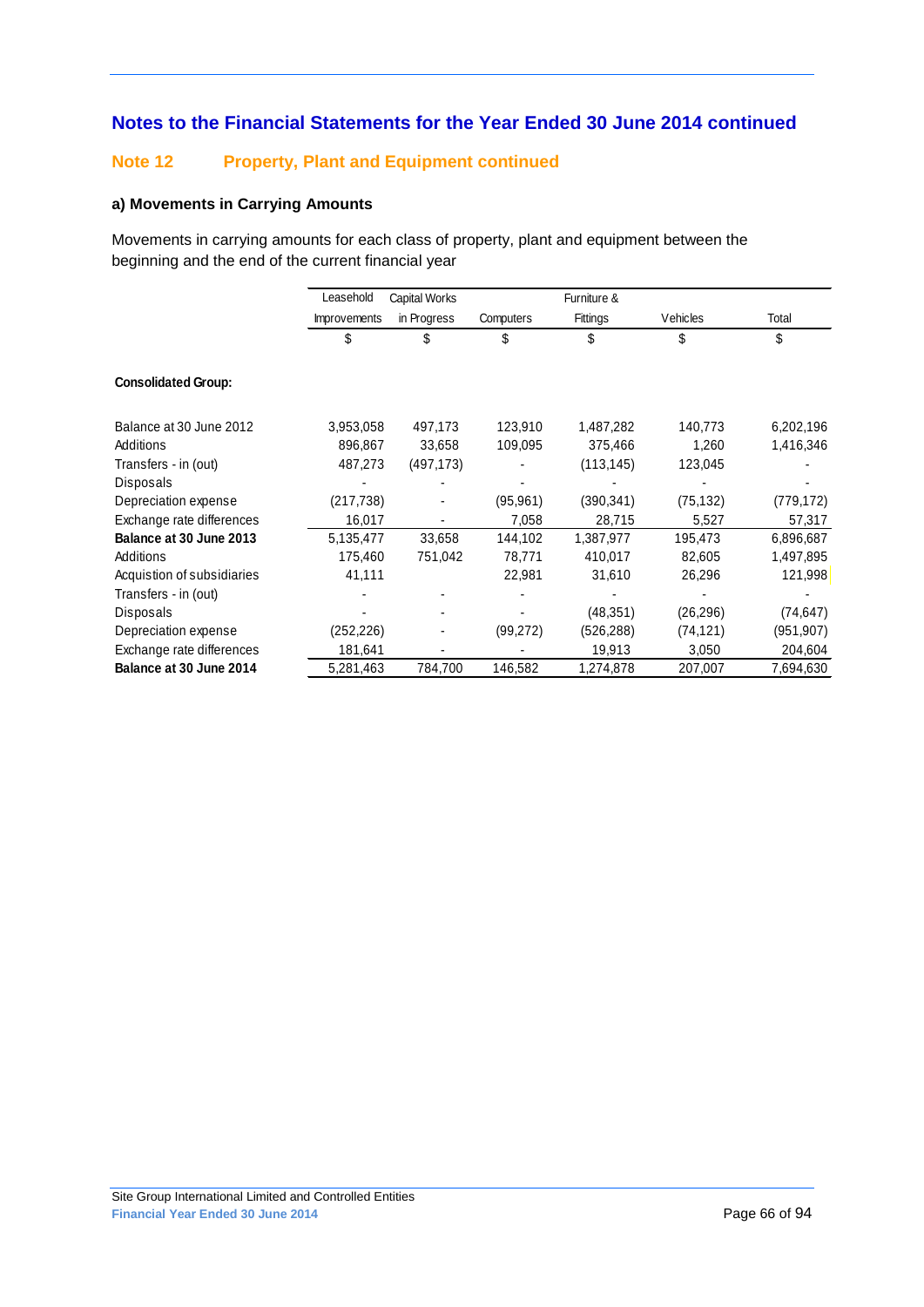# **Note 13 Intangible Assets**

|                                                 | <b>Consolidated Group</b> |            |
|-------------------------------------------------|---------------------------|------------|
|                                                 | 2014                      | 2013       |
|                                                 | \$                        | \$         |
| (i) Current                                     |                           |            |
| Pre-paid service and employment services        |                           |            |
| Cost                                            | 162,450                   | 162,450    |
| Total current intangible assets                 | 162,450                   | 162,450    |
|                                                 |                           |            |
|                                                 |                           |            |
| (ii) Non-Current                                |                           |            |
| <b>Goodwill</b>                                 |                           |            |
| Cost                                            | 21,180,413                | 197,035    |
| Accumulated impaired losses                     |                           |            |
| Net carrying value                              | 21,180,413                | 197,035    |
|                                                 |                           |            |
| Training licences and course material           |                           |            |
| Cost                                            | 1,952,688                 | 873,751    |
| Accumulated amortisation                        | (604, 560)                | (283, 396) |
| Net carrying value                              | 1,348,128                 | 590,355    |
|                                                 |                           |            |
| <b>Licences</b>                                 |                           |            |
| Cost                                            | 923,000                   |            |
| Accumulated amortisation                        |                           |            |
| Net carrying value                              | 923,000                   |            |
| <b>Customer contracts</b>                       |                           |            |
| Cost                                            | 243,000                   |            |
| Accumulated amortisation                        | (27,000)                  |            |
| Net carrying value                              | 216,000                   |            |
|                                                 |                           |            |
| <b>Brand</b>                                    |                           |            |
| Cost                                            | 73,000                    |            |
| Accumulated impaired losses                     |                           |            |
| Net carrying value                              | 73,000                    |            |
|                                                 |                           |            |
| <b>Pre-paid Service and Employment Services</b> |                           |            |
| Cost                                            | 487,350                   | 487,350    |
| Accumulated amortisation                        | (433, 200)                | (270, 750) |
| Net carrying value                              | 54,150                    | 216,600    |
|                                                 |                           |            |
| Total non-current intangible assets             | 23,794,691                | 1,003,990  |
|                                                 |                           |            |
| <b>Total intangible assets</b>                  | 23,957,141                | 1,166,440  |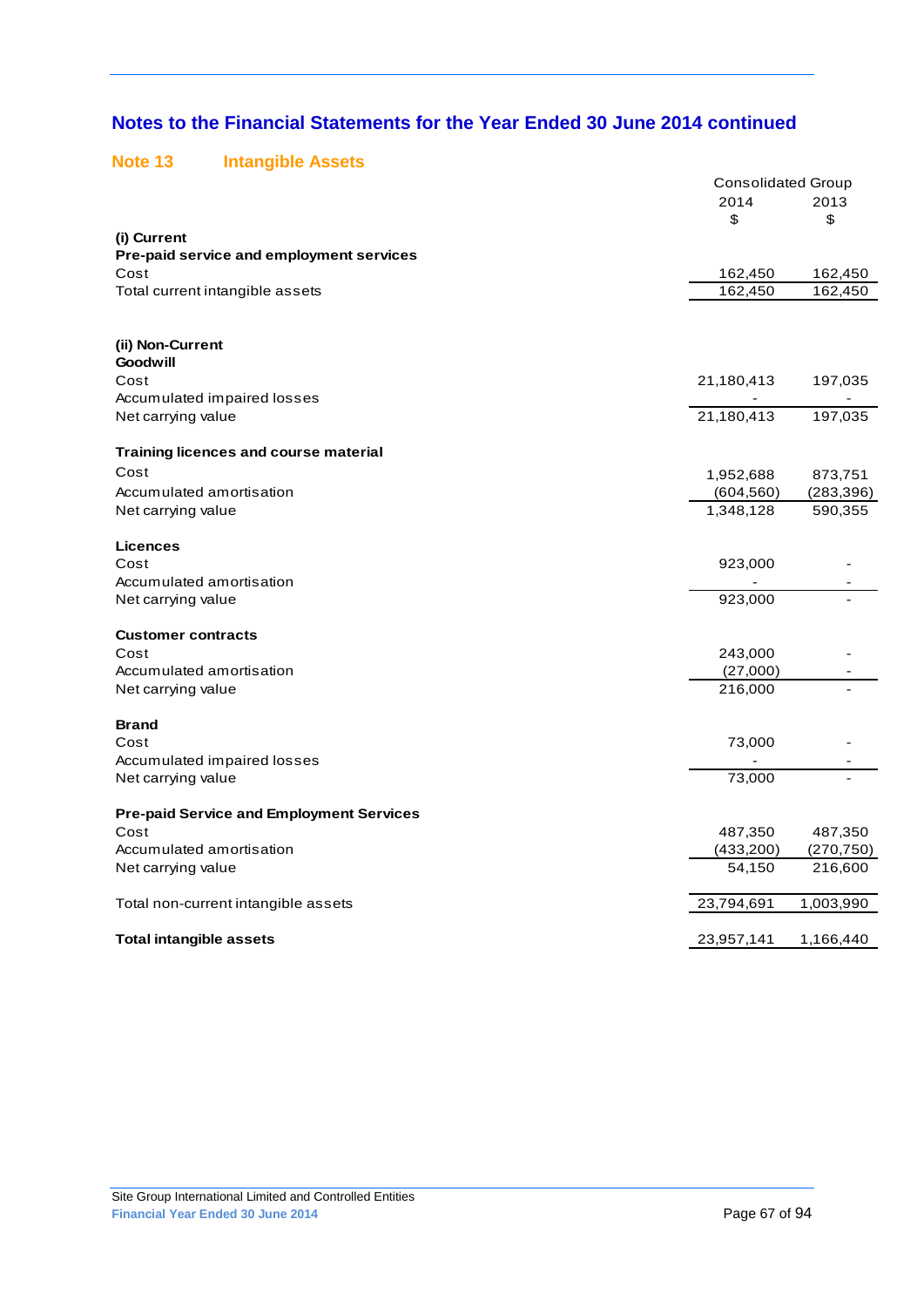### **Note 13 Intangible Assets continued**

### **(a) Reconciliation of carrying amounts at the beginning and end of the period**

Movements in carrying amount for each class of intangible asset between the beginning and the end of the current financial year.

|                             |            | Training   | Employment |          |           |              |            |
|-----------------------------|------------|------------|------------|----------|-----------|--------------|------------|
|                             |            | Licences   | & Service  |          | Customer  |              |            |
|                             | Goodw ill  | Courses    | Contracts  | Licences | Contracts | <b>Brand</b> | Total      |
|                             | \$         | \$         | \$         | \$       | \$        | \$           | \$         |
| <b>Consolidated Group:</b>  |            |            |            |          |           |              |            |
| Balance at 30 June 2012     |            | 666,867    | 637,424    |          |           |              | 1,304,291  |
| Additions                   | 197,035    | 123,795    |            |          |           |              | 320,830    |
| Impairments                 |            |            |            |          |           |              |            |
| Amortisation expense        |            | (200, 307) | (258, 374) |          |           |              | (458, 681) |
| Exchange rate differences   |            |            |            |          |           |              |            |
| Balance at 30 June 2013     | 197,035    | 590,355    | 379,050    |          |           |              | 1,166,440  |
| Additions                   |            | 58,482     |            |          |           |              | 58,482     |
| Acquisition of subsidiaries | 20,983,378 | 1,019,096  |            | 923,000  | 243.000   | 73,000       | 23,241,474 |
| Impairments                 |            |            |            |          |           |              |            |
| Amortisation expense        |            | (320,090)  | (162, 450) |          | (27,000)  |              | (509, 540) |
| Exchange rate differences   |            | 285        |            |          |           |              | 285        |
| Balance at 30 June 2014     | 21,180,413 | 1,348,128  | 216,600    | 923,000  | 216,000   | 73,000       | 23,957,141 |

### **b) Impairment**

An impairment loss is recognised for the amount by which the asset's carrying amount exceeds its recoverable amount. Recoverable amount is the higher of an asset's fair value less costs to sell and value in use.

The recoverable amount of goodwill and brand name is determined based on value-in-use calculations. Value-in-use is calculated based on the present value of future cash flow projections over a 5 year period including a terminal value calculation where applicable. The growth rate used in the value in use calculation for the Energy services CGU and the professional courses CGU was 0% after a significant ramp up in FY2015 and the pre-tax discount rate was 12%. The growth rate used for Tesol Asia group was 50% for 2 years and then decreasing to 25% reflecting the size and stage of growth of the business and the size of the English education market throughout Asia. The value in use calculations have been based on budgets for each reporting segment. The balance of goodwill and brand name is allocated to the respective Cash Generating Units as per Note 1c . The terminal growth rate applied is 0%.

The calculation of value in use for the CGU's is most sensitive to the gross margins and the FY2015 growth rates. Gross margins are assumed to be maintained at historical levels. The FY2015 for the professional courses CGU is based on integration into existing facilities and expansion of new facilities. Other than the earn outs and milestone shares, there is no reasonably possible change in key assumptions which would result in the carrying amount of goodwill exceeding its recoverable amount.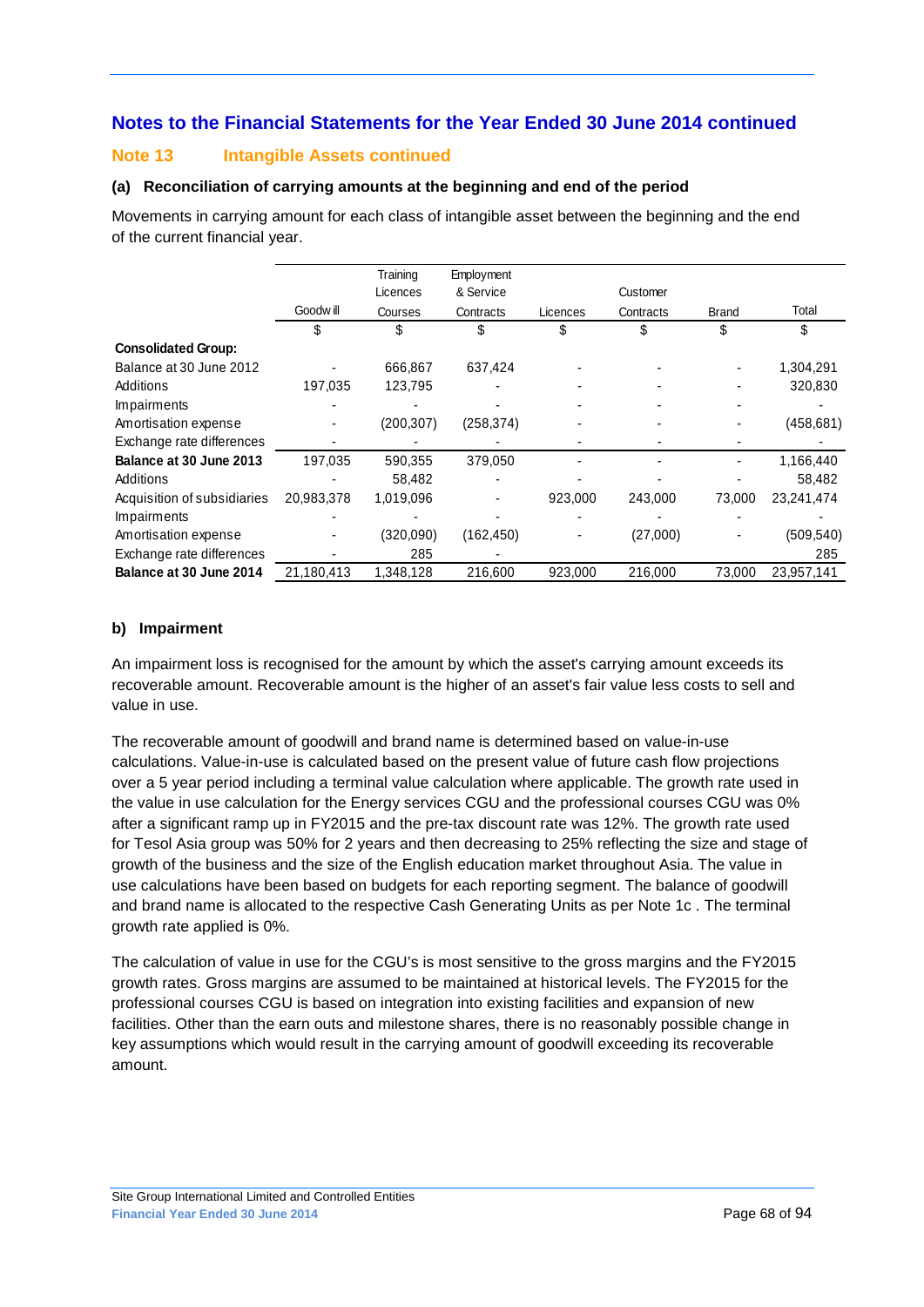Consolidated Group

### **Note 14 Other Financial Assets**

|                              | 2014   | 2013   |
|------------------------------|--------|--------|
|                              | \$.    | S      |
| NON-CURRENT FINANCIAL ASSETS |        |        |
| Investments - unlisted       | 80.827 | 16,046 |
|                              | 80.827 | 16.046 |
|                              |        |        |

### Not**e 15 Trade and Other Payables**

|                                | <b>Consolidated Group</b> |           |
|--------------------------------|---------------------------|-----------|
|                                | 2014                      | 2013      |
|                                | \$                        | \$        |
| <b>Unsecured liabilities</b>   |                           |           |
| Trade payables                 | 2,301,843                 | 884.431   |
| Amounts payable to:            |                           |           |
| - Employee related payables    | 300,259                   | 179,338   |
| - Unearned income              | 48.543                    | 195,203   |
| — Accruals                     | 1.089.838                 | 272,573   |
| — Other Payables               | 50,126                    | 42,348    |
| Total trade and other payables | 3,790,609                 | 1,573,893 |

#### **(a) Fair Value**

Due to the short-term nature of these payables, their carrying value is assumed to approximate their fair value.

#### **(b) Related party payables**

For terms and conditions relating to related party payables refer to note 26.

#### **(c) Interest rate, foreign exchange and liquidity risk**

Information regarding interest rate, foreign exchange and liquidity risk exposure is set out in note 27.

### **Note 16 Interest Bearing Debt**

(i) Current financial liabilities

|                                              |        | <b>Consolidated Group</b> |  |
|----------------------------------------------|--------|---------------------------|--|
|                                              | 2014   | 2013                      |  |
|                                              | S      |                           |  |
| Finance Lease Liability due within 12 months | 34.834 | 4,953                     |  |
|                                              | 34,834 | 4.953                     |  |

Refer to note 26(d) for details of the undrawn related party debt facility.

#### (ii) Non-current financial liabilities

|                         | <b>Consolidated Group</b> |        |
|-------------------------|---------------------------|--------|
|                         | 2014                      | 2013   |
|                         | S                         | \$     |
| Finance Lease Liability | 72,302                    | 19,364 |
|                         | 72,302                    | 19,364 |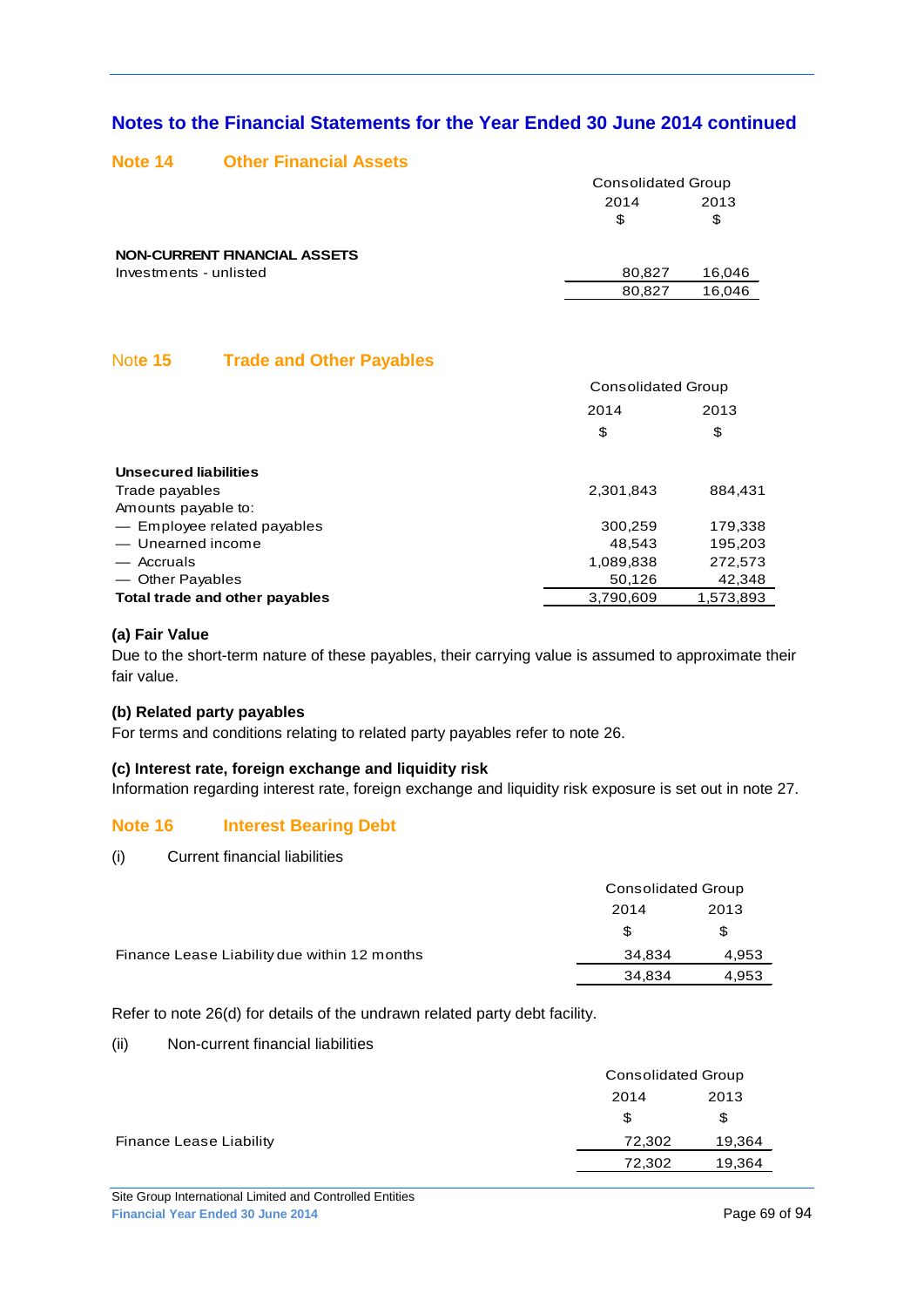### **Note 17 Taxation**

|                                                                | <b>Consolidated Group</b> |      |
|----------------------------------------------------------------|---------------------------|------|
|                                                                | 2014                      | 2013 |
|                                                                | \$                        | \$   |
| a) Income tax expense                                          |                           |      |
| The major components of income tax expense are:                |                           |      |
| Statement of comprehensive income                              |                           |      |
| Current income tax                                             |                           |      |
| Current income tax charge                                      | 53,782                    |      |
| Adjustments in respect of current income tax of previous years |                           |      |
| Deferred income tax                                            |                           |      |
| Relating to origination and reversal of timing differences     | (8,100)                   |      |
| Income tax expense / (benefit) reported                        | 45,682                    |      |
| in the statement of comprehensive income                       |                           |      |

#### **b) Numerical reconciliation between aggregate tax expense**

A reconciliation between tax expense and the product of accounting

| Accounting profit/(loss) before tax from continuing operations        | (6,441,435) | (5,821,405) |
|-----------------------------------------------------------------------|-------------|-------------|
| At the parents entity's statutory income tax rate of 30% (2013 - 30%) | (1,932,430) | (1,746,422) |
| Deferred tax asset not recognised                                     | 1,932,430   | 1,746,422   |
| Amortisation of customer contracts                                    | (8,100)     |             |
| Tax recognised on profit in overseas subsidiary at local tax rate     | 53,782      |             |
|                                                                       | 45,682      |             |
| Aggregate income tax expenses attributed to: Continuing operations    | 45,682      |             |
|                                                                       | 45,682      |             |
| The applicable weighted average effective tax rates are:              |             |             |

**c) Tax liabilities**

| <b>CURRENT</b>              |          |        |
|-----------------------------|----------|--------|
| Income tax payable          | 159,437  | 17,494 |
| <b>TOTAL</b>                | 159,437  | 17,494 |
|                             |          |        |
| <b>NON-CURRENT</b>          |          |        |
| Deferred tax liability      |          |        |
| Acquisition of subsidiaries | 350,074  |        |
| Amortisation of intangibles | (8, 100) |        |
| Balance as at 30 June       | 341,974  |        |
|                             |          |        |
| d) Tax assets               |          |        |
| <b>CURRENT</b>              |          |        |
| Income tax                  |          |        |
| <b>TOTAL</b>                |          |        |
| <b>NON-CURRENT</b>          |          |        |
| Deferred tax asset          |          |        |

#### **e) Tax losses**

The group has not recognised estimated deferred tax assets of \$8.9 million (2013: \$7.0 million) in relation to tax losses due to the uncertainty of timing for the realisation of these losses against future profits.

Balance as at 30 June - -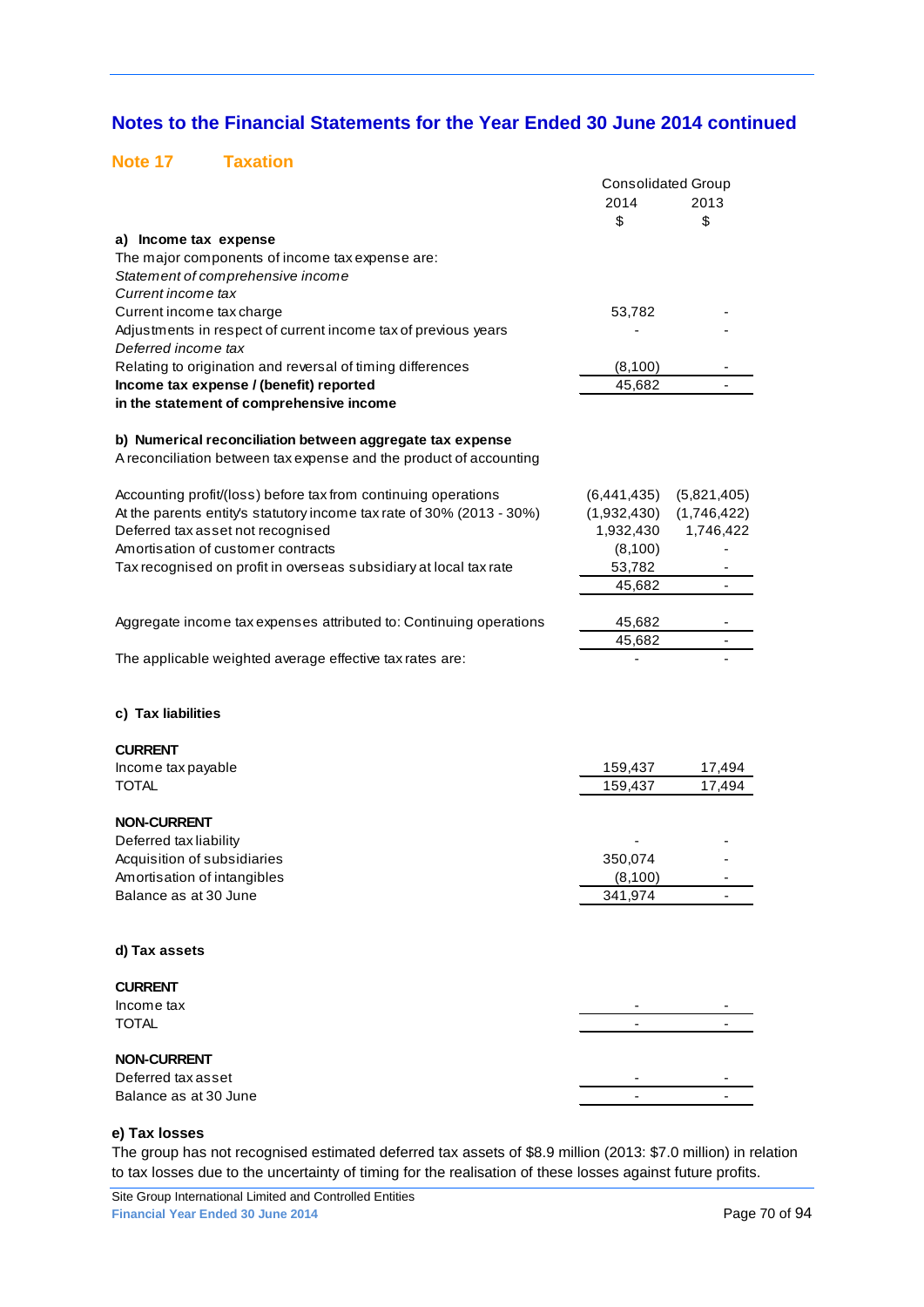### **Note 18 Provisions**

|                         | <b>Consolidated Group</b> |         |
|-------------------------|---------------------------|---------|
|                         | 2014                      | 2013    |
| <b>CURRENT</b>          | S                         | \$      |
| Employee - Annual Leave | 287,528                   | 191,345 |
| Other                   | 14.886                    | 13,172  |
| Balance at 30 June      | 302.414                   | 204,517 |

#### **(a) Movement in provisions**

Movements in provisions other then those relating to annual leave, are set out below:

|                         | 13th Month Pay |          |
|-------------------------|----------------|----------|
|                         | provision      | Total    |
| At 1 July 2012          |                |          |
| Arising during the year | 13,172         | 13,172   |
| Utilised                |                | ۰        |
| At 30 June 2013         | 13,172         | 13,172   |
| Arising during the year | 14,886         | 14,886   |
| Utilised                | (13,172)       | (13,172) |
| At 30 June 2014         | 14,886         | 14,886   |

The Extra month pay provision relates to staff obligation in the Philippines.

|                                      | <b>Note</b> | <b>Consolidated Group</b> |           |
|--------------------------------------|-------------|---------------------------|-----------|
|                                      |             | 2014                      | 2013      |
|                                      |             | \$                        | \$        |
| <b>NON CURRENT</b>                   |             |                           |           |
| Provision for pension liability      | 18(b)       | 42,302                    | 19.913    |
| Provision for long service leave     |             | 19.949                    |           |
| Provision for lease rental incentive | 18(d)       | 1,546,941                 | 1,376,769 |
|                                      |             | 1,609,192                 | 1,396,682 |

#### **(b) Movement in provisions**

Movements in provisions are set out below:

|                             | Lease Rental | Pension<br>Liability | Long Service<br>Leave | Total     |
|-----------------------------|--------------|----------------------|-----------------------|-----------|
| At 1 July 2012              | 1,329,539    |                      |                       | 1,329,539 |
| Arising during the year     | 215,152      | 19.913               |                       | 235,065   |
| Utilised/Provision Released | (167,922)    |                      |                       | (167,922) |
| At 30 June 2013             | 1,376,769    | 19,913               |                       | 1,396,682 |
| Arised during the year      | 575.584      | 22,389               |                       | 597,973   |
| Acquistion of subsidiaries  |              |                      | 19.949                | 19.949    |
| Utilised/Provision Released | (405, 412)   |                      |                       | (405,412) |
| At 30 June 2014             | 1.546.941    | 42,302               | 19.949                | 1,609,192 |

The company has an obligation in the Philippines to provide for the retirement obligations of staff after 5 years of service should that person reach retirement age.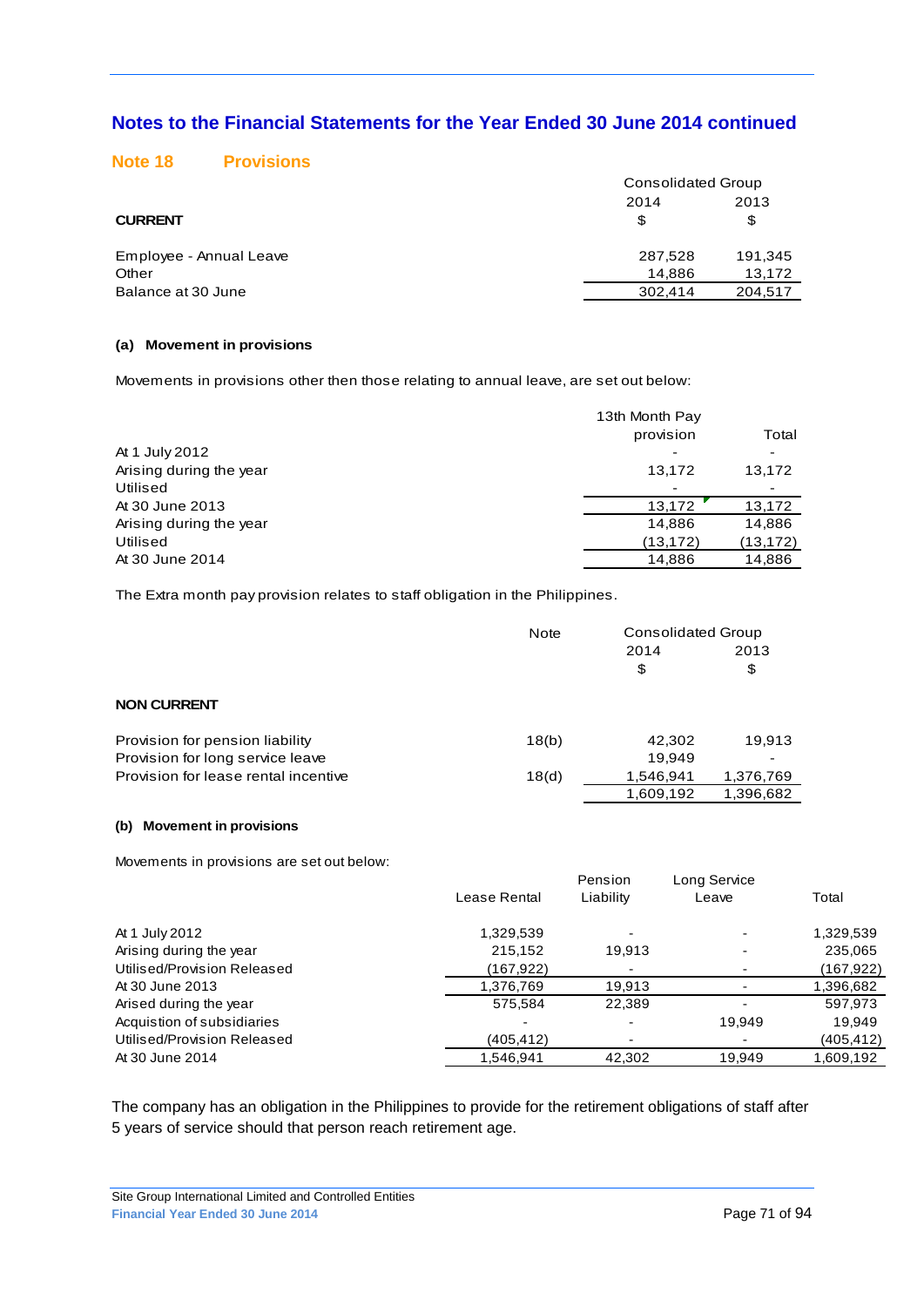### **Note 18 Provisions continued**

| 2014      | 2013                      |
|-----------|---------------------------|
| \$.       | \$                        |
| 302.414   | 204.517                   |
| 1,609,192 | 1,396,682                 |
| 1,911,606 | 1,601,199                 |
|           | <b>Consolidated Group</b> |

#### **(d) Lease Rental Incentive**

The lease of the Clark Facility included a three year rent free period which concluded in October 2012. The lease agreement is for a period of 25 years with an option to renew for another 25 years. The agreement includes an escalation in lease payments of ten per cent, compounded on every increase, starting on the fourth year and every three years thereafter.

### **Note 19 Contingent Consideration Liability**

|                   | <b>Consolidated Group</b> |      |  |
|-------------------|---------------------------|------|--|
|                   | 2014                      | 2013 |  |
|                   | \$                        | \$   |  |
| Payable in Equity | 8,530,867                 | -    |  |
| Payable in Cash   | 2,312,579                 | -    |  |
|                   | 10,843,446                | -    |  |

Contingent consideration arises due to the earnout components of acquisitions completed during the year. Refer Note 1c.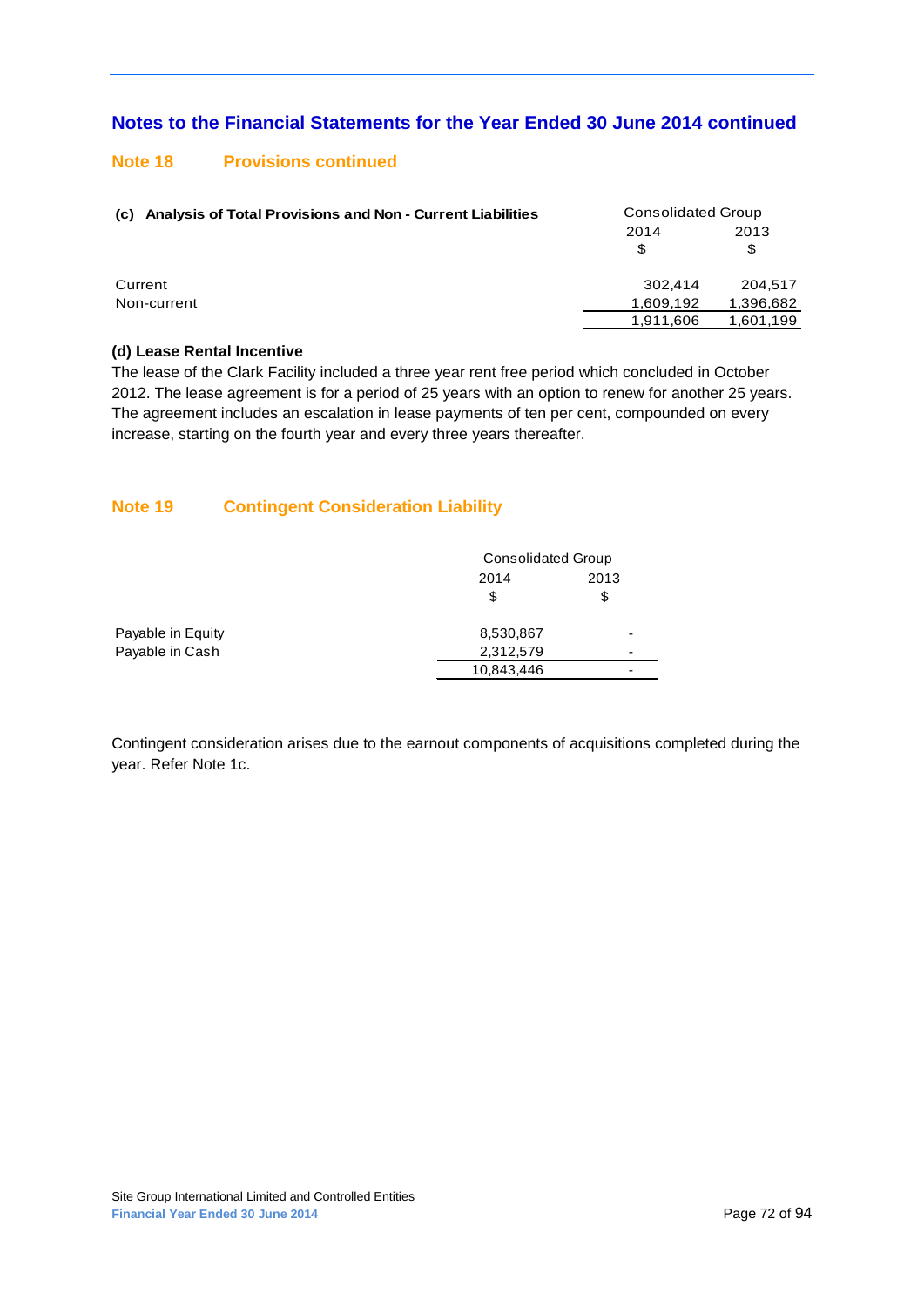| <b>Issued Capital</b><br>Note 20                           |                           |             |
|------------------------------------------------------------|---------------------------|-------------|
|                                                            | <b>Consolidated Group</b> |             |
|                                                            | 2014                      | 2013        |
|                                                            | \$                        | \$          |
|                                                            |                           |             |
|                                                            |                           |             |
| 479,633,405 fully paid ordinary shares (2013: 330,700,034) | 56,193,357                | 37,852,532  |
| <b>Cost of Capital Raising</b>                             | (2,055,280)               | (1,703,968) |
|                                                            | 54,138,077                | 36,148,564  |
| (a) Ordinary Shares                                        |                           |             |
|                                                            | No. Shares                | \$          |
| At 1 July 2012                                             | 229,563,482               | 25,362,928  |
| Share issue - 4 July 2012                                  | 32,908,270                | 3,446,992   |
| Share issue - 4 July 2012                                  | 5,750,000                 |             |
| Share issue - 31 July 2012                                 | 8,091,681                 | 971,002     |
| Share issue - 27 September 2012                            | 1,343,101                 | 220,000     |
| Share issue - 27 September 2012                            | 750,000                   |             |
| Share issue - 5 October 2012                               | 27,213,450                | 3,265,614   |
| Share issue - 6 November 2012                              | 138,130                   | 22,626      |
| Share issue - 5 April 2013                                 | 24,941,920                | 3,367,159   |
| Transaction costs relating to capital raising              |                           | (507, 757)  |
| 30 June 2013 share capital                                 | 330,700,034               | 36,148,564  |
| Share issue - 2 August 2013                                | 3,000,000                 |             |
| Share issue - 6 September 2013                             | 4,650,000                 |             |
| Share issue - 13 November 2013                             | 2,835,870                 | 382,842     |
| Share issue - 13 November 2013                             | 300,000                   |             |
| Share buy back - 19 November 2013                          | (6,630,000)               |             |
| Share issue - 6 December 2013                              | 2,000,000                 | 270,000     |
| Share issue - 6 December 2013                              | 3,000,000                 |             |
| Share issue - 13 January 2014                              | 33,485,590                | 4,687,983   |
| Share issue - 9 April 2014                                 | 9,999,999                 | 1,400,000   |
| Share issue - 13 June 2014                                 | 30,000,000                | 5,100,000   |
| Share issue - 18 June 2014                                 | 19,863,340                |             |
| Share issue - 30 June 2014                                 | 46,428,572                | 6,500,000   |
| Transaction costs relating to capital raising              |                           | (351, 312)  |
| 30 June 2014 share capital                                 | 479,633,405               | 54,138,077  |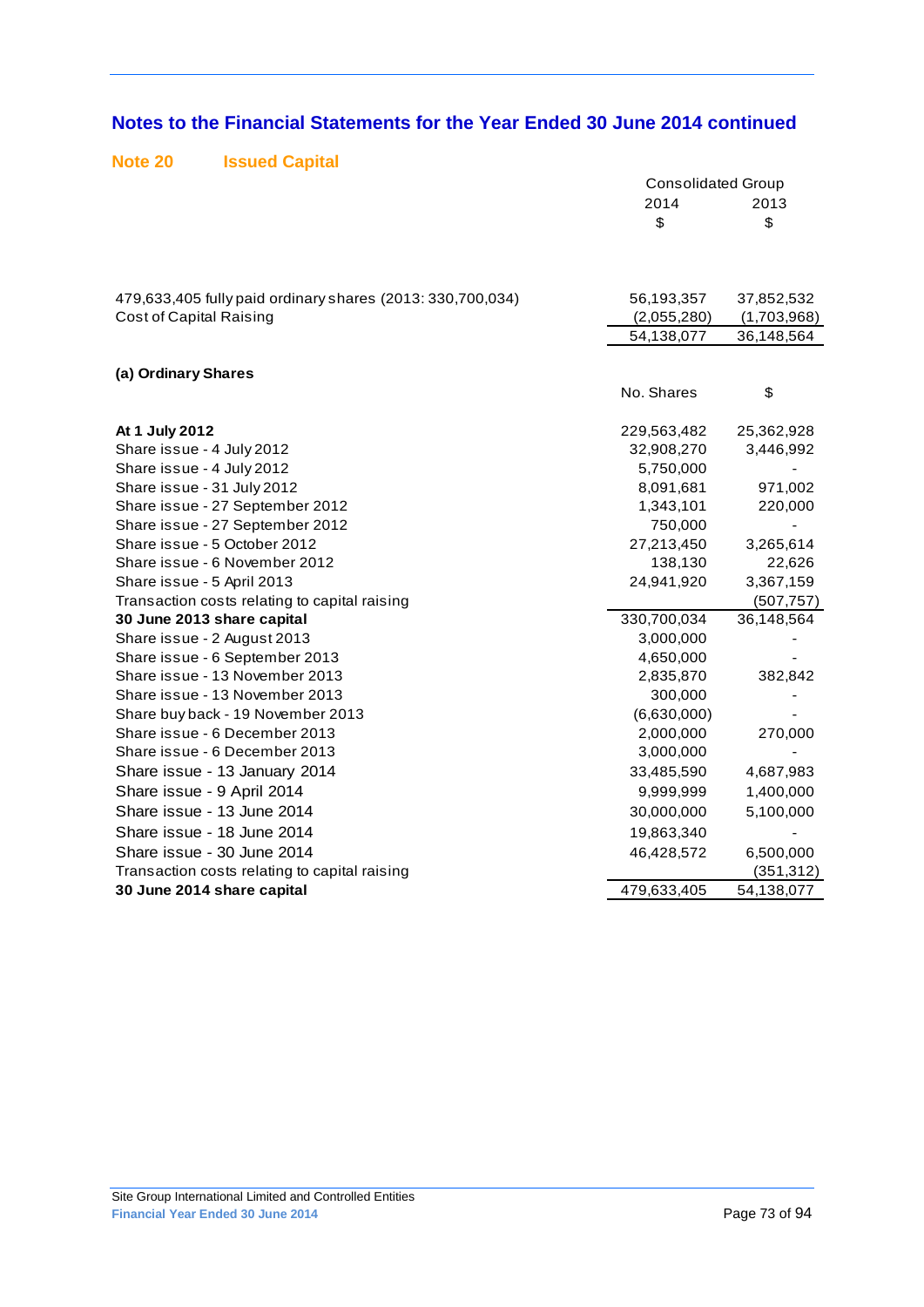### **Note 20 Issued Capital continued**

- On 4 July 2012 the company completed the issue of 32,908,270 shares under a private placement of shares at \$0.12 per share in addition 5,750,000 shares were issued to Directors and certain contractors under terms similar to the Employee Share Plan.
- On 31 July 2012 the company completed the issue of 8,091,681 shares under a Share Purchase Plan with an issue price of \$0.12 cents per share.
- On 27 September 2012 under the terms of the acquisition agreement for Axis Training Group Pty Ltd, the company issued 1,343,101 shares to the vendor shareholder at the issue price of \$0.1638 per share in addition 750,000 shares were issued at nil consideration and escrowed for certain employees of Axis to be awarded on the completion of milestone performance requirements.
- On the 5 October 2012, following approval of shareholders at the Annual General Meeting, the company issued 27,213,450 shares (being a significant portion of the SPP issue shortfall) at a price of \$0.12 per share.
- On 6 November 2012 in accordance with the agreement for the acquisition of Axis Training Group Pty Ltd the company issued the vendor shareholder an additional 138,130 shares at an issue price of \$0.1638 per share representing the value of the improved working capital position over the agreed balance sheet position specified in the contract.
- On 5 April 2013 the company issued 24,941,920 shares under a placement at \$0.135 per share.
- On 2 August 2013 the company issued 3,000,000 sign on and bonus shares at no cost to employees in lieu of cash based remuneration and allowing management to participate in the growth of Site Group International Limited as shareholders.
- On 6 September 2013 4,650,000 shares were issued under the Employee Share Plan. The nature of the share plan results in the shares being valued as if they were options with a result that the issue price of \$0.20 per share will not be recorded until the conditions of issue are satisfied.
- On 13 November 2013 following approval at the Annual General Meeting, the company issued 2,835,870 shares to the Chairman and CEO at \$0.135 per share as part of their participation in the placement completed on 5 April 2013.
- On 13 November 2013 following approval at the Annual General Meeting, the company issued a further 300,000 shares under the Employee Share Plan as per the issue on the 6 September 2013.
- On 19 November 2013, the company completed a buy-back of shares issued under the Employee Share Plan and sign on shares forfeited by employees when they resigned from the group.
- On 6 December 2013 under the terms of the acquisition agreement for Romea Consulting Pty Ltd, the company issued 2,000,000 shares to the vendor shareholder at the issue price of \$0.135 per share. In addition 3,000,000 shares were issued at nil consideration and escrowed for certain employees of Romea to be awarded on the completion of milestone performance requirements.
- On 13 January 2014 the company completed a fully underwritten rights issue and issued 33,485,590 at \$0.14 per share.
- On 9 April 2014 under the terms of the acquisition agreement for TESOL Asia group, the company issued 9,999,999 shares to the vendor at the issue price of \$0.14 per share.
- On 13 June 2014, the company completed the issue of 30,000,000 shares under a private placement of shares at \$0.17 per share.
- On 18 June 2014, under the terms of the acquisition agreement for Competent Project Management, the company issued 19,863,340 shares to the vendor at \$0.14 per share. As this amount is subject to a buy back on a pro rata basis should the FY15 EBIT be less than \$1,000,000, this amount has been recognised as part of the contingent consideration within noncurrent liabilities.
- On 30 June 2014, under the terms of the acquisition agreement for Productivity Partners Pty Ltd, the company issued 46,428,572 shares to the vendors at \$0.14 per share.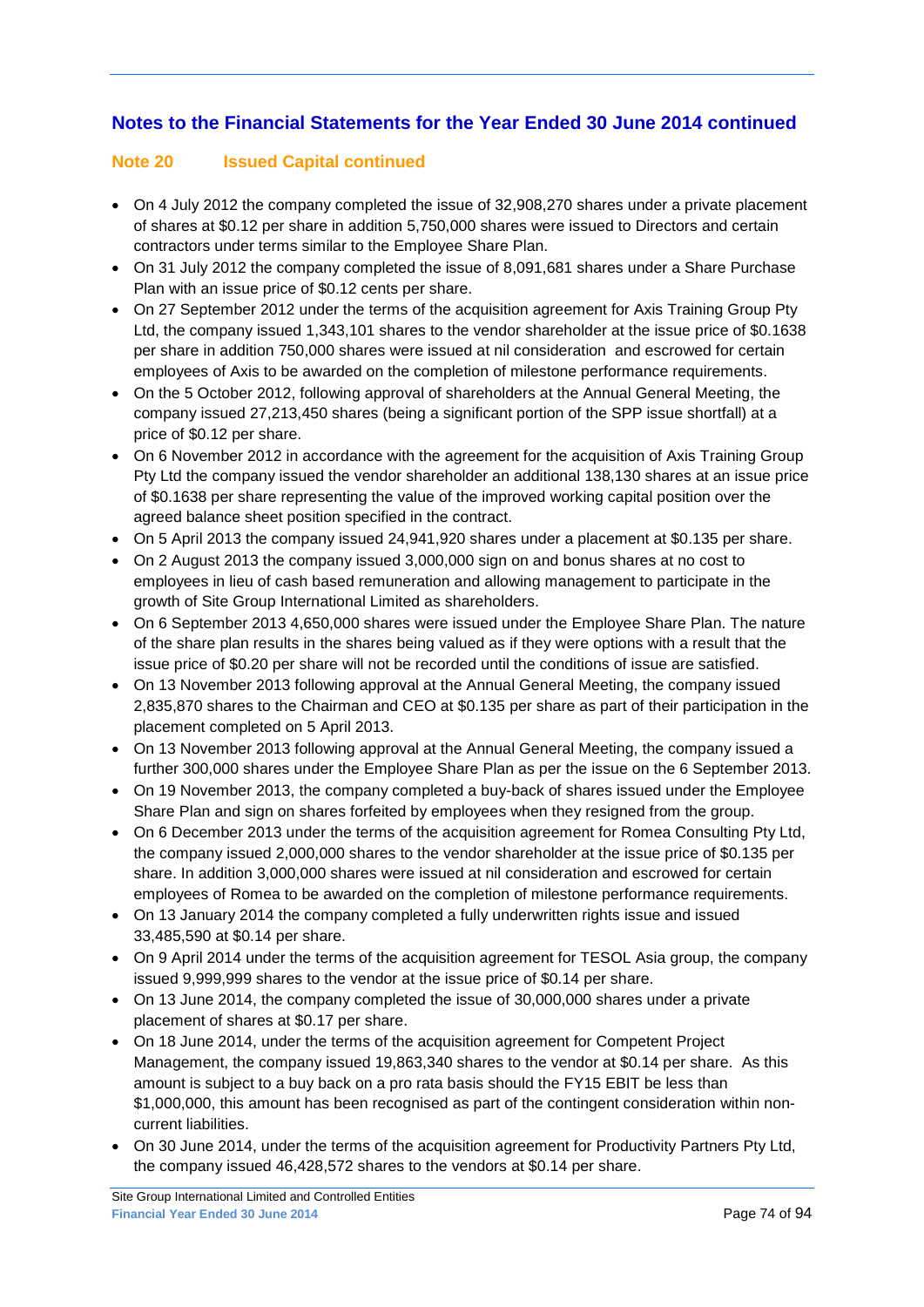### **Note 20 Issued Capital continued**

#### **b) Options**

- i. For information relating to the Site Group International Limited employee option plan, including details of options issued, exercised and lapsed during the financial year and the options outstanding at year-end. Refer to Note 24: Share-based Payments.
- ii. For information relating to share options issued to key management personnel during the financial year. Refer to Note 24: Share-based Payments.

#### **c) Capital Management**

Management control the capital of the Group in order to ensure that the Group can fund its operations and continue as a going concern. There are no externally imposed capital requirements. Management effectively manages the Group's capital by assessing the Group's financial risks and adjusting its capital structure in response to changes in these risks and in the market. These responses primarily include share issues with the ability to drawdown on a \$4 million finance facility where required.

During 2014, management have not paid any dividends. Furthermore, management does not intend to pay any dividends whilst the group is in the start-up phase.

### **Note 21 Capital and Leasing Commitments**

|  | __ |                           |      |
|--|----|---------------------------|------|
|  |    | <b>Consolidated Group</b> |      |
|  |    | 2014                      | 2013 |
|  |    | S                         |      |
|  |    |                           |      |

#### **(a) Operating Lease Commitments**

Non-cancellable operating leases contracted for but not capitalised in the financial statements

| Payable — minimum lease payments |            |            |
|----------------------------------|------------|------------|
| not later than 12 months         | 1.480.537  | 1.181.346  |
| between 12 months and 5 years    | 2.960.408  | 3.647.554  |
| greater than 5 years             | 7.577.730  | 8,071,930  |
|                                  | 12.018.675 | 12,900,830 |

The group has an operation through a subsidiary located in the Philippines. On October 30 2009 the subsidiary entered into a lease agreement covering a parcel of land where its office and education facilities are located. The lease agreement is for a period of 25 years with an option to renew for another 25 years. The agreement includes an escalation in lease payments of ten per cent, compounded on every increase, starting on the fourth year and every three years thereafter.

In 2012 the Group has entered into a commercial lease for the head office location. This lease has a life of four years with a renewal option included in the contract, there are no restrictions placed upon the lessee by entering into these leases. In addition the Group has entered into leases for training facilities at Belmont (Perth) for five years, Gladstone for five years, Landsborough for five years and Darwin for twelve months with continuing options to renew. Captain Cook has 1 year leases for premises at Chermside and Nundah on rolling terms. Competent Project Management has a two year lease at Johor in Malaysia. All of the leases grant options for renewal at expiration of the current lease.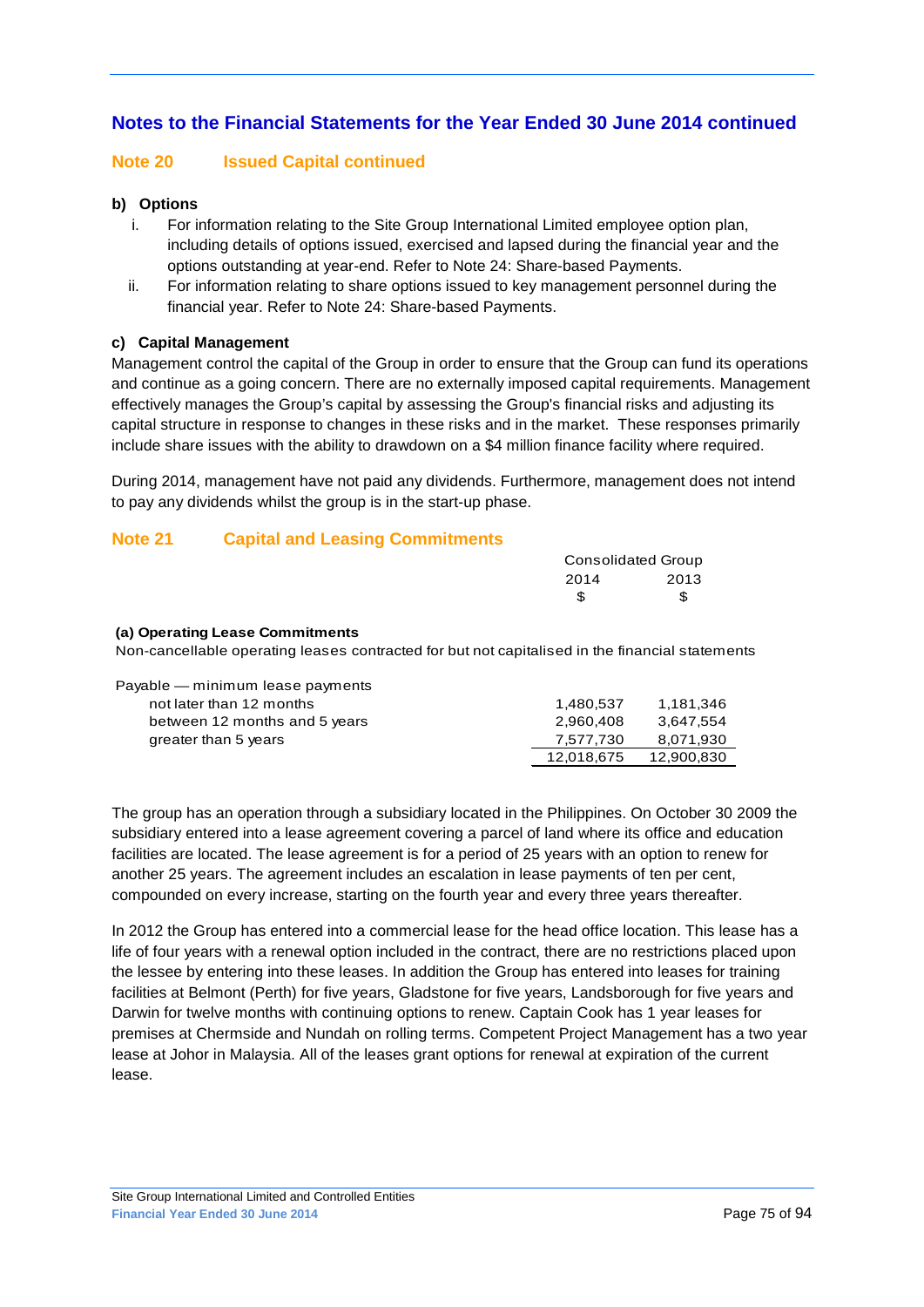### **Note 21 Capital and Leasing Commitments continued**

#### **(b) Finance Lease**

The group entered into finance leases for the acquisition of motor vehicles during the year. The lease has renewal terms but no purchase options or escalation clauses. Renewal is at the option of the specific entity that holds the lease. Future minimum lease payments under the finance lease together with the present value of the net minimum lease payments are as follows:

|                               | 2014                                                   |        | 2013                |                                 |
|-------------------------------|--------------------------------------------------------|--------|---------------------|---------------------------------|
|                               | \$                                                     | \$     |                     | \$                              |
|                               | Present<br>Minimum<br>Value of<br>Payments<br>payments |        | Minimum<br>Payments | Present<br>Value of<br>payments |
| Payable - lease payments      |                                                        |        |                     |                                 |
| not later than 12 months      | 39,784                                                 | 33,860 | 7,699               | 6,464                           |
| between 12 months and 5 years | 81,262                                                 | 61,789 | 21,965              | 18,754                          |
| greater than 5 years          | $\overline{\phantom{0}}$                               |        |                     |                                 |
|                               | 121,046                                                | 95,649 | 29,664              | 25.218                          |

### **Note 22 Operating Segments**

Site Group International Limited has expanded its business into five separate units based on the products and services offered – the Directors and Executive Management of the company review the results on this basis.

The five reportable business segments of the Group are:

- **Site Skills Training** which delivers vocational training and assessment services through four training facilities located at Perth, Gladstone, Darwin and Landsborough. At these locations our experienced team assesses, up-skills and trains industry experienced candidates in the mining and processing, construction, camp services, hospitality and logistic sectors.
- **Site WorkReady** delivers "ready to work" international employees through an end to end service utilising the training and assessment facility at Clark Freeport Zone. Working closely with their clients the Site WorkReady team identify workers, complete assessment services and develop appropriate training. Employment candidates receive instruction in English, workplace health and safety systems as well as employer orientation training to support their transition to employment.
- **Site Skills Training Clark Freeport Zone (CFZ)** operates a 300,000m<sup>2</sup> facility at Clark Freeport Zone in the Philippines allowing the company to deliver Australian standard training in a low cost and controlled environment. This facility has the capacity to complete large scale residential training programs customised to meet client specific requirements.
- **Energy Services** relates to the establishment of specialised Energy training and services delivered to the Oil and Gas industry.
- **Professional Courses** relates to the delivery of Diploma level courses at an expanding number of premises around Australia.

The Directors and Executive Management monitor the operating results of its business units separately for the purposes of making decisions about resource allocation and performance assessment. Segment performance is evaluated based on operating profit/loss consistent with the operating profit/loss in the consolidated financial statements. Group financing and corporate overheads are managed on a group basis and not allocated to operating segments. Transfer prices between the operating segments are on an arm's length basis in a manner similar to transactions with third parties.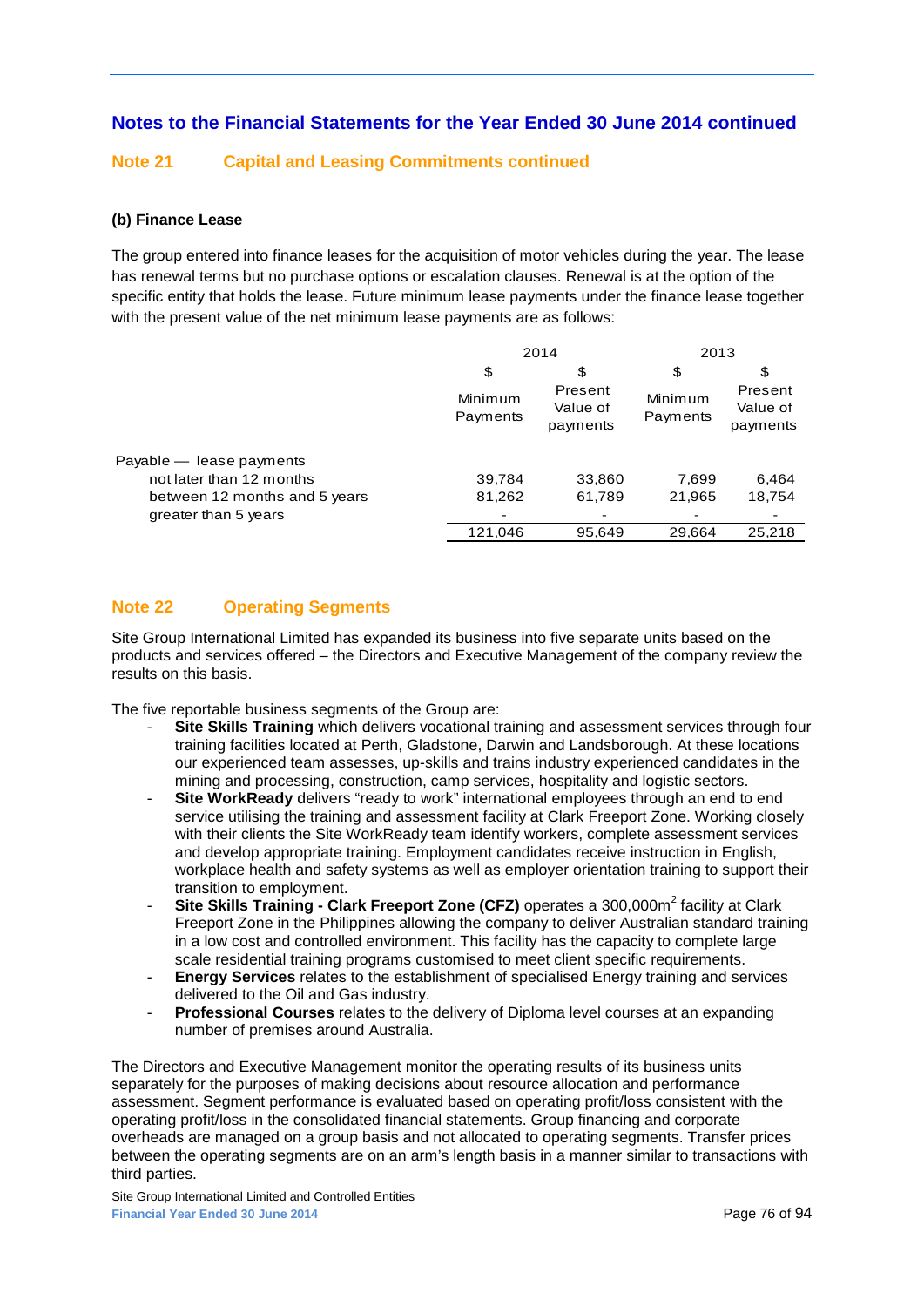### **Note 22 Operating Segments continued**

The following is an analysis of the revenue and results for the period, analysed by reportable operating unit: **Year ended 30 June 2014**

|                                                | Site Skills<br>Training | Site<br>WorkReady | Site Skills<br><b>Training CFZ</b> | Energy<br>Services       | Professional<br>Courses  | Total<br>Segments | Corporate<br>and<br>Eliminations | Total       |
|------------------------------------------------|-------------------------|-------------------|------------------------------------|--------------------------|--------------------------|-------------------|----------------------------------|-------------|
|                                                | \$                      | \$                | \$                                 | \$                       | \$                       | \$                | \$                               | \$          |
| Revenue                                        |                         |                   |                                    |                          |                          |                   |                                  |             |
| Sales revenue - External customer              | 10,847,959              | 886,347           | 4,633,093                          | 1,261,760                |                          | 17,629,159        | (314, 784)                       | 17,314,375  |
| Sales revenue - Inter-segment                  |                         |                   | 11,374                             | $\overline{\phantom{a}}$ |                          | 11,374            | (11, 374)                        |             |
| <b>Total segment revenue</b>                   | 10,847,959              | 886,347           | 4,644,467                          | 1,261,760                | $\overline{\phantom{0}}$ | 17,640,533        | (326, 158)                       | 17,314,375  |
| Segment net operating profit/ (loss) after tax | (856, 605)              | (651, 693)        | (1,234,455)                        | 102,050                  |                          | (2,640,703)       | (3,846,414)                      | (6,487,117) |
| Interest revenue                               | 27                      |                   | 3,370                              |                          |                          | 3,397             | 39,578                           | 42,975      |
| Interest expense                               | (7, 171)                | (61)              | (123)                              | (794)                    |                          | (8, 149)          | (11, 383)                        | (19, 532)   |
| Depreciation and amortisation                  | (551, 452)              | (1,016)           | (550, 435)                         | (122,908)                |                          | (1,225,811)       | (247, 363)                       | (1,473,174) |
| Income tax expense                             | (1,744)                 |                   | $\overline{\phantom{a}}$           | (52,038)                 |                          | (53, 782)         | 8,100                            | (45,682)    |
| <b>EBITDA</b>                                  | (296, 265)              | (650, 616)        | (687, 267)                         | 277,790                  |                          | (1,356,358)       | (3,635,346)                      | (4,991,704) |
| <b>Segment assets</b>                          | 4,089,242               | 230,188           | 6,300,569                          | 7,032,537                | 16,412,100               | 34,064,636        | 5,371,936                        | 39,436,572  |
| <b>Segment liabilities</b>                     | 990,671                 | 110,494           | 2,242,226                          | 735,485                  | 826,837                  | 4,905,713         | 12,248,495                       | 17,154,208  |
| Capital expenditure                            | 809,931                 | 1,105             | 429,952                            | 214,759                  |                          | 1,455,747         | 42,148                           | 1,497,895   |

**Year ended 30 June 2013**

|                                                | Site Skills<br>Training | Site<br>WorkReady | Site Skills<br><b>Training CFZ</b> | Total<br>Segments | Corporate<br>and<br>Eliminations | Total         |
|------------------------------------------------|-------------------------|-------------------|------------------------------------|-------------------|----------------------------------|---------------|
|                                                | \$                      | \$                | \$                                 | \$                | \$                               | \$            |
| Revenue                                        |                         |                   |                                    |                   |                                  |               |
| Sales revenue - External customer              | 7,557,502               | 2,307,459         | 2,995,984                          | 12,860,945        | 99,604                           | 12,960,549    |
| Sales revenue - Inter-segment                  |                         |                   | 660,622                            | 660,622           | (660, 622)                       |               |
| <b>Total segment revenue</b>                   | 7,557,502               | 2,307,459         | 3,656,606                          | 13,521,567        | (561, 018)                       | 12,960,549    |
| Segment net operating profit/ (loss) after tax | (1, 179, 479)           | (342, 315)        | (1,350,879)                        | (2,872,673)       | (2,948,732)                      | (5,821,405)   |
| Interest revenue                               | 782                     |                   | 4,001                              | 4,783             | 49,930                           | 54,713        |
| Interest expense                               | (3,026)                 | (6)               | (5,598)                            | (8,630)           | (78, 545)                        | (87, 175)     |
| Depreciation and amortisation                  | (477, 344)              | (266)             | (524, 300)                         | (1,001,910)       | (235, 943)                       | (1, 237, 853) |
| Income tax expense                             |                         |                   |                                    |                   |                                  |               |
| <b>EBITDA</b>                                  | (699, 891)              | (342, 043)        | (824, 981)                         | (1,866,915)       | (2,684,175)                      | (4,551,090)   |
| <b>Segment assets</b>                          | 4,095,621               | 469,229           | 6,447,774                          | 11,012,624        | 2,458,376                        | 13,471,000    |
| <b>Segment liabilities</b>                     | 885,229                 | 115,107           | 1,975,922                          | 2,976,258         | 240,645                          | 3,216,903     |
| Capital expenditure                            | 721,399                 | 2,826             | 692,121                            | 1,416,346         |                                  | 1,416,346     |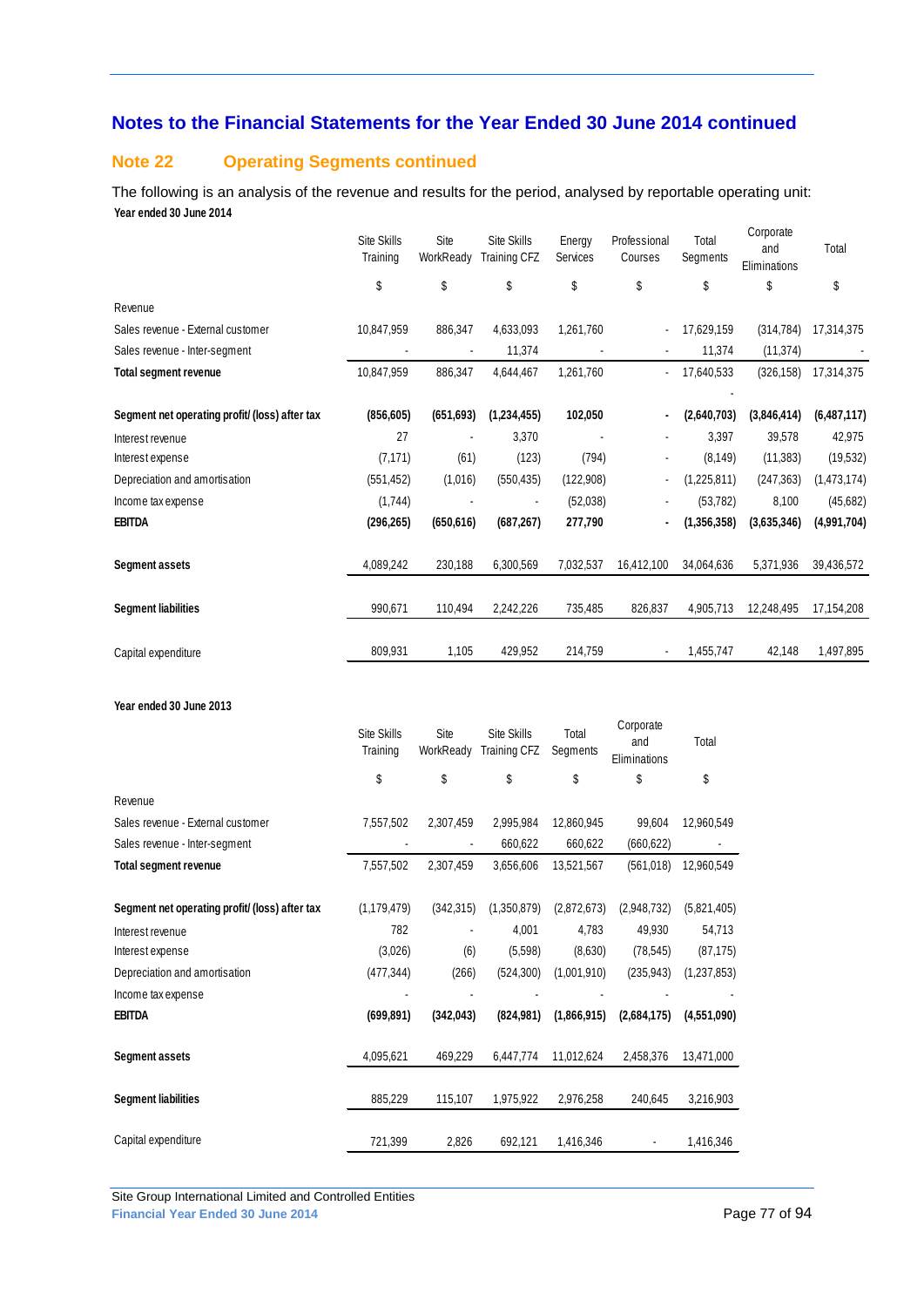| <b>Note 22</b> |  |  | <b>Operating Segments continued</b> |
|----------------|--|--|-------------------------------------|
|----------------|--|--|-------------------------------------|

|                                                 | <b>Consolidated Group</b> |             |  |
|-------------------------------------------------|---------------------------|-------------|--|
|                                                 | 2014                      | 2013        |  |
|                                                 | \$                        | \$          |  |
| <b>Reconciliation of loss</b>                   |                           |             |  |
| Segment loss                                    | (2,640,703)               | (2,872,673) |  |
| Head office occupancy costs                     | (291,790)                 | (205, 833)  |  |
| Corporate employee benefits including Directors | (1,779,838)               | (1,407,681) |  |
| Legal accounting and other professional fees    | (1,019,303)               | (280, 600)  |  |
| Travel costs                                    | (180, 907)                | (249,981)   |  |
| Other corporate costs                           | (574,576)                 | (804, 637)  |  |
| Group Loss                                      | (6,487,117)               | (5,821,405) |  |
| <b>Reconciliation of assets</b>                 |                           |             |  |
| Segment operating assets                        | 34,064,636                | 11,012,624  |  |
| Cash at bank                                    | 1,867,912                 | 1,159,667   |  |
| Security deposits                               | 440,640                   | 695,482     |  |
| Intangibles                                     | 2,716,601                 | 576,086     |  |
| Other assets                                    | 346,783                   | 27,141      |  |
| Group operating assets                          | 39,436,572                | 13,471,000  |  |
| <b>Reconciliation of liabilities</b>            |                           |             |  |
| Segment operating liabilities                   | 4,905,713                 | 2,976,258   |  |
| Corporate trade payables                        | 1,310,698                 |             |  |
| Contingent consideration liability              | 10,843,446                |             |  |
| <b>Other liabilities</b>                        | 94,351                    | 240,645     |  |
| Group operating liabilities                     | 17,154,208                | 3,216,903   |  |

The following is an analysis of the revenue and results for the period, analysed by reportable geographical location:

### **Year ended 30 June 2014**

|                                                | Australia<br>\$ | Asia<br>\$ | Eliminations<br>\$ | Total<br>\$ |
|------------------------------------------------|-----------------|------------|--------------------|-------------|
| Revenue                                        |                 |            |                    |             |
| Sales revenue - External                       | 11,993,668      | 5,635,491  | (314, 784)         | 17,314,375  |
| Sales revenue - Inter segment                  |                 | 11,374     | (11, 374)          |             |
| <b>Total segment revenue</b>                   | 11,993,668      | 5,646,865  | (326, 158)         | 17,314,375  |
| Segment net operating profit/ (loss) after tax | (5,617,660)     | (869, 457) | ۰                  | (6,487,117) |
| Non-current assets                             | 21,773,474      | 9,715,847  | ۰                  | 31,489,321  |
| Year ended 30 June 2013                        |                 |            |                    |             |
|                                                | Australia<br>\$ | Asia<br>\$ | Eliminations<br>\$ | Total<br>\$ |

| Revenue                                        |             |             |            |             |
|------------------------------------------------|-------------|-------------|------------|-------------|
| Sales revenue - External                       | 9,964,565   | 2,995,984   |            | 12,960,549  |
| Sales revenue - Inter segment                  | ٠           | 660,622     | (660, 622) |             |
| <b>Total segment revenue</b>                   | 9.964.565   | 3,656,606   | (660.622)  | 12,960,549  |
| Segment net operating profit/ (loss) after tax | (4,470,526) | (1,350,879) |            | (5,821,405) |
| <b>Non-current assets</b>                      | 2,789,609   | 5,111,068   |            | 7,900,677   |

Non–current assets for this purpose consists of property, plant and equipment and intangible assets.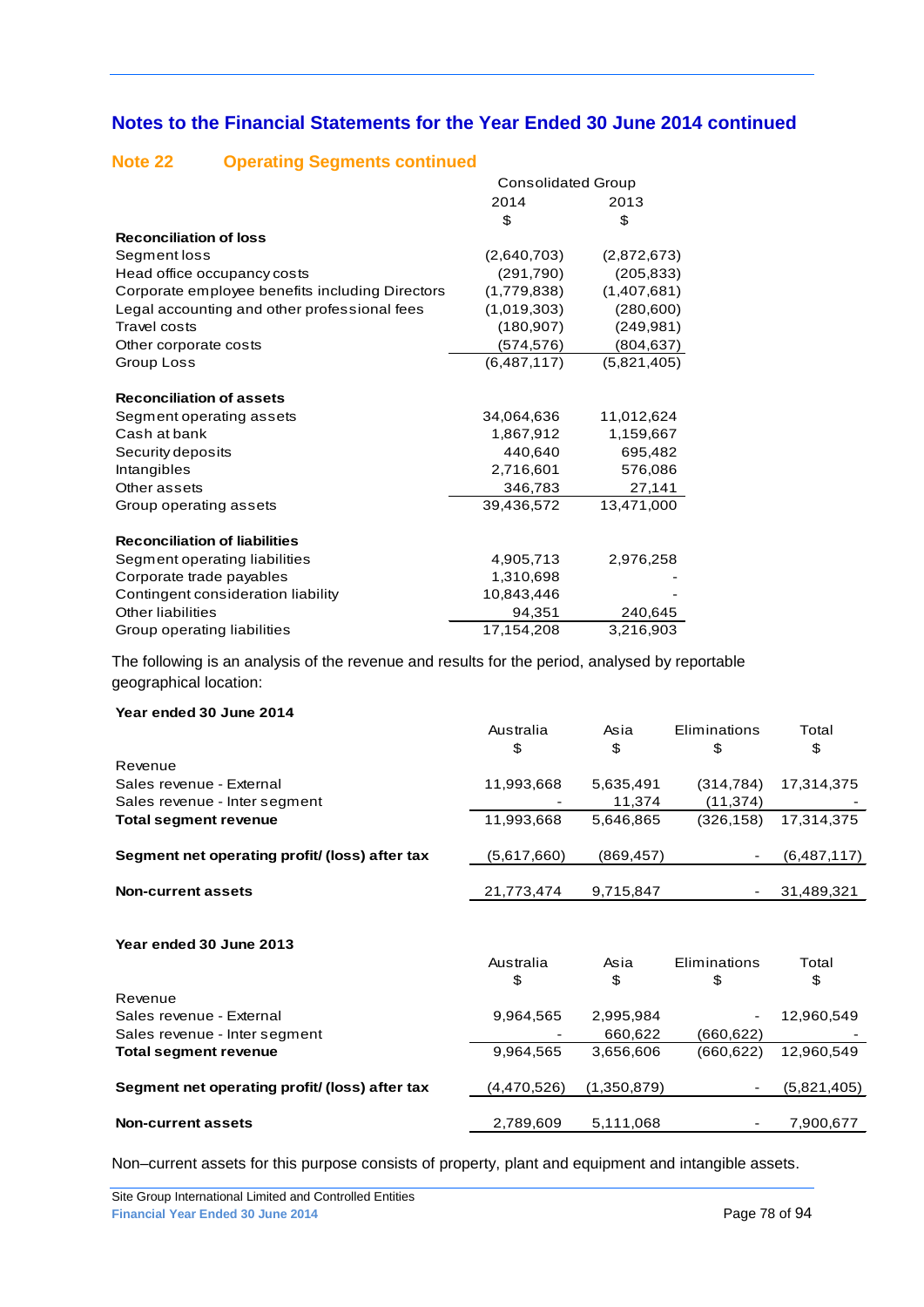### **Note 23 Cash Flow Information**

|                                                                                 | <b>Consolidated Group</b> |             |  |
|---------------------------------------------------------------------------------|---------------------------|-------------|--|
|                                                                                 | 2014                      | 2013        |  |
|                                                                                 | \$                        | \$          |  |
| Reconciliation of net profit/(loss) after tax to net cash flows from operations |                           |             |  |
| Profit (Loss) after income tax expense                                          | (6,487,117)               | (5,821,405) |  |
| Non cash items                                                                  |                           |             |  |
| Depreciation and amortisation                                                   | 1,473,174                 | 1,237,853   |  |
| Foreign exchange (gain)/loss                                                    | (42, 738)                 | (8,306)     |  |
| Movement in provision for employee entitlements                                 | 112,924                   | 75,079      |  |
| Share based payments expense                                                    | 424,118                   | 155,968     |  |
| Doubtful debts expense                                                          | 269,061                   | 83,644      |  |
| Net (profit)/loss on sale of PPE                                                | 23,800                    |             |  |
|                                                                                 | (4,226,778)               | (4,277,167) |  |
| Change in assets and liabilities                                                |                           |             |  |
| (Increase)/Decrease in receivables                                              | (481, 619)                | (1,548,308) |  |
| (Increase)/Decrease in inventory                                                | (9,308)                   | 3,799       |  |
| Increase/(Decrease) in payables and accruals                                    | 1,012,500                 | 147,243     |  |
| Increase/(Decrease) in provisions                                               | 211,877                   | 67,144      |  |
| <b>Other Working Capital Movements</b>                                          | (44,916)                  | 110,966     |  |
| Net cash from / (used in) operating activities                                  | (3,538,244)               | (5,496,323) |  |

### **Note 24 Share Based Payments**

### **(a) Recognised share-based payment expenses**

The expense recognised for services received during the year is shown in the table below:

|                                                                            | <b>Consolidated Group</b> |          |
|----------------------------------------------------------------------------|---------------------------|----------|
|                                                                            | 2014                      | 2013     |
|                                                                            | \$                        | \$       |
| <b>Share options expense</b>                                               |                           |          |
| Expense/(write back) arising from equity-settled share-based payments      | (19,790)                  | (44,068) |
|                                                                            |                           |          |
| <b>Employee services</b>                                                   |                           |          |
| Expense arising from the amortisation of employee sign on and bonus shares | 274.000                   | 37.744   |
| Expense arising form the amortisation of employee milestone shares         | 98,322                    | 87,883   |
| Expense arising from the amortisation of the Employee Share Plan           | 71,586                    | 74,409   |
| Total expense arising from share based payment transactions                | 424,118                   | 155,968  |

In November 2011 the Shareholders approved the establishment of an Employee Share Plan that would enable employees, directors and eligible associates to subscribe for shares in the company. Under the terms of the plan an eligible person is offered shares in the company at a price determined by the board (\$0.20 per share) with a corresponding interest free loan to assist the person to subscribe for the shares. The shares are escrowed in two tranches with 50% being escrowed for 12 months and 50% being escrowed for 24 months. To be able to access the shares the person must continue to be an employee, associate or director at the time the shares are released from escrow. The loan from the company must be repaid prior to the shares being sold or transferred by the employee.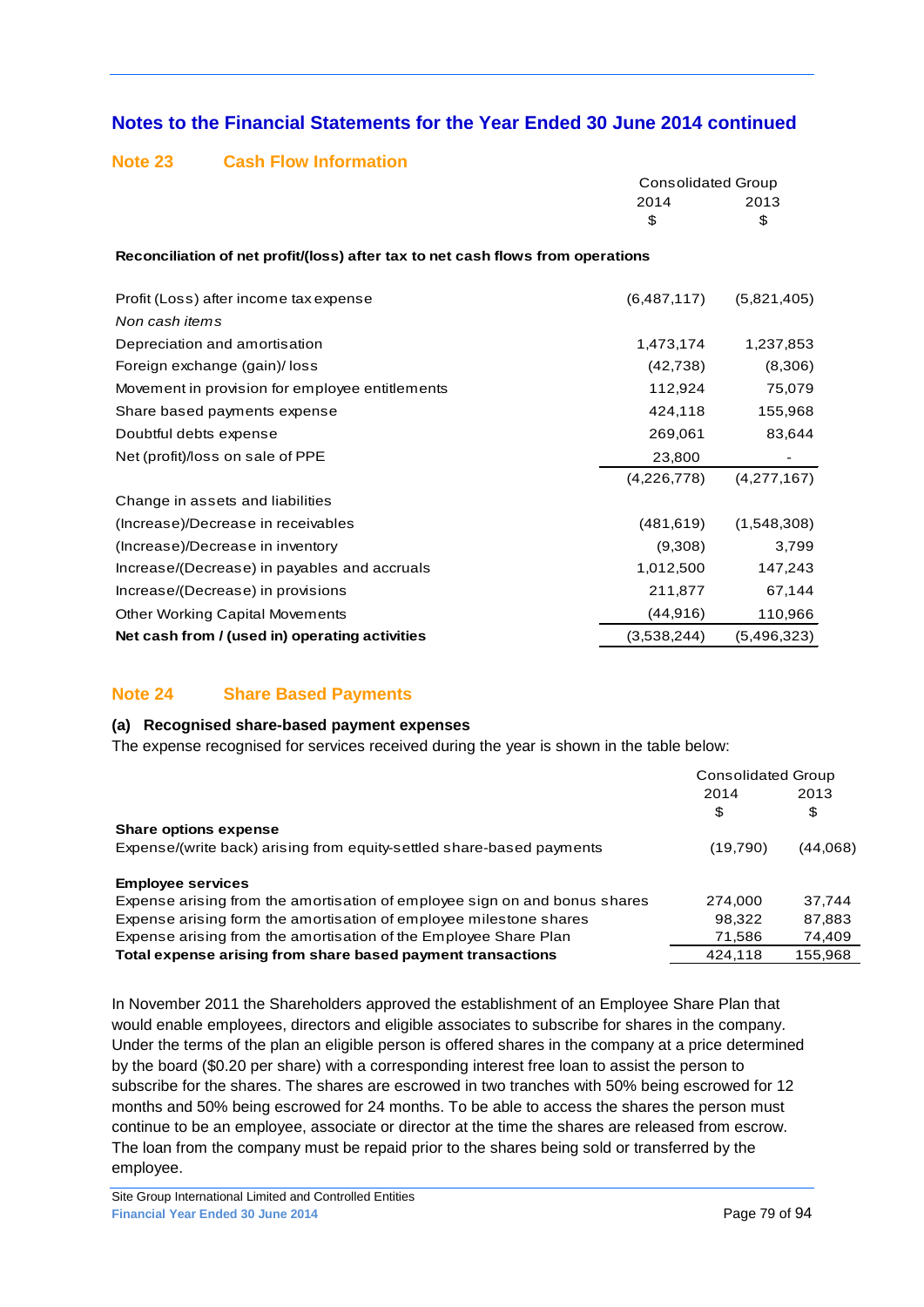| Note 24 |  |  |  | <b>Share Based Payments continued</b> |
|---------|--|--|--|---------------------------------------|
|---------|--|--|--|---------------------------------------|

| Employee Share plan                          |                                               | Issued 9 May 2012                             | Issued 6 September 2013                |                                        |  |
|----------------------------------------------|-----------------------------------------------|-----------------------------------------------|----------------------------------------|----------------------------------------|--|
|                                              | Tranche 1<br>Escrowed for 12<br><b>Months</b> | Tranche 2<br>Escrowed for 24<br><b>Months</b> | Tranche 1<br>Escrowed for<br>12 Months | Tranche 2<br>Escrowed for<br>24 Months |  |
| Number of shares issued                      | 3,015,000                                     | 3,015,000                                     | 2,475,000                              | 2,475,000                              |  |
| Price paid per share                         | \$0.20                                        | \$0.20                                        | \$0.20                                 | \$0.20                                 |  |
| Discount to market price at time of<br>issue |                                               |                                               |                                        |                                        |  |
| Market price of shares at grant date         | \$0.16                                        | \$0.16                                        | \$0.12                                 | \$0.12                                 |  |
| <b>Expected volatility</b>                   | 52.25%                                        | 52.25%                                        | 52.25%                                 | 52.25%                                 |  |
| Risk free interest rate                      | 3.75%                                         | 3.75%                                         | 3.75%                                  | 3.75%                                  |  |
| Dividend yield                               | 0.0%                                          | 0.0%                                          | 0.0%                                   | 0.0%                                   |  |
| Escrow period of shares                      | 12 months                                     | 24 months                                     | 12 months                              | 24 months                              |  |

### **(b) Share Option Plan (SOP)**

There were no employee options outstanding at 30 June 2014. All options expired on 26 November 2013.

A summary of the movements of all company options issued is as follows:

|                                  |                          | <b>Consolidated Group</b> |                                       |  |
|----------------------------------|--------------------------|---------------------------|---------------------------------------|--|
|                                  | Number                   |                           | Weighted<br>Average<br>Exercise price |  |
| Options outstanding 30 June 2012 | 5,675,000                | - 35                      | 0.25                                  |  |
| Expired                          |                          |                           |                                       |  |
| Options outstanding 30 June 2013 | 5,675,000                | - 35                      | 0.25                                  |  |
| Expired                          | (5,675,000) \$           |                           | 0.25                                  |  |
| Options outstanding 30 June 2014 | $\overline{\phantom{0}}$ |                           | $\overline{\phantom{0}}$              |  |

### **Note 25 Events after the Reporting Period**

On 1 August 2014, the company increased the Wayburn loan facility to \$4 million on the same terms.

Other than as disclosed above, the directors are not aware of any other significant events since the end of the reporting period.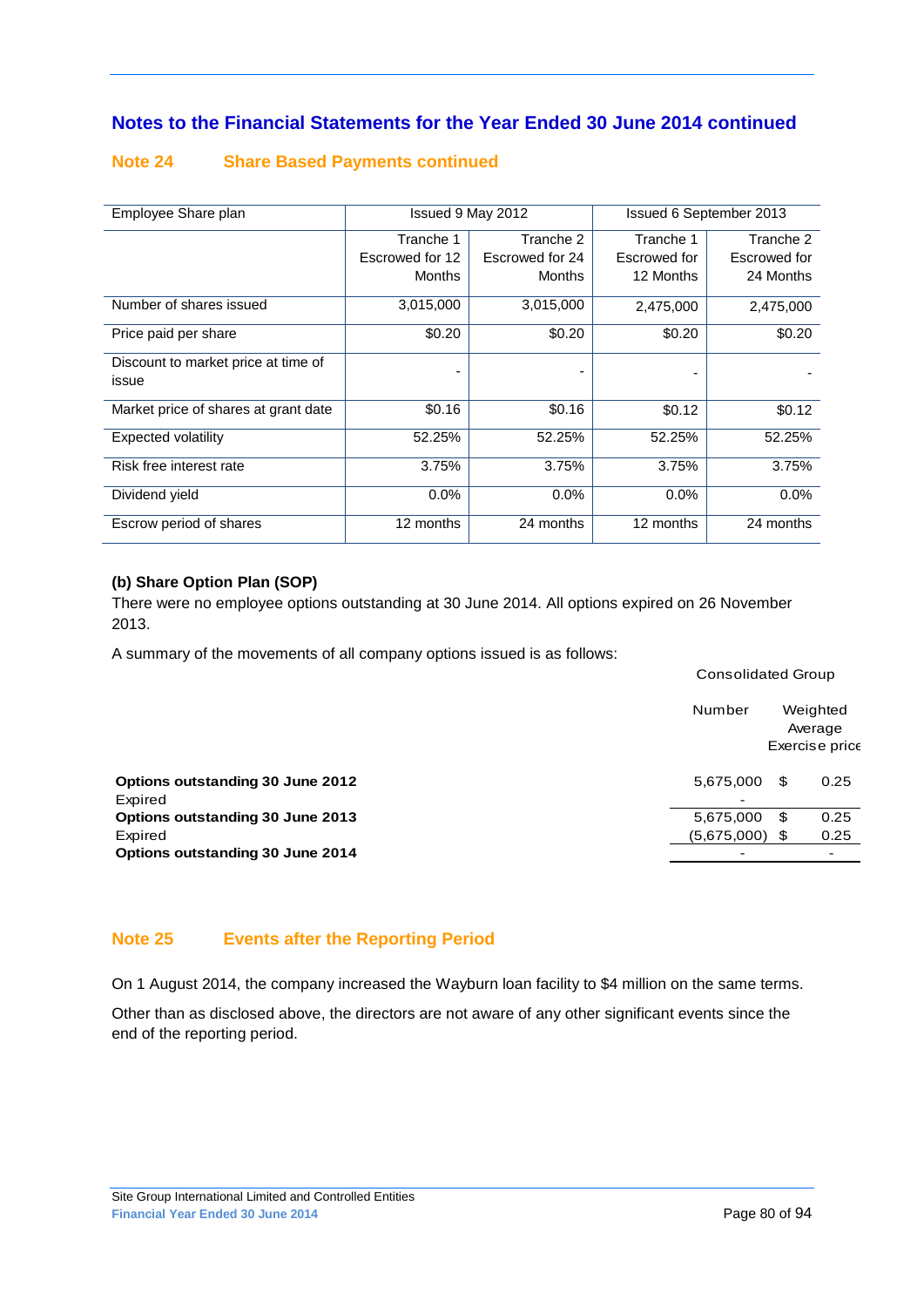### **Note 26 Related Party Transactions**

#### **(a) The Group's main related parties are as follows:**

i. **Entities exercising control over the Group:**

**T**he ultimate parent entity, which exercises control over the group, is Site Group International Ltd which is incorporated in Australia.

#### ii. **Key Management Personnel:**

Any person(s) having authority and responsibility for planning, directing and controlling the activities of the entity, directly or indirectly, including any director (whether executive or otherwise) of that entity are considered key management personnel.

For details of disclosures relating to key management personnel, refer to Note 5: Interests of Key Management Personnel.

#### **(b) Transactions with related parties:**

Transactions between related parties are on normal commercial terms and conditions no more favourable than those available to other parties unless otherwise stated:

|                                                   | <b>Consolidated Group</b> |        |  |
|---------------------------------------------------|---------------------------|--------|--|
|                                                   | 2014                      | 2013   |  |
|                                                   | S                         | \$     |  |
| <b>Key Management Personnel</b>                   |                           |        |  |
| Underwriting fee*                                 |                           |        |  |
| Underwriting fee paid to Wayburn Holdings         | 95.639                    |        |  |
| Rent paid**                                       |                           |        |  |
| Rent paid to associate of key management personal |                           | 44.313 |  |

\* The company paid an underwriting fee to Wayburn Holdings, a company associated with Vernon Wills as consideration for underwriting the rights issue completed on the 13 January 2014, whereby the company issued 33,485,590 shares at \$0.14 per share

\*\*The company leases a house from PMS Business Services, a company associated with Paul Scaysbrook to provide temporary accommodation to contract trainers and staff when they are required to conduct courses in Gladstone. Rent is paid on normal commercial terms.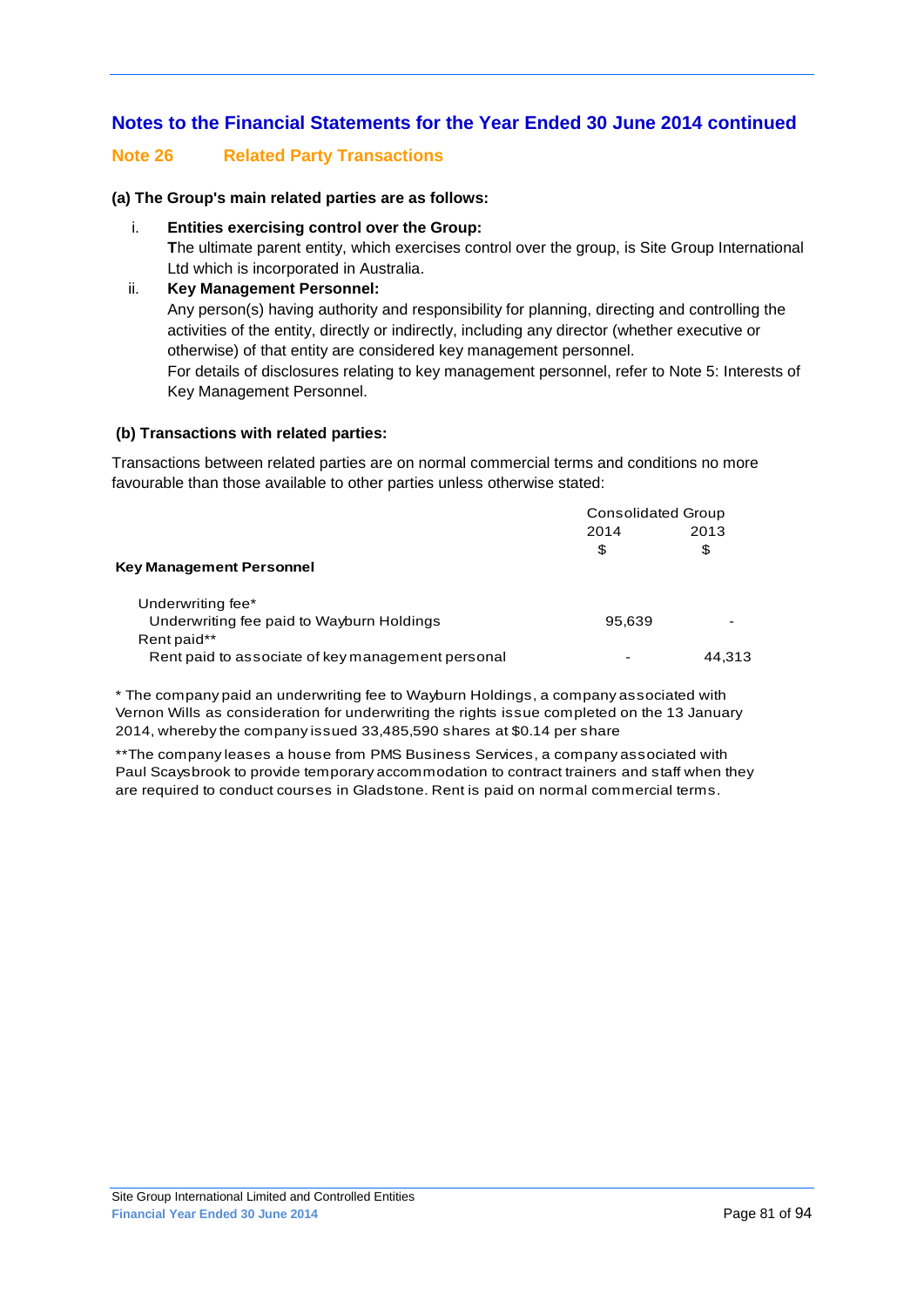### **Note 26 Related Party Transactions continued**

#### **(c) Amounts outstanding from related parties**

As disclosed in the remuneration report, Directors and Key Management Personnel participate in the employee share plan whereby they are offered shares in the company with a corresponding interest free loan. The loan from the company must be repaid prior to the shares being sold or transferred by the employee. The below table details the director and Key Management Personnel participation:

| <b>Name</b>          | Shares Issued* | <b>Share Issue Price</b> | <b>Total Value</b> | Loan from |
|----------------------|----------------|--------------------------|--------------------|-----------|
|                      |                |                          |                    | Company   |
| Vern Wills           | 2,000,000      | \$0.20                   | 400,000            | 400,000   |
| Darryl Somerville    | 1,000,000      | \$0.20                   | 200,000            | 200,000   |
| Shaun Scott          | 1,000,000      | \$0.20                   | 200,000            | 200,000   |
| Nicasio Alcantara    | 1.000.000      | \$0.20                   | 200.000            | 200.000   |
| <b>Chris Gittens</b> | 1,000,000      | \$0.20                   | 200,000            | 200,000   |
| Craig Dawson         | 1,000,000      | \$0.20                   | 200,000            | 200,000   |
| <b>Blake Wills</b>   | 500,000        | \$0.20                   | 100,000            | 100,000   |

### **(d) Loans from related parties**

On 3<sup>rd</sup> May 2012 Wayburn Holdings Pty Ltd, a company associated with Managing Director and CEO Mr Vernon Wills established an unsecured loan facility for \$2.0 million. The interest rate of 7.0% per annum on the drawn component calculated and credited monthly. The facility was for a 12 month term and was repaid by the company prior to 30 June 2013. On 26 August 2013, the company renewed this facility with Wayburn Holdings Pty Ltd on the same terms for a 12 month terms to 31 August 2014 and then on 5 February 2014, renewed again out to 31 August 2015. In December 2013 the company drew down \$500,000 from the loan facility. The balance was repaid in full on 13 January 2014. Interest charged on the loan was \$2,568 to 30 June 2014 (2013: \$70,466). On 1 August 2014, the company increased the facility to \$4 million on the same terms out to 31 August 2015.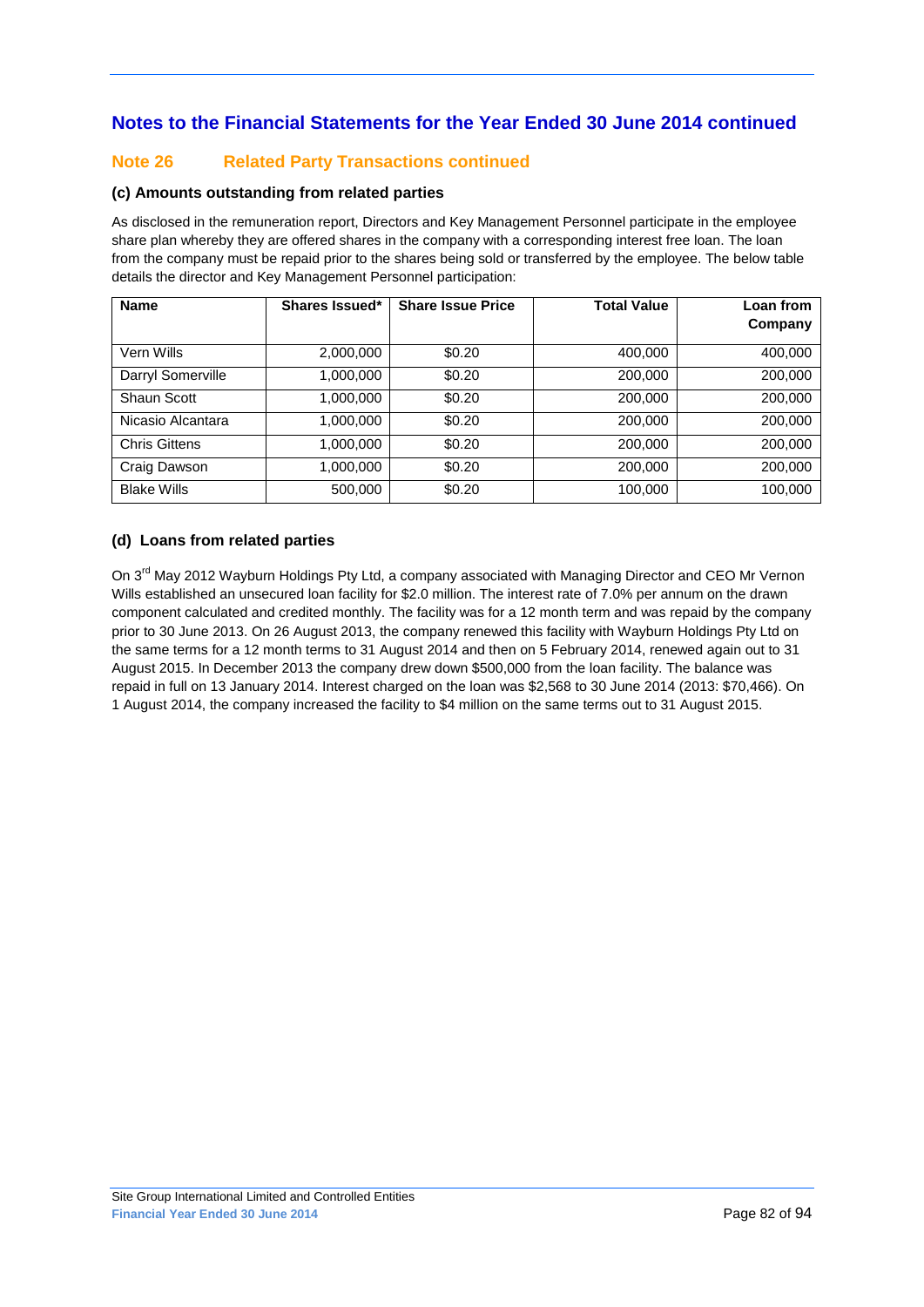### **Note 27 Financial Risk Management**

#### **(a) Liquidity Risk**

The group's financial instruments consist mainly of deposits with banks, accounts receivable and payable, and leases. The totals for each category of financial instruments, measured in accordance with AASB 139 as detailed in the accounting policies to these financial statements, are as follows:

|                                         | <b>Note</b> | <b>Consolidated Group</b> |           |
|-----------------------------------------|-------------|---------------------------|-----------|
|                                         |             | 2014                      | 2013      |
|                                         |             | \$                        | \$        |
| <b>Financial assets</b>                 |             |                           |           |
| Cash and cash equivalents               | 8           | 3,142,971                 | 1,465,584 |
| Loans and receivables                   | 9           | 3,634,611                 | 2,973,819 |
| Other non-current financial assets      | 14          | 80,827                    | 16,046    |
| <b>Total financial assets</b>           |             | 6,858,409                 | 4,455,449 |
|                                         |             |                           |           |
| <b>Financial liabilities</b>            |             |                           |           |
| Financial liabilities at amortised cost |             |                           |           |
| - Trade and other payables              | 15          | 3,790,609                 | 1,573,893 |
| - Borrowings                            | 16          | 34.834                    | 4.953     |
| Non-current contingent consideration    | 19          | 10,843,446                |           |
| Non-current interest bearing debt       | 16          | 72,302                    | 19,364    |
| <b>Total financial liabilities</b>      |             | 14,741,191                | 1.598.210 |

The tables below reflect an undiscounted contractual maturity analysis for financial liabilities. Cash flows realised from financial assets reflect management's expectation as to the timing of realisation. Actual timing may therefore differ from that disclosed. The timing of cash flows presented in the table to settle financial liabilities reflect the earliest contractual settlement dates and do not reflect management's expectations that banking facilities will be rolled forward.

|                                          | Within 1 Year |                |              | 1 to 5 Years |      | Over 5 Years   |             | Total     |  |
|------------------------------------------|---------------|----------------|--------------|--------------|------|----------------|-------------|-----------|--|
|                                          | 2014          | 2013           | 2014         | 2013         | 2014 | 2013           | 2014        | 2013      |  |
| Financial liabilities due for payment    |               |                |              |              |      |                |             |           |  |
| Trade and other payables                 | 3,790,609     | 1,573,893      |              |              |      |                | 3,790,609   | 1,573,893 |  |
| <b>Borrowings</b>                        | 34,834        | 4,953          |              |              |      | ٠              | 34.834      | 4,953     |  |
| Contingent consideration                 |               | $\blacksquare$ | 10,843,446   | ٠            |      | $\blacksquare$ | 10.843.446  |           |  |
| Other non-current financial liabilities  |               |                | 72,302       | 19,364       |      | ٠              | 72,302      | 19,364    |  |
| Total expected outflows                  | 3,825,443     | 1,578,846      | 10,915,748   | 19,364       |      | ٠              | 14,741,191  | 1,598,210 |  |
| Financial assets - cash flows realisable |               |                |              |              |      |                |             |           |  |
| Cash and cash equivalents                | 3,142,971     | 1,465,584      |              |              |      | ٠              | 3,142,971   | 1,465,584 |  |
| Loans and receivables                    | 3,634,611     | 2,973,819      |              |              |      | ٠              | 3.634.611   | 2,973,819 |  |
| Other non-current financial assets       |               |                | 80,827       | 16,046       |      | ٠              | 80,827      | 16,046    |  |
|                                          | 6,777,582     | 4,439,403      | 80,827       | 16,046       |      | ٠              | 6,858,409   | 4,455,449 |  |
| Net (outflow)/inflow                     | 2,952,139     | 2.860.557      | (10.834.921) | (3,318)      |      |                | (7,882,782) | 2,857,239 |  |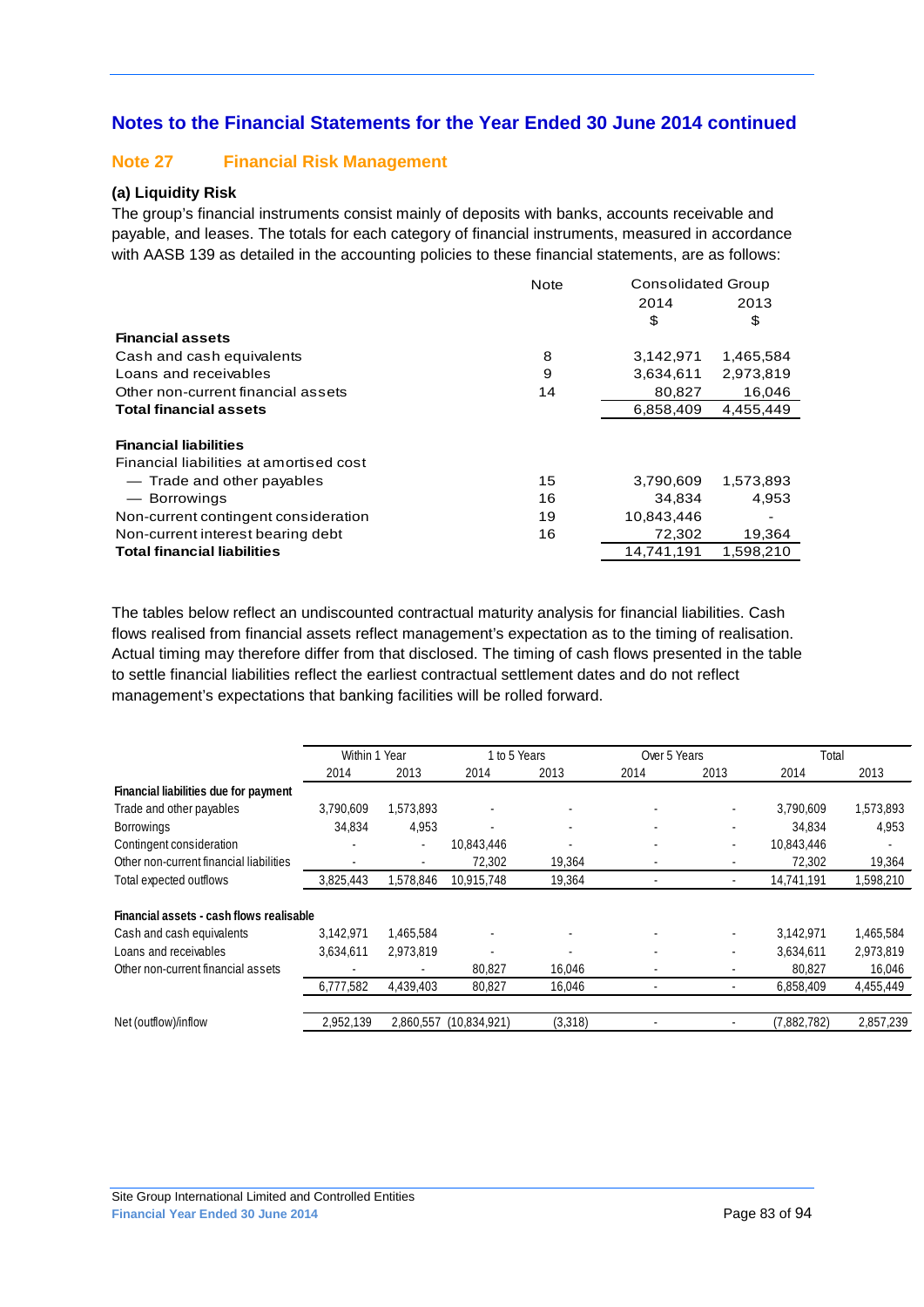### **Note 27 Financial Risk Management continued**

#### **(b) Interest rate risk**

The Group's exposure to market interest rates relates primarily to the Group's holding of cash. At balance date, the Group had the following mix of financial assets exposed to Australian variable interest rate risk that are not designated in cash flow hedges:

|                            |                  |         | <b>Consolidated Group</b>  |           |  |
|----------------------------|------------------|---------|----------------------------|-----------|--|
|                            |                  |         | 2014                       | 2013      |  |
| <b>Financial Assets</b>    |                  |         | \$                         | \$        |  |
| Cash and Cash Equivalents  |                  |         | 3,142,971                  | 1,465,584 |  |
|                            |                  |         |                            |           |  |
|                            | Post Tax Profit  |         | Other Comprehensive Income |           |  |
|                            | higher / (lower) |         | higher / (lower)           |           |  |
|                            | 2014             | 2013    | 2014                       | 2013      |  |
| Consolidated               | S                | S       | S                          | S         |  |
| $+1\%$ (100 basis points)  | 23,043           | 10,260  |                            |           |  |
| $-0.5\%$ (50 basis points) | (11,521)         | (5.130) |                            |           |  |

#### **(c) Foreign currency risk**

Foreign currency risk is the risk that the fair value of the future cash flows of a financial instrument will fluctuate because of change in foreign exchange rate. As a result of operations in Asia, the Group's statement of financial position can be affected by movements in the Philippines Peso, US Dollar, Singapore Dollar and Malaysian Ringgit. The Groups foreign currency-denominated monetary assets and liabilities are shown below.

|                                         | <b>Consolidated Group</b> |           |  |
|-----------------------------------------|---------------------------|-----------|--|
|                                         | 2014                      | 2013      |  |
|                                         | \$                        | \$        |  |
| <b>Financial assets</b>                 |                           |           |  |
| Cash and cash equivalents               | 707,468                   | 163,829   |  |
| Loans and receivables                   | 1,227,699                 | 633,698   |  |
| <b>Total Financial Assets</b>           | 1,935,167                 | 797,527   |  |
|                                         |                           |           |  |
| <b>Financial liabilities</b>            |                           |           |  |
| Financial liabilities at amortised cost |                           |           |  |
| - Trade and other payables              | (1,014,640)               | (395,390) |  |
| <b>Total financial liabilities</b>      | (1,014,640)               | (395,390) |  |
| Net exposure                            | 920.527                   | 402.137   |  |
|                                         |                           |           |  |

The following table shows the foreign currency risk on the financial assets and liabilities of the Group's operations denominated in currencies other than the functional currency of the operations.

|               |            | Post tax profit<br>higher / (lower) |      | Other comprehensive income<br>higher / (lower) |
|---------------|------------|-------------------------------------|------|------------------------------------------------|
|               | 2014       | 2013                                | 2014 | 2013                                           |
|               | \$         | \$                                  | \$   | \$                                             |
| Consolidated  |            |                                     |      |                                                |
| USD Rate+15%  | 32,735     | (52, 441)                           |      |                                                |
| USD Rate-15%  | (24, 195)  | 70,950                              |      |                                                |
| PhP Rate +15% | (51, 397)  | (52, 453)                           |      |                                                |
| PhP Rate -15% | 37,989     | 70,965                              |      |                                                |
| SGD Rate +15% | (23, 666)  |                                     |      |                                                |
| SGD Rate -15% | 17,492     |                                     |      |                                                |
| MYR Rate +15% | 146,749    |                                     |      |                                                |
| MYR Rate -15% | (108, 467) |                                     |      |                                                |
| PGK Rate +15% | 58,025     |                                     |      |                                                |
| PGK Rate -15% | (42,888)   |                                     |      |                                                |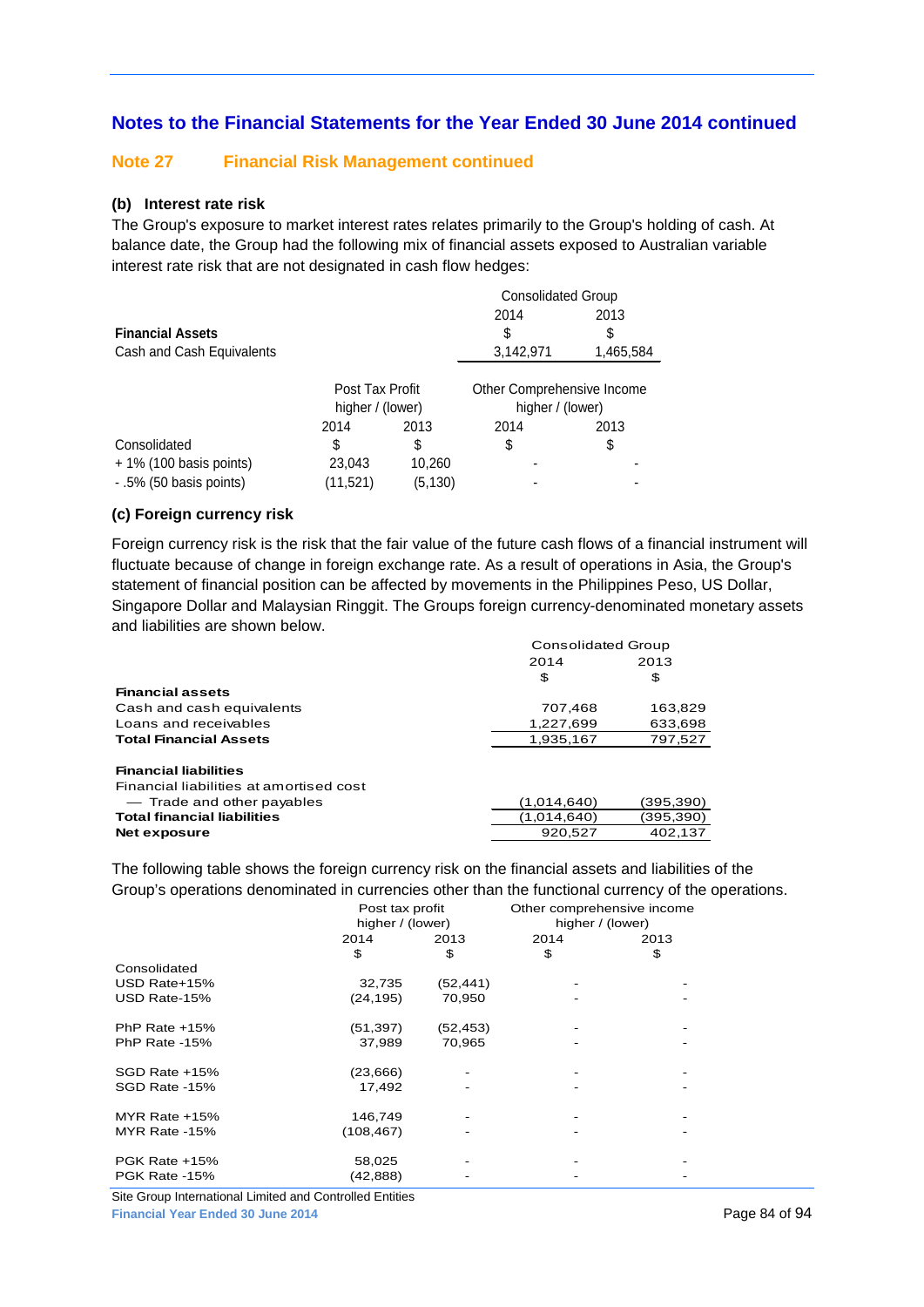### **Note 27 Financial Risk Management continued**

### **(d) Price risk**

The group is not materially exposed to price risk.

### **(e) Credit risk**

Credit risk arises from the financial assets of the Group, which comprise cash and cash equivalents, trade and other receivables. The Group's exposure to credit risk arises from potential default of the counterparty, with a maximum exposure equal to the carrying amount of the financial assets (as outlined in each applicable note).

The Group does not hold any credit derivatives to offset its credit exposure.

The Group trades only with recognised, creditworthy third parties, and as such collateral is not requested nor is it the Group's policy to securitise its trade and other receivables. In addition, receivable balances are monitored on an ongoing basis with the result that the Group's experience of bad debts has not been significant.

### **Note 28 Retained Earnings/ (Losses) and Reserves**

### **(a) Movement in retained earnings/ (losses) and reserves**

|                          | <b>Consolidated Group</b> |                |
|--------------------------|---------------------------|----------------|
|                          | 2013<br>2014              |                |
|                          | S                         | \$             |
| Balance 1 July           | (27, 119, 539)            | (21, 298, 134) |
| Net loss for the period  | (6,487,117)               | (5,821,405)    |
| Other comprehensive loss | (12,531)                  |                |
| Balance 30 June          | (33,619,187)              | (27, 119, 539) |

Consolidated Group

### **(b) Other reserves**

|                              | Options<br>Reserve | Foreign<br>Currency<br>Translation | Total     |
|------------------------------|--------------------|------------------------------------|-----------|
|                              | S                  | \$                                 | \$        |
| At 1 July 2012               | 418,578            | 710,640                            | 1,129,218 |
| Foreign currency translation |                    | (60, 114)                          | (60, 114) |
| Share based payment          | 155,968            |                                    | 155,968   |
| At 30 June 2013              | 574,546            | 650,526                            | 1,225,072 |
| Foreign currency translation |                    | 114,284                            | 114,284   |
| Share based payment          | 424,118            |                                    | 424,118   |
| At 30 June 2014              | 998,664            | 764,810                            | 1,763,474 |

### **(c) Nature and purpose of reserves**

#### *Foreign Currency Translation Reserve*

The foreign currency translation reserve records exchange differences arising on translation of a foreign controlled subsidiary.

#### *Options Reserve*

The options reserve is used to record the value of share based payments provided to employees, including KMP, as part of their remuneration. Refer to note 24 for further details on this plan.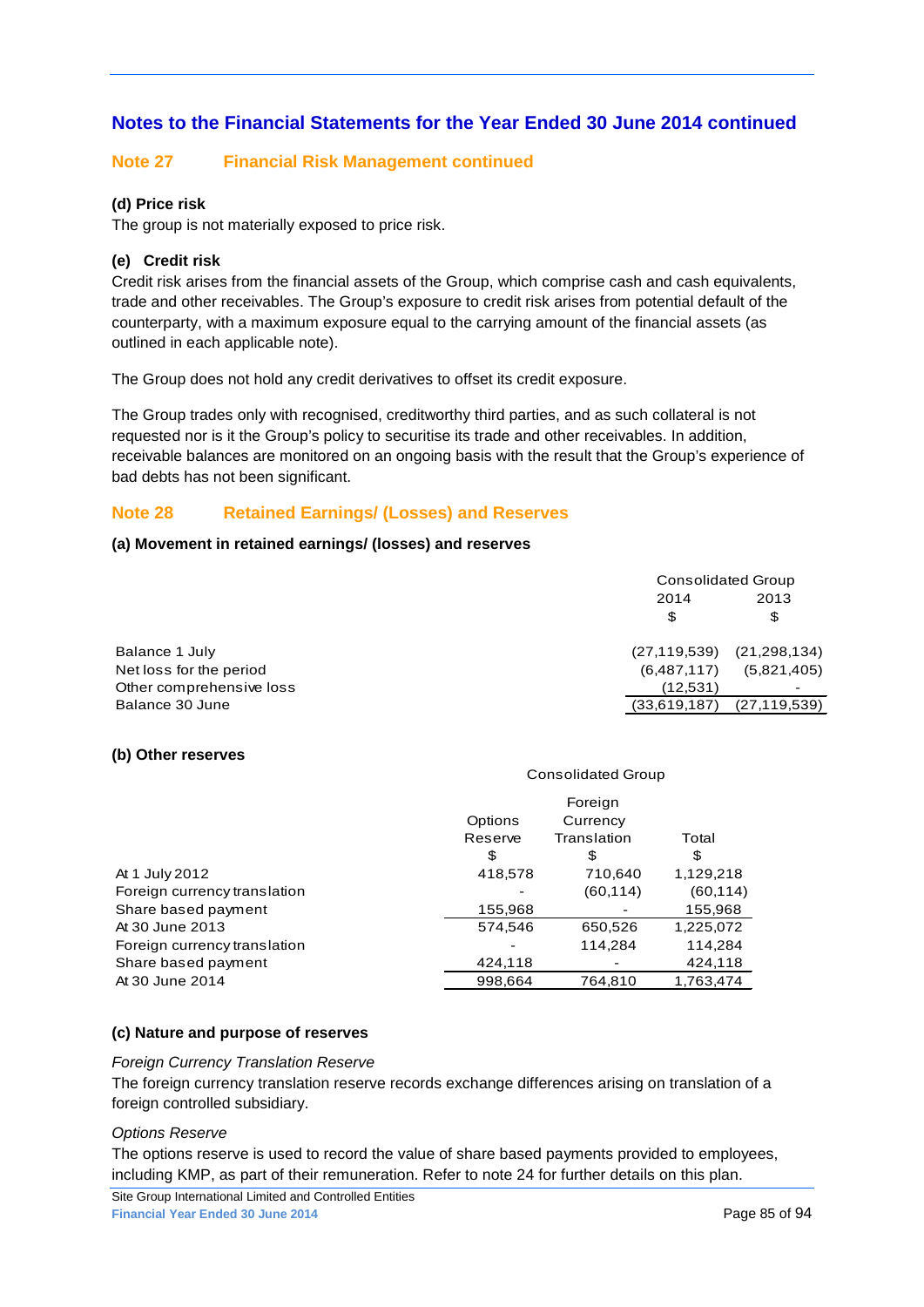### **Note 29 Company Details**

The registered office of the company is:

Site Group International Limited Level 4, 96 Albert Street, Brisbane Qld 4000

The principal places of business are:

Site Skills Training:

- 219 Forestry Road, Landsborough, Qld. 4550
- 17-19 South Tree Drive, Gladstone, Qld. 4680
- 72-80 Belgravia Street, Belmont, WA. 6104
- 142 Coonawarra Road, Winnellie NT 0820
- Centennial Road, Clark Freeport Zone, Pampanga, Philippines 2023

Site WorkReady:

- Level 6, 731-737 Hay Street, Perth, WA. 6000
- U143 La Fuerza Plaza 1, 2241 Don Chinos Roces Avenue, Makati City Philippines

Productivity Partners trading as Captain Cook Colleges

- 90 Kittyhawk Drive, Chermside QLD 4032
- 18 Banfield Street, Chermside QLD 4032
- 82 Buckland Road, Nundah QLD 4012
- 333 Adelaide Street, Brisbane QLD 4000
- 29-37 Bellevue Street, Surry Hills NSW 2010
- 2092 Logan Road, Upper Mt Gravatt QLD 4122
- 133 Cunningham Street, Dalby QLD 4405

Competent Project Management

- 146, Robinson Road #12-01, Singapore 068909
- 17G, Jalan Hijauan 3, Horizon Hills, 79100 Nusajaya, Johor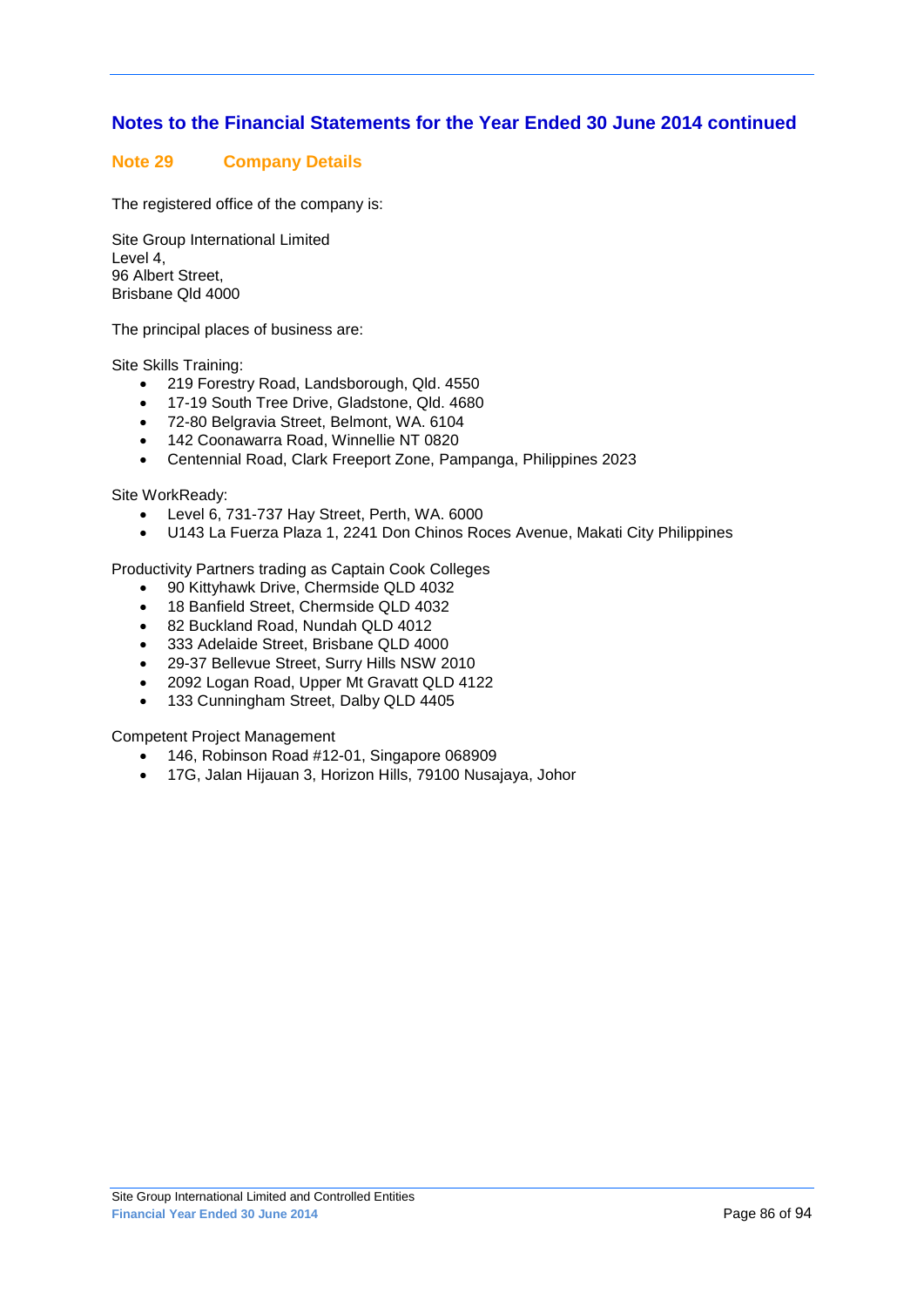# **Directors' Declaration**

In accordance with a resolution of the directors of Site Group International Limited, I state that:

- 1. In the opinion of directors:
	- a) the financial statements and notes of Site Group International Limited for the financial year ended 30 June 2014 are in accordance with the Corporations Act 2001, including:
		- i. giving a true and fair view of the consolidated entity's financial position as at 30 June 2014 and of its performance for the year ended on that date; and
		- ii. comply with Accounting Standards and the Corporations Regulations 2001; and
	- b) the financial statements and notes also comply with International Financial Reporting Standards as disclosed in Note 1a (a); and
	- c) subject to the matters discussed in Note 1a (b) there are reasonable grounds to believe that the Company will be able to pay its debts as and when they become due and payable.
- 2. This declaration has been made after receiving the declarations required to be made to the directors by the chief executive officer and chief financial officer in accordance with section 295A of the Corporations Act 2001 for the financial year ended 30 June 2014.

On behalf of the Board

MANIA

Vernon Wills **Director** Brisbane 29 August 2014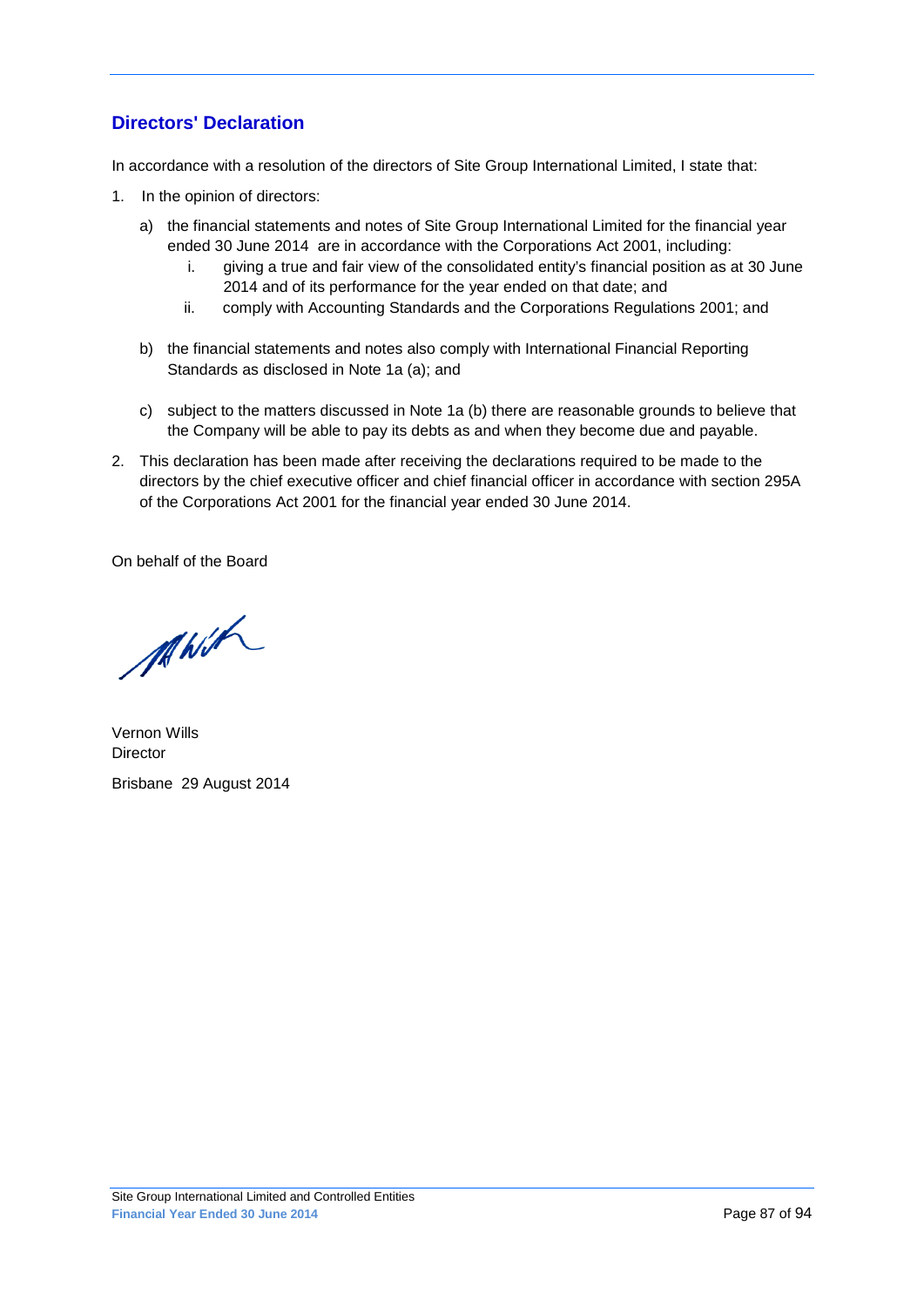

Ernst & Young 111 Eagle Street Brisbane QLD 4000 Australia GPO Box 7878 Brisbane QLD 4001

Tel: +61 7 3011 3333 Fax: +61 7 3011 3100 ey.com/au

# **Independent auditor's report to the members of Site Group International Limited**

# Report on the financial report

We have audited the accompanying financial report of Site Group International Limited which comprises the statement of financial position as at 30 June 2014, the statement of comprehensive income, statement of changes in equity and statement of cash flows for the year then ended, notes comprising a summary of significant accounting policies and other explanatory information, and the directors' declaration of the consolidated entity comprising the company and the entities it controlled at the year's end or from time to time during the year.

# *Directors' responsibility for the financial report*

The directors of the company are responsible for the preparation of the financial report that gives a true and fair view in accordance with Australian Accounting Standards and the *Corporations Act 2001* and for such internal controls as the directors determine are necessary to enable the preparation of the financial report that is free from material misstatement, whether due to fraud or error. In Note 1a, the directors also state, in accordance with Accounting Standard AASB 101 *Presentation of Financial Statements*, that the financial statements comply with International Financial Reporting Standards.

### *Auditor's responsibility*

Our responsibility is to express an opinion on the financial report based on our audit. We conducted our audit in accordance with Australian Auditing Standards. Those standards require that we comply with relevant ethical requirements relating to audit engagements and plan and perform the audit to obtain reasonable assurance about whether the financial report is free from material misstatement.

An audit involves performing procedures to obtain audit evidence about the amounts and disclosures in the financial report. The procedures selected depend on the auditor's judgment, including the assessment of the risks of material misstatement of the financial report, whether due to fraud or error. In making those risk assessments, the auditor considers internal controls relevant to the entity's preparation of the financial report that gives a true and fair view in order to design audit procedures that are appropriate in the circumstances, but not for the purpose of expressing an opinion on the effectiveness of the entity's internal controls. An audit also includes evaluating the appropriateness of accounting policies used and the reasonableness of accounting estimates made by the directors, as well as evaluating the overall presentation of the financial report.

We believe that the audit evidence we have obtained is sufficient and appropriate to provide a basis for our audit opinion.

### *Independence*

In conducting our audit we have complied with the independence requirements of the *Corporations Act 2001*. We have given to the directors of the company a written Auditor's Independence Declaration.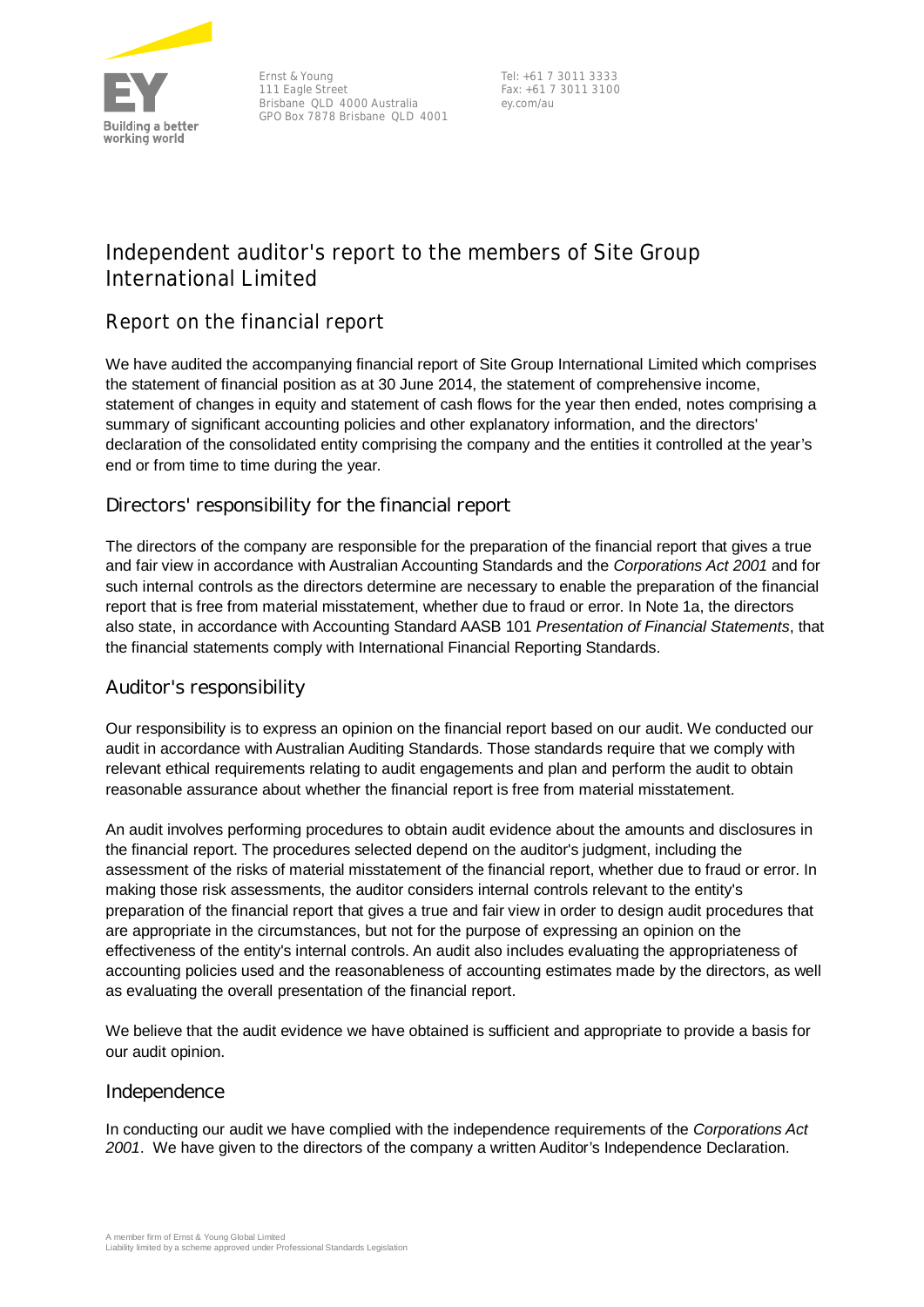

# *Opinion*

In our opinion:

- a. the financial report of Site Group International Limited is in accordance with the *Corporations Act 2001*, including:
	- i giving a true and fair view of the consolidated entity's financial position as at 30 June 2014 and of its performance for the year ended on that date; and
	- ii complying with Australian Accounting Standards and the *Corporations Regulations 2001*; and
- b. the financial report also complies with *International Financial Reporting Standards* as disclosed in Note 1a.

# Report on the remuneration report

We have audited the Remuneration Report included in pages 19 to 25 of the directors' report for the year ended 30 June 2014. The directors of the company are responsible for the preparation and presentation of the Remuneration Report in accordance with section 300A of the *Corporations Act 2001*. Our responsibility is to express an opinion on the Remuneration Report, based on our audit conducted in accordance with Australian Auditing Standards.

### *Opinion*

In our opinion, the Remuneration Report of Site Group International Limited for the year ended 30 June 2014 complies with section 300A of the *Corporations Act 2001*.

Ernst & Young

مدري

Ric Roach Partner Brisbane 29 August 2014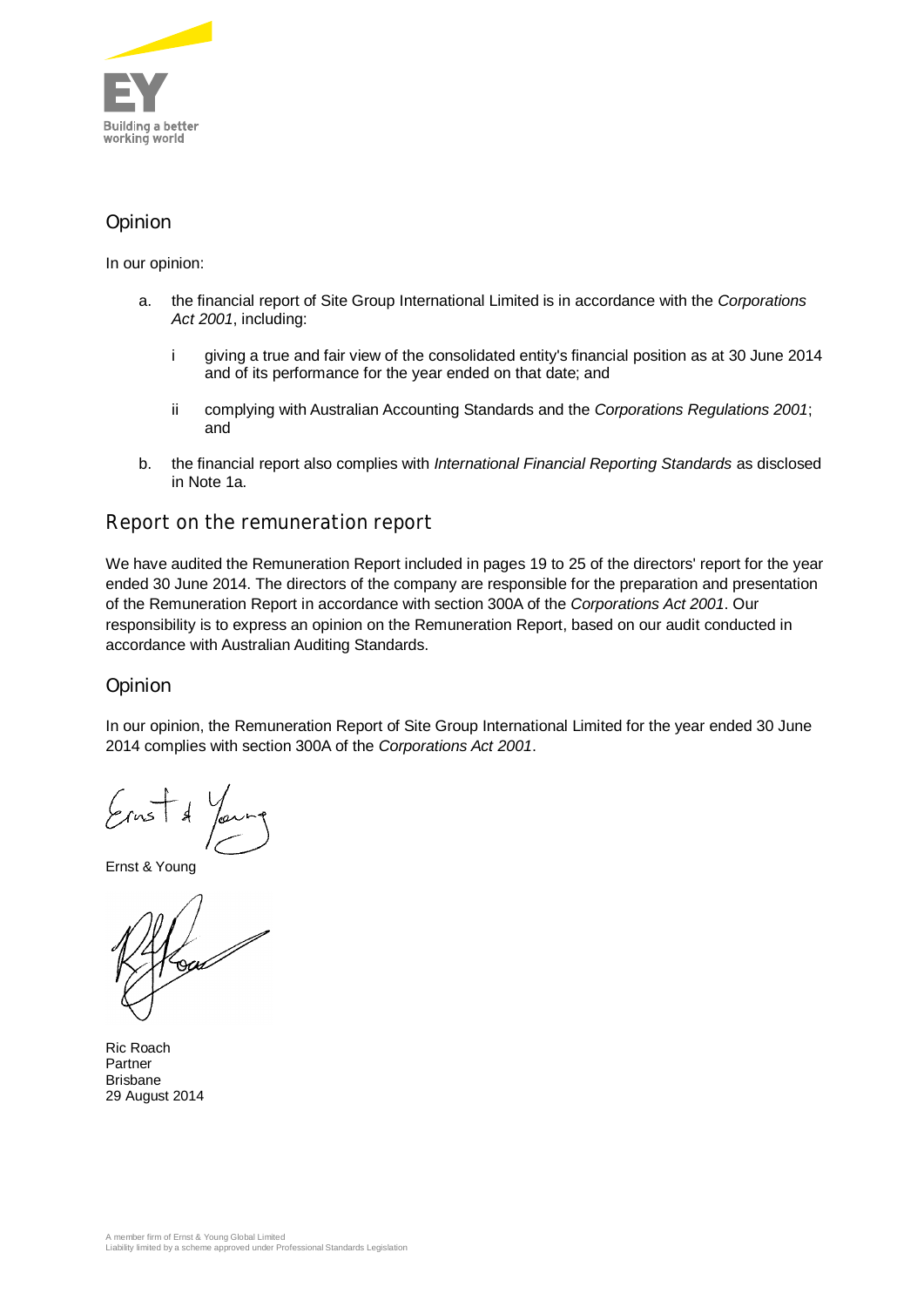# **Shareholder Information**

### 1 **Twenty Largest Shareholders**

### **(i) Ordinary Shares Inclusive of Escrowed Ordinary Shares**

As at 15 August 2014, there are 383,687,258 ordinary shares and an additional 98,090,861 ordinary shares subject to escrow restrictions.

The names of the twenty largest holders of fully paid ordinary shares including the ordinary shares in escrow are listed below:

| <b>Name</b>                                                                                            | No. of<br>Ordinary<br><b>Shares Held</b> | % of Issued<br>Capital |
|--------------------------------------------------------------------------------------------------------|------------------------------------------|------------------------|
| MR VERNON ALAN WILLS + MS JILLAINE PATRICE WILLS                                                       | 43,765,703                               | 9.08                   |
| TALBOT GROUP INVESTMENTS PTY LTD                                                                       | 42,171,121                               | 8.75                   |
| CITICORP NOMINEES PTY LIMITED                                                                          | 40,936,691                               | 8.50                   |
| MR VERNON ALAN WILLS + MS JILLAINE PATRICE WILLS <wills<br><b>FAMILY SUPER FUND A/C&gt;</b></wills<br> | 29,039,188                               | 6.03                   |
| UGC ASSETS PTY LTD <the a="" c="" cook="" judi=""></the>                                               | 25,535,714                               | 5.30                   |
| CAMERON RICHARD PTY LTD <lps a="" b="" c="" exec="" l="" no5="" p="" plan=""></lps>                    | 20,712,500                               | 4.30                   |
| WAYBURN HOLDINGS PTY LTD                                                                               | 18,315,317                               | 3.80                   |
| PHILIP DAVID COSTELLOE                                                                                 | 15,890,672                               | 3.30                   |
| CAMERON RICHARD PTY LTD <lps 5="" a="" b="" c="" exec="" no="" pl="" plan=""></lps>                    | 13,819,680                               | 2.87                   |
| SMITHLEY SUPER PTY LTD <smith a="" c="" fund="" super=""></smith>                                      | 11,407,000                               | 2.37                   |
| <b>PAUL ROBERTSON</b>                                                                                  | 9,999,999                                | 2.08                   |
| LINWIERIK SUPER PTY LTD <linton a="" c="" fund="" super=""></linton>                                   | 9,677,800                                | 2.01                   |
| SMITHLEY SUPER PTY LTD <smith a="" c="" fund="" super=""></smith>                                      | 7,523,000                                | 1.56                   |
| COMPANY FILES SEO PTY LTD < COOK FAMILY COMPANY A/C 2>                                                 | 6,964,286                                | 1.45                   |
| HDDSA PTY LTD <the a="" c="" family="" hddsa=""></the>                                                 | 6,964,286                                | 1.45                   |
| RYDEN ENTERPRISES PTY LTD <the a="" c="" cook="" ian=""></the>                                         | 6,964,286                                | 1.45                   |
| LINWIERIK SUPER PTY LTD <linton a="" c="" fund="" super=""></linton>                                   | 6,561,629                                | 1.36                   |
| GANBROS PTY LTD <the account="" family="" ganim=""></the>                                              | 6,293,980                                | 1.31                   |
| CRAFT LAW PTY LTD <forster a="" c="" fund="" super=""></forster>                                       | 5,821,107                                | 1.21                   |
| MANCORP DEVELOPMENT HOLDINGS PTY LTD <the a="" c="" ilfor=""></the>                                    | 5,636,475                                | 1.17                   |

### **(ii) Ordinary Shares**

The names of the twenty largest holders of fully paid ordinary shares are listed below:

| <b>Name</b>                                                                                            | No. of<br>Ordinary<br><b>Shares Held</b> | % of fully<br>paid<br>shares |
|--------------------------------------------------------------------------------------------------------|------------------------------------------|------------------------------|
| MR VERNON ALAN WILLS + MS JILLAINE PATRICE WILLS                                                       | 43,765,703                               | 11.41                        |
| <b>TALBOT GROUP INVESTMENTS PTY LTD</b>                                                                | 42,171,121                               | 10.99                        |
| CITICORP NOMINEES PTY LIMITED                                                                          | 40,936,691                               | 10.67                        |
| MR VERNON ALAN WILLS + MS JILLAINE PATRICE WILLS <wills<br><b>FAMILY SUPER FUND A/C&gt;</b></wills<br> | 29,039,188                               | 7.57                         |
| CAMERON RICHARD PTY LTD <lps a="" b="" c="" exec="" l="" no5="" p="" plan=""></lps>                    | 20,712,500                               | 5.40                         |
| <b>WAYBURN HOLDINGS PTY LTD</b>                                                                        | 18,315,317                               | 4.77                         |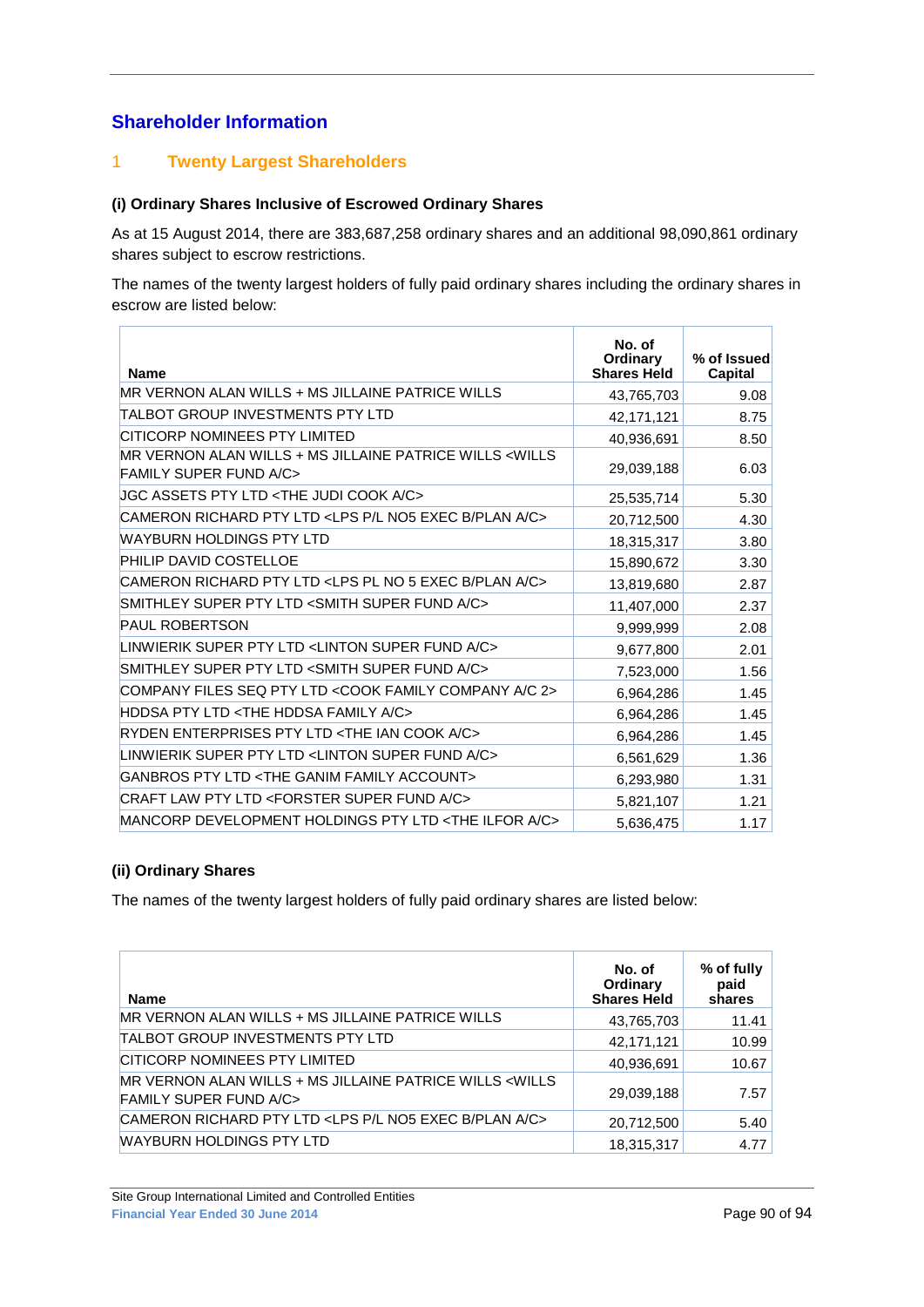| <b>Name</b>                                                                         | No. of<br>Ordinary<br><b>Shares Held</b> | % of fully<br>paid shares |
|-------------------------------------------------------------------------------------|------------------------------------------|---------------------------|
|                                                                                     |                                          |                           |
| CAMERON RICHARD PTY LTD <lps 5="" a="" b="" c="" exec="" no="" pl="" plan=""></lps> | 13,819,680                               | 3.60                      |
| SMITHLEY SUPER PTY LTD <smith a="" c="" fund="" super=""></smith>                   | 11,407,000                               | 2.97                      |
| LINWIERIK SUPER PTY LTD <linton a="" c="" fund="" super=""></linton>                | 9,677,800                                | 2.52                      |
| SMITHLEY SUPER PTY LTD <smith a="" c="" fund="" super=""></smith>                   | 7,523,000                                | 1.96                      |
| LINWIERIK SUPER PTY LTD <linton a="" c="" fund="" super=""></linton>                | 6,561,629                                | 1.71                      |
| GANBROS PTY LTD <the account="" family="" ganim=""></the>                           | 6,293,980                                | 1.64                      |
| CRAFT LAW PTY LTD <forster a="" c="" fund="" super=""></forster>                    | 5,821,107                                | 1.52                      |
| MANCORP DEVELOPMENT HOLDINGS PTY LTD <the a="" c="" ilfor=""></the>                 | 5,636,475                                | 1.47                      |
| SUNTANEOUS PTY LTD <gb a="" c="" clients="" emp="" f="" s=""></gb>                  | 5,425,000                                | 1.41                      |
| MYALL RESOURCES PTY LTD <myall a="" c="" fund="" group="" super=""></myall>         | 5,100,000                                | 1.33                      |
| EMANCIPAYTE PTY LTD <biesse a="" c="" family=""></biesse>                           | 4,344,312                                | 1.13                      |
| MR KEVIN CHALES HILL + MRS LYNETTE MARIE HILL                                       | 4,000,000                                | 1.04                      |
| DCEC PTY LTD <somerfam a="" c="" fund="" super=""></somerfam>                       | 3,575,045                                | 0.93                      |
| GRAY LANE HOLDINGS PTY LTD <voigt a="" c="" family=""></voigt>                      | 3,300,000                                | 0.86                      |

# **(iii) Escrowed Shares**

The names of the top twenty holders of the escrowed shares are listed below:

| <b>Name</b>                       | No. of<br><b>Escrowed</b><br><b>Shares Held</b> | $%$ of<br>escrowed<br>shares |
|-----------------------------------|-------------------------------------------------|------------------------------|
| <b>JGC ASSETS PTY LTD</b>         | 25,535,714                                      | 26.28                        |
| PHILIP DAVID COSTELLOE            | 15,890,672                                      | 16.35                        |
| <b>PAUL ROBERTSON</b>             | 9,999,999                                       | 10.29                        |
| COMPANY FILES SEQ PTY LTD         | 6,964,286                                       | 7.17                         |
| <b>HDDSA PTY LTD</b>              | 6,964,286                                       | 7.17                         |
| <b>RYDEN ENTERPRISES PTY LTD</b>  | 6,964,286                                       | 7.17                         |
| <b>LENG HIM SAW</b>               | 4,000,000                                       | 4.12                         |
| <b>MR VERNON ALAN WILLS</b>       | 2,000,000                                       | 2.06                         |
| PHILIP DAVID COSTELLOE            | 1,986,333                                       | 2.04                         |
| <b>CHRISTOPHER EDWARD GITTENS</b> | 1,666,667                                       | 1.72                         |
| <b>CRAIG ANTHONY DAWSON</b>       | 1,600,000                                       | 1.65                         |
| <b>JEREMY GITTENS</b>             | 1,166,667                                       | 1.20                         |
| NICASIO ALCANTARA                 | 1,000,000                                       | 1.03                         |
| <b>JENNIFER ANNE SAW</b>          | 1,000,000                                       | 1.03                         |
| <b>SHAUN SCOTT</b>                | 1,000,000                                       | 1.03                         |
| <b>DARRYL SOMERVILLE</b>          | 1,000,000                                       | 1.03                         |
| <b>BRETT MCPHEE</b>               | 750,000                                         | 0.77                         |
| <b>JOHN GILBERT RODGERS</b>       | 750,000                                         | 0.77                         |
| AXIS TRAINING GROUP PTE LTD       | 740,615                                         | 0.76                         |
| ISMAIL TAHIR                      | 600,000                                         | 0.62                         |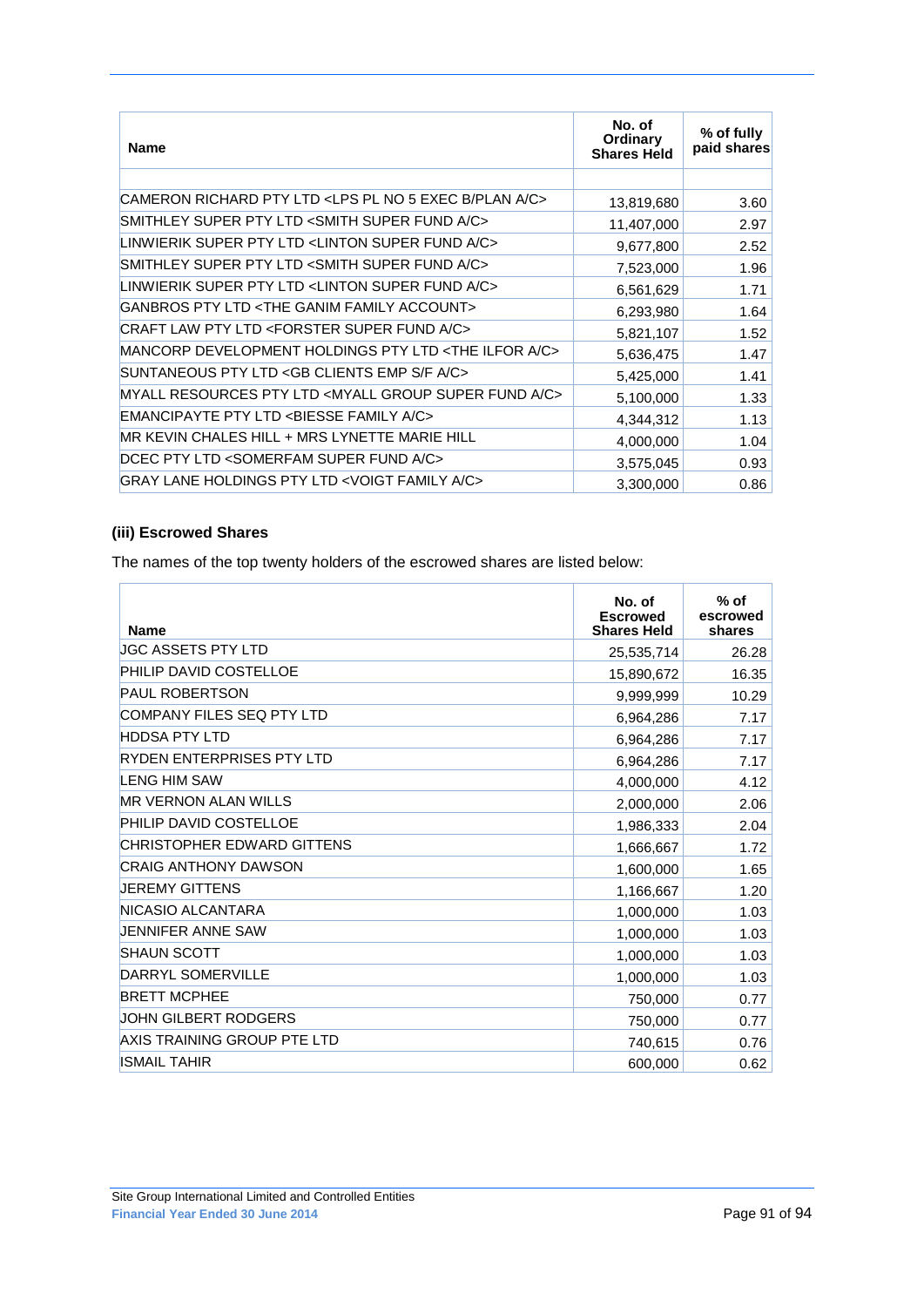### **(iii) Partly Paid Shares**

There are 1,116,000 partly paid shares, paid to \$0.01, held by eight individual shareholders. \$0.24 per share may be called up in the event of winding up the company.

The names of the holders are listed below:

| <b>Name</b>                                                           | No of partly<br>paid shares<br>held | $%$ of<br>Partly<br>Paid<br><b>Shares</b> |
|-----------------------------------------------------------------------|-------------------------------------|-------------------------------------------|
| <b>BARON INVESTMENTS PTY LIMITED</b>                                  | 488,376                             | 43.76%                                    |
| <b>BARON NOMINEES PTY LTD</b>                                         | 400,000                             | 35.84%                                    |
| QUEVY HOLDINGS PTY LTD                                                | 195,624                             | 17.53%                                    |
| <b>M B HUNNIFORD</b>                                                  | 24,000                              | 2.15%                                     |
| PETER GAME                                                            | 2,000                               | 0.18%                                     |
| MR PETER AYLWARD GAME <est a="" b="" c="" e="" game="" late=""></est> | 2,000                               | 0.18%                                     |
| P C TOOMEY                                                            | 2,000                               | 0.18%                                     |
| R TOOMEY                                                              | 2,000                               | 0.18%                                     |
| Total of partly paid shares issued                                    | 1,116,000                           | 100%                                      |

### **2 Distribution of Equity Securities**

Analysis of numbers of holders by size of holding:

### **(i) Fully paid ordinary shares**

| <b>Distribution</b>  | <b>Number of Holders</b> | <b>Number of Shares</b> |
|----------------------|--------------------------|-------------------------|
| $1 - 1,000$          | 68                       | 41,543                  |
| $1,001 - 5,000$      | 60                       | 175,458                 |
| $5,001 - 10,000$     | 73                       | 679,507                 |
| 10,001 - 100,000     | 159                      | 7,299,127               |
| Greater than 100,000 | 158                      | 375,491,623             |
| <b>Totals</b>        | 518                      | 383,687,258             |

### **(ii) Partly paid shares, paid to \$0.01**

| <b>Distribution</b>  | <b>Number of Holders</b> | <b>Number of Shares</b> |
|----------------------|--------------------------|-------------------------|
| $1 - 1,000$          |                          |                         |
| $1,001 - 5,000$      | 4                        | 8,000                   |
| $5,001 - 10,000$     | -                        |                         |
| $10,001 - 100,000$   |                          | 24,000                  |
| Greater than 100,000 | 3                        | 1,084,000               |
| <b>Totals</b>        | 8                        | 1,116,000               |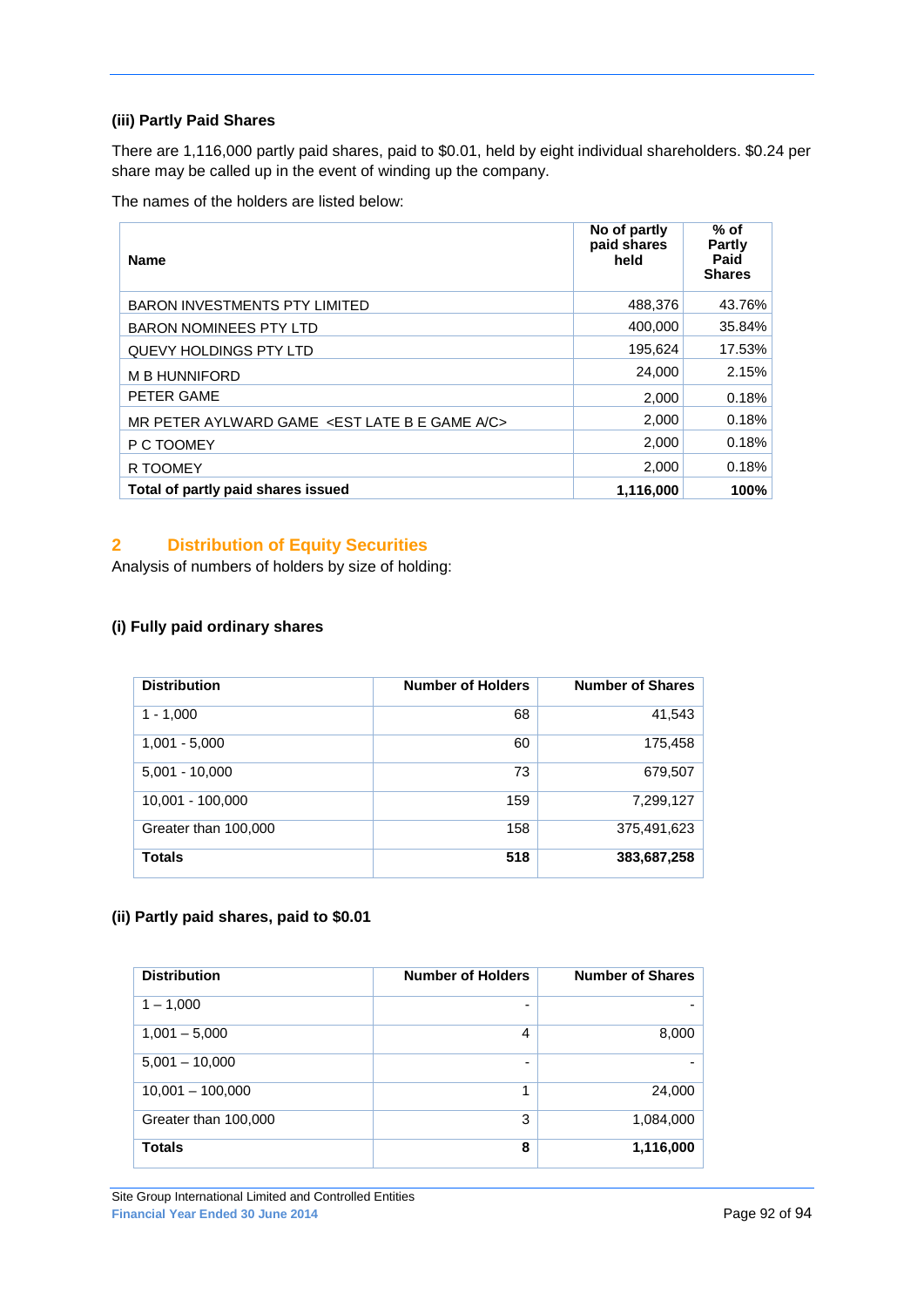### **(iii) Escrowed ordinary shares**

| <b>Distribution</b>  | <b>Number of Holders</b> | <b>Number of Shares</b> |
|----------------------|--------------------------|-------------------------|
| $1 - 1,000$          | ۰                        |                         |
| $1,001 - 5,000$      |                          |                         |
| $5,001 - 10,000$     | ۰                        |                         |
| 10,001 - 100,000     | 9                        | 250,000                 |
| Greater than 100,000 | 37                       | 97,840,860              |
| <b>Totals</b>        | 45                       | 98,090,861              |

#### **(iv) Unmarketable parcels**

|                                              | Minimum parcel size | <b>Holders</b> | <b>Shares</b> |
|----------------------------------------------|---------------------|----------------|---------------|
| Minimum \$500 parcel at \$0.165 per<br>share | 3.031               | 105            | 113.877       |

### **3 Voting Rights**

The voting rights attaching to each class of equity securities are set out below:

• **Ordinary shares**: Subject to any rights or restrictions for the time being attached to any class of shares, at a meeting of shareholders each shareholders entitled to vote may vote in person or by proxy or attorney or, being a corporation, by representative duly authorised under the Corporations Law, and has one vote on a show of hands and one vote per fully paid share on a poll.

### **4 Substantial Shareholder**

Substantial shareholder notices lodged with the company:

| <b>Substantial Shareholder</b>                                                  | <b>Number of Shares</b> |
|---------------------------------------------------------------------------------|-------------------------|
| Mr Vernon Alan Wills, Ms Jillaine Patrice Wills and<br>Wayburn Holdings Pty Ltd | 93.870.208              |
| Talbot Group Investments Pty Ltd                                                | 42,171,121              |
| Milford Asset Management Limited                                                | 40.936.691              |
| Cameron Richard Pty Ltd <super fund="">, Stuart<br/>Andrew Pty Ltd</super>      | 29,904,145              |